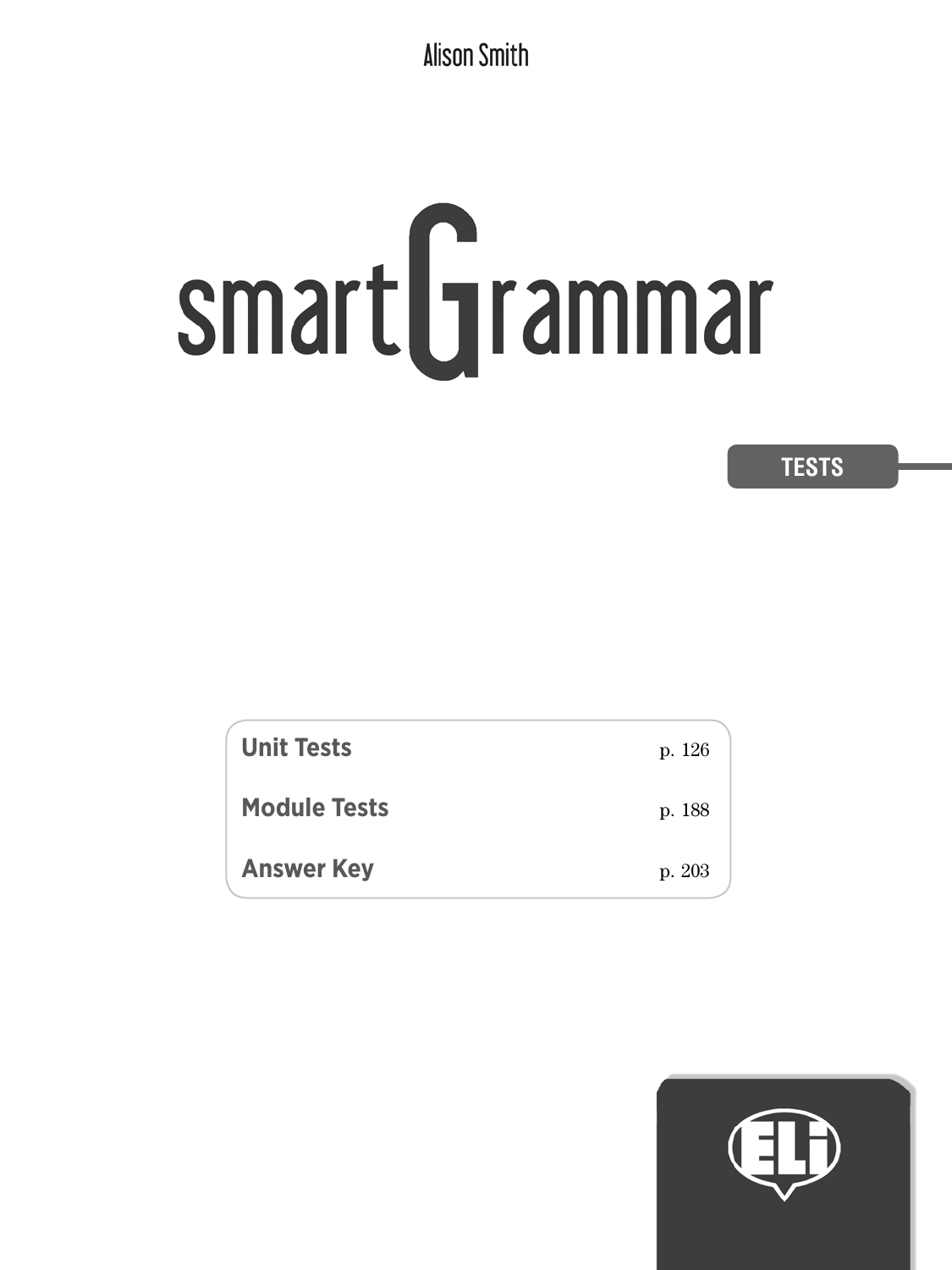# **Test units 1-6**

#### **I pronomi personali**

#### **1 Scegli l'opzione corretta.**

My brother plays football.  $\qquad \qquad$  is a goalkeeper for the school team. A She B It C He D Him

#### **2 Quale frase è sbagliata?**

- A Mary and I are best friends. We spend a lot of time together.
- B Stephen works in San Francisco. She's an engineer.
- C I'm Sally and I'm from Manchester.
- D 'Where's your homework?' 'It's at home.'

# **3 Scegli l'opzione corretta.**

| Zoe and Chloe are twins but | are not |
|-----------------------------|---------|
|                             |         |
| C they                      |         |
| D you                       |         |
|                             |         |

#### **4 Scegli l'opzione corretta.**

This new app for my phone is fantastic. I love

| A him         | C her |
|---------------|-------|
| <b>B</b> them | D it  |

# **5 Quale frase è sbagliata?**

- A Sam wants to meet you tomorrow.
- B Where are the scissors? I can't find them.
- C I love rap music but my sister hates it.
- D Molly is our cousin. She wants to visit we next summer.

#### **6 Scegli l'opzione corretta.**

| Good morning, sir. Can I help |       |
|-------------------------------|-------|
| A you                         | C her |
| B him                         | D me  |

#### **Il verbo** *be***;** *There is***/***There are*

#### **7 Scegli l'opzione corretta.**

| London         | in the north of England, it |                      |
|----------------|-----------------------------|----------------------|
|                | in the south.               |                      |
| A aren't / are |                             | C am not $\theta$ am |
| B isn't / is   |                             | D is / is not        |

# **8 Scegli l'opzione corretta.**

| 'What time | $?$ '10.30'           |
|------------|-----------------------|
| A are it?  | C it are?             |
| B it is?   | $\overline{D}$ is it? |

#### **9 Quale frase è corretta?**

- A Mr Evans are a maths teacher.
- B Mr Evans is 35 years old.
- C Mr Evans aren't from Scotland.
- D Mr Evans is a good teacher?

#### **10 Quale risposta non è possibile?**

'Where are you?'

- A 'I'm in the kitchen.'
- B 'We're at school.'
- C 'We're from Manchester.'
- D 'I'm not sure exactly. I think I'm lost.'

# **11 Scegli la risposta corretta.**

'Is there a supermarket near your house?' A 'No, there isn't.' B 'Yes, there's.' C 'Yes, there are.' D 'No, it isn't.'

#### **12 Quale frase è sbagliata?**

- A There are 50 questions in the test.
- B They are 25 students in the class.
- C Is the teacher there today?
- D There isn't a test today.
- **Gli interrogativi;** *How* **+ aggettivi/avverbi**

#### **13 Scegli l'opzione corretta.**

is that girl?' 'It's Michelle.'

| A Where | C Who  |
|---------|--------|
| B When  | D What |

# **14 Scegli l'opzione corretta.**

|           | is your favourite subject at school?' The |  |
|-----------|-------------------------------------------|--|
| science.' |                                           |  |
| A What    | C Who                                     |  |
| B Which   | D Why                                     |  |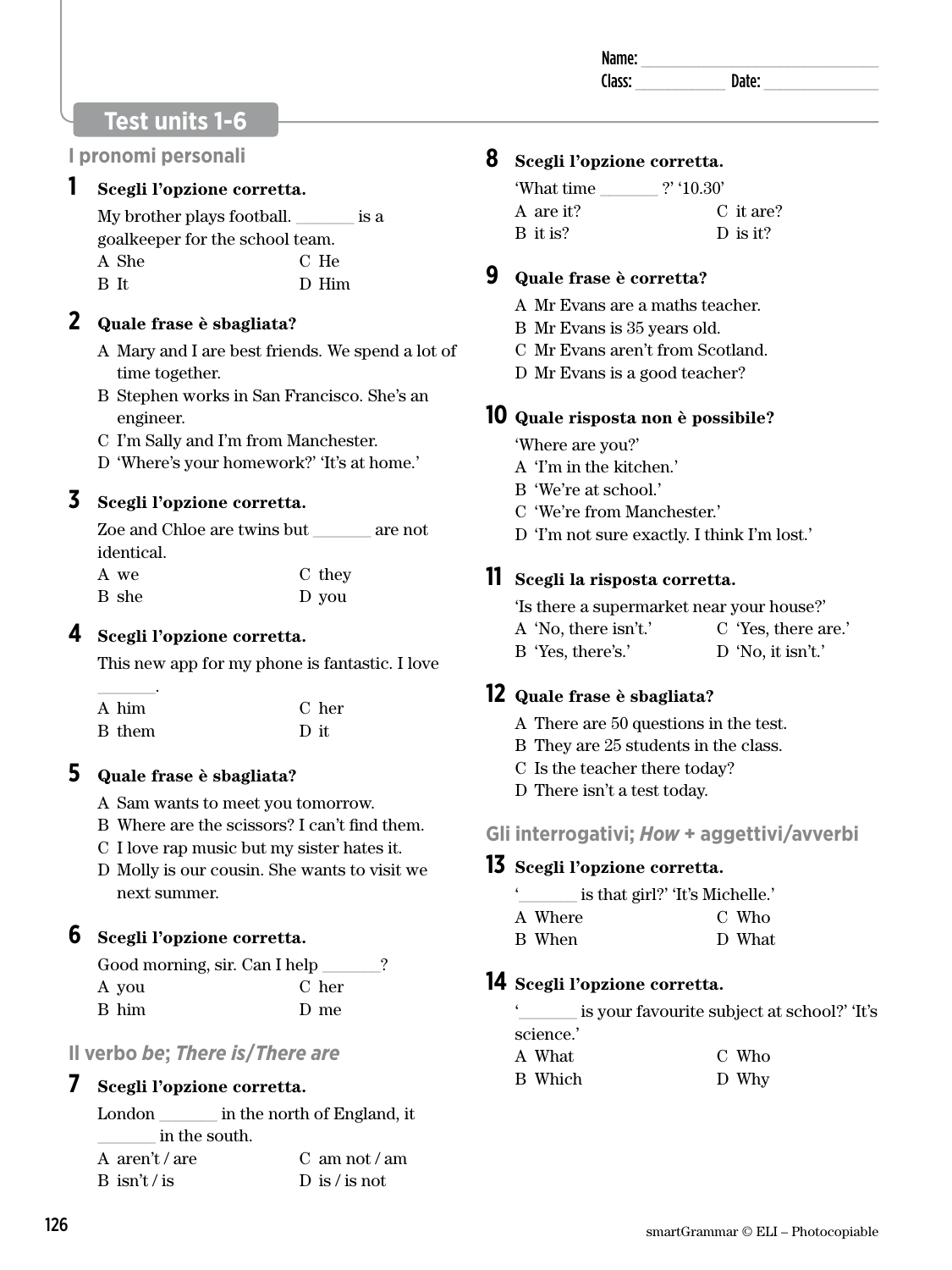#### **15 Scegli la risposta corretta.**

'How are you?'

- A 'I'm fine thanks.'
- B 'I'm from Washington.'
- C 'I'm 15.'
- D 'I'm at school.'

**16 Scegli la risposta corretta.** 

'Whose trainers are these?'

- A 'They're new.'
- B 'They're in the bedroom.'
- C 'They're black and green.'
- D 'They're Mike's.'

#### **17 Quale domanda è sbagliata?**

- A Who with is Gavin?
- B Where are you from?
- C What is the film about?
- D What colour is Tracy's T-shirt?

#### **18 Quale interrogativo non è possibile?**

| is your sister? |           |
|-----------------|-----------|
| A Where         | C How old |
| B Who           | D Whose   |

#### **19 Quale opzione non è possibile?**

| How    | is that car? |         |
|--------|--------------|---------|
| A much |              | C often |
| B fast |              | D heavy |

#### **20 Scegli l'opzione corretta.**

| is this jacket?' 'It's \$59.99.' |
|----------------------------------|
| C long                           |
| D old                            |
|                                  |

#### **Le espressioni con** *be*

#### **21 Scegli la risposta corretta.**

'Are you scared of flying?'

| A 'Yes, I'm ashamed.' | $C$ 'Yes, I'm right.' |
|-----------------------|-----------------------|
| B 'Yes, I'm afraid.'  | D 'Yes, I'm fine.'    |

#### **22 Scegli la risposta corretta.**

'Why is Peter in a hurry?'

| A 'He's late.'  | C 'He's early.' |
|-----------------|-----------------|
| B 'He's wrong.' | D 'He's sorry.' |

#### **23 Scegli l'opzione corretta.**

cold today, only 7°C outside.

| A I'm     | C It's     |
|-----------|------------|
| B Here is | D There is |

#### **24 Scegli l'opzione corretta.**

'What's \_\_\_\_\_\_\_?' 'I'm late for school!' A the wrong B matter C problem D wrong

#### **25 Quale frase non è logica?**

- A It's hot today so I'm very thirsty.
- B It's late so I'm very sleepy.
- C It's 1.45 p.m. so I'm very hungry.
- D I'm early so I'm in a hurry.

#### **26 Quale frase è sbagliata?**

- A 'Can you give me that pencil, please?' 'Here are you.'
- B 'Where is the dog?' 'There it is.'
- C 'Where's Sophie?' 'There she is with your sister.'
- D Here we are, home at last.



#### **Translation**

- 1 "Dove siete? Non siete in giardino." "Siamo in garage."
- 2 Mia nonna vive in casa con noi. Ha 85 anni.
- 3 Mi piacciono i film horror ma a mio fratello non piacciono.
- 4 "Paolo è italiano?" "No, viene dalla Spagna."
- 5 Sono le nove e mezzo di mattina e ho fame.
- 6 "C'è un aeroporto nella tua città?" "No, non c'è."
- 7 Siamo in cinque in famiglia.
- 8 "Di che colore sono i tuoi capelli?" "Sono biondi."
- 9 Quanto spesso Michele è in ritardo per la scuola?
- 10 "Posso usare il tuo vocabolario?" "Eccolo qui."
- 11 "Quanti studenti ci sono nella tua scuola?" "Ce ne sono circa 800."
- 12 Qual è la risposta alla domanda 10? Sei sicura? Sì, hai ragione!

|              | 24 |
|--------------|----|
| <b>Total</b> | 50 |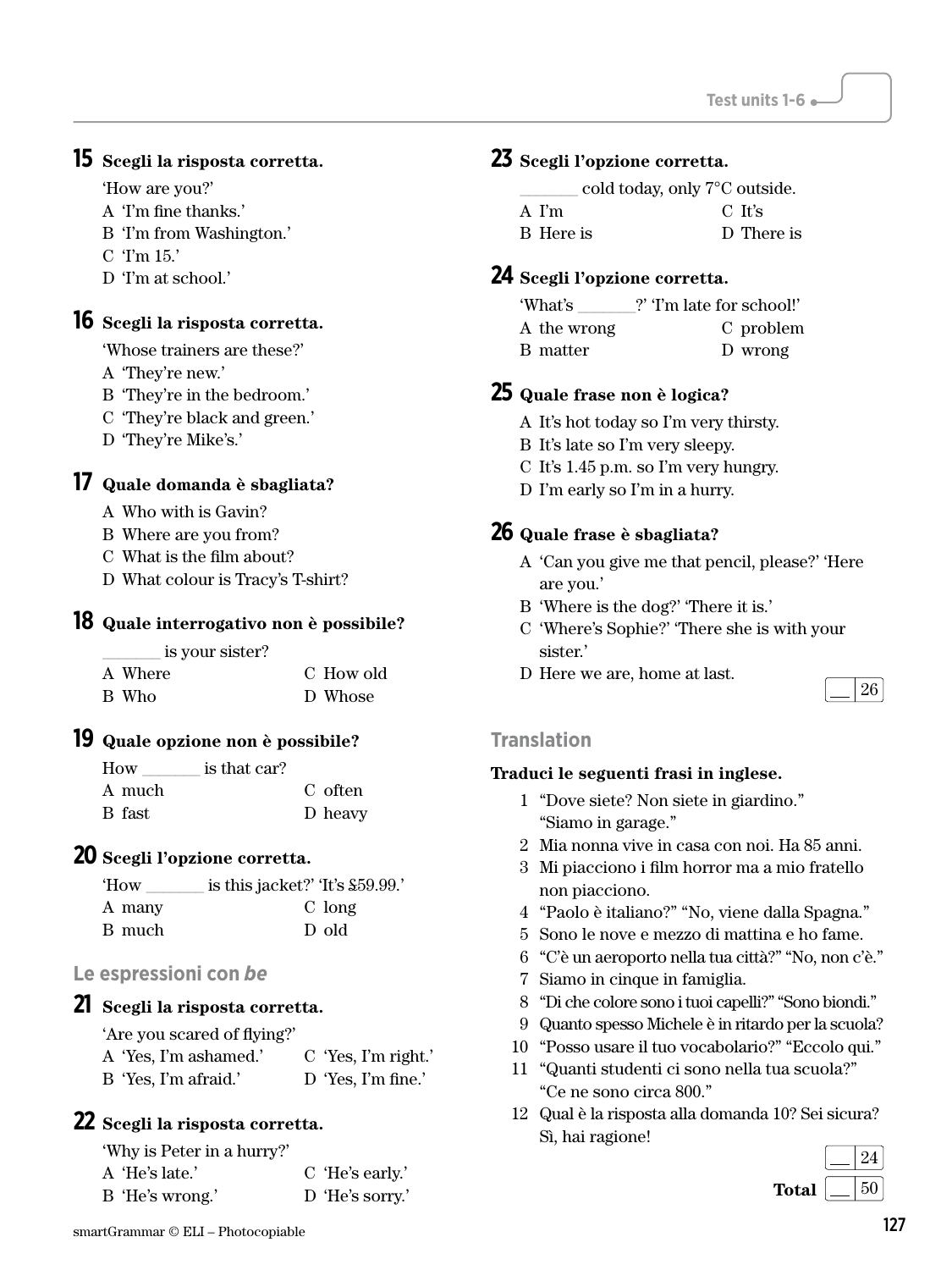# **Test units 7-14**

**L'articolo indeterminativo e determinativo**

#### **1 Scegli l'opzione corretta.**

Mr Green is amazing doctor. He works in a children's hospital. A a C the

 $D -$ 

B an

# **2 Quale frase è sbagliata?**

A Sarah and Susie have got a hotel in Brighton. B I love the reggae music, especially Bob Marley. C 'Where is the Freedom Tower?' 'It's in New York.'

D I don't feel well. I've got a stomach ache.

# **3 Quale frase è corretta?**

- A I study the science at school, but I don't like it.
- B James doesn't eat the fruit very often.
- C England, Scotland, Wales and Northern Ireland form the United Kingdom.
- D I like watching the action movies.

# **4 Scegli l'opzione corretta.**

Our school has got volleyball team. \_\_\_\_\_\_\_ players are very good.

| A the / A   | $C$ an / The |
|-------------|--------------|
| B the / The | D a / The    |

# **5 Quale frase è sbagliata?**

- A 'Are you from the Sicily?' 'Yes, I'm from Catania.'
- B Gus is from Wisconsin, in the USA.
- C Hawaii is an island in the Pacific Ocean.
- D She lives in an incredible flat in the centre of Paris.

# **6 Scegli l'opzione corretta.**

| 'Do you wear | uniform at school?' 'Yes,         |
|--------------|-----------------------------------|
| and          | colour is horrible. It's maroon.' |
| A the / the  | $C \text{ an } t$ the             |
| B a/the      | D the $/a$                        |
|              |                                   |

# **Il plurale dei sostantivi**

# **7 Quale frase è corretta?**

- A People say that cats have nine lifes.
- B There are two dictionarys on the desk.
- C There are five childs in the park.
- D The boys are having lunch in the kitchen.

#### **8 Quale opzione non è possibile?**

| Who are those | over there? |
|---------------|-------------|
| A person      | C men       |
| B people      | D children  |

#### **9 Quale frase è sbagliata?**

- A A dentist checks your teeth.
- B We get wool from sheep.
- C Mike and Greg are policeman.
- D I'm afraid of mice.

# **10 Quale frase è sbagliata?**

- A The Mulligans have got a large house.
- B How many P are there in the word 'Mississippi'?
- C Do you like music from the 80s?
- D We have French on Wednesdays.

# **Il verbo** *have got*

# **11 Scegli l'opzione corretta.**

| Molly      | a new smartphone. |
|------------|-------------------|
| A 's       | $C$ 's got        |
| B have got | D haven't         |

# **12 Quale frase è sbagliata?**

- A I've got three sisters.
- B I not got a brother.
- C We have got a small house.
- D My sister's got a TV in her bedroom.

# **13 Scegli la risposta corretta.**

'Have you got any pets?'

- A 'Yes, I have got.' C 'No, I haven't got.'
- B 'No, we haven't.' D 'Yes, we've.'

# **14 Scegli l'opzione corretta.**

| Jenny           | tall and she | blonde hair.       |
|-----------------|--------------|--------------------|
| A is / have got |              | $C$ are / has got  |
| B's's           |              | $\sum$ 's / 's got |

#### *can* **per abilità, permessi e possibilità**

# **15 Scegli la risposta corretta.**

'Can I go out with Mark tonight, please Dad?'

A 'Yes, I can.' B 'No, thank you.' C 'Yes, he can.' D 'No, sorry, you can't.'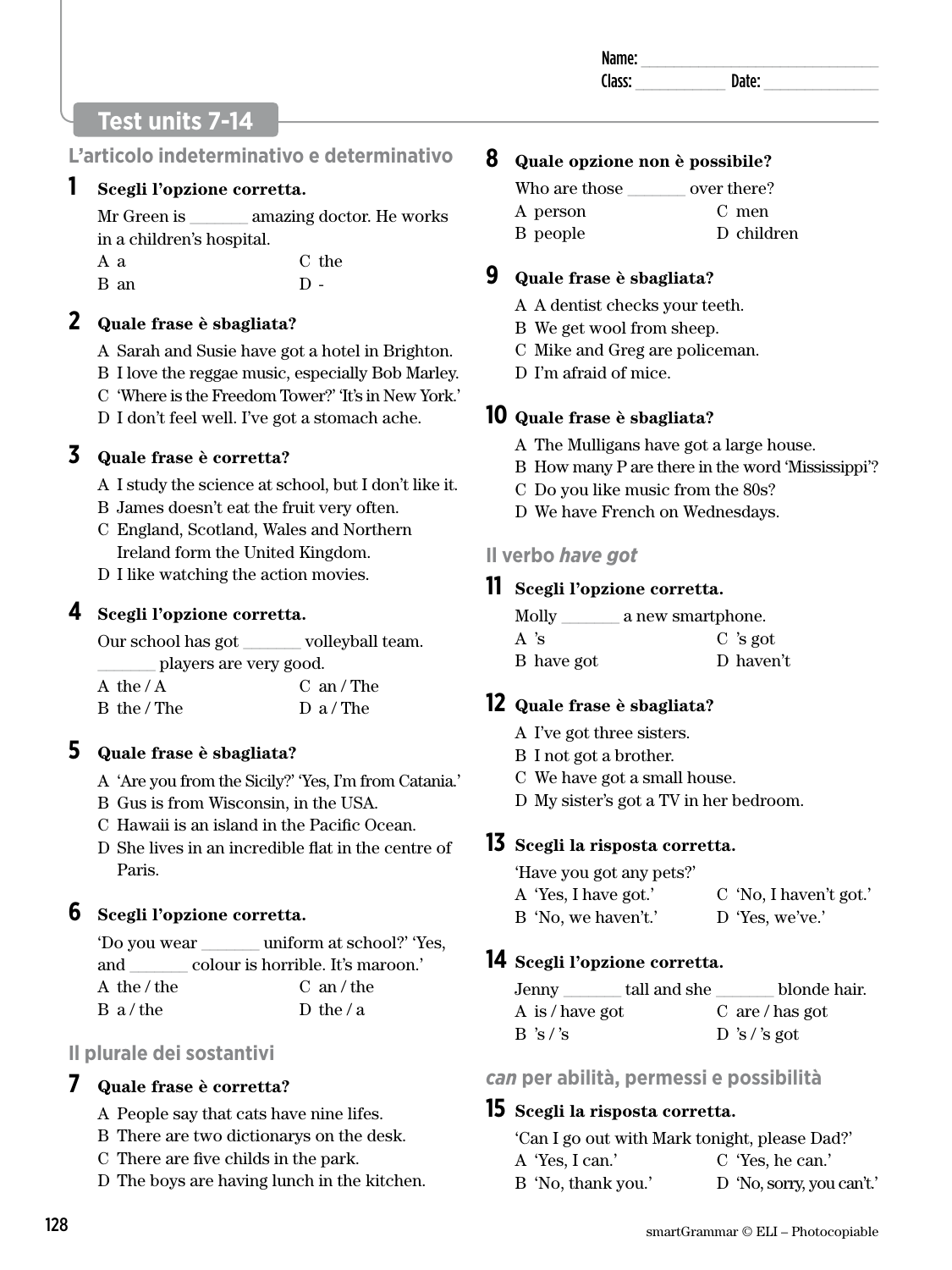# **16 Quale frase è corretta?**

- A I can't speak Spanish very well.
- B He can drive a car?
- C Lisa can to play the piano perfectly.
- D The music is loud. I no can hear you.

#### **L'imperativo**

#### **17 Scegli l'opzione più adatta.**

- pizza for dinner!' 'Great. I love pizza!'
- A Let's have C Don't have
- B Let's not have D Have

#### **18 Quale frase è corretta?**

- A Don't to run in the corridor.
- B Don't you eat in the IT lab.
- C Do your homework on time.
- D Turn you off your mobile phone.

#### **19 Quale frase è sbagliata?**

- A Have you a good weekend!
- B Go past the library and turn right.
- C Let's not worry about that now!
- D Be careful. The saucepan is hot.

#### **20 Scegli l'opzione più adatta.**

| Quick!      | as fast as you can! |  |
|-------------|---------------------|--|
| A Don't run | C Let's run         |  |
| B Run       | D Let's not run     |  |

# *and***,** *or***,** *but***,** *because***,** *so*

#### **21 Scegli l'opzione corretta.**

John's family is very big. He's got three brothers four sisters.  $\mathbf{h}$ 

| A so      | C and |
|-----------|-------|
| B because | D but |

#### **22 Scegli l'opzione corretta.**

| I'm very tired | I want to go to bed early. |
|----------------|----------------------------|
| A because      | C but                      |
| B or           | $\Gamma$ so                |

#### **23 Scegli l'opzione corretta.**

| I play tennis                      | I'm not very good at it. |     |
|------------------------------------|--------------------------|-----|
| A or                               | C but                    |     |
| B so                               | D because                |     |
| smartGrammar © ELI – Photocopiable |                          | 129 |

# **24 Quale frase è sbagliata?**

- A Have you got a tablet and a smartphone?
- B It's raining or we can't play outside.
- C I can't swim very well because I'm scared of the water.
- D It's a good film but very long.

#### **25 Quale frase è corretta?**

- A You can invite Emma but Claire to the party.
- B I can't watch TV so it is broken.
- C Would you like juice or water?
- D He's got toothache because he can't eat.

#### **26 Quale congiunzione non sarebbe adatta a unire queste due frasi?**

Sarah loves animals. She's got a cat.

| A but | C and     |
|-------|-----------|
| B so  | D because |

#### **Translation**

- 1 Mio fratello vuole fare l'avvocato.
- 2 Il Presidente degli Stati Uniti vive alla Casa Bianca.
- 3 Guardate! Ci sono due ladri con quei poliziotti.
- 4 Non mi piacciono i topi. Ho paura.
- 5 I Robinson non hanno una casa grande.
- 6 Posso uscire con i miei amici stasera, per favore?
- 7 Liam non sa suonare la chitarra ma sa cantare.
- 8 Annie non può andare al concerto perché non ha un biglietto.
- 9 Non dimenticate di portare il libro di grammatica domani.
- 10 "Che cosa c'è?" "Ho una verifica importante domani. Mi puoi aiutare?"
- 11 Buona vacanza!
- 12 È il mio compleanno oggi quindi sono molto felice.

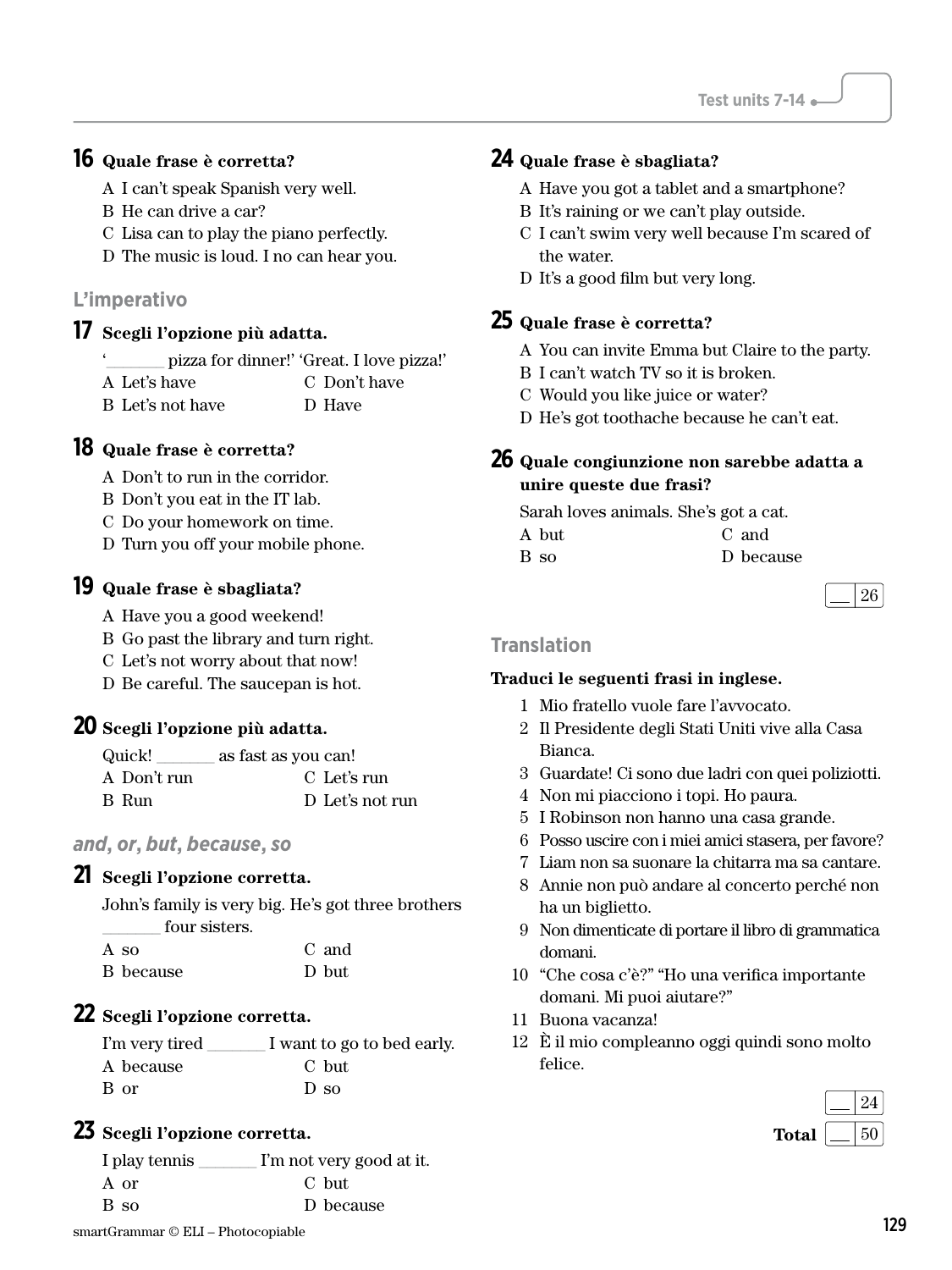| name. |    |  |
|-------|----|--|
| acc.  | ыш |  |

# **Test units 15-19**

#### **Gli aggettivi qualificativi**

#### **1 Quale frase è sbagliata?**

- A Julie lives in a beautiful house.
- B I love chocolate biscuits with my tea.
- C London buses are red.
- D I've got a new racquet tennis.

#### **2 Quale frase è corretta?**

- A This school rucksack is heavy.
- B This is a school rucksack heavy.
- C This school rucksack heavy is.
- D This is a heavy rucksack school.

# **3 Scegli l'opzione corretta.**

- \_\_\_\_\_\_\_ celebrate St Patrick's Day on March 17th.
- A Irish B Ireland C The Irish D The people Irish

#### **4 Quale frase è corretta?**

- A The Spanish is easy to learn for many people.
- B People speak English all over the world.
- C Champagne is from French.
- D The American eat a lot of fast food.

#### **Gli aggettivi e i pronomi dimostrativi**

#### **5 Scegli l'opzione corretta.**

- I like trainers in the sports shop over there. A this C those
- B that D these

#### **6 Quale frase è sbagliata?**

- A That girl is good at maths.
- B These boys play football on Saturdays.
- C I don't like this soup very much.
- D That children go to my school.

#### **7 Scegli l'opzione corretta.**

photo here is of my sister and  $\overline{\phantom{a}}$ photos over there are of my parents.

| A Those / that | C That / these  |
|----------------|-----------------|
| B This / those | D These / those |

# **8 Quale frase è corretta?**

- A This isn't a good film.
- B Is those your homework?
- C That are expensive phones.
- D These isn't an interesting lesson.
- **9 Scegli la frase corretta per presentare qualcuno.** 
	- A Dad, he is Martin from my school.
	- B Dad, this is Martin from my school.
	- C Dad, it is Martin from my school.
	- D Dad, that Martin from my school.

# **10 Quale risposta non è possibile?**

- 'Who is speaking please?'
- A 'This is Sally.'
- B 'It's Sally.'
- C 'Yes, I am speaking.'
- D 'It's me, Sally.'

# **Gli aggettivi e i pronomi possessivi**

# **11 Scegli l'opzione corretta.**

| Mike's dad is a teacher and |         | mum is an |
|-----------------------------|---------|-----------|
| engineer.                   |         |           |
| A her                       | C our   |           |
| B his                       | D their |           |

# **12 Quale frase è sbagliata?**

- A Our friends live in Sydney.
- B Kevin is tall and his hair is dark.
- C The our science teacher is very nice.
- D Where are my glasses? I can't find them.

# **13 Quale frase è corretta?**

- A Please wash the hands before lunch.
- B Sandra broke its leg last year.
- C Be careful! Don't cut your finger with that knife.
- D Put on the coat. We're ready to leave.

# **14 Scegli l'opzione corretta.**

| My desk is near the window and |         | is by |
|--------------------------------|---------|-------|
| the door.                      |         |       |
| A yours                        | $C$ our |       |
| B her                          | D their |       |

# **15 Quale risposta non è possible?**

| 'Is that David's car over there?' |             |
|-----------------------------------|-------------|
| A 'Yes, it's his.'                | $C$ 'Yes. i |

B 'No, it's mine.' C 'Yes, it's his car.' D 'Yes, it's hers.'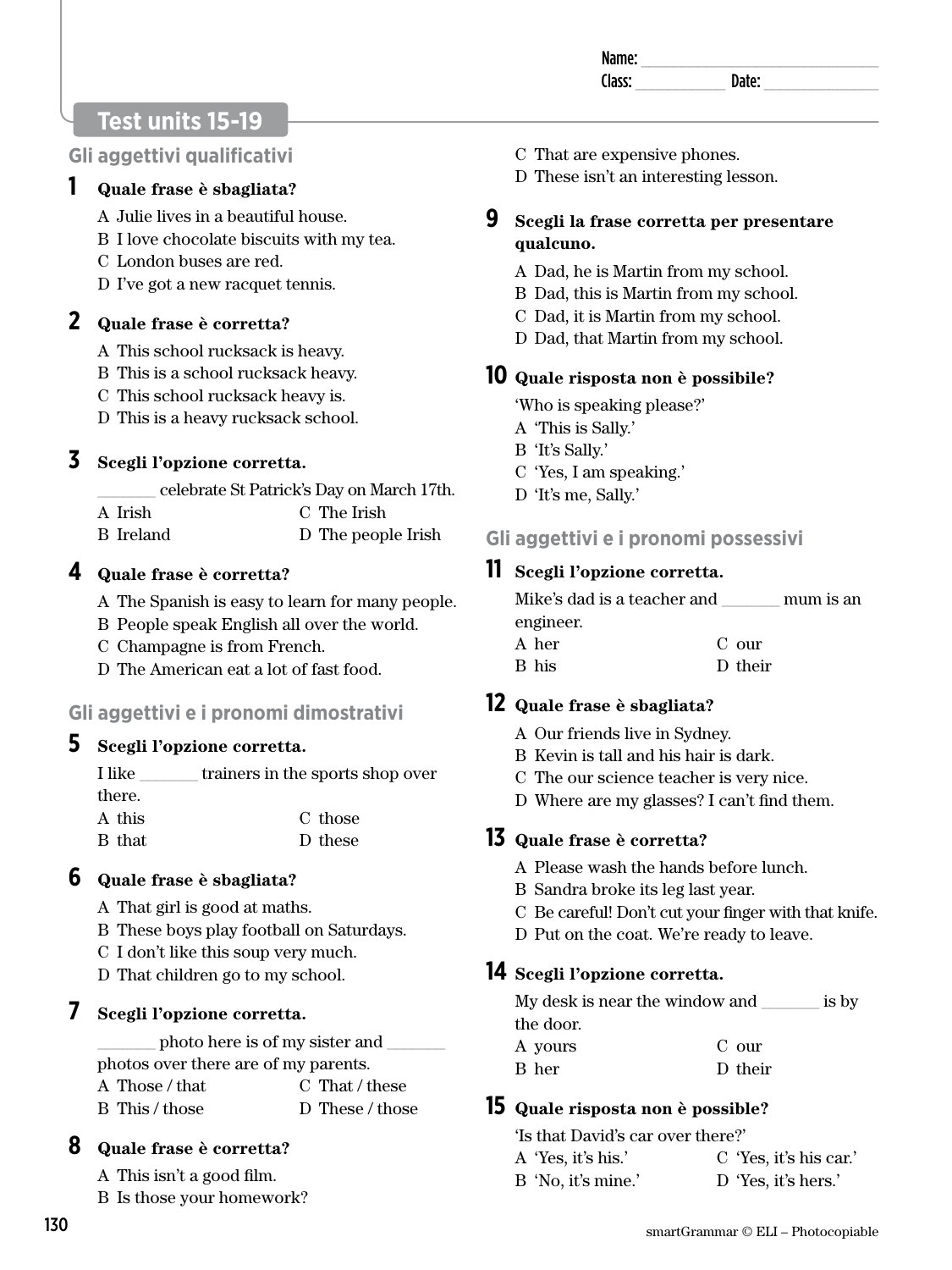#### **16 Scegli l'opzione corretta.**

They come to \_\_\_\_\_\_\_ house at Christmas and we go to  $\qquad \qquad$  at New Year. A our / theirs B my / our C its / your D ours / yours

#### **17 Quale frase è sbagliata?**

- A Can I borrow your pen? Mine doesn't work.
- B This is my seat. Your is over there.
- C 'Are these your books?' 'Yes, they're ours.'
- D They've got a problem with their computer.

#### **18 Quale frase è corretta?**

- A Can you please give the dog its dinner?
- B Our flat is on the tenth floor. And your?
- C Linda and his boyfriend like watching horror films.
- D It's yours problem not our.

#### **Il genitivo sassone e il doppio genitivo**

#### **19 Quale frase è corretta?**

- A This is Lucy's cousin.
- B This is the cousin of Lucy.
- C This is cousin's Lucy.
- D This is the Lucy's cousin.

#### **20 Quale opzione è sbagliata?**

- I want to visit \_\_\_\_\_\_\_ in California.
- A my friend's house
- B our friends's houses
- C your friends' house
- D our friends' houses

#### **21 Quale frase è sbagliata?**

- A Mum, can I go to Bob's, please?
- B It isn't her fault. It's Alex's.
- C The childrens' department is on the second floor.
- D My brothers' favourite sport is basketball.

#### **22 Quale frase è corretta?**

- A This shop doesn't sell mens's clothes.
- B Have you got todays' newspaper?
- C Prince Charles's sons are Harry and William.
- D Enter our competition to win two years's supply of chocolate.

# **23 Quale frase è corretta?**

- A The Prime Minister of Italy has resigned.
- B The name of my dog is Rufus.
- C Don't sit on the sofa's back!
- D I can't find the door's key.

#### **24 Quale espressione è sbagliata?**

- A Oliver's and Claire's books.
- B Oliver and Claire's books.
- C Two of Oliver's and Claire's books.
- D Some Oliver and Claire's books.

#### **25 Quale frase è sbagliata?**

- A My parents don't like some of my friends.
- B He usually studies with some classmates of his.
- C A lot of songs of their are quite good.
- D Four of my neighbours aren't very friendly.

#### **26 Scegli l'opzione corretta.**

- don't work very hard.
- A Some colleagues of her
- B Two of her colleagues
- C Those her colleagues
- D One colleague hers

#### **Translation**

#### **Traduci le seguenti frasi in inglese.**

- 1 Mi piacciono le lingue straniere, soprattutto il giapponese e il cinese.
- 2 I ragazzi sono stanchi dopo la partita di pallone.
- 3 Questi occhiali da sole sono belli. Quelli sono brutti.
- 4 Vorrei parlare con la Sig.ra Stein, per favore. Sono Mark Slater.
- 5 Posso usare il tuo telefono? Il mio è scarico (*dead*).
- 6 Indossate gli occhialini di sicurezza (*safety goggles*) nel laboratorio di scienze.
- 7 Carl ama ascoltare la musica ad alto volume ma i suoi genitori no.
- 8 Non toccare quello! È di Julian.
- 9 La sorella del mio ragazzo vive in Spagna.
- 10 Posso venire da te dopo la scuola?
- 11 Quattro dei miei amici fanno una festa questo weekend.
- 12 Alcune loro idee sono molto strane.

**Total**  $\begin{array}{|c|c|c|} \hline 50 \end{array}$ 

24

26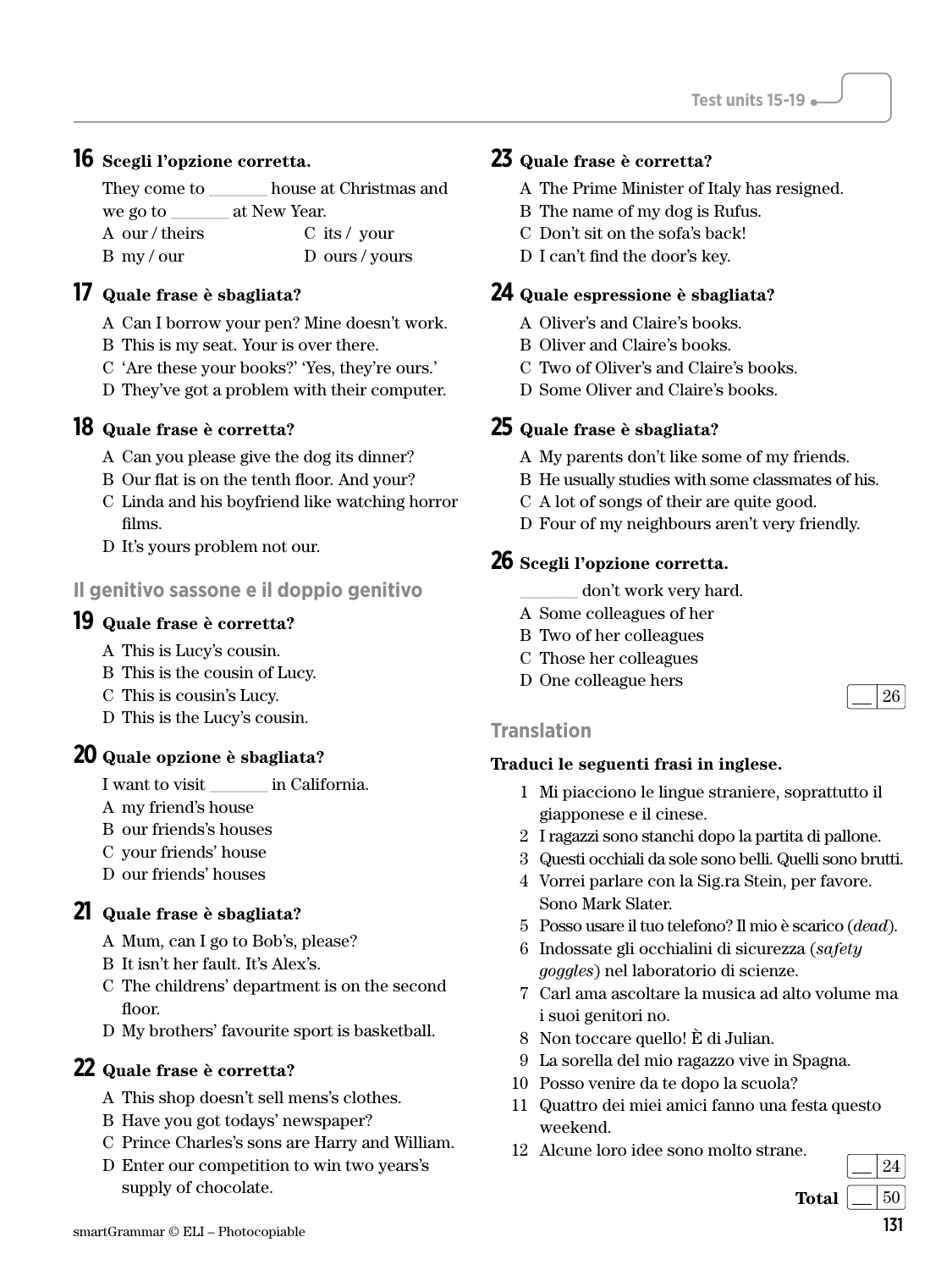# **Test units 20-24**

**Le preposizioni di luogo**

#### **1 Scegli l'opzione corretta.**

| My grandparents live | 55 Fulton Terrace. |
|----------------------|--------------------|
| A at                 | $C$ on             |
| B in                 | D to               |

#### **2 Quale frase è corretta?**

A This bus goes at the centre of the city.

- B This bus arrives to the station at 11.30 a.m.
- C The station is in Station Road.

D I'm sitting in the front of the bus.

#### **3 Scegli l'opzione corretta.**

The news about the disaster isn't \_\_\_\_\_\_\_ the papers yet but it is \_\_\_\_\_\_\_ the Internet. A on / on  $B$  in  $/$  on  $C \text{ at } / \text{ in}$  $D$  on / in

#### **4 Quale risposta non è possibile?**

'Where are you?'

- A 'We're at home.'
- B 'I'm from South Africa.'
- C 'I'm upstairs in the bedroom.'
- D 'We're on holiday in Florida.'

#### **5 Quale frase è sbagliata?**

- A Manchester is in the north of England.
- B The reception is on the ground floor.
- C There is nothing good on TV today.

D Come on guys! Lunch is at the table.

#### **6 Quale opzione è sbagliata?**

| It's on the<br>$\overline{\phantom{a}}$ |             |
|-----------------------------------------|-------------|
| A wall                                  | C rain      |
| B left                                  | D the radio |

#### **7 Scegli l'opzione corretta.**

| Are the tablets   | sale                | that shop? |
|-------------------|---------------------|------------|
| A on/in           | $C \in \mathcal{L}$ |            |
| $B \text{ on } t$ | D to $\sin$         |            |

#### **8 Quale frase è corretta?**

- A Josh goes guitar lessons at school.
- B We usually walk at school it's not far.
- C What time do you arrive to school?
- D Does your dad drive to work?

# **Le preposizioni di tempo**

#### **9 Scegli l'opzione corretta.**

'When does the school year start?' ' September.'

A On B At C To D In

#### **10 Quale frase è sbagliata?**

- A The students' meeting is on Tuesday.
- B The students' meeting is on the afternoon.
- C The students' meeting starts at 3 p.m.
- D The students meet every month.

# **11 Scegli l'opzione corretta.**

| My parents got married<br>New Year's Eve. | midnight                |
|-------------------------------------------|-------------------------|
| A at $\theta$ on                          | $C \in \mathbb{R}^n$ on |
| $B \text{ on } \ln$                       | D at / in               |

# **12 Quale opzione è sbagliata?**

| The party is in<br>٠ |          |
|----------------------|----------|
| A the evening        | C night  |
| B July               | D winter |

#### **13 Quale frase è sbagliata?**

- A I'm going to London next month.
- B It's my grandma's birthday this weekend.
- C We go on holiday in every spring.
- D Frank had his driving test last Tuesday.

# **14 Quale frase è corretta?**

- A I'm never late. I'm always on time.
- B What happened on the end of the story?
- C Americans celebrate Independence Day in July 4th.
- D Michelangelo was born at 1475.

#### **15 Quale opzione non è possibile?**

- I go swimming at  $\overline{\phantom{a}}$
- A the weekend
- B the morning
- C lunchtime
- D seven thirty in the evening

#### **16 Quale frase è sbagliata?**

- A Millie wants to leave school at the age of sixteen.
- B What was life like in the eighteenth century?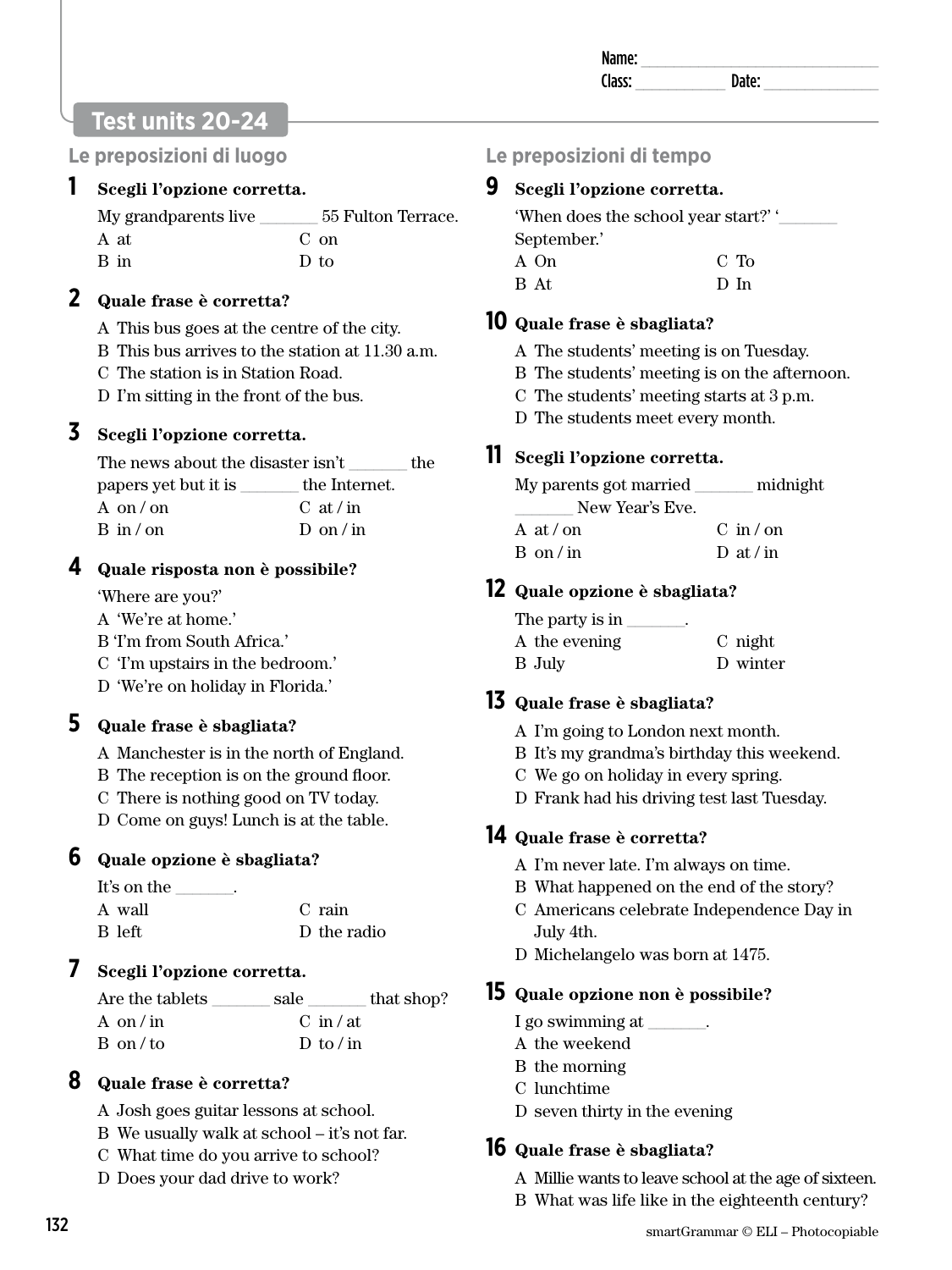- C Amir loves playing video games on Sunday afternoon.
- D Hurry up! I want to get there at time.

#### **I numeri cardinali; L'ora**

# **17 Come si dice** *0* **in questa frase?**

|  | Chelsea 1 – Manchester Utd 0 |  |
|--|------------------------------|--|
|--|------------------------------|--|

| A nought | C nil |
|----------|-------|
| B zero   | D oh  |

#### **18 Qual è il modo corretto per dire questo prezzo?**

This T-shirt costs  $\in$ 19.99.

- A euros nineteen ninety-nine
- B nineteen euros ninety-nine
- C nineteen ninety-nine euros
- D ninety-nine euros nineteen

#### **19 Quale frase è corretta?**

- A That car costs over one hundred thousands euros. **26 Quale frase è sbagliata?**
- B Help! There are hundreds of wasps in the kitchen.
- C There were thousand people at the concert.
- D The lottery jackpot is now eighty-nine millions of pounds.

#### **20 Quale frase è sbagliata?**

- A It's eighteen degrees below zero today.
- B What is one hundred divided by ten?
- C Our dog is twelve years.
- D Two times two is four.

#### **21 Qual è l'intruso?**

| A It's midday.              | C It's $24.00$ . |
|-----------------------------|------------------|
| B It's 12 o'clock at night. | D It's midnight. |

#### **22 Quale risposta non sarebbe adatta?**

'Excuse me, what time is it?'

- A 'It's about half past ten.'
- B 'Sorry, I don't know.'
- C 'Seven forty-six.'
- D 'Eighteen hundred hours.'

#### **I numeri ordinali**

#### **23 Come si dice questa data?**

21/09/2015

- A twenty-one September two thousand and fifteen
- B twenty-first September twenty fifteen
- C the twenty-first of September twenty fifteen
- D the twenty one of September two thousand and fifteen

## **24 Quale opzione non corrisponde a questa data?**

8/5/1987

- A August the fifth nineteen eighty-seven
- B August 5th, one thousand nine hundred and eighty-seven
- C The eighth of May nineteen eighty-seven
- D 8th May, nineteen eighty-seven

#### **25 Quale frase è sbagliata?**

- A My grandad was born in the twenty century.
- B The company is celebrating its hundredth anniversary.
- C We live on the twelfth floor.
- D The party is on the second Sunday in May.

- A I want a huge party for my eighteenth birthday.
- B Elizabeth the First was Queen of England in the sixteenth century.
- C Two thirds of the students in the class are boys.
- D The Two World War ended in 1945.

#### **Translation**

#### **Traduci le seguenti frasi in inglese.**

- 1 Mia cugina vive in Canada ma viene dall'Italia.
- 2 Io e i miei amici andiamo in pizzeria ogni sabato sera.
- 3 I genitori di Mary sono in vacanza alle Seychelles.
- 4 Non mi piace quel quadro sul muro.
- 5 Sono a letto perché ho l'influenza.
- 6 Lui vive a New York. Il suo appartamento è al 22° piano.
- 7 "Quand'è il tuo compleanno?" "È a primavera. Sono nata il 18 aprile."
- 8 La settimana prossima Noemi ha un esame d'inglese.
- 9 Einstein visse (*lived*) nel XIX e XX secolo.
- 10 "Quanti anni ha tua sorella?" "Ha 19 anni."
- 11 "Che ore sono?" "Sono le due e tre quarti."
- 12 Luke va a letto a mezzanotte il fine settimana.



26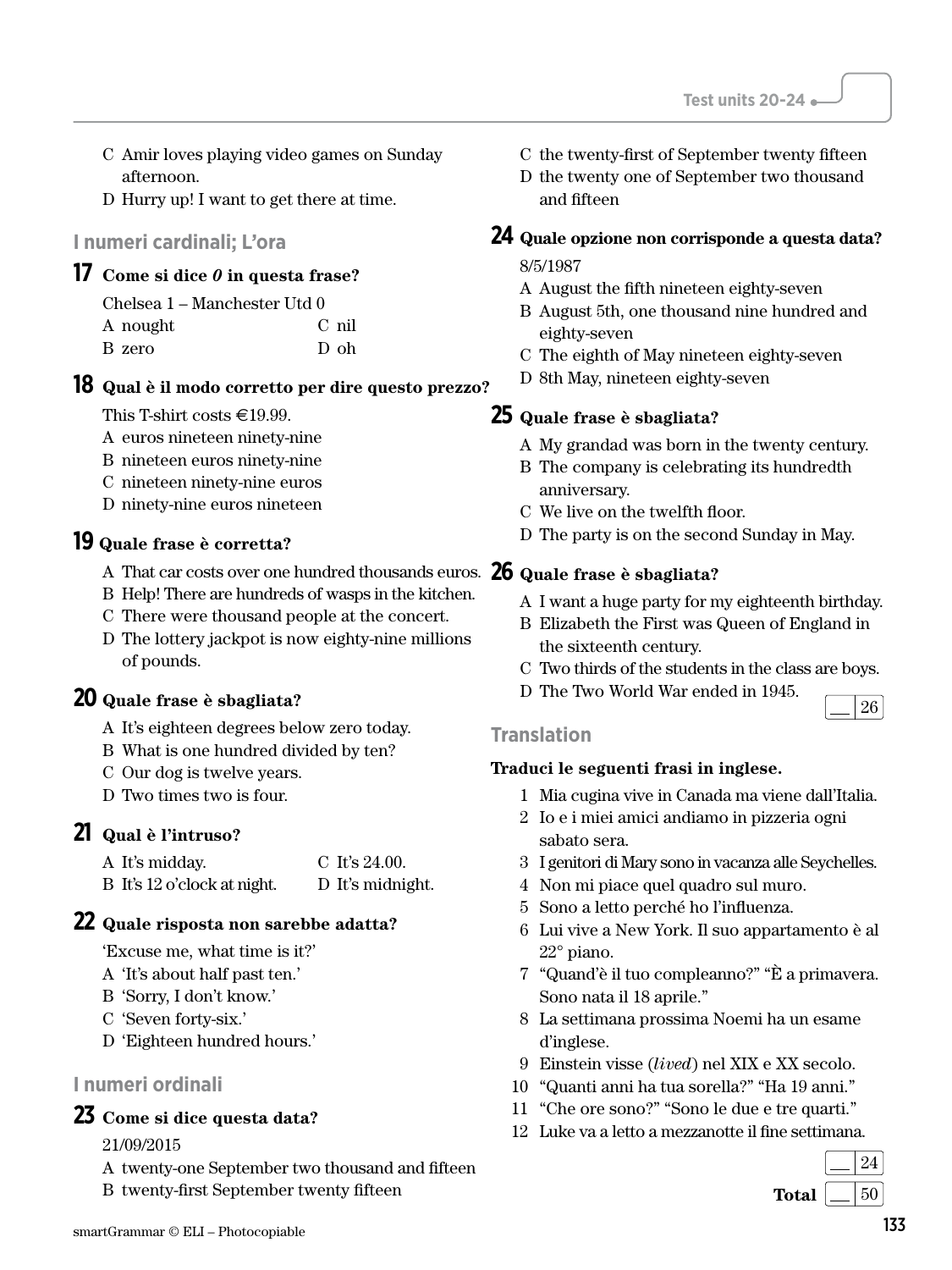| Ndi<br>. . |  |
|------------|--|
|            |  |
|            |  |

# **Test units 25-29**

#### **Il** *present simple*

#### **1 Quale frase è corretta?**

- A My relatives lives in Edinburgh.
- B Steve's brother works for an international bank.
- C I speaks English and Italian very well.
- D Jane and Darren finishes school at 3.15 p.m.

#### **2 Quale frase è sbagliata?**

- A Jake loves football and rugby.
- B Jake watches *Breaking Bad* every week.
- C Jake studys biology and chemistry at school.
- D Jake stays with his grandparents at the weekend.

# **3 Scegli l'opzione corretta.**

| In England children | go to school on |
|---------------------|-----------------|
| Saturday.           |                 |
| A not               | C does          |
| B doesn't           | D don't         |

#### **4 Scegli la risposta corretta.**

'Does Angela go to the gym?'

| A 'No, she doesn't.' | C 'No, she don't.' |
|----------------------|--------------------|
| B 'Yes, she goes.'   | D 'Yes, she do.'   |

#### **5 Quale frase è sbagliata?**

- A The film doesn't end happily.
- B The train doesn't stop at Guildford Station.
- C That perfume doesn't smell very nice.
- D Our plane don't leave until midnight.

#### **6 Scegli l'opzione corretta.**

- ' 'No, he doesn't.'
- A Does he like action movies?
- B Live he in the centre of the city?
- C Does he studies art at school?
- D Doesn't play he the guitar?

# **7 Scegli l'opzione corretta.**

'\_\_\_\_\_\_\_ you spend a lot of time with your family?' 'Yes, I \_\_\_\_\_\_\_\_ but my sister A do / do / don't B does / do / doesn't C do / do / doesn't D don't / do / not

#### **8 Quale frase è corretta?**

A I not know what to do.

B They don't want to go out tonight.

- C There don't seem to be an answer.
- D That new smartphone not cost a lot of money.

#### **Gli interrogativi**

#### **9 Scegli l'opzione corretta.**

- '\_\_\_\_\_\_\_ do you do?' 'I'm a student.'
- A Who C When
- B How D What

#### **10 Quale frase è sbagliata?**

- A When do you play basketball?
- B How often you play basketball?
- C Where do you go to play basketball?
- D Who do you play basketball with?

#### **11 Scegli la risposta corretta.**

'How does Suzanne get to work?'

- A 'She go by car.'
- B 'Yes, she does.'
- C 'She works in an office.'
- D 'She takes the bus.'

# **12 Quale opzione è corretta?**

| 'Which trainers | ?' The Nike ones.' |  |  |
|-----------------|--------------------|--|--|
| A do you prefer | C you prefer       |  |  |
| B prefer you    | D are you prefer   |  |  |

#### **13 Quale frase è sbagliata?**

- A What homework do we have for tomorrow?
- B Who does their homework on time?
- C Which train does go to London King's Cross?
- D Which train do I need to take?

#### **14 Quale frase è corretta?**

- A What school do you go to?
- B Who with do you study?
- C How long for do you study?
- D What about do you talk?

#### **15 Quale frase è sbagliata?**

- A What time does your school finish?
- B Where does this bus goes?
- C How much do these apps cost?
- D Why don't you want to see him?

#### **16 Quale risposta non è possibile?**

'Who sends you the most texts?'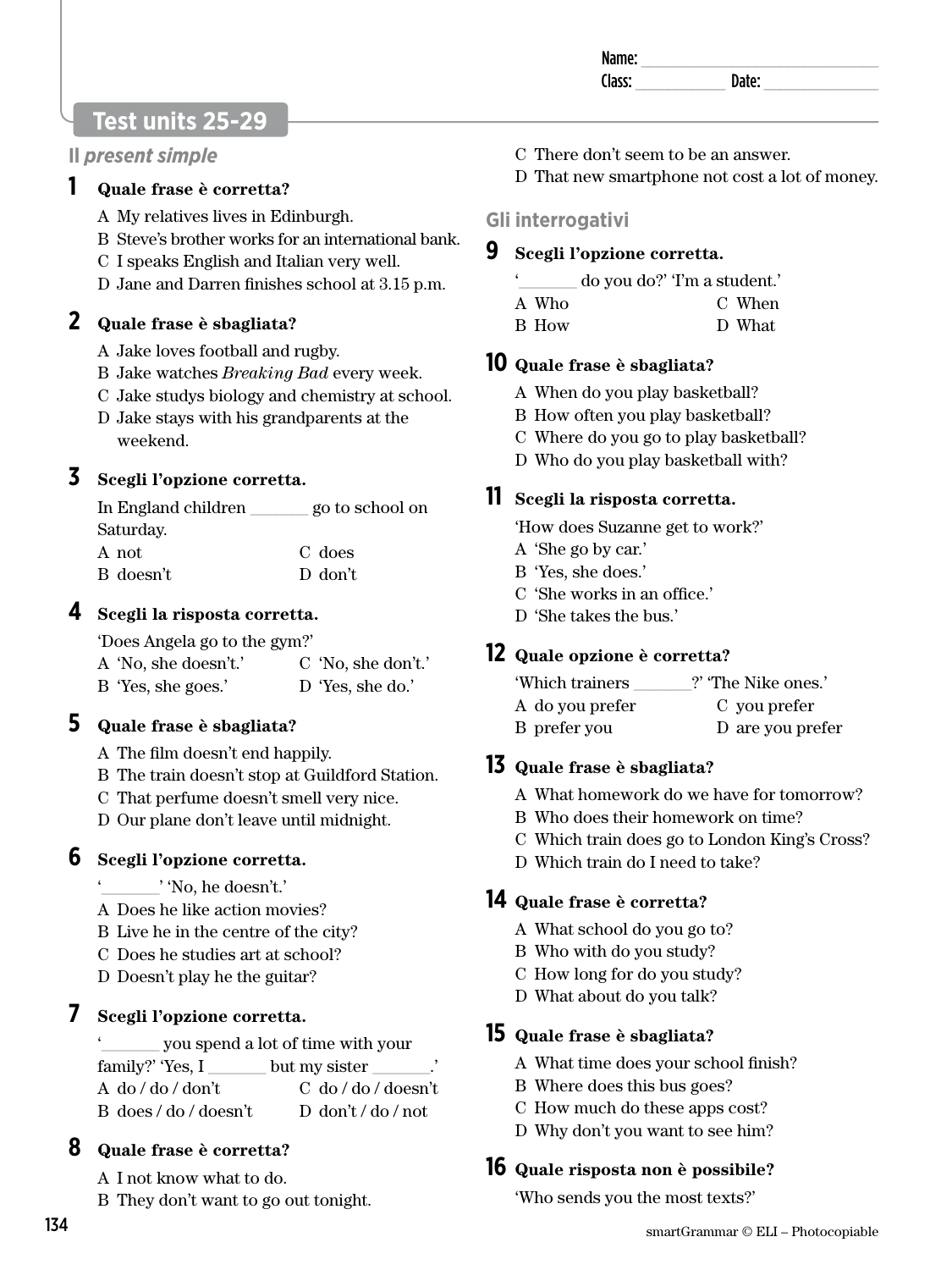A 'My mum does.' B 'Yes, I do.'

C 'My best friend.'

D 'My schoolmates do.'

#### **Gli avverbi e le espressioni di frequenza**

#### **17 Quale frase è sbagliata?**

- A My parents rarely go out to a restaurant.
- B Shane sometimes goes surfing.
- C I can never remember the name of that actor.
- D Gail always is late for school.

#### **18 Qual è l'intruso?**

- A I never visit my relatives.
- B I rarely visit my relatives.
- C I don't visit my relatives very often.
- D I seldom visit my relatives.

#### **19 Quale frase è corretta?**

- A Where do you have usually lunch?
- B How often does Jenny go to the hairdresser?
- C Do often Sarah and Tim argue?
- D Does ever Andrew shop online?

#### **20 Quale frase è sbagliata?**

- A We don't hardly ever go to the beach in the summer.
- B Occasionally our teacher shows us an English film in class.
- C I'm usually busy at the weekends.
- D They never have pasta for dinner.

#### **21 Quale opzione è sbagliata?**

| My grandparents go on holiday |             | a year. |
|-------------------------------|-------------|---------|
| A three times                 | C once      |         |
| B every                       | D six times |         |

#### **22 Quale risposta è sbagliata?**

'How often do you have tests at school?'

- A 'Once a month.' D 'We never have
- B 'Every Tuesday.' tests.'
- C 'Two times a term.'

#### **Il verbo** *have*

#### **23 Quale frase è sbagliata?**

- A Our school has got three IT labs.
- B Our school's over 900 students.
- C We haven't got enough computers.

D Does your school have enough computers?

#### **24 In quale di queste frasi non si può sostituire il verbo** *have* **con** *have got***?**

- A Maria has a broken leg.
- B I have two brothers.
- C Gordon always has a nap after lunch.
- D We have a new car.

#### **25 Quale opzione non è possible?**

| Let's have a | after school! |
|--------------|---------------|
| A swim       | C snack       |
| B walk       | D fun         |

#### **26 Quale frase è corretta?**

- A I always have a good time at my friend's house.
- B 'Do you have got a best friend?' 'No, I don't.'
- C Rick never have a bath. He prefers to have a shower.
- D They don't got a lot of money but they're very happy. 26

#### **Translation**

- 1 "Che lavoro fa tuo zio?" "Ha un negozio di scarpe."
- 2 Mia sorella ama la musica pop ma io no. Non l'ascolto mai.
- 3 Quale materia preferisci? Inglese o francese?
- 4 "Chi studia matematica con Marco?" "La sua amica Serena studia con lui."
- 5 "Chi parla inglese nella tua famiglia?" "Tutti."
- 6 "Ogni quanto vai al centro commerciale?" "Vado ogni fine settimana."
- 7 Michele non si diverte mai alle feste.
- 8 A casa mia raramente facciamo colazione tutti insieme.
- 9 "Giorgia va mai al mare con gli amici?" "No. Va con i suoi genitori."
- 10 Mio fratello lava la sua macchina tre volte alla settimana quindi è sempre pulitissima.
- 11 Il Sig. Bonfigli non fa mai una pausa quando è al lavoro.
- 12 I miei vogliono fare una grande festa perché è il loro 25° anniversario di nozze (*wedding anniversary*).

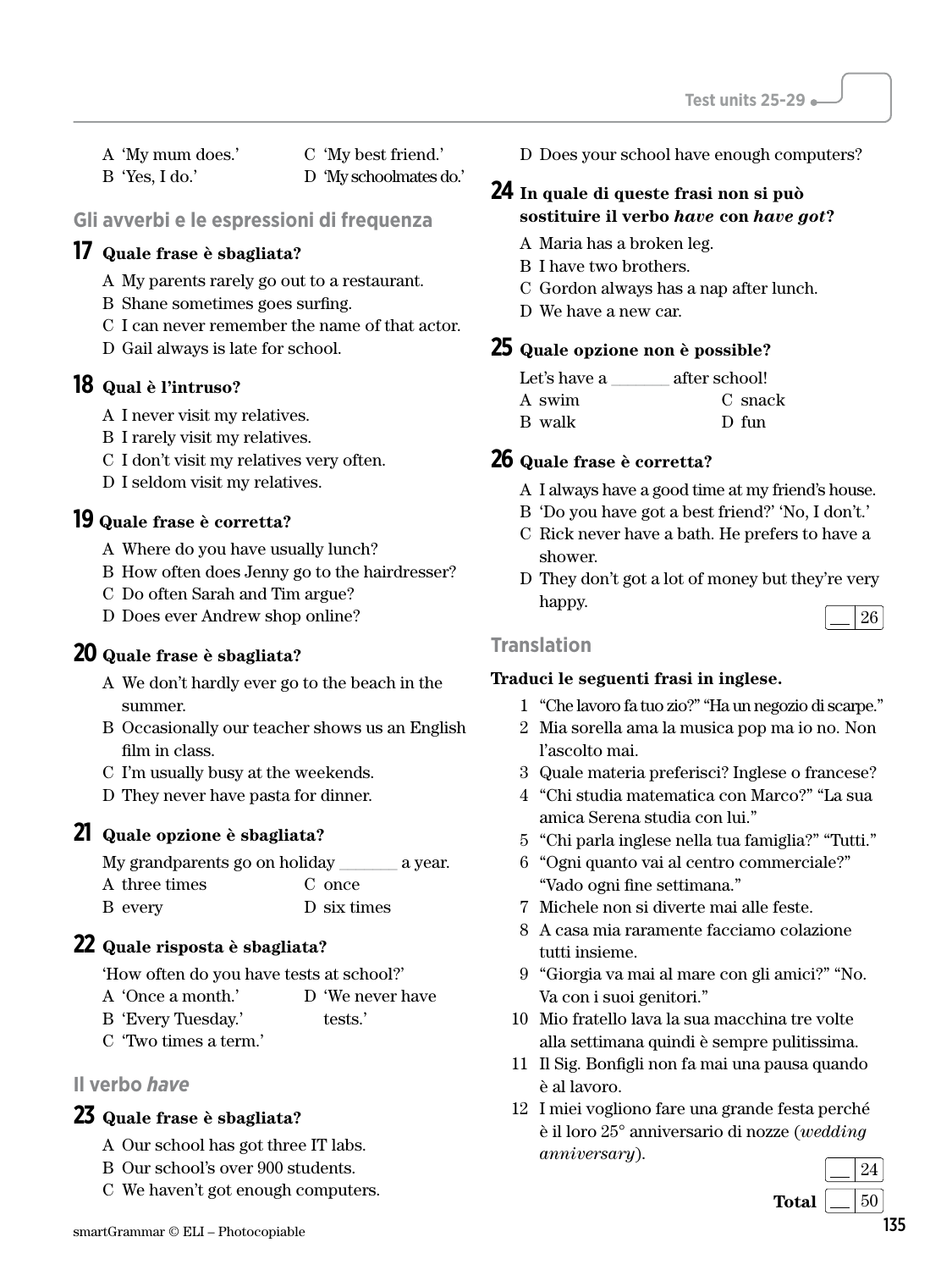# **Test units 30-33**

# **La form in** *-ing* **e i verbi di gradimento**

**1 Quale forma in** *-ing* **è scritta in modo sbagliato?** 

| A cycling  | C begining  |
|------------|-------------|
| B shopping | D panicking |

#### **2 In quale opzione la forma in** *-ing* **ha funzione di aggettivo?**

- A Doing exercise is good for you.
- B He spends a lot of time playing with his games console.
- C Travelling abroad can be quite expensive.
- D My little sister doesn't like frightening movies.

**3 Quale frase ha un significato diverso?**

- A Kim loves going to the beach for her holidays.
- B Kim enjoys beach holidays.
- C Kim really likes holidays by the beach.
- D Kim really can't stand beach holidays.

#### **4 Scegli l'opzione corretta.**

Samuel enjoys \_\_\_\_\_\_\_ with his friends in his free time. A hanging out C to hanging out

B hang out D hangs out

#### **5 Quale frase è sbagliata?**

A Matilda dislikes looking after her little brother.

- B I don't stand waiting for people who are late.
- C Jane doesn't mind helping us after the party. D Do you prefer action movies or adventure movies?

#### **6 Quale frase è corretta?**

- A Tyler don't mind fish but he prefers meat.
- B Do you like go to the shopping centre at the weekend?
- C I like some vegetables but I hate spinach.
- D My parents can't stand listen to my music.

#### **Il** *present continuous*

#### **7 Scegli l'opzione corretta.**

'What \_\_\_\_\_\_\_ doing?' 'I'm getting ready to go out.'

| A are you | C do you |
|-----------|----------|
| B you are | D is you |

#### **8 Quale frase è sbagliata?**

- A Our school volleyball team isn't doing very well this year.
- B I'm using my brother's games console because mine is broken.
- C My parents aren't working today because it's a bank holiday.
- D They doing some research on the Internet for their school project.

# **9 Quale risposta non è possibile?**

'Can I speak with Jasmine, please?'

- A 'Sorry, she's having a shower.'
- B 'Sorry, she does her homework.'
- C 'Sorry, she isn't at home.'
- D 'Sorry, she is having a piano lesson.'

#### **10 Scegli la risposta corretta.**

'I want to go out. Is it raining?'

| A 'No, it is.'    | $C'$ No, it isn't.' |
|-------------------|---------------------|
| B 'Yes, it does.' | D 'Yes, you are.'   |

#### **11 Scegli l'opzione corretta.**

| 'What                         | laughing at?' $\cdot$ | watching             |
|-------------------------------|-----------------------|----------------------|
| an old Charlie Chaplin film.' |                       |                      |
| A is he / $He$                |                       | C are they / They    |
| B are you / We're             |                       | D you are $\Gamma$ m |

# **12 Quale frase è corretta?**

- A Dale is always asking his parents for money.
- B Look! In this photo I wear that old red jumper.
- C Do you waiting for me? Sorry!
- D What is he talk about? I don't understand.

#### **13 Quale frase è sbagliata?**

- A My exams are soon so I'm studying very hard.
- B We're having a break for 15 minutes.
- C The sun shining today.
- D Dad, why aren't you listening to me?

#### **14 Quale risposta non è possible?**

'Where is Tony going?'

- A 'He's going to football practice.'
- B 'He is meeting a friend at the airport.'
- C 'Yes, he is going now.'
- D 'He's going home because he's tired.'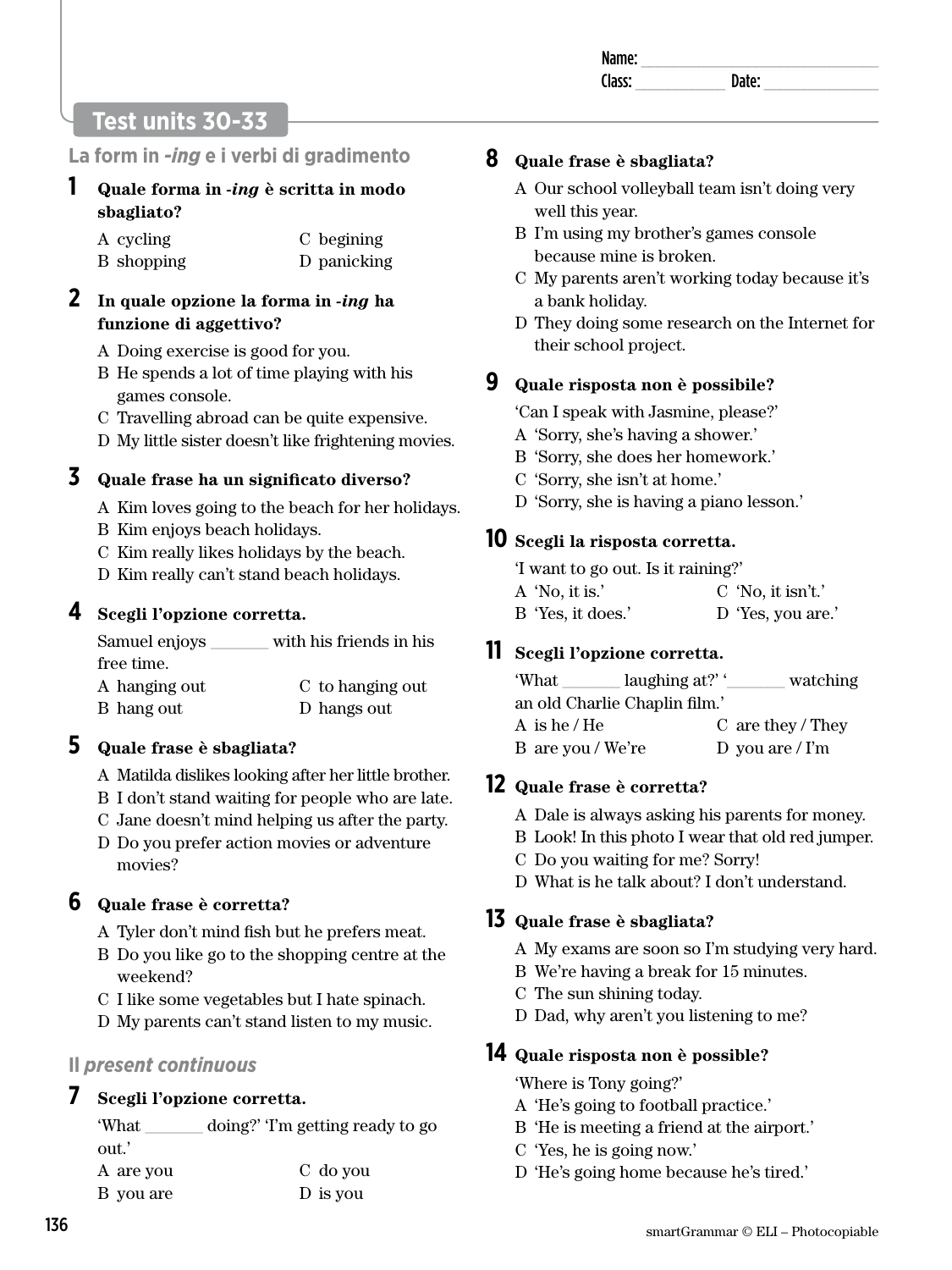#### *Present simple* **vs** *present continuous*

#### **15 Scegli l'opzione corretta.**

| 'What             | usually | after school?'    |
|-------------------|---------|-------------------|
| 'I have lunch.'   |         |                   |
| A do you / doing  |         | $C$ do you / do   |
| B are you / doing |         | D are you / doing |

#### **16 Scegli la risposta corretta.**

'How often does Zac have swimming lessons?'

- A 'He is having lessons twice a week.'
- B 'He is swimming now.'
- C 'He has lessons on Tuesdays and Fridays.'
- D 'Yes, he does.'

#### **17 Quale frase è sbagliata?**

A Doctors often work very long hours.

B Amy is studying medicine at university.

- C The doctor's surgery closes at 6 p.m. on Fridays.
- D I wait to see my doctor at the moment.

#### **18 Scegli l'opzione corretta.**

This week we \_\_\_\_\_\_\_\_ normal lessons at school because we're doing a special project.

| A are having   | C aren't having |
|----------------|-----------------|
| B doesn't have | D have          |

#### **19 Quale frase è sbagliata?**

A You're always breaking my things.

- B I'm always having a big party for my birthday.
- C My parents always go the theatre on Saturday.
- D He always has a lie-in on Saturday morning.

#### **20 Scegli l'opzione corretta.**

| The water    | . Can you make me a cup of |
|--------------|----------------------------|
| tea, please? |                            |
| A is boiling | C boil                     |
| B boils      | D boiling                  |

#### **21 Quale frase è sbagliata?**

- A There's a hurricane in arrival but the wind doesn't increase at the moment.
- B Unemployment is increasing across Europe.
- C Does this button increase the speed of the machine?
- D A university degree increases your chance of finding a job.

#### **I verbi di stato**

#### **22 Quale frase è sbagliata?**

- A What do you think about my suggestion?
- B You're very quiet. What are you thinking about?
- C I'm not thinking this is a good idea.
- D He doesn't think the book is very good.

#### **23 Quale frase è corretta?**

- A He is being so childish. Ignore him.
- B I am hating Lady Gaga. I don't like her music.
- C Are you knowing Janice? She's very nice.
- D 'Is that dog belonging to you?' 'No!'

#### **24 Quale frase è corretta?**

- A Sorry, but I am not remembering your name.
- B 'Do you believe in ghosts?' 'Of course not!'
- C 'Are you understanding the lesson?' 'Yes!'
- D Something is smelling delicious.

#### **Translation**

#### **Traduci le seguenti frasi in inglese.**

- 1 Camminare sulla spiaggia è molto bello.
- 2 La cucina è un corso molto popolare a scuola.
- 3 "Cosa stai guardando?" "Sto leggendo su Internet un articolo interessante."
- 4 "Vi piace questa torta al cioccolato?" "Sì."
- 5 Mio padre non sopporta il caffè e non gradisce il tè. A colazione beve sempre il latte.
- 6 A Giulia non piace viaggiare in treno.
- 7 Ci stiamo divertendo tanto alla festa.
- 8 Siamo tutti occupati. Io sto studiando e i miei genitori stanno lavorando in giardino.
- 9 Paul è contento perché sta nevicando adesso e può andare a sciare domani.
- 10 Di solito la Sig.ra Meyer fa colazione a casa ma oggi la sta facendo al bar.
- 11 Conosci Chris? Lavora qui con noi ora.
- 12 "A cosa stai pensando?" "Sono preoccupato. Non penso che la mia idea sia possibile."
- 13 Oggi Mary non pranza a casa.

|       | 26  |
|-------|-----|
| Total | 5() |

24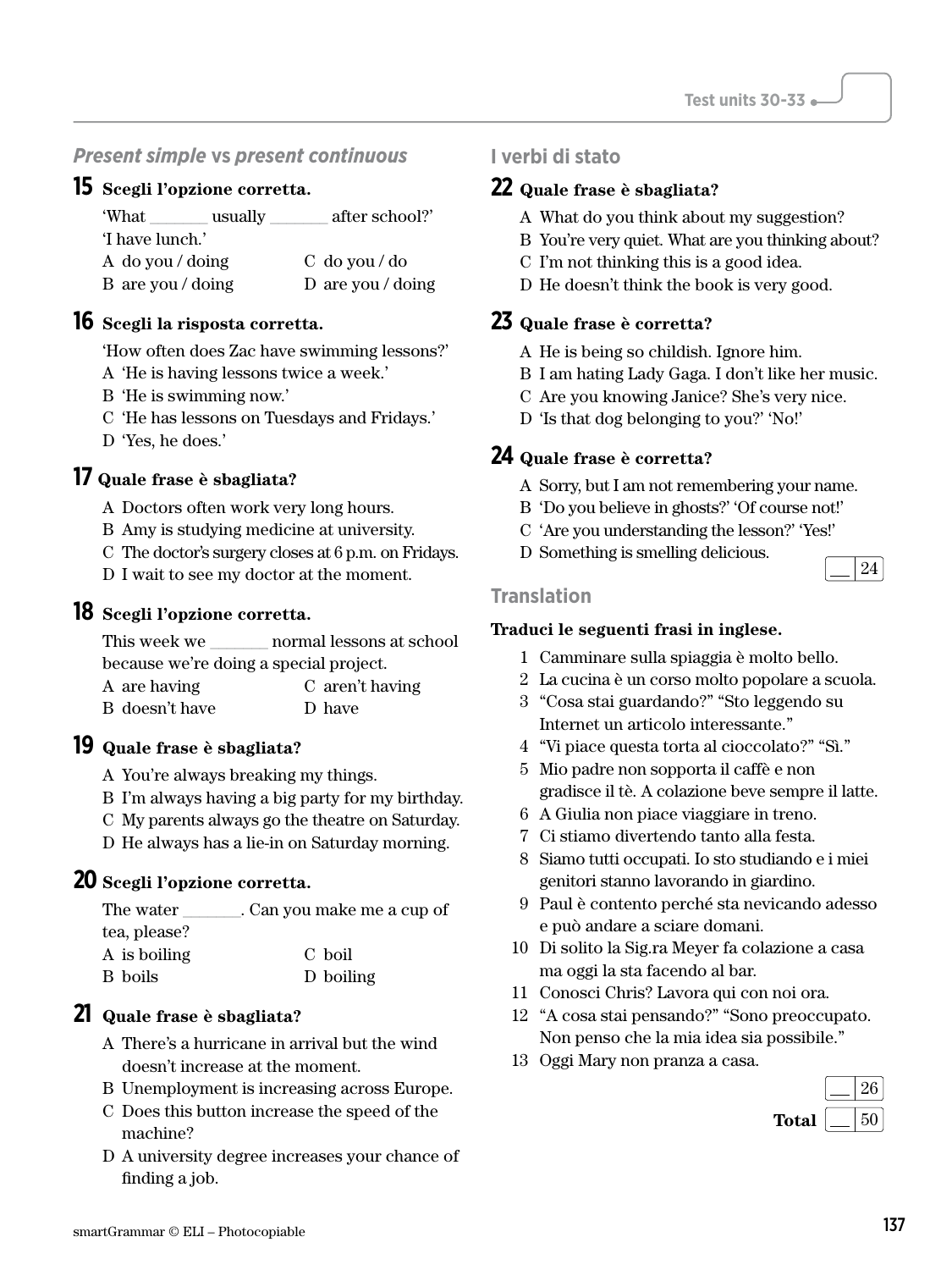# **Test units 34-39**

# **I sostantivi composti e i sostantivi collettivi**

#### **1 Quale opzione non è possibile?**

My favourite day of the year is

- A Christmas Day C Thanksgiving
- B Independence Day D Sunday Easter

#### **2 Quale frase è sbagliata?**

- A The post office is next to the supermarket.
- B 'Do you like your mother-in-law?' 'Of course.'
- C I want to get my licence driving next year.
- D Help! I've got three school tests this week.

# **3 Quale frase è corretta?**

- A Excuse me, where are the changings rooms?
- B Mick has three sisters-in-law.
- C Pre-paid credits cards are becoming popular with young people.
- D There aren't many woman directors in this company.

# **4 Quale opzione non è possibile?**

| The          | has the situation under control. |
|--------------|----------------------------------|
| A police     | C army                           |
| B government | D company                        |

# **5 Quale frase è sbagliata?**

- A The orchestra is ready to start playing.
- B The class is having an end-of-year party.
- C My family isn't very big.
- D People is not happy with the current government.

# **I sostantivi numerabili e non numerabili**

# **6 Quale opzione è un sostantivo non numerabile?**

| A biscuit | C bus  |
|-----------|--------|
| B fruit   | D dish |

# **7 Quale espressione è sbagliata?**

A a slice of bread B a piece of bread C a tube of bread D a kilo of bread

# **8 Quale frase è sbagliata?**

- A There are three bedrooms in Sam's flat.
- B There isn't a garage or a garden.
- C The furniture is very modern.
- D He hasn't got a food in the kitchen.

# **9 Quale frase è corretta?**

- A There is good news and bad news. I'm afraid.
- B Money don't make you happy.
- C I'd like an information about karate courses.
- D I've got a problem. Can I ask you an advice?

## **10 Scegli l'opzione corretta.**

There all over your bedroom floor. A is stuff B are stuffs C is stuffs D are stuff

# **11 Quale frase è sbagliata?**

- A I'd like five apples, please.
- B Can you buy me a can of cola, please?
- C We need to buy a bottle of shampoo.
- D Can I have two water, please?

# **12 Quale frase è corretta?**

- A The sports equipments in our school are very old.
- B Can I take your luggages to your room, Madam?
- C Jim has got an exciting piece of news.
- D Your hairs always look beautiful and shiny.

# **13 Quale frase è sbagliata?**

- A Thank you. Here is your receipt and change.
- B Don't accept the goods. It is damaged.
- C There are many small businesses in this town.
- D I haven't got any room to put all my things.

# **L'articolo indeterminativo** *a***/***an*

# **14 Quale frase è corretta?**

- A A tourist guide is an interesting job for students.
- B Barack Obama is Democrat.
- C Jim's got bad back.
- D We've got history test tomorrow.

# **15 Quale frase è sbagliata?**

- A I want to buy a new smartphone online.
- B Only a quarter of the cake is left.
- C My mum is away on business once month.
- D Kate Middleton is a duchess.

# **16 Quale frase è sbagliata?**

- A Stella has got long hair.
- B That painting is thousands of years old.
- C Cherries are over  $\epsilon$ 5 kilo in that shop.
- D She's wearing gold jewellery.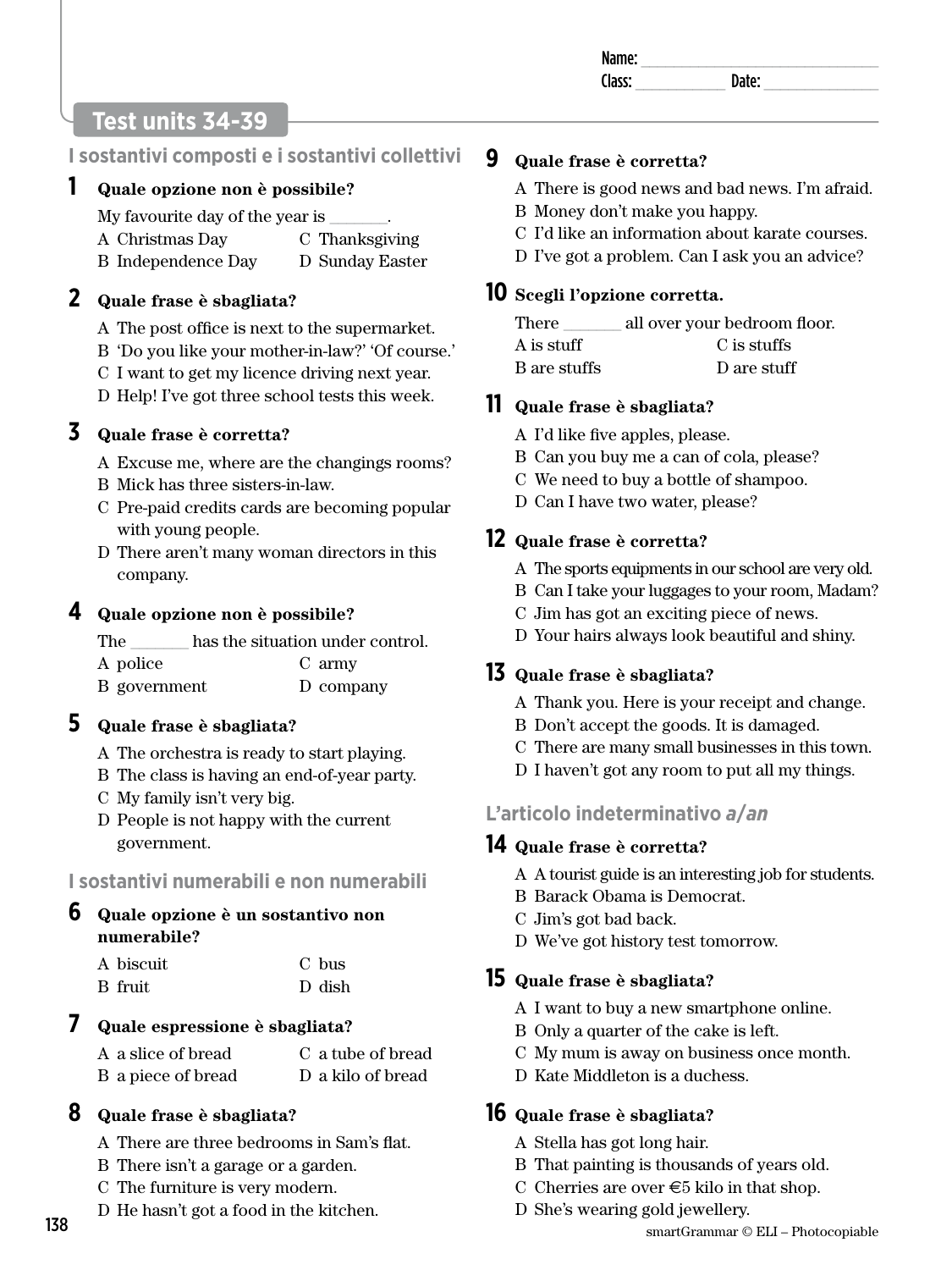# **17 Scegli l'opzione corretta.**

| This is            | exercise! |                      |
|--------------------|-----------|----------------------|
| A such an easy     |           | C such short         |
| B a such difficult |           | D such a interesting |

# **18 Quale frase è corretta?**

- A Computer is very useful for doing homework.
- B What great goal! Well done Brazil!
- C Please take seat! The doctor is coming.
- D Junk food is not very healthy.

# **19 Quale frase è sbagliata?**

- A Damien's life is in a mess!
- B Don't take this medicine on empty stomach!
- C I'm exhausted and in a hurry to get home.
- D Don't talk in a loud voice: we're in the library!

# **L'articolo determinativo** *the*

# **20 Quale frase è sbagliata?**

- A Chinese is a very important language for business.
- B Is it true that the Spanish have a siesta after lunch?
- C I can play piano but not very well.
- D Solar energy is becoming quite popular nowadays.

# **21 Quale frase è sbagliata?**

- A There is a famous motorbike race on Isle of Man.
- B Crete is a very popular tourist destination.
- C A lot of people want to climb Mt. Everest.
- D Ewan is studying international politics at university.

# **22 Quale frase è sbagliata?**

- A I don't go to school on Saturday.
- B Raj got 75% in his final exam.
- C The Greek language uses a different alphabet.
- D *Daily Telegraph* is an important paper in the UK.

# **23 Quale frase è corretta?**

- A That crazy man wants to cross Atlantic Ocean by pedal boat.
- B Tate Modern is an art gallery in London.
- C Zoe doesn't know south of her country very well.
- D I'd like to buy a house on Lake Michigan.

# **24 Quale frase è corretta?**

- A The Friday is my favourite day of the week.
- B The Smiths are very friendly neighbours.
- C Gabriel plays football in afternoon.
- D Netherlands have got a good football team.

# **25 Scegli l'opzione corretta.**

| 40% of tourists in<br>White House. | USA visit         |
|------------------------------------|-------------------|
| A the $/$ - $/$ the                | $C - /$ the $/ -$ |
| B the / the / the                  | $D - /$ the / the |

# **26 In quale frase manca l'articolo determinativo?**

- A 'Where is St. Mary's Hospital?' 'It's close to station.'
- B Jealousy is a green-eyed monster.
- C 'Do you study IT at school?' 'Yes, we do.'
- D Hadrian's Wall is north of Sunderland.

|--|

#### **Translation**

- 1 Il nostro insegnante di storia usa spesso la lavagna interattiva multimediale.
- 2 Normalmente la polizia in Inghilterra non è armata (*wear firearms*).
- 3 C'è tanta gente davanti a quel negozio.
- 4 Il suo comportamento a scuola quest'anno non è buono.
- 5 A scuola non possiamo avere pacchetti di patatine o barrette di cioccolato per merenda (*break time*).
- 6 La periferia della mia città è molto tranquilla.
- 7 "La squadra nazionale di calcio ha una nuova divisa (*strip*)." "Che colore sono i pantaloncini?"
- 8 Andiamo nel bosco a prendere la legna!
- 9 Oggigiorno, l'inquinamento è un problema serio in tutto il mondo.
- 10 Si possono vedere i leoni, gli elefanti e altri animali nei parchi nazionali nella Repubblica del Sud Africa.
- 11 Nicola vorrebbe studiare all'università negli Stati Uniti, ma non conosce bene la lingua inglese.
- 12 Cardiff è nel sud del Galles ed è la capitale.

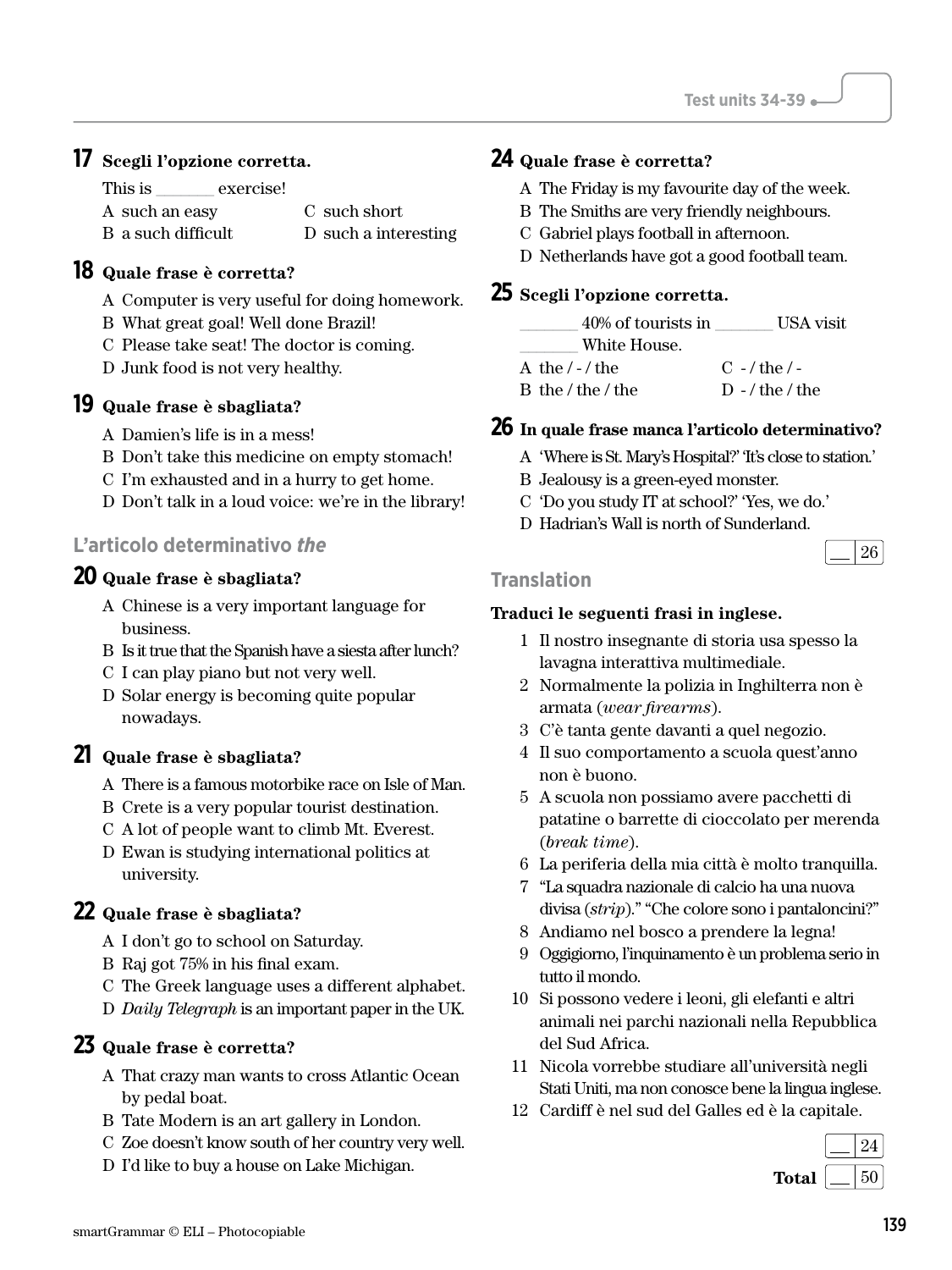| $-1$<br>anie.<br> |    |  |
|-------------------|----|--|
| occ.              | ыш |  |
|                   |    |  |

# **Test units 40-43**

*some***,** *any***,** *no* **e** *none*

#### **1 Scegli l'opzione corretta.**

| I haven't got | credit on my phone. |
|---------------|---------------------|
| A any         | C none              |
| B no          | D some              |

#### **2 Quale frase è sbagliata?**

- A There isn't any traffic today.
- B Excuse me, do you have any foreign newspapers?
- C There isn't no time. Please hurry.
- D She never has any homework at the weekend.

# **3 Quale frase è corretta?**

- A Roberta is fussy and doesn't eat some types of food.
- B Here are the holiday photos. No are really funny.
- C There are any things for young people here.
- D Any of Diego's friends live near him.

# **4 Scegli l'opzione corretta.**

| 'Can I have                      | water please?' Of course, |
|----------------------------------|---------------------------|
| but there's                      | sparkling, only still.    |
| A some/none                      | $C \ a / \ anv$           |
| $B \, \text{any} / \, \text{no}$ | D some/no                 |

# **5 Quale frase è sbagliata?**

- A We can watch any programme, I don't mind.
- B Let's have any live music at the party!
- C The church needs some 5,000 pounds to mend the roof.
- D Dad, some guy is at the door!

# **6 Quale frase è corretta?**

- A Don't bring no food or drink into the lab.
- B Not any photos can be taken in the museum.
- C No unauthorised people are allowed in this room.
- D Please no phone are to be used in the classroom.

# **7 Quale opzione non è possibile?**

'Is there \_\_\_\_\_\_\_ pasta \_\_\_\_\_\_\_?' 'Yes, would you like  $\qquad$  ?'

- A no… more / none left
- B any… left / some more
- C some… more / any left D any… left / no more

# **9 Quale frase è corretta?**

in the shops.

**dell'esempio?** 

A Lee hasn't got many free time.

*much***/***many***,** *How much***/***How many*

B There aren't many trees in the park.

**8 Quale frase non ha lo stesso significato** 

impossible to find in the shops.

This games console is very popular and it's

A There aren't any of these games consoles in the shops. B You can find no games consoles of this kind

C None of this type of games console is in the shops. D You can find some of these games consoles in the shops.

- C My dog is old and he hasn't got much teeth.
- D This dish is easy to make because it hasn't got much ingredients.

# **10 Quale frase è sbagliata?**

- A Have you got much homework tonight?
- B Are there many interesting films on TV?
- C Has he got many information about the trip yet?
- D Is there much to do in your town?

# **11 Quale frase è corretta?**

- A How many times do you go to the gym a week?
- B How much people live in your block of flats?
- C How many tourist visit your country each year?
- D How much times do you spend on the Internet?

# **12 Scegli l'opzione corretta.**

'How \_\_\_\_\_\_\_ pocket money do your parents give you?'  $\textcircled{\texttt{f}}$  = 100. It's not \_\_\_\_\_\_\_.'

| A much / very much | C much / so many |
|--------------------|------------------|
| B many/very many   | D many / so much |

#### **13 Quale frase è sbagliata?**

- A I have so many things to buy in town this week.
- B We've got so much work to do.
- C You hear so many bad news on the television.
- D There are so many interesting places to visit.

#### **14 Scegli l'opzione corretta.**

Owen and his sister don't go out together \_\_\_\_\_\_\_.

A so many B very many C how much D very much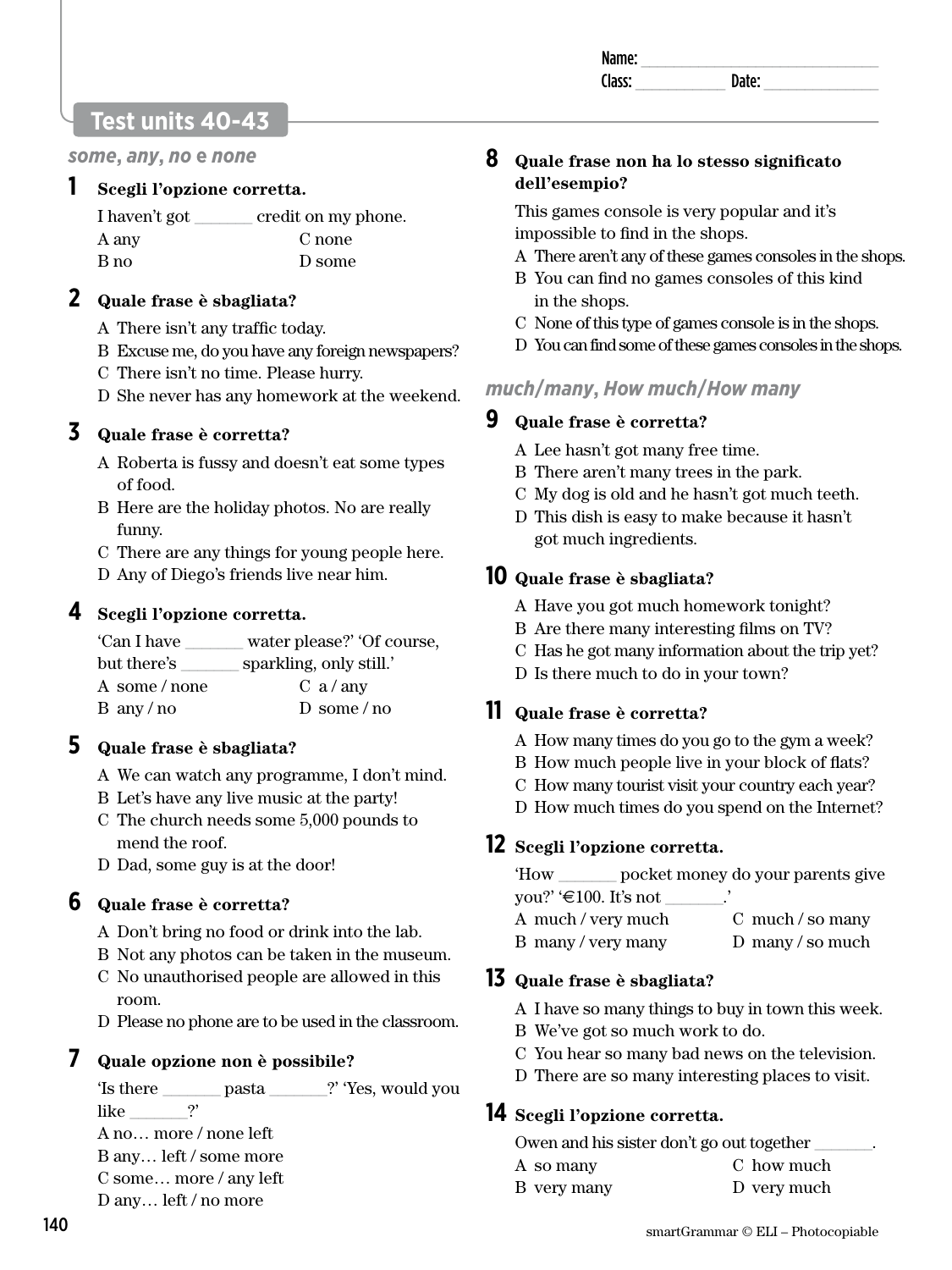# *a lot of***/***lots of***,** *a little***/***a few***,** *little***/***few*

#### **15 Quale frase è sbagliata?**

- A There's lots of petrol so we don't need to stop.
- B We've got a lot of sandwiches to eat.
- C We've got a lots of drink too.
- D There is a lot of time to get there before dark.

#### **16 Quale frase è sbagliata?**

- A Have you got a few minutes to help me?
- B Mr Jones only has a little milk in his tea.
- C The company has got a few problems with its new product.
- D Has Darren already got a little friends in his new school?

#### **17 Quale opzione non è possibile?**

| We get     | bees in our garden in the summer. |
|------------|-----------------------------------|
| A a lot of | C a little                        |
| B a few    | D few                             |

#### **18 Scegli l'opzione corretta.**

Trevor's got a lot of friends on Facebook but he knows \_\_\_\_\_\_\_ personally.

| A so little of them | C only a little of them |
|---------------------|-------------------------|
| B lot of them       | D very few of them      |

#### **19 Quale frase è sbagliata?**

- A Matt's a little worried about his exams.
- B I've done a very little work today.
- C People complain a lot about paying taxes.
- D I'm concerned about India because she eats so little food.

#### *too***,** *enough***,** *very*

#### **20 Quale parola non può andare con** *too many***/** *too few***?**

| A fish     | C mice       |
|------------|--------------|
| B children | D technology |

#### **21 Quale frase è sbagliata?**

- A There's too much snow. I can't get down the drive.
- B I think TV celebrities earn too much.
- C We've got too much rules in our school.
- D Is there too much sauce on the pasta?

#### **22 Scegli l'opzione corretta.**

| Young people today spend | little time with |
|--------------------------|------------------|
| their family.            |                  |
| A too                    | C enough         |
| B much                   | D many           |

#### **23 Quale frase è corretta?**

- A You're too much late. The tickets have sold out.
- B There are too few opportunities here.
- C That model is very much beautiful.
- D Aren't you too much old to watch cartoons?

#### **24 Quale frase è sbagliata?**

- A We haven't got enough paint to finish the room.
- B Shall I close the window? Are you warm enough?
- C The sea isn't enough warm for a swim.
- D The team aren't training enough.

#### **Translation**

#### **Traduci le seguenti frasi in inglese.**

- 1 C'è della torta in cucina. Ne vuoi un po'?
- 2 La squadra non ha nessuna possibilità di vincere la partita.
- 3 Alcuni dei genitori dei miei amici dicono che è una buona idea.
- 4 Ho bisogno di altro tempo per finire il compito.
- 5 "Quante stanze ci sono a casa tua?" "Non ce ne sono tante."
- 6 Il padre di Lauren è un DJ quindi ha alcuni dischi molto rari.
- 7 Non c'è molto spazio nel mio zaino. Ho troppi libri scolastici.
- 8 "Avete fame?" "Solo un po'. Abbiamo mangiato (*ate*) troppo a pranzo."
- 9 Mi dispiace, ma non sei abbastanza grande per questo videogioco.
- 10 Non è un po' troppo piccante questa salsa?
- 11 Robyn mangia tante verdure e legumi ma molta poca carne.
- 12 Solo pochi studenti vogliono fare uno spettacolo a fine anno.
- 13 La nostra casa non è abbastanza grande per una festa.



24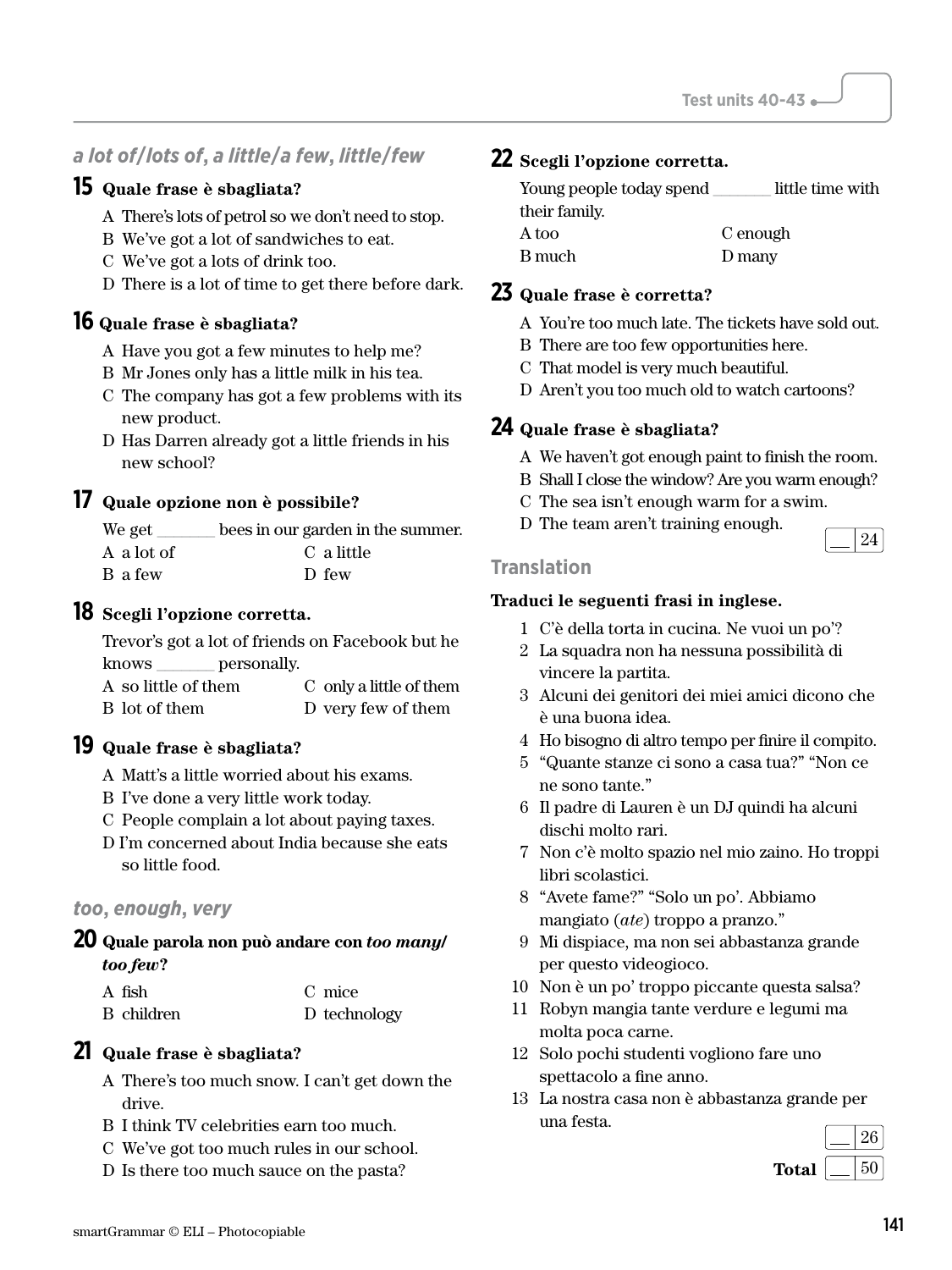# **Test units 44-48**

#### *all* **e** *whole*

#### **1 Scegli l'opzione corretta.**

| The students | passed their exams. |
|--------------|---------------------|
| A whole      | C all of            |
| B all        | D the whole         |

#### **2 Quale frase è sbagliata?**

- A All the class are on a school trip.
- B Can all you be quiet for a moment?
- C All visitors must wear an identity badge.
- D The police are investigating all of the leads.

# **3 Quale frase è corretta?**

- A The whole idea is crazy.
- B Mr White often spends whole day in the garden.
- C The whole villages are being evacuated.
- D The whole of us want to celebrate.

#### **4 Quale opzione non è possibile?**

| I'm tired and want to spend | day in bed.    |
|-----------------------------|----------------|
| A all                       | C all the      |
| B the whole                 | D the whole of |

#### *each* **e** *every*

#### **5 Quale frase è sbagliata?**

- A I go to the gym every Tuesday.
- B Lucas broke every of his legs in the accident.
- C Every visitor gets a free gift!
- D Those mangoes cost £4.50 each!

# **6 Quale frase è corretta?**

- A Grandma has got a present for each of you.
- B Can you give a pen to every of the students?
- C Each member of the team are equally important.
- D There are fast trains to London each 20 minutes.

#### **7 In quale frase** *each* **non può essere sostituito con** *every***?**

- A Each piece of jewellery is made by hand.
- B Each time I see him I feel weak at the knees!
- C There are five children and they each have their own bedroom.
- D The answers are at the bottom of each page.

# **8 Quale frase è sbagliata?**

- A Each of the candidates has to have two interviews.
- B I'd like each of you to work on your own.
- C Every of the teachers wants to go on strike.
- D Can every one of you remember what to do?

#### *either* **e** *neither*

#### **9 Quale frase è corretta?**

- A Mr Robbins has two motorbikes but either of them work.
- B You can have or chocolate or coke, not both.
- C Neither of my brothers is happy today.
- D Neither art nor design are interesting.

#### **10 Quale frase è sbagliata?**

- A Adam doesn't like neither book.
- B I can neither sing nor dance.
- C Either you eat that or you go hungry!
- D He doesn't want to speak to either of us again.

#### **11 Quale frase non ha lo stesso significato dell'esempio?**

This phone is too expensive for me. Also that phone is too expensive.

- A Neither phone is cheap enough for me to buy.
- B Neither of the phones costs too much for me.
- C I can't afford to buy either phone.
- D I can buy neither phone.

# **12 Quale frase è corretta?**

- A Are either your mum or dad at home?
- B Neither the teacher nor the students are in the classroom.
- C Neither T-shirt suit you.
- D Neither Lee nor Brian are good at sport.

#### *both* **e** *most*

#### **13 Quale frase è sbagliata?**

- A Both my parents work full-time.
- B Both us are taking exams this week.
- C Both of the children go to nursery.
- D Both of his French teachers are strict.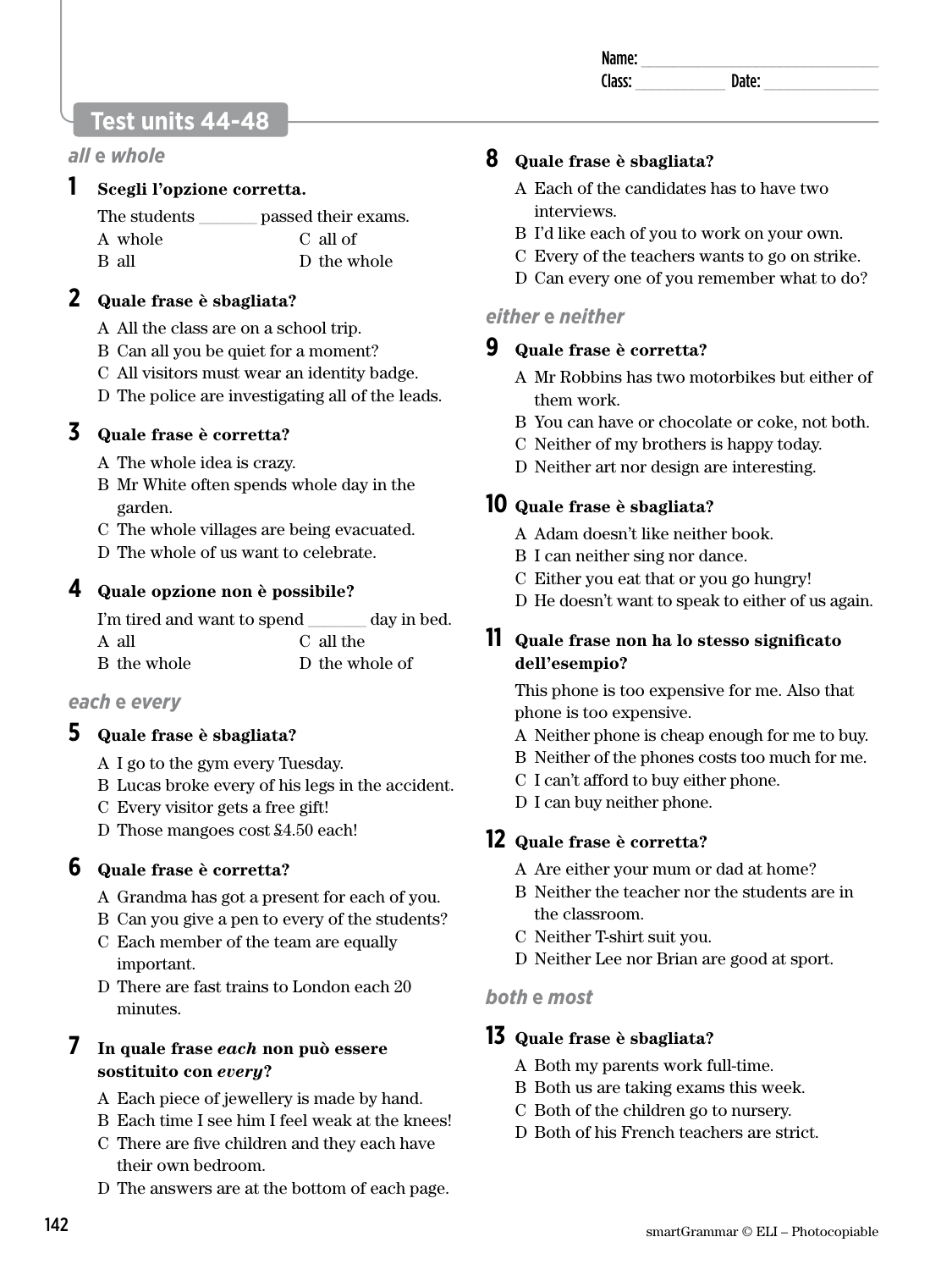# **14 In quale frase** *both* **è nella posizione sbagliata?**

- A We both want to get married as soon as possible.
- B I can't afford to pay for both of us.
- C You can both play together.
- D They both are from the same village.

#### **15 Scegli l'opzione corretta.**

fruit is imported nowadays.

- A Most C The majority
- B Most of D The most of

#### **16 Quale frase è corretta?**

- A It's raining over most the country at the moment.
- B The majority of film here are American.
- C Do most you come to school by bus?
- D The majority of politicians don't agree with the proposal.

# **I composti di** *some***,** *any***,** *no***,** *every*

#### **17 Scegli l'opzione corretta.**

| I don't have | to talk to. |
|--------------|-------------|
| A something  | C everyone  |
| B anywhere   | D anyone    |

#### **18 Quale frase è sbagliata?**

A Claire has invited everyone to the party.

B She has got everything for the party.

- C Has she got anything for guests to eat?
- D She hasn't got nothing to wear.

#### **19 Scegli l'opzione corretta.**

This exercise is hard. I don't understand

| A nothing  | C something  |
|------------|--------------|
| B anything | D everything |

#### **20 Quale frase è corretta?**

 $\overline{\phantom{a}}$  .

- A The hidden object is somewhere in this room.
- B 'I can't find my keys.' 'Did you look somewhere?'
- C They can't hold the concert nowhere in town.
- D I don't want to go nowhere tonight.

#### **21 Scegli l'opzione corretta.**

My uncle lives \_\_\_\_\_\_\_ in the USA and his job has \_\_\_\_\_\_\_ to do with national security.

- A anyone / something
- B nowhere / no one
- C something / everybody
- D somewhere / something

#### **22 Quale frase è sbagliata?**

- A Do everybody have their ticket?
- B Nobody is stupid enough to believe that!
- C Something is wrong, I know it.
- D Nowhere is as nice as home!

#### **23 Quale opzione non è possibile?**

You've got to lose. A nothing B anything C everything D something

#### **24 Quale frase è sbagliata?**

- A Anyone can join the club.
- B Do you know anything about engines?
- C Hello? Is nobody there?
- D Is there anywhere we can get a coffee?



#### **Translation**

- 1 Stiamo dipingendo tutta la casa in questo periodo.
- 2 Tutto ciò che possiamo fare è aspettare e vedere.
- 3 Il conto viene E20 a testa.
- 4 Siamo in quattro in famiglia e ciascuno di noi ha una macchina.
- 5 Vado dal dentista ogni sei mesi.
- 6 Non possiamo né andare avanti né tornare indietro. Siamo bloccati (*stuck*).
- 7 Sia Mary che Giulia sono malate oggi.
- 8 Oggigiorno la maggior parte dell'immondizia è riciclata.
- 9 C'è qualcosa da mangiare? Non vedo niente in frigo.
- 10 Enrico è in vacanza da qualche parte in Sud America.
- 11 Non c'è nessuno in casa. Sono tutti al lavoro.
- 12 Non riesco a trovare il mio zaino da nessuna parte.
- 13 Ricordati di chiudere a chiave. Potrebbe entrare chiunque.  $\begin{array}{c|c}\n\hline\n\end{array}$  26

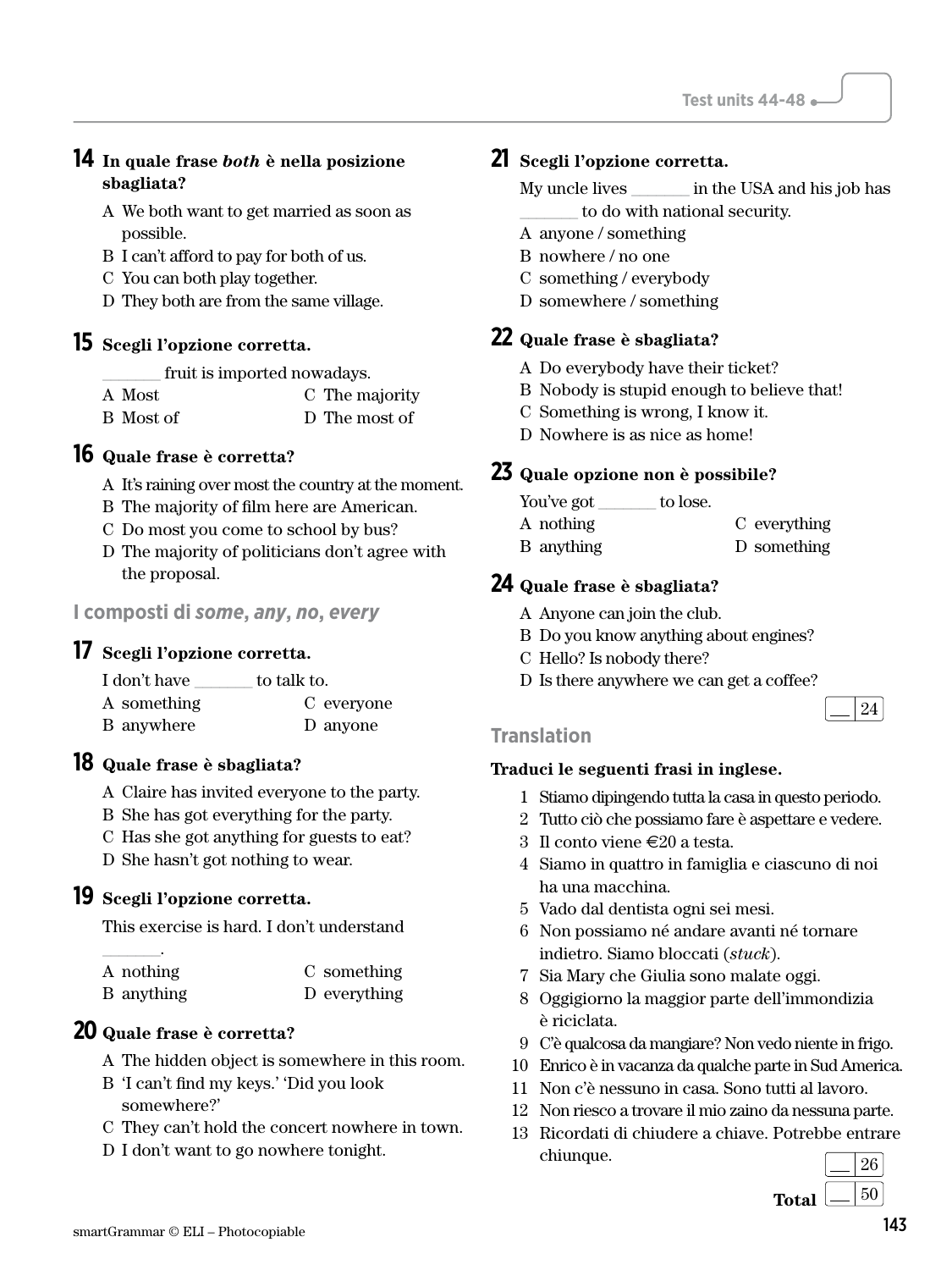| Name:              |  |
|--------------------|--|
| Clacc <sup>.</sup> |  |

# **Test units 49-52**

#### **I pronomi riflessivi e reciproci**

#### **1 Scegli l'opzione corretta.**

| Lorenzo prefers to study by |           |
|-----------------------------|-----------|
| A herself                   | C himself |
| B themselves                | D myself  |

#### **2 Quale frase è sbagliata?**

- A Help yourself to whatever you want to eat!
- B Mrs Taylor treats herself to a manicure every week.
- C I often talk to myself when I'm alone.
- D They want to prepare for the exam by itself.

#### **3 Scegli l'opzione corretta.**

| We have to | ourselves. |
|------------|------------|
| A sit down | C relax    |
| B enjoy    | D wake up  |

#### **4 Quale frase è corretta?**

A Do you ever want to get married?

- B He's always getting lost himself.
- C Be careful not to hurt you.
- D The children often get bored themselves.

#### **5 Quale frase è sbagliata?**

- A Jason is teaching himself to play the piano.
- B His parents are worrying about him.
- C Please wash yourself before lunch.
- D There's no driver. Is that car driving itself?

#### **6 Quale opzione non è logica?**

| Mandy often gets | in the winter. |
|------------------|----------------|
| A depressed      | C tired        |
| B ill            | D ready        |

#### **7 Scegli l'opzione corretta.**

| The four sisters all wear | clothes.      |
|---------------------------|---------------|
| A each other              | C each others |
| B one another's           | D one another |

#### **8 Quale frase è sbagliata?**

- A Let's meet ourselves after school!
- B My dad and mum work near each other.
- C Can you do it yourselves? I'm busy.
- D Do you know one another?

# **I pronomi relativi e gli avverbi relativi**

#### **9 Scegli l'opzione corretta.**

| Do you want to see the selfie | I just took? |
|-------------------------------|--------------|
| A that                        | C whose      |

- C whose
	- D what

#### **10 Quale frase è sbagliata?**

B who

- A Gail prefers TV programmes which are funny.
- B She doesn't like people who are rude.
- C She likes clothes that are original and funky.
- D She prefers boys whose have long hair.

#### **11 Quale frase è corretta?**

- A A microphone is someone that you use to sing.
- B A pianist is someone who plays the piano.
- C A recording studio is a place which you record music.
- D A demo is a sample song who is sent to producers.

# **12 Scegli l'opzione corretta.**

That's the man \_\_\_\_\_\_\_ daughter is a Paralympic athlete.

| A who   | C that  |
|---------|---------|
| B whose | D which |

#### **13 In quale frase il pronome relativo non può essere omesso?**

- A Where's the money which I gave you yesterday?
- B Is that the woman who you told me about?
- C Is this the playlist that you created for me?
- D What is the name of the team that won?

#### **14 Quale pronome relativo si può usare per unire queste due frasi?**

Marta doesn't like those boys. They are playing football.

| A whose | C that |
|---------|--------|
| B where | D what |

#### **15 Quale frase è sbagliata?**

- A The man for who I'm looking has got a beard.
- B The team for which we play is at the top of the league.
- C The assignment on which he's working is complicated.
- D The shop assistant to whom I spoke was helpful.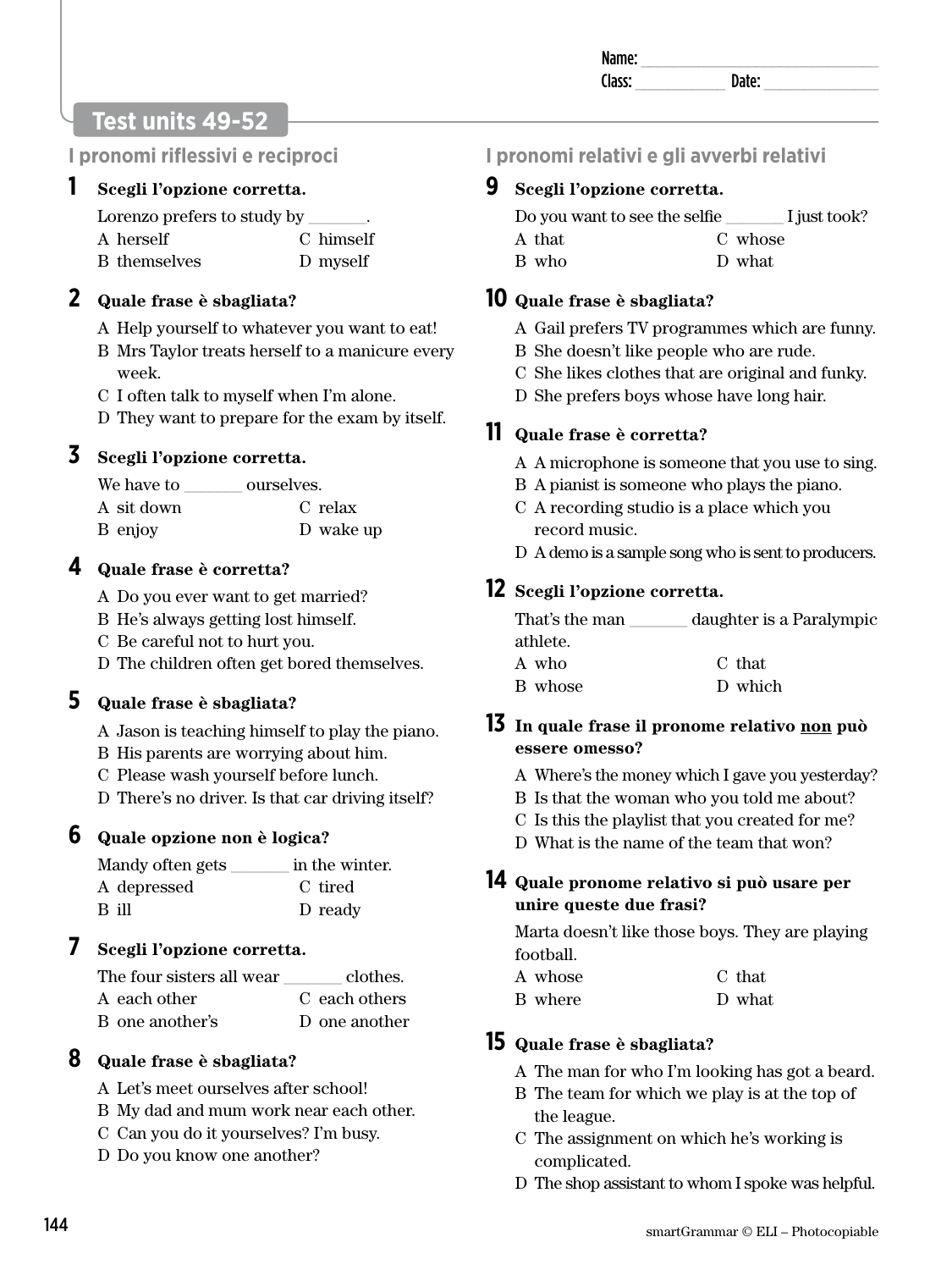#### **16 Scegli l'opzione corretta.**

| I don't know the reason | Mike is so |
|-------------------------|------------|
| unhappy.                |            |
| A why                   | C when     |
| B where                 | D how      |

#### **17 Sostituisci la parte sottolineata con l'opzione corretta.**

I can remember the moment in which Lee fell asleep in class! A how B why C what D when

#### **18 In quale frase il pronome relativo può essere omesso?**

- A That's the dentist who broke my tooth!
- B What do you think of the clothes that I'm wearing?
- C What's the name of the website which has got those funny videos?
- D Is that the girl whose smartphone was stolen?

#### **19 Quale frase è corretta?**

- A The teachers with who we are going on the trip are fun.
- B The teachers who we are going on the trip with are fun.
- C The teachers whom with we are going on the trip are fun.
- D The teachers who with we are going on the trip are fun.

#### **20 Quale frase è sbagliata?**

- A Please listen to what the head teacher is telling you.
- B I don't like how my parents treat me.
- C This is the market why we can find a bargain.
- D That's the hotel in which we stayed on holiday.

#### *one***/***ones*

#### **21 Quale opzione non è possibile?**

| Anita loves shoes. | are her favourite. |
|--------------------|--------------------|
| A The ones         | C. The black ones  |
| B These ones       | D Those red ones   |

# **22 Quale frase è sbagliata?**

- A Mark hates spiders, especially big ones.
- B Trevor doesn't like novels, especially historical ones.
- C I love cake, especially chocolate one.
- D The children love video games, especially violent ones.

#### **23 Scegli l'opzione corretta.**

- I want to buy a new hoodie.
- A a one with a great logo C a black one
- B a one with a zip D the one

#### **24 Quale frase è corretta?**

- A Would you like a window seat or a one by the aisle?
- B 'Which trainers do you prefer?' 'The Nike ones.'
- C Can I have three large notebooks and two ones small?
- D I'd like a new car, preferably convertible one.

#### **Translation**

- 1 Vi conoscete già?
- 2 Hai 15 anni e non riesci ancora a farti un panino!
- 3 Steve si rilassa sul divano per mezz'ora appena (*as soon as*) rientra dalla scuola.
- 4 Io e mio fratello dividiamo la camera da letto e spesso mi arrabbio con lui perché è disordinato.
- 5 "Perché Fred e Amelia non si parlano?" "Hanno litigato (*argued*) ma non mi ricordo il motivo."
- 6 Dove sono i regali che la nonna ti ha dato?
- 7 Katrina e Giorgio vanno ogni anno nel posto in cui si sono incontrati per la prima volta.
- 8 L'insegnante con cui vado d'accordo (*get on with*) è quello di geografia.
- 9 I vestiti che vendono in quel negozio sono molto alla moda.
- 10 Questa è Linda i cui genitori vivono a Hong Kong.
- 11 "Non riesco a trovare il mio giubbotto." "Quale? Quello verde?"
- 12 La mia macchina è quella rossa là. È parcheggiata accanto a quella vecchia.
- 13 Amo i film horror. I miei preferiti sono quelli con tanto sangue (*blood*).

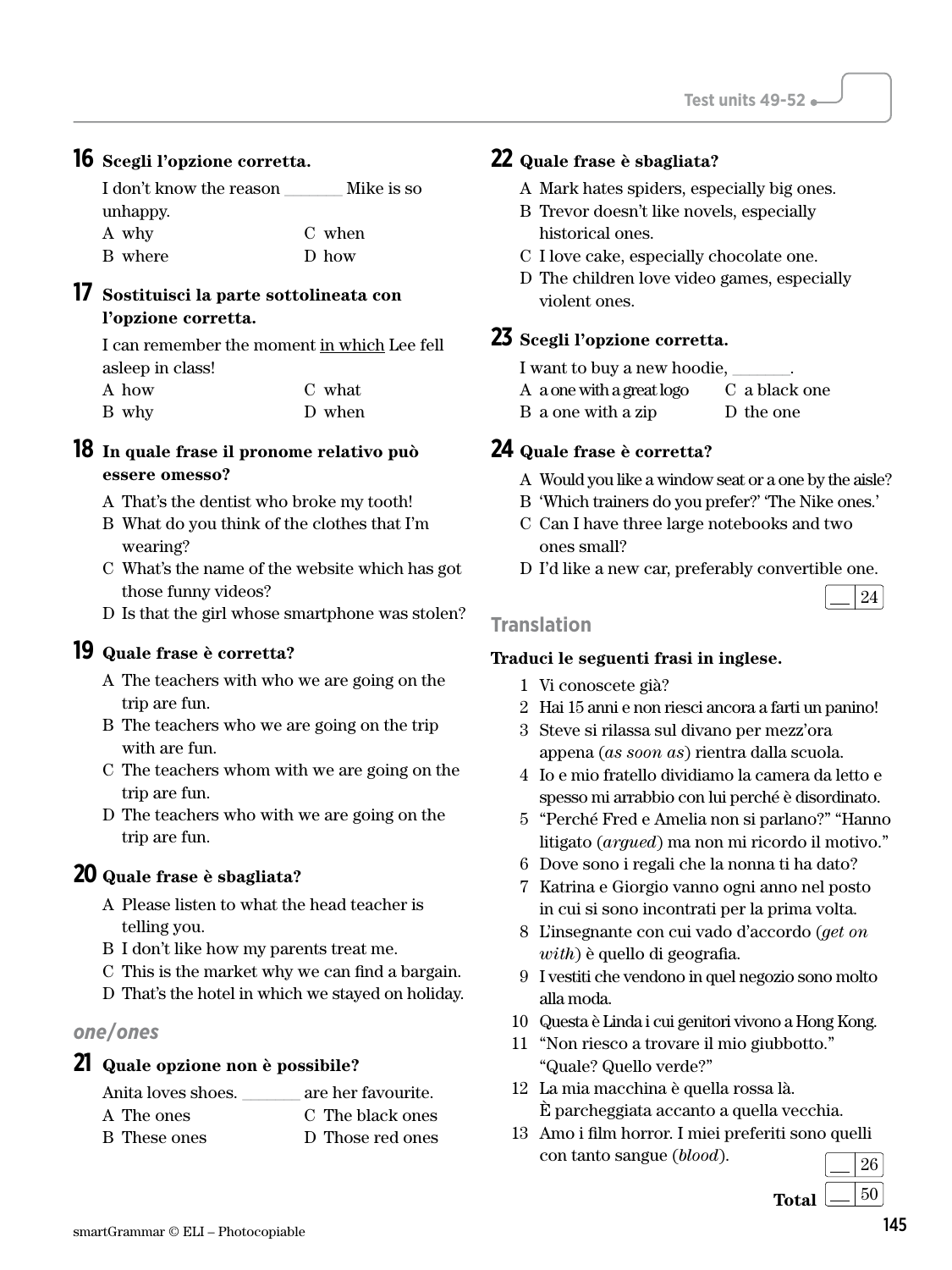# **Test units 53-58**

#### **Il** *past simple*

#### **1 Scegli l'opzione corretta.**

Craig at football practice because he \_\_\_\_\_\_\_ ill in bed.

- A was / was B weren't / were
	- C wasn't / wasn't D wasn't / was

#### **2 Quale frase è corretta?**

A The weather was lovely yesterday.

- B Our dog were at the vet's last month.
- C There wasn't any flowers in the vase.
- D That weren't a good idea.

#### **3 Quale frase è sbagliata?**

- A 'Weren't they with you?' 'No, they weren't.'
- B 'Was the concert good?' 'Yes, it was.'
- C 'Were you born here?' 'No, I wasn't.'
- D 'Was you on holiday last month?' No, I wasn't.'

#### **4 Scegli l'opzione corretta.**

| William    | hard for his exams last month. |
|------------|--------------------------------|
| A studyied | C did studied                  |
| B studied  | D studyed                      |

# **5 Quale frase è sbagliata?**

- A My friend come to my house last Saturday.
- B We had pizza for dinner.
- C We saw a film on TV.
- D He went home at about 11 p.m.

#### **6 Scegli l'opzione corretta.**

you there by plane?' 'No, we \_\_\_\_\_\_\_.' A Did / went / didn't C Did / go / didn't

| B Do / go / did | D Did / went / not |
|-----------------|--------------------|

#### **7 Quale frase è sbagliata?**

- A Napoleon didn't die in Corsica.
- B Van Gogh didn't be rich during his life.
- C The First World War didn't end in 1917.
- D Steve Jobs didn't build the Microsoft empire.

#### **8 Quale frase è corretta?**

- A Who went you with to the hospital?
- B Why did you spent so much money?
- C When they did give you the news?
- D How long did he stay there for?

# **9 Scegli l'opzione corretta.**

| He      | her flowers but it | things |
|---------|--------------------|--------|
| better. |                    |        |

- 
- A didn't buy / not made B buyed / didn't make
- C bought / didn't make
- D did buy / not make

# **10 Quale risposta non è possibile?**

- 'Did the Cowells enjoy their holiday?'
- A 'Yes, they had a fantastic time.'
- B 'No, it rained all the time.'
- C 'Yes, they went on holiday.'
- D 'No, they lost their luggage.'

#### *used to* **e** *would*

#### **11 Quale frase è corretta?**

- A Adam didn't used to like olives.
- B Did your parents used to smoke?
- C My gran used to be a hippy.
- D Did Sally used to work with you?

#### **12 Quale frase è sbagliata?**

- A Rick used to drink too much coffee.
- B My mum would work for a TV company.
- C The neighbour's kids would play at our house after school.
- D I used to have more free time.

#### **13 In quale frase** *used to* **non può essere sostituito da** *would***?**

- A There used to be a cinema in our village.
- B As a child, I used to celebrate Christmas with all my relatives.
- C They used to walk to school whatever the weather.
- D My coach used to get angry with me as I didn't practise enough.

#### **14 Quale frase ha un significato diverso?**

- A My dad would never let me stay up late.
- B My dad didn't use to let me stay up late.
- C My dad wouldn't let me stay up late.
- D My dad used to make me go to bed early.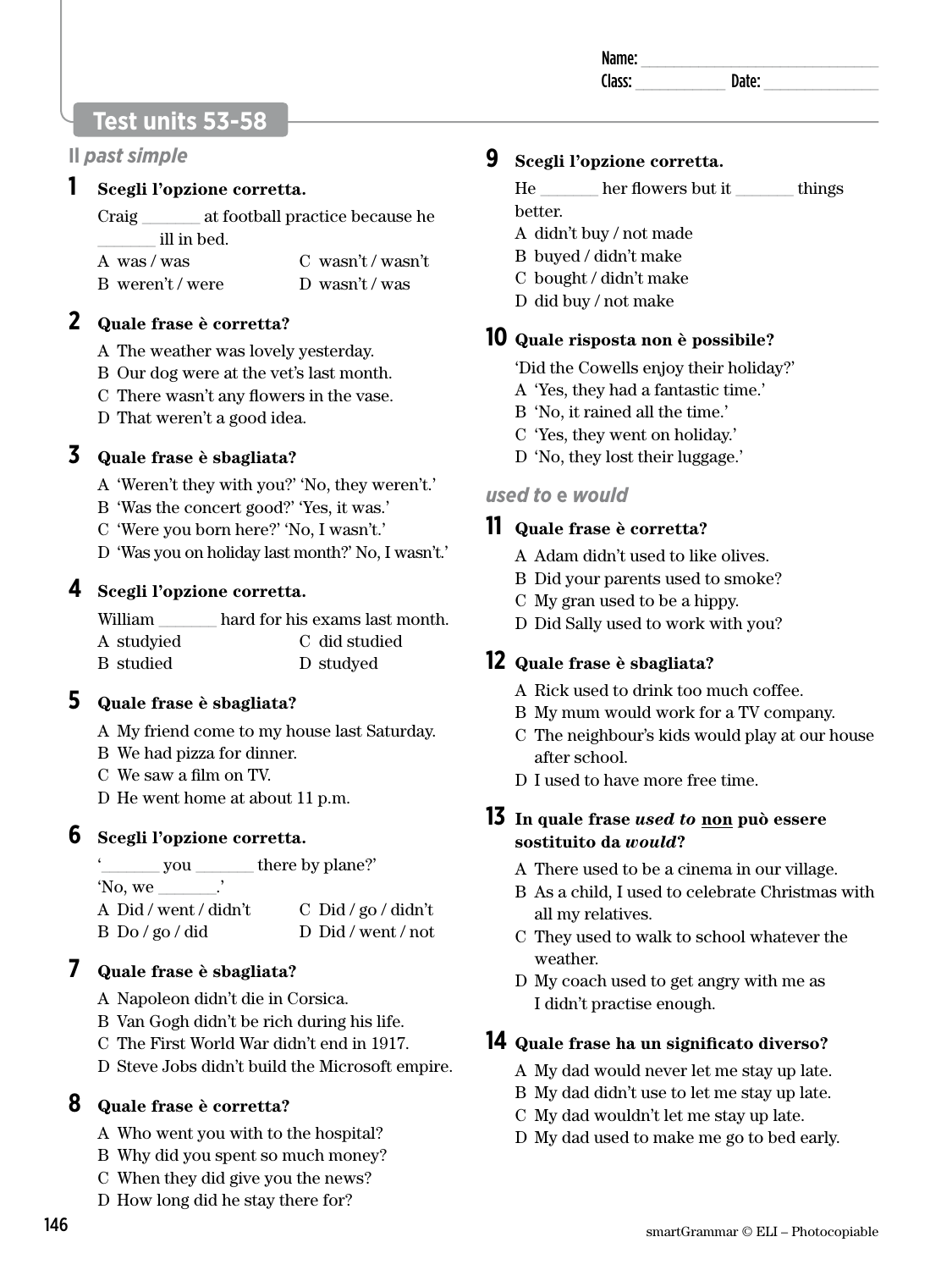#### **Il** *past continuous*

#### **15 Quale frase è corretta?**

- A It wasn't raining yesterday.
- B John weren't cooking dinner.
- C We was watching a documentary.
- D I were washing my dad's car.

#### **16 Scegli l'opzione corretta.**

'Where \_\_\_\_\_\_\_ working five years ago?'

'Nowhere. I \_\_\_\_\_\_\_ at Uni.'

- A you were / was study
- B were you / was studying
- C did you / did studying
- D you / was studying

#### **17 Quale opzione è sbagliata?**

At 7 p.m. yesterday evening…

- A the cat was in the garden.
- B we were driving home.
- C I was sitting on the sofa.
- D my brother revised.

#### **18 Scegli la risposta corretta.**

'Were you looking for me?'

| A 'No, I wasn't.' | $C'$ No, I didn't.' |
|-------------------|---------------------|
| B 'Yes, we was.'  | D 'Yes, I did.'     |

#### **19 Quale frase è corretta?**

A They were drinking beer all night.

- B Don't change channels! I watching that!
- C Did you were having a good time?
- D Wasn't he help you to clear up?

#### **20 Quale frase è corretta?**

- A I was listening carefully so I was understanding everything.
- B I was watching a film which I was liking a lot.
- C Were they being at home last night?
- D What a mess! What were you thinking of?

#### *Past simple* **e** *past continuous* **a confronto**

#### **21 Scegli l'opzione corretta.**

While the burglar over the wall, the dog \_\_\_\_\_\_\_ him.

B was climbing / bit D climbed / was biting

#### **22 Scegli l'opzione corretta.**

- 'What \_\_\_\_\_\_\_ when you heard the noise?'
- 'I immediately \_\_\_\_\_\_\_ the police.'
- A were you doing / was calling
- B did you do / was calling
- C did you do / called
- D were you doing / called

#### **23 Quale frase è sbagliata?**

- A Clive was surfing the Net when the power cut out.
- B I wasn't doing anything special when you called.
- C Pete wasn't studying French as a child.
- D Sue felt happy because the sun was shining.

#### **24 Quale opzione è sbagliata?**

| They were having lunch | the alarm went off. |
|------------------------|---------------------|
| A while                | C and               |
| B then                 | D when              |

#### **Translation**

- 1 "Quando è nato tuo padre?" "È nato nel 1975."
- 2 "Cosa avevi stamattina?" "Ero arrabbiato con me stesso perché non ero in orario."
- 3 "Dove erano Sam e Paul lo scorso weekend?" "Erano a casa."
- 4 "Hai dimenticato i tuoi libri ieri?" "No."
- 5 Ho comprato un bellissimo regalo per il compleanno del mio ragazzo.
- 6 "Cosa avete fatto sabato sera?" "Io sono stata al bowling e mio fratello è venuto con me."
- 7 Da giovani, i miei genitori hanno vissuto per 5 anni in Cina.
- 8 Elisabetta I nacque nel 1533 e morì nel 1603.
- 9 Mark era molto diverso da giovane. Aveva i capelli corti e non fumava.
- 10 Mio nonno aveva l'abitudine di raccontarci storie spaventose prima di andare a dormire.
- 11 Mentre mi stavo preparando per andare in spiaggia, ha iniziato a piovere.
- 12 Fu una notte buia e fredda, e nessuno camminava nel parco…
- 13 Joan si è rotta un braccio mentre andava a cavallo.

| Canaus. |              |   | $\epsilon$ |
|---------|--------------|---|------------|
|         | <b>Total</b> | ⊭ | v          |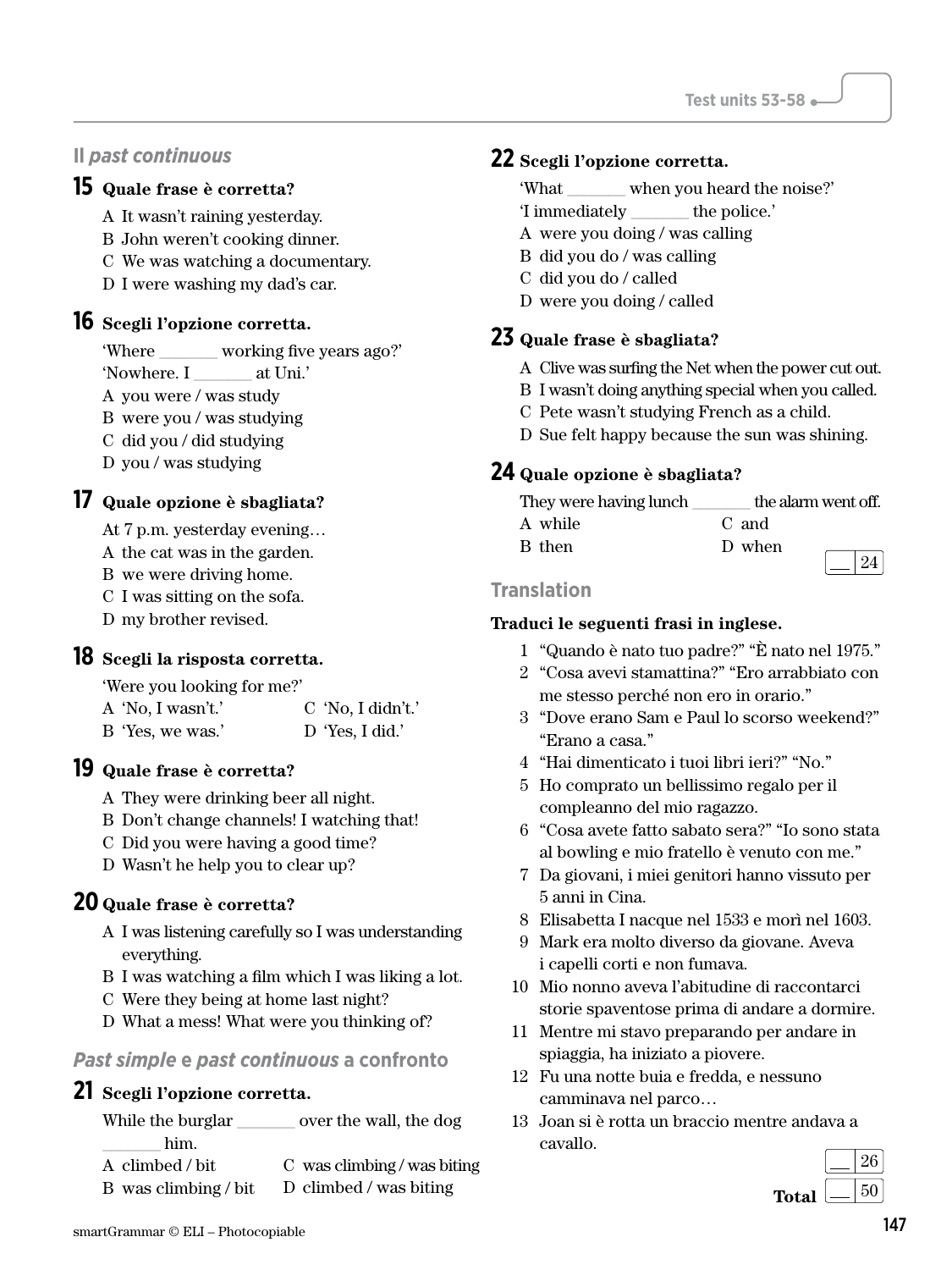| Na<br>ше:  |  |
|------------|--|
| rı<br>-226 |  |
|            |  |

# **Test units 59-64**

#### **Il** *present perfect simple*

#### **1 Scegli l'opzione corretta.**

| Jeremy      | his ankle twice. |  |  |
|-------------|------------------|--|--|
| A is broken | C have broken    |  |  |
| B broken    | D has broken     |  |  |

#### **2 Quale frase è corretta?**

- A This is the first time I am flying.
- B She is late for school twice this week.
- C This is the third time he's failed his driving test!
- D We don't eat in this restaurant before.

# **3 Quale frase è sbagliata?**

- A My gran hasn't been well recently.
- B My sister's gone to the town centre.
- C This year has been a great year for us.
- D Have you gone here before?

# **4 Quale opzione non è possibile?**

They've \_\_\_\_\_\_\_ finished building the new airport. A already B still C just D nearly

# **5 Quale frase è sbagliata?**

- A Sorry, Pete's just gone out.
- B I haven't packed my case yet!
- C She hasn't already arrived.
- D I've nearly finished, just a second!

# **6 Quale frase è corretta?**

- A Mike's had his phone for 2 months.
- B Susan knows her best friend for 6 years.
- C We don't see each other for a long time.
- D I am at school since 8 o'clock this morning.

#### **7 Scegli l'opzione corretta.**

| 'How long | here?' | I was born.' |
|-----------|--------|--------------|
|-----------|--------|--------------|

- A do you live / For
- B have you live / When
- C are you live / From
- D have you lived / Since

# **8 Quale frase è sbagliata?**

- A How long are your parents married?
- B My uncle's been a doctor for 25 years.
- C We haven't had a holiday for ages.
- D How long has he been single?

# *Past simple* **e** *present perfect simple* **a confronto**

- **9 Quale frase è corretta?** 
	- A My parents studied French when they were at school.
	- B Chris has been to the USA last year.
	- C Amy Winehouse has died in 2011.
	- D I worked in this shop since June.

# **10 Quale opzione è sbagliata?**

The company has increased its turnover

- A since the start of C recently
	- the year D six months ago
- B this quarter

# **11 Scegli l'opzione corretta.**

- your homework yet?' 'Yes, I \_\_\_\_\_\_.
- I it yesterday.'
- A Have you finished / have / have done
- B Do you finish / do / did
- C Have you finished / have / did
- D Did you finish / did / 've done

#### **12 Sono le 11.30 di mattina. Quale frase è sbagliata?**

- A My mum has woken up at 6 a.m. this morning.
- B My sisters have argued at least five times this morning.
- C I've watched a film on TV this morning.
- D The dog hasn't had a walk this morning.

# **Il** *present perfect continuous*

# **13 Scegli l'opzione corretta.**

We for you for ages. Where are you?

- A are waiting B have been waited C are been waiting D have been waiting
	-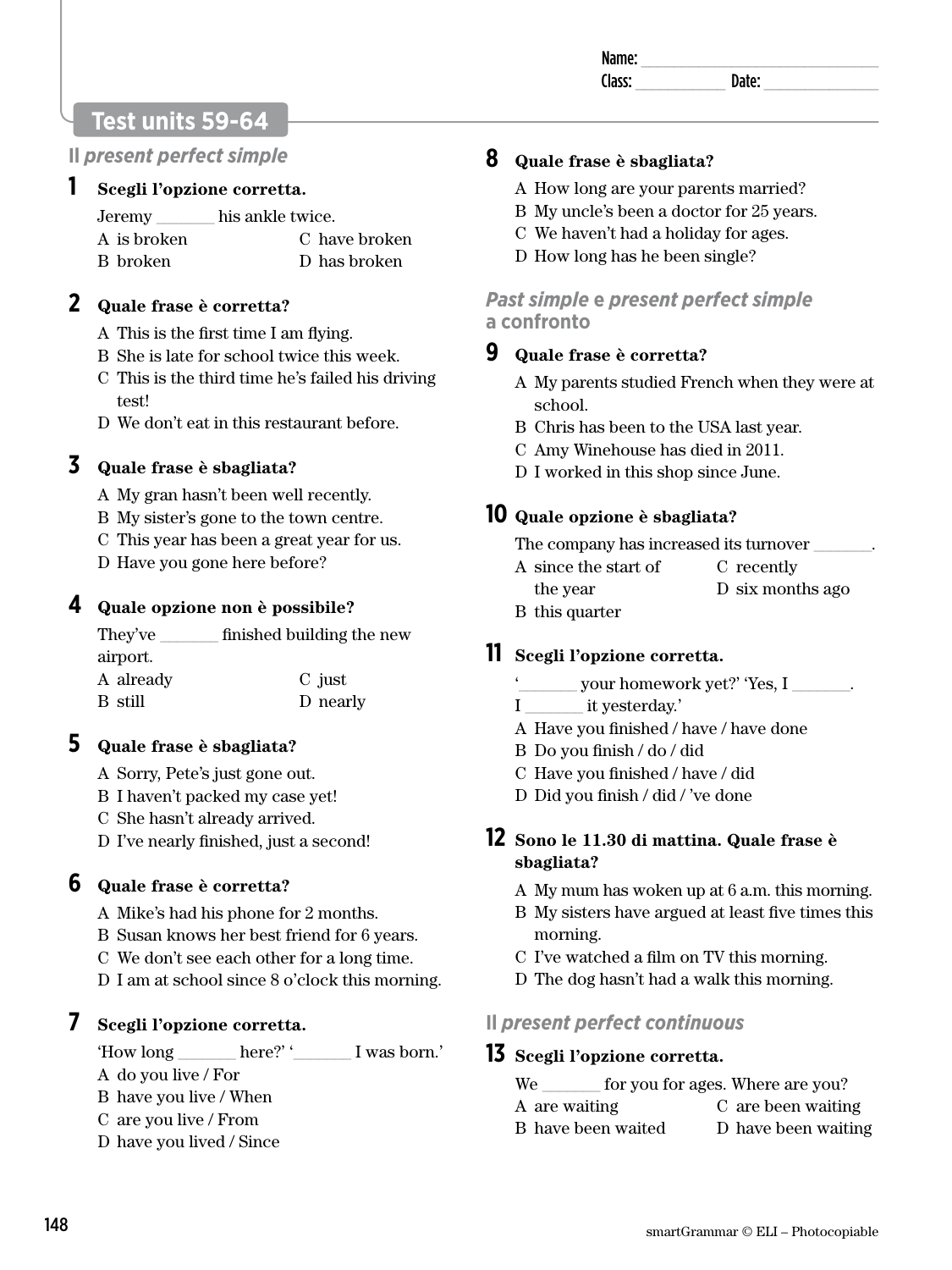#### **14 Quale frase ha lo stesso significato dell'esempio?**

They started playing tennis at 5 p.m. It's 7 p.m. and they are still playing.

- A They played tennis for two hours.
- B They're playing tennis for two hours.
- C They've been playing tennis for two hours.
- D They play tennis for two hours.

#### **15 Quale opzione è sbagliata?**

There are only a few biscuits left.

- A Have you been eating them?
- B Sorry, I've been eating them earlier!
- C Who has been eating them?
- D Well, I haven't eaten them!

#### **16 Quale frase è sbagliata?**

- A Have you been playing video games all afternoon?
- B How long have you been knowing your boyfriend?
- C Has it been raining all day?
- D How long has he been having karate lessons?

#### *Present perfect simple* **e** *present perfect continuous* **a confronto**

#### **17 Quale frase è sbagliata?**

- A Sue's been working in the garden all morning.
- B She has been picking tomatoes and courgettes.
- C She has been collecting two kilos of each so far.
- D She hasn't finished yet.

#### **18 In quale frase non si può utilizzare il**  *present perfect continuous***?**

- A How long has Mr Patel worked here?
- B Has he been angry all day?
- C How long have you lived here?
- D Have they practised for the concert?

#### **19 Quale frase è sbagliata?**

- A I've not been feeling very well recently.
- B She's always been a bit quiet and shy.
- C We haven't been visiting this city before.
- D I've been trying to call you since yesterday.

# **20 Scegli l'opzione corretta.**

| Kyle | song lyrics all day. He | two |
|------|-------------------------|-----|
|------|-------------------------|-----|

- songs so far.
- A has written / has been writing
- B has writing / writes
- C is writing / wrote
- D has been writing / has written

#### **Translation**

- 1 Siamo stati al nuovo ristorante messicano ieri. È stato bello.
- 2 "Hai mai visto uno squalo?" "Sì. Ne ho visto uno due anni fa all'acquario."
- 3 Leo è stato molto triste negli ultimi giorni. Sai perché?
- 4 A Mr Brown non è mai piaciuta la suocera.
- 5 Io e i miei amici non siamo mai stati in vacanza da soli.
- 6 Mia zia ha lavorato per la Microsoft per 10 anni. Adesso lavora per Google.
- 7 Questa è la seconda volta che vi dico di stare in silenzio.
- 8 "Quanti esercizi hai fatto finora?" "Ne ho già fatti 10, ma ne ho ancora 5 da fare."
- 9 "Avete già deciso la data per le nozze?" "No. Non ne abbiamo ancora parlato."
- 10 "Da quanto tempo conosci Marta?" "La conosco da quando eravamo bambine."
- 11 Kate e Louise sono amici ma non si vedono da un sacco di tempo.
- 12 È tutto il giorno che Guy ripassa per l'esame. Ha quasi finito.
- 13 Le tue mani sono coperte di fango. Hai giocato in giardino?
- 14 Siamo esausti. Siamo in palestra da due ore.
- 15 È tutta la settimana che indossi quella maglietta e non l'hai mai lavata!

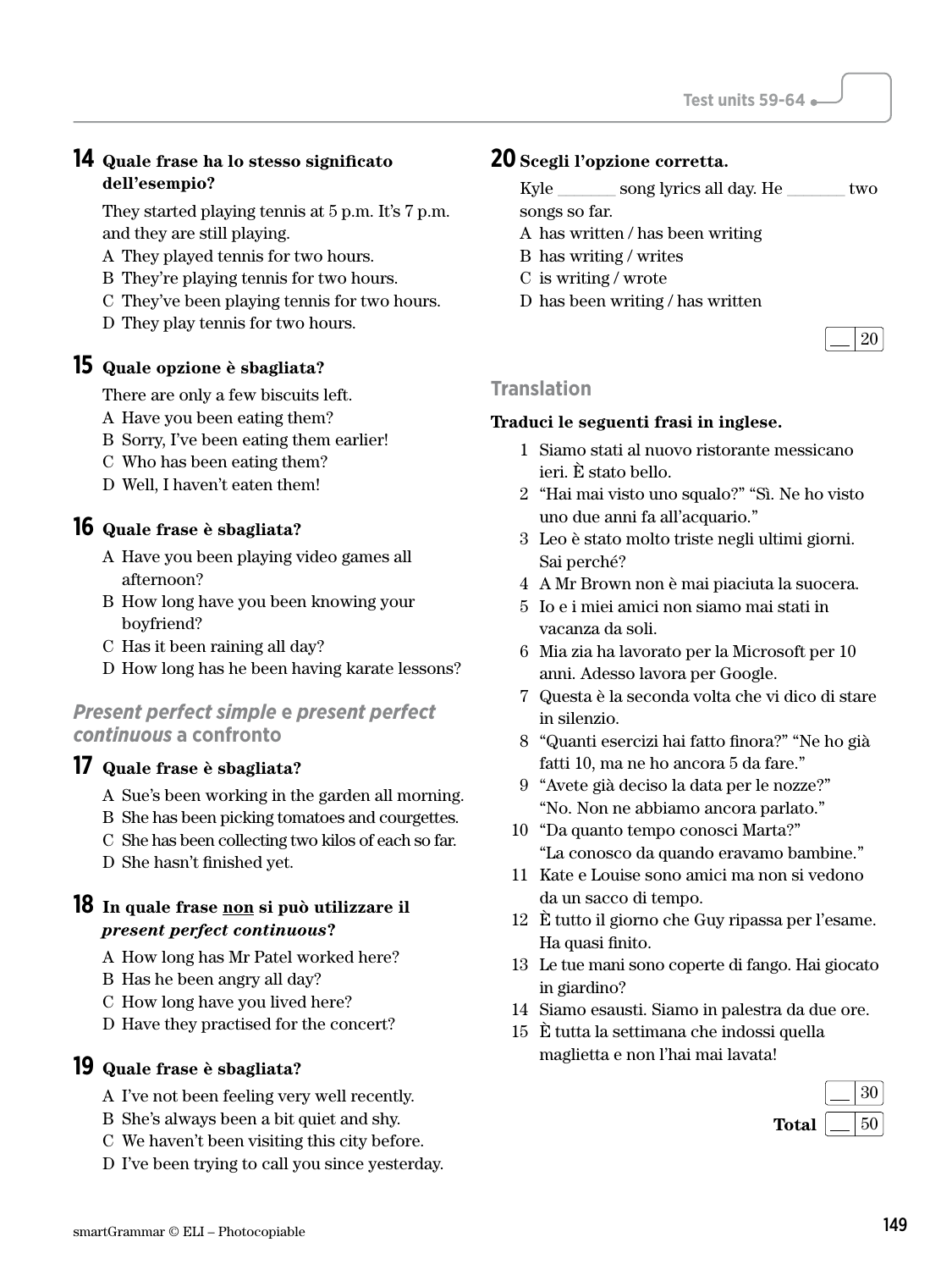| Na<br>ше:  |  |
|------------|--|
| rı<br>-226 |  |
|            |  |

# **Test units 65-67**

#### **Il** *past perfect simple*

#### **1 Quale frase è corretta?**

- A Gavin was late for the interview because he has forgotten to iron his shirt.
- B Gavin had been late for the interview because he forgot to iron his shirt.
- C Gavin was late for the interview because he had forgotten to iron his shirt.
- D Gavin has been late for the interview because he forgot to iron his shirt.

#### **2 Scegli l'opzione corretta.**

- in a competition before?' 'No, he  $\qquad$ .'
- A Had swum he / hadn't swum
- B Had Roy swum / hadn't
- C Has he swum / didn't
- D Roy had swum / hadn't

#### **3 Quale opzione non è possibile?**

We were all exhausted we had finished the exam.

| A after       | C once |
|---------------|--------|
| B by the time | D just |

#### **4 Quale frase è sbagliata?**

- A Jason had cleaned his room and done the washing up so far.
- B They'd already booked the plane tickets.
- C Mike was astounded. Nobody had ever been so rude to him.
- D I had believed him until that moment.

# **5 Quale frase è corretta?**

- A How long were they knowing each other when they decided to move in together?
- B Rosie wasn't seeing Brad since their graduation ceremony, five years earlier.
- C We hadn't been back to our childhood home for over 20 years.
- D 'How long was the family feud lasting?' 'For over two centuries, until 1950.'

# **6 Quale frase è sbagliata?**

- A That was the second time she had told him what to do.
- B She thought that he had decided to accept the job offer.
- C She had talked about the options with him the week before.
- D He was sure that he has made the right decision.

# **7 Quale frase non ha lo stesso significato?**

Melinda dropped her credit card. She went to a shop. She couldn't pay for the shoes.

- A Melinda went into a shop but she couldn't pay for the shoes because she had dropped her credit card.
- B Before Melinda dropped her credit card, she had gone into a shop and she couldn't pay for the shoes.
- C Melinda couldn't pay for the shoes in the shop she had gone into because she had dropped her credit card.
- D Melinda went into a shop after she had dropped her credit card and she couldn't pay for the shoes.

# **Il** *past perfect continuous*

# **8 Scegli l'opzione corretta.**

Amy was covered in paint. She \_\_\_\_\_\_\_ her bedroom.

A has been painting B has painted C was been painting D had been painting

# **9 Quale frase è sbagliata?**

- A How long had the director been stealing money?
- B Poppy hadn't been living there long when the accident happened.
- C How long had you been knowing the truth?
- D It had been snowing heavily since 3 a.m.

# **10 Scegli l'opzione corretta.**

- It was awful. I \_\_\_\_\_\_\_\_ so embarrassed in all my life!
- A had never been

feeling B had never felt

- C never feel D have never been
- - feeling

# **11 Quale frase è corretta?**

- A When the train had been arriving, I had waited for 3 hours.
- B They had been starting a company in 2005 but it went bankrupt in 2010.
- C We had been managing to convince Stephanie to leave her boyfriend.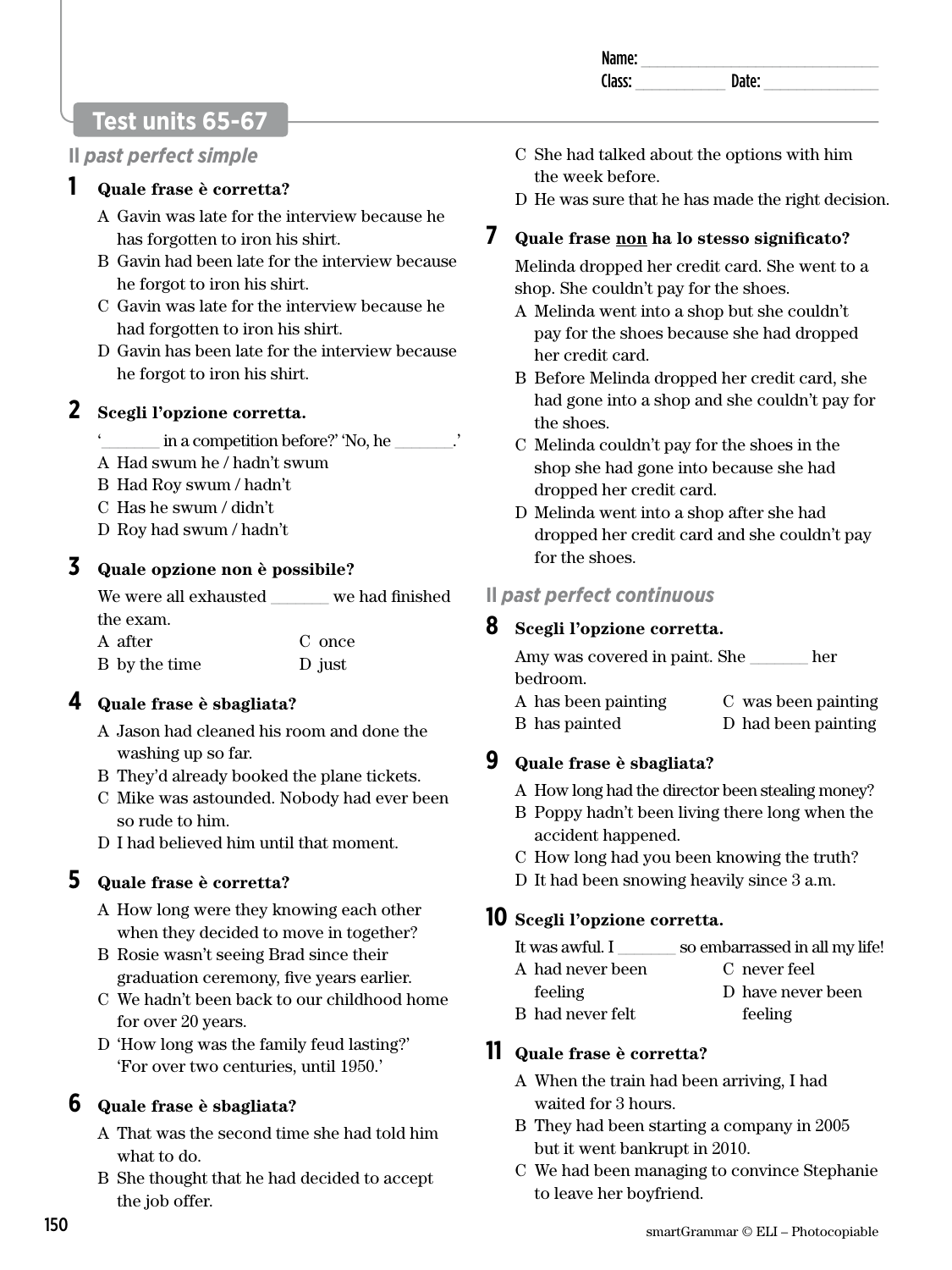D When I got there, the band had been playing for over an hour.

#### **12 Quale frase ha lo stesso significato dell'esempio?**

Last week Clive went to Spain. It was his first time there.

- A He had never visited Spain before.
- B He has never been to Spain before.
- C He had never been visiting Spain before.
- D He was never in Spain before.

#### **13 In quale frase non è possibile usare il**  *present perfect continuous***?**

- A They had travelled all over the world.
- B I hadn't won a competition before.
- C Lorraine had slept for over 10 hours.
- D Jim had cried so much.

#### **14 Quale frase è sbagliata?**

- A Martin got a place at university to study physics. He left after two years.
- B Martin had been studying physics at university for two years when he decided to drop out.
- C Martin left university after he had been there for two years.
- D Martin had been leaving university after two years of studying physics.

#### *It's… since*

#### **15 Quale frase è sbagliata?**

- A It's a long time since I had a holiday.
- B We haven't been to the cinema for ages.
- C It was three months since he had sent the letter.
- D It is two days since she had left.

#### **16 Scegli l'opzione corretta.**

It \_\_\_\_\_\_\_ nearly two years since Alice \_\_\_\_\_\_\_ to her grandparents'.

A is / went B has been / had gone C was / went D is / had gone

#### **17 Quale frase è corretta?**

- A It's weeks since I had eaten chocolate.
- B How long was it been since you called him?
- C It had been more than 5 days since someone saw her.
- D It's been two weeks since my hamster died.

#### **18 Scegli l'opzione corretta.**

| How long                   | since we met?' The | ages. |
|----------------------------|--------------------|-------|
| We first met over 15 years |                    |       |

- A has it been / 's been / before
- B is it / was / ago
- C has it been / has been / ago
- D is it / 's / before

#### **19 Quale frase non ha lo stesso significato?**

- A It was five months since Marcus had moved house.
- B It has been five months since Marcus moved house.
- C Marcus had moved house five months before.
- D It had been five months since Marcus had moved house.

#### **20 Quale frase non ha lo stesso significato?**

- A I've had a headache for five hours.
- B It's five hours since my headache started.
- C My headache started five hours ago.
- D It was five hours since I had had a headache.

| $\vert$ 20 | and the control of the con- |
|------------|-----------------------------|
|            |                             |

#### **Translation**

- 1 Quando sono arrivata alla fermata dell'autobus, il pullman era appena partito.
- 2 Non aveva mai pensato di lasciarlo.
- 3 Lucy non ha riconosciuto Pete perché si era fatto crescere la barba.
- 4 Brian stava parlando da mezz'ora quando si è accorto che la nonna si era addormentata.
- 5 "Da quanto tempo Jason non viene a scuola?" "Non c'è a scuola da una settimana."
- 6 Era la fine d'agosto e non ero andato in spiaggia dall'inizio dell'estate.
- 7 Gli studenti stavano facendo l'esame da un'ora quando l'allarme antincendio suonò.
- 8 Giles non si ricordava la strada anche se c'era già stato prima.
- 9 Erano solo due settimane che June era partita ma mi mancava già.
- 10 "Da quanto tempo ci conosciamo?" "Sono 5 anni quest'estate."  $\frac{20}{\sqrt{2}}$

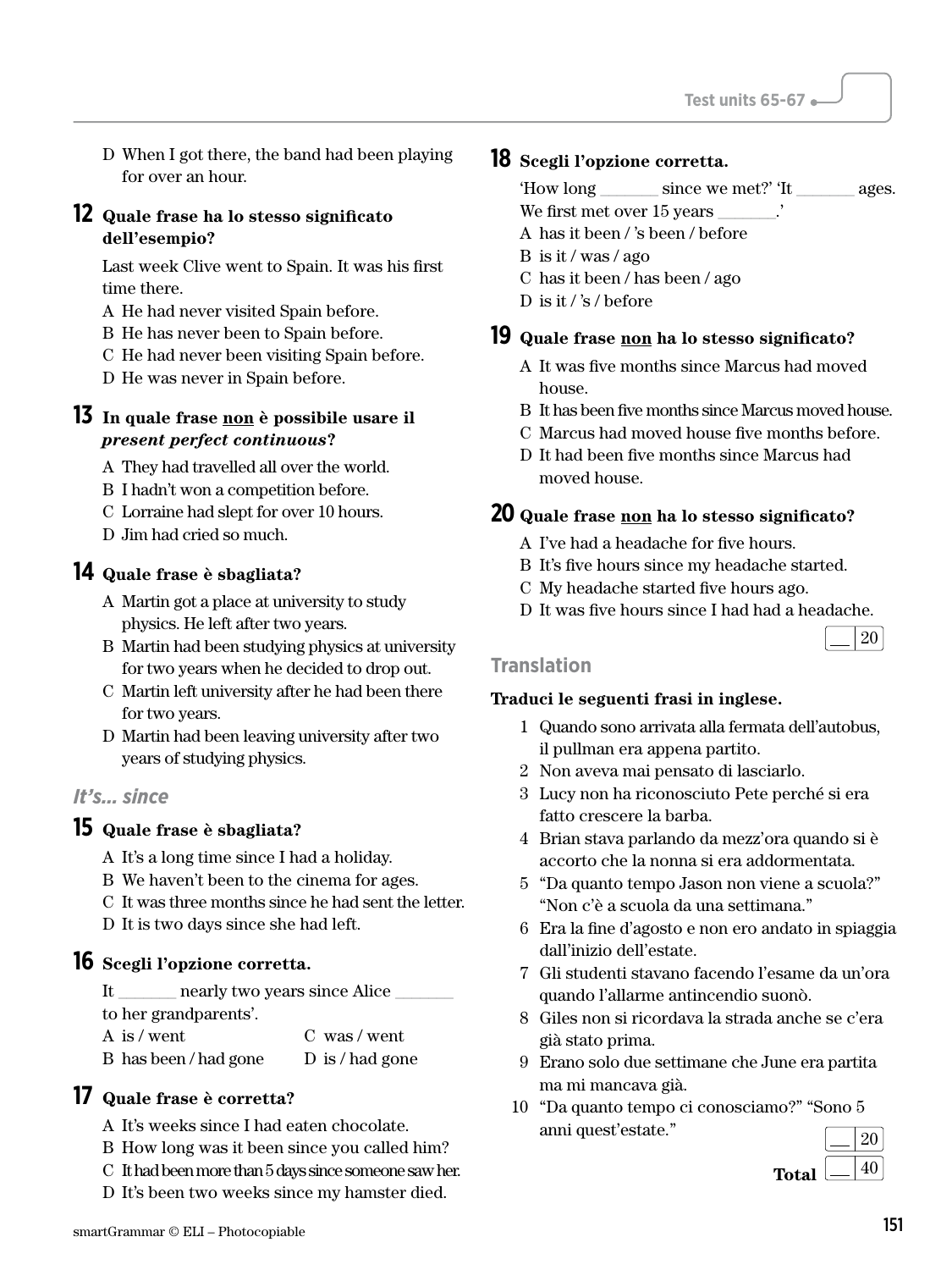| N<br>. не |  |
|-----------|--|
|           |  |
|           |  |

# **Test units 68-74**

#### **Le preposizioni**

#### **1 Quale opzione non è possibile?**

| Who do you sit | in class?     |
|----------------|---------------|
| A behind       | C below       |
| B next to      | D in front of |

#### **2 Quale frase è sbagliata?**

- A The nearest emergency exit could be behind you.
- B Place the oxygen mask above your face.
- C Fasten your life jacket around your waist.
- D Inflate your life jacket outside the aircraft.

#### **3 Quale frase è sbagliata?**

- A Don't walk through the park at night.
- B To get to my house, go past the supermarket.
- C Walk along the river for 2 km.
- D Go off the building and turn left.

#### **4 Quale frase è sbagliata?**

- A Can you all get on the bus now, please?
- B My parents usually get to home around 6 p.m.
- C My dream is to travel around the world.
- D He went up the escalator to the second floor.

#### **5 Scegli l'opzione corretta.**

We are sorry but we cannot accept applications which arrive the deadline.

| A after  | C within |
|----------|----------|
| B before | D by     |

#### **6 Quale frase è sbagliata?**

- A Gail always does her homework from 5 p.m. to 7 p.m.
- B My cousin has been living with us since July.
- C School finishes between ten days' time.
- D Where were you? I waited for you until 9.30 p.m.

# **7 Scegli l'opzione corretta.**

|          | Gloria decided to go to the concert |  | the |
|----------|-------------------------------------|--|-----|
|          | cost of the tickets.                |  |     |
| $\cdots$ |                                     |  |     |

| A in spite    | C despite |
|---------------|-----------|
| B by means of | D for     |

#### **8 Quale frase è sbagliata?**

- A Mr Bailey didn't go to work with the car yesterday as it wasn't working.
- B Joe can't go more than two hours without connecting to Facebook.
- C What was the argument with your mother about?
- D The prisoner managed to escape by using a toy gun.

#### *as* **e** *like*

#### **9 Quale frase è sbagliata?**

- A Steve worked as a lifeguard last summer.
- B As you know, Mr Evans is retiring next month.
- C His house is so big, it's as a palace.
- D You're not listening to me as usual.

#### **10 Quale frase è sbagliata?**

- A What's that noise? It sounds like a ghost!
- B I love doing water sports, such like kitesurfing and kayaking.
- C The news came as a complete surprise to everyone.
- D My kids use the cellar as a science laboratory.

#### **11 In quale frase** *like* **può essere sostituito con** *as***?**

- A It's like getting blood out of a stone.
- B My best friend Kevin is like a brother to me.
- C Wow! You look like a million dollars!
- D I want everything like it was before.

#### **12 Scegli l'opzione corretta.**

| 'What |  | like?' 'He's really friendly.' |  |
|-------|--|--------------------------------|--|
|       |  |                                |  |

| A does he look | C does he      |
|----------------|----------------|
| B is he        | D does he feel |

#### **I connettivi**

#### **13 Scegli l'opzione corretta.**

| I ran out into the street | I heard the loud |
|---------------------------|------------------|
| crash.                    |                  |
| A as soon as              | C while          |
| B since                   | D until          |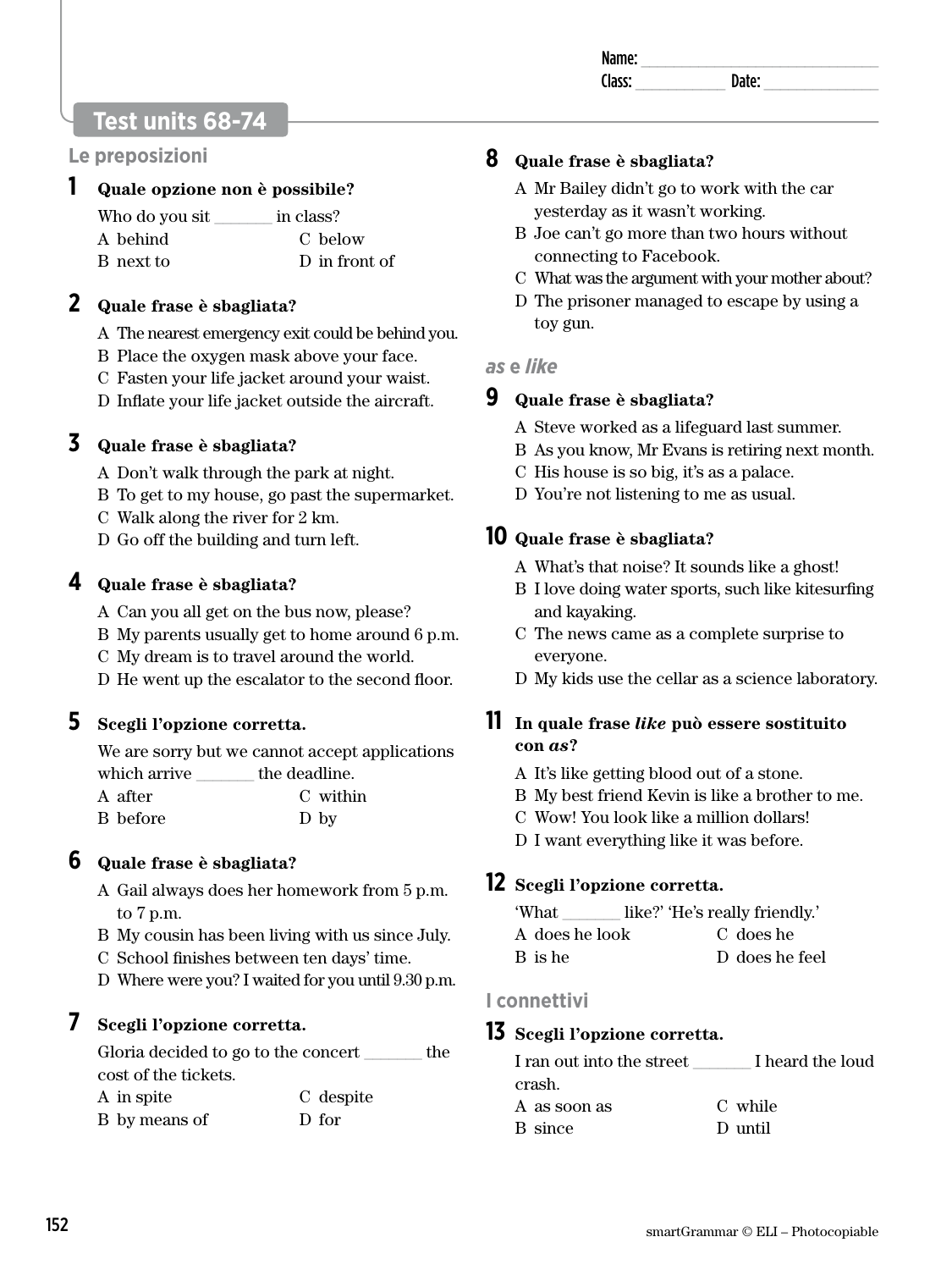# **14 Quale frase è sbagliata?**

- A Before going out, he put on his jacket.
- B He didn't check for traffic before crossing the road.
- C They left the party after coming the police.
- D I usually have a coffee while reading the papers online.

#### **15 Quale opzione non è possibile?**

| Sonia bumped into her boss |        | she was |
|----------------------------|--------|---------|
| getting out of the lift.   |        |         |
| A while                    | C next |         |
| B as                       | D when |         |

#### **16 Quale opzione non è corretta?**

Step one is to type in your credit card number. the CVV number and expiry date.

| A First | C Next       |
|---------|--------------|
| B Then  | D Afterwards |

#### **17 Scegli l'opzione corretta.**

| Zoe was upset | she had argued with her |
|---------------|-------------------------|
| twin sister.  |                         |
| A due to      | C so as to              |
| B because of  | D since                 |

#### **18 Quale frase è sbagliata?**

- A Although she had worked hard that term, her grades were not very good.
- B This photo shows the view from the top of the mountain whereas this one was taken from the cable car.
- C It was such far to walk we decided to take a taxi there.
- D Owing to increased security checks, please allow extra time before your flight.

#### **19 Quale frase è sbagliata?**

- A I went to town because I wanted to buy some trainers.
- B I went to town for to buy some trainers.
- C I went to town so as to buy some trainers.
- D I went to town so I could buy some trainers.

#### **20 Quale frase non ha lo stesso significato delle altre?**

- A As Jack had won some money, he offered to pay for everyone's meal.
- B Jack offered to pay for everyone's meal because he had won some money.
- C Jack had won some money so he offered to pay for everyone's meal.
- D Before Jack had won some money, he offered to pay for everyone's meal.



#### **Translation**

- 1 Giulio si addormentò sul divano durante il film.
- 2 Voglio partire tra 10 minuti per evitare l'ora di punta (*the rush hour*).
- 3 In questa ditta la pausa pranzo è dalle 13.00 alle 14.00.
- 4 Fino all'anno scorso, Paul non era mai stato all'estero.
- 5 Potrebbe scendere dalla macchina, signore, e soffiare qui dentro?
- 6 Nonostante l'allerta meteo, i due ragazzi sono usciti in barca a vela.
- 7 "Com'era il tempo quando eri in vacanza?" "Come qui, penso."
- 8 Fiona è andata al centro commerciale per incontrare le amiche.
- 9 Sebbene fosse mezzanotte, i bambini non erano affatto stanchi.
- 10 Sono stata così impegnata che ho dimenticato di fare gli auguri a mia sorella.

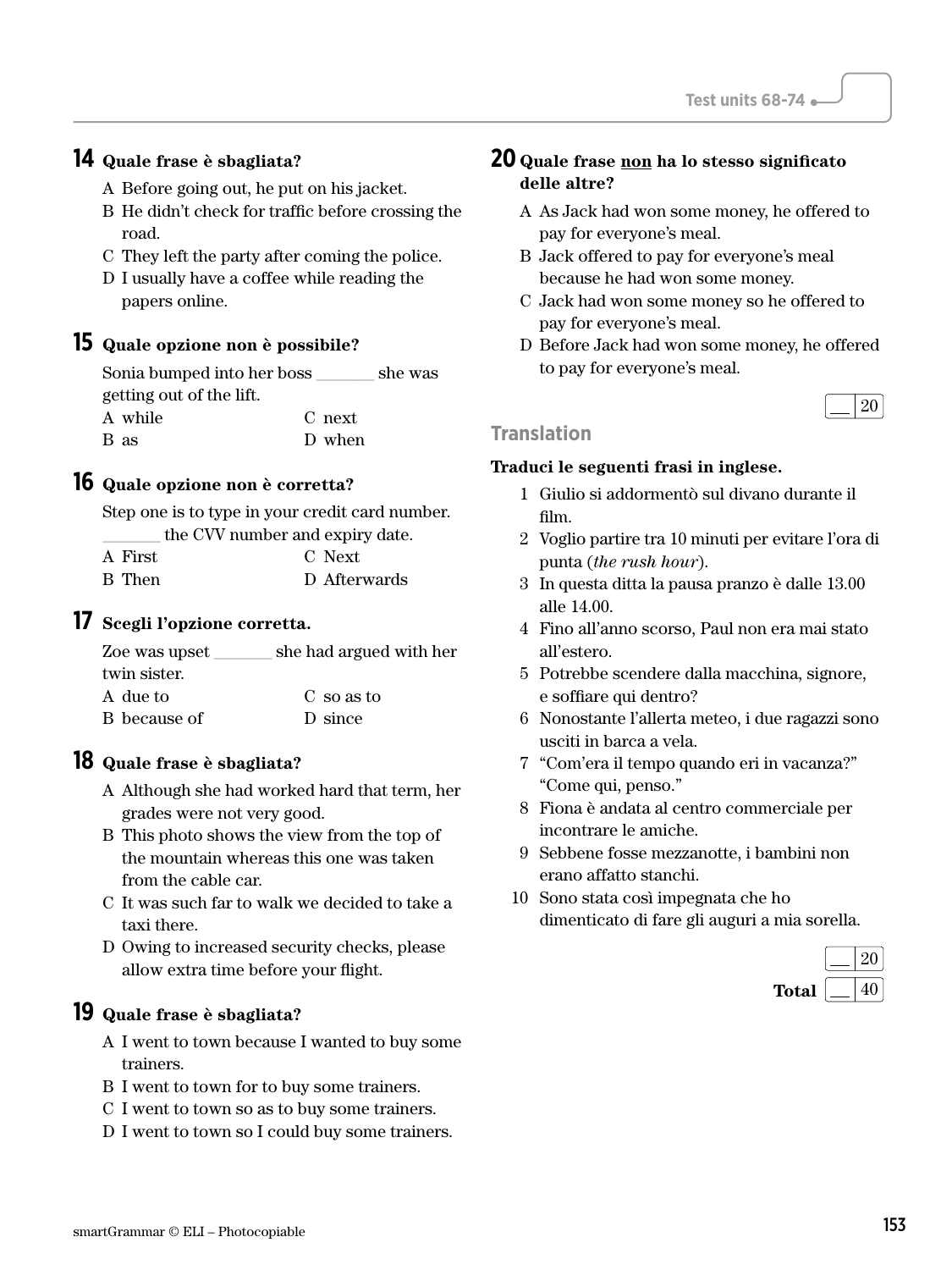# **Test units 75-79**

#### **Gli aggettivi**

#### **1 Quale frase è sbagliata?**

- A Did you think the ending was surprising?
- B James is quite boring as he always talks about the same things.
- C I was disappointed that you didn't win first prize.
- D Wasn't it annoyed what happened to Mark?

# **2 Quale frase è corretta?**

- A I'm always depressing when it rains.
- B It's very annoying when you keep on interrupting me.
- C Kathryn is very exciting about the school trip.
- D I know you made it but this stew is disgusted.

# **3 Scegli l'opzione corretta.**

| I have to write | essay by Friday. |
|-----------------|------------------|
| A a tens-page   | C a ten-page     |
| B a pages-ten   | D a page-ten     |

#### **4 Quale frase è sbagliata?**

- A My mum only had a black, white TV when she was young.
- B Our holiday was fun and relaxing.
- C What a lovely, thoughtful idea!
- D Their new school uniform is navy and white.

#### **5 Scegli l'opzione corretta.**

I love those \_\_\_\_\_\_\_ sneakers in the shop window.

- A gorgeous red Converse
- B Converse gorgeous red
- C red Converse gorgeous
- D Converse red gorgeous

#### **6 Quale frase è sbagliata?**

- A I've just broken my new digital camera.
- B Five tall angry men have just walked in.
- C I want to sell those antique two wooden chairs.
- D Did you see that strange round object in the sky?

# **Gli avverbi di modo**

#### **7 Quale opzione è corretta?**

She smiled at me

| A in a friendly way | C friendally |
|---------------------|--------------|
| <b>B</b> friendly   | D friendily  |

#### **8 Quale frase è sbagliata?**

- A He carefully reversed up the driveway.
- B The team played terrible last season.
- C Betty easily managed to pass her exam.
- D I think you behaved impeccably.

#### **9 Quale frase è corretta?**

- A Joe is very busy and has been working hardly in the last few weeks.
- B Careful! You near hit that lamp post!
- C I wouldn't like to live nearly an airport because of the noise.
- D Don't go out with him, you hardly know him.

# **10 Quale frase è sbagliata?**

- A All the members of the school choir were excellent.
- B They all sang good.
- C They hardly made any mistakes.
- D The audience clapped loudly at the end of the show.

#### **11 In quale frase la posizione dell'avverbio è sbagliata?**

- A She waited patiently for the bus.
- B She patiently waited for the bus.
- C She waited for the bus patiently.
- D She waited for patiently the bus.

#### **12 Quale frase è corretta?**

- A Is your Spanish fluently after all those private lessons?
- B I think your behaviour was very selfishly.
- C The teacher repeatedly asked the students to be quiet.
- D Do you go to the gym regular?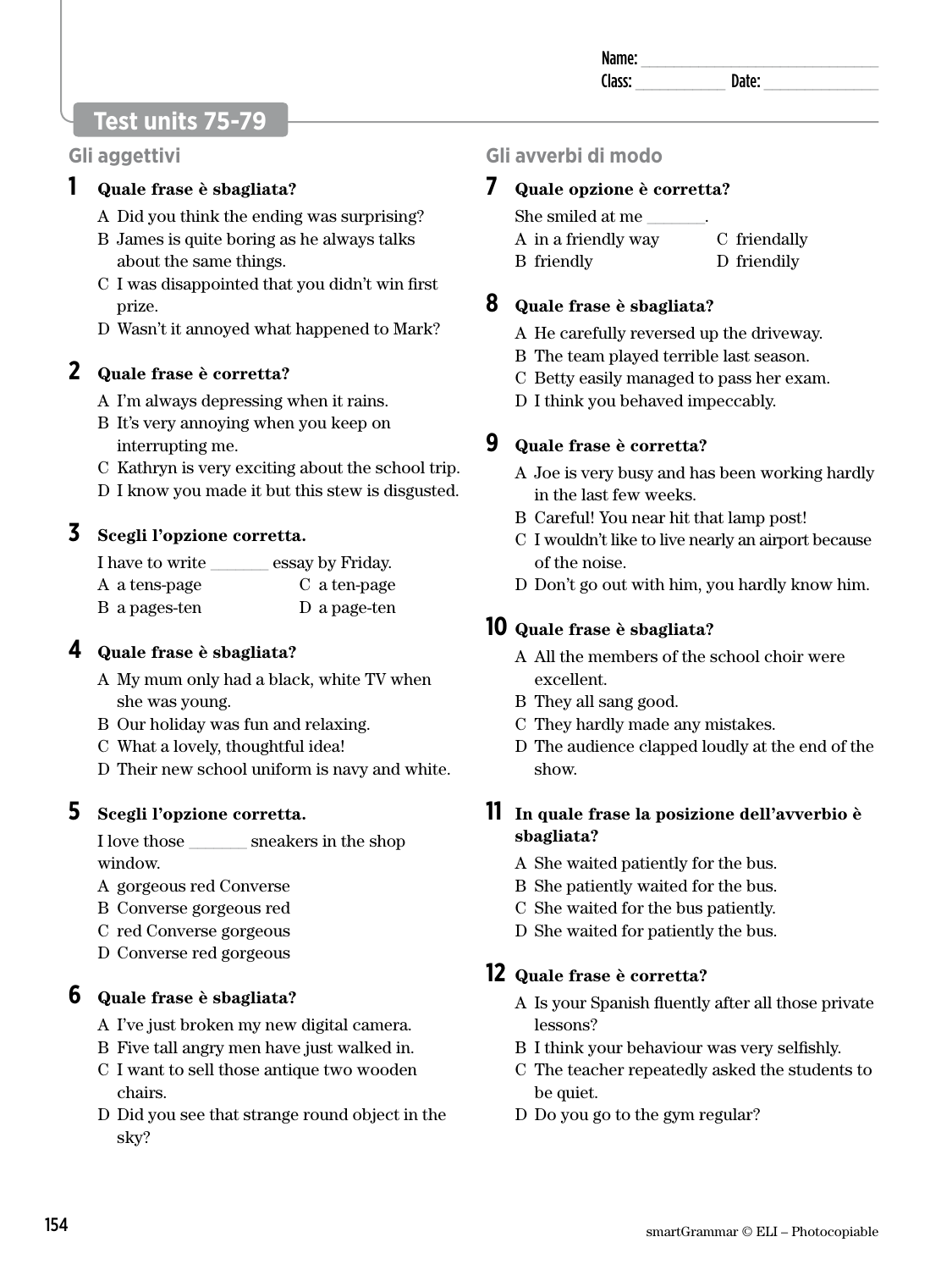#### **Gli avverbi di intensità e di affermazione**

#### **13 Quale opzione non è adatta?**

| The film was | good. It won two Oscars. |
|--------------|--------------------------|
| A extremely  | C very                   |
| B a little   | D really                 |

#### **14 Quale frase è sbagliata?**

A Rick is pretty good at surfing.

- B He really enjoys sailing.
- C He wants quite to try waterskiing.
- D He can't swim very well.

#### **15 Quale opzione non è possibile?**

I'm \_\_\_\_\_\_\_\_ sorry about what happened.

| A terribly   | C fully |
|--------------|---------|
| B dreadfully | D a bit |

#### **16 Quale frase è sbagliata?**

A She definitely remembers what happened.

- B We are obviously willing to help you.
- C He's clearly changed his mind.
- D They've maybe decided to go out after all.

#### **Gli avverbi di luogo e di tempo**

#### **17 Quale frase è sbagliata?**

- A How long have you been living here?
- B Can you put the bags over there, please?
- C Have you ever been abroad?
- D Karen lives nearby the station.

#### **18 Quale frase è corretta?**

- A I can't find anywhere my wallet.
- B The sailors westwards set off, towards the setting sun.
- C The children went indoors because it had started raining.
- D I can't backwards run. It's really difficult.

#### **19 Quale frase è sbagliata?**

- A Joshua has already finished his lunch.
- B The schoolchildren went yesterday to the zoo.
- C Our offices are open from Monday to Friday.
- D Did you manage to speak to Colin the other day?

#### **20 Quale frase è corretta?**

- A Can we meet outside the cinema tonight?
- B Nobody is at the moment in. Can you call back?
- C Craig has lived for ten years abroad.
- D He's gone for a few days away.



#### **Translation**

- 1 Sembri annoiata. Perché non trovi qualcosa di interessante da fare?
- 2 Provate il nostro nuovo delizioso yogurt alla frutta senza grassi!
- 3 Sono mancino (*left-handed*), ma suono la chitarra con la destra.
- 4 Siete già stati in quel ristorante giapponese alla moda in città?
- 5 Corse velocemente giù per le scale e fuori in strada.
- 6 Maggie lavora bene in classe ma non lavora molto a casa.
- 7 È vero che Mike è abbastanza bravo in arte ma è tremendamente presuntuoso (*big-headed*).
- 8 Forse hai perso le chiavi stamattina a scuola.
- 9 Improvvisamente le luci al piano di sotto si spensero e udirono un urlo spaventoso da fuori.
- 10 Hai mai provato a correre all'indietro? È davvero difficile.

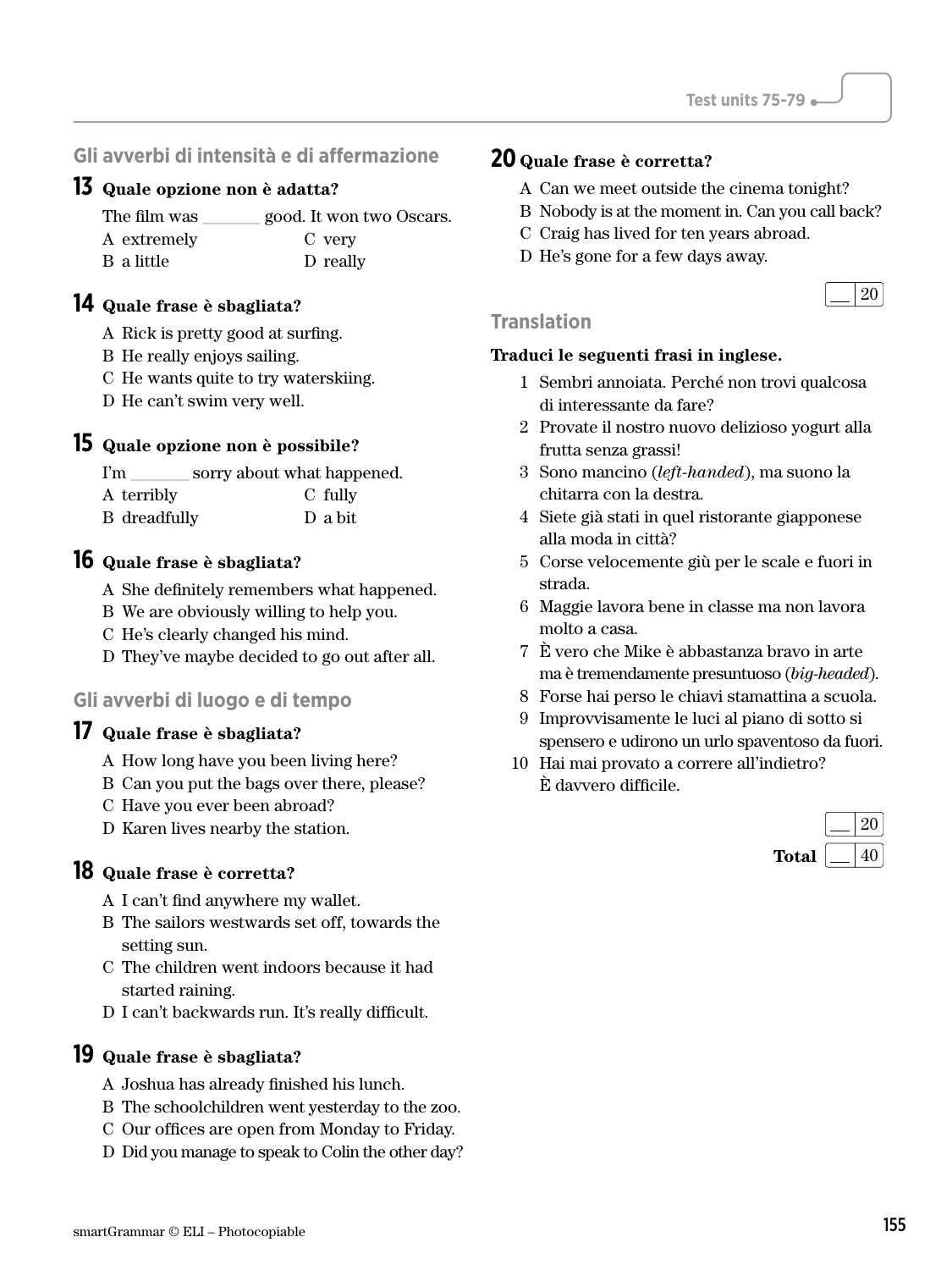# **Test units 80-84**

# **Comparativi (regolari e irregolari)**

#### **1 Quale opzione è sbagliata?**

| My brother was     | than me at school. |
|--------------------|--------------------|
| A more quiet       | C more happy       |
| B more intelligent | D more popular     |

#### **2 Quale frase è corretta?**

- A Can you give me some farther information, please?
- B This cake is more worse than the last one you made, Mum!
- C I hope this test was gooder than my last one!
- D Her elder brother lives in Montreal.

# **3 Quale frase è sbagliata?**

- A Slow down! I'm not as fast as you.
- B Oxford University is so famous as Cambridge University.
- C Hey, look Mum. I'm as tall as you now.
- D My dad wasn't so angry as my mum about my school report.

#### **4 Scegli l'opzione corretta.**

| My colleague earns twice | I do for doing |
|--------------------------|----------------|
| the same job.            |                |
| A as many as             | C as much as   |
| B the same as            | D as more as   |

# **5 Quale frase è sbagliata?**

- A It's less expensive to eat out in Italy than in England.
- B In the summer, it rains less in Italy than in England.
- C Did Italy make less economic progress than England last year?
- D Has England had less political problems than Italy recently?

# **6 Quale opzione non è possibile?**

There were **usual at the town council** meeting.

- A less people than
- B more people than
- C as many people as
- D fewer people than

# **7 Scegli l'opzione corretta.**

Craig is quite lazy and always tries to do

A as little as possible

 $\overline{\phantom{a}}$ 

- B as soon as possible
- C as much as possible
- D as early as possible

#### **8 Quale frase non ha lo stesso significato dell'esempio?**

This exercise is easier than the last one.

- A This exercise isn't so difficult as the last one.
- B The last exercise was more difficult than this one.
- C This exercise is less difficult than the last one.
- D This exercise isn't as easy as the last one.

# **Superlativi (regolari e irregolari)**

#### **9 Quale opzione non è corretta?**

| He's<br>person you could ever meet! |
|-------------------------------------|
|-------------------------------------|

- A the meanest C the noisiest
- B the politest D the sillyest

# **10 Quale frase è sbagliata?**

- A Who is the best student in your school?
- B Which is the most beautiful country of the world?
- C Who is the most popular person among your friends?
- D Which is the most difficult exercise of them all?

# **11 Quale frase è sbagliata?**

- A This phone has the most advanced technology in the world.
- B Which member of the team earns the most?
- C Marcus works the most hard of them all.
- D We should choose the plan which involves the least effort.

# **12 Quale frase è sbagliata?**

- A What is the oldest monument in your town?
- B I've just downloaded my favourite band's latest album.
- C What's the most worst thing that has ever happened to you?
- D I can't remember the name of the last book I read.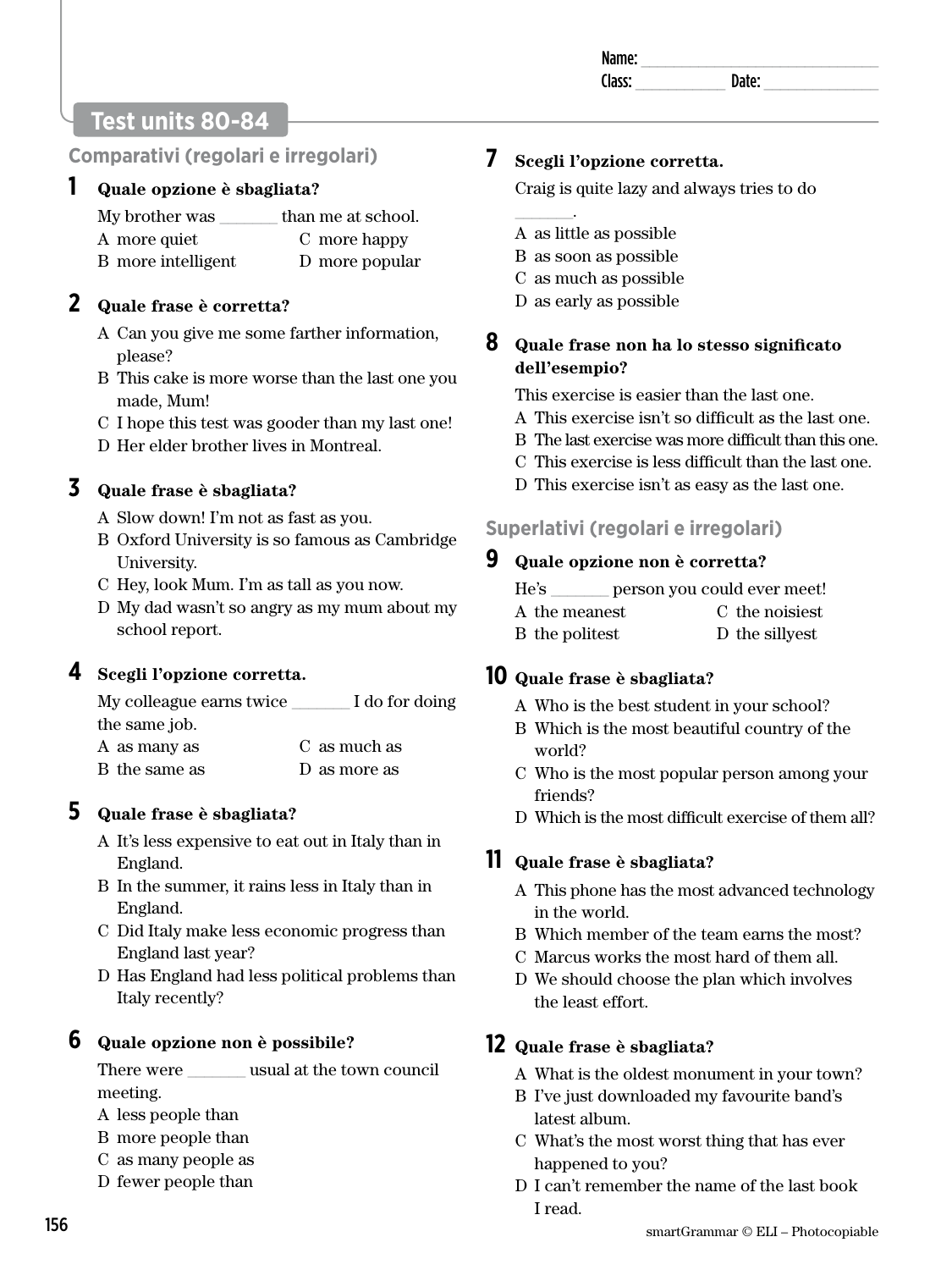#### **13 Scegli l'opzione corretta.**

The winner is the person who takes time to complete the task.

A most B the fewest C least of all D the least

#### **14 Quale frase è corretta?**

- A You're one of the less organised people I know!
- B Our team won the least medals at the competition.
- C Arthur was the student who made the least mistakes in the test.
- D Sandra comes to volleyball practice the least often of all the team.

#### **15 Quale frase ha un significato diverso?**

- A This is the quickest route to the airport.
- B This is the least slow route to the airport. C Of all the routes to the airport this is the
- slowest. D This route to the airport takes the least time.

#### **16 Quale frase è sbagliata?**

- A You have to hand in your homework by Friday at the least.
- B Last but not least, please welcome Mr Morrison!
- C At least you didn't forget your passport this time!
- D I don't mind in the least.

#### **Rafforzare i comparativi e superlativi**

#### **17 Quale frase è sbagliata?**

- A The talent show was much better than I expected.
- B My brother gets far less homework than I do.
- C I'm sorry but the school trip is rather more than we can afford.
- D We need a few more time to make a decision.

#### **18 Quale opzione è sbagliata?**

'Are you feeling better today?' 'No, I'm feeling \_\_\_\_\_\_\_ worse.'

| A slightly | C any  |
|------------|--------|
| B a lot    | D even |

#### **19 Quale frase è corretta?**

- A This hotel is a little as good as that one, and it's much cheaper.
- B That skirt is nearly nicer, but it's still not exactly what I want.
- C The damage after the floods is even worse than predicted.
- D Yuri invited much more people to his party than his mum wanted.

#### **20 Quale opzione non è possibile?**

She's \_\_\_\_\_\_\_ most talented actress in the theatre group. A the very C almost the

B by far the D quite the



#### **Translation**

- 1 Puoi parlare più lentamente per favore?
- 2 Mia sorella è più grande di me ma io sono leggermente più alta di lei.
- 3 Vivere in città ha molti più vantaggi e meno svantaggi rispetto a vivere in campagna.
- 4 Queste istruzioni sono molto più complicate del necessario.
- 5 Non preoccuparti. Non è così male come pensi. Farai meglio la prossima volta.
- 6 Neil studia il meno possibile ma i suoi risultati sono in assoluto i migliori della classe.
- 7 Questa è la peggior decisione che io abbia mai preso.
- 8 Abbiamo speso un po' meno soldi per la vacanza di quest'anno rispetto al solito, ma la vacanza più economica che abbiamo mai fatto è stata in Croazia cinque anni fa.
- 9 Secondo me i vestiti di marca non sono per niente più belli di quelli nei negozi normali.
- 10 Vorrei vivere nella città che ha meno inquinamento, meno criminali e il miglior clima del mondo!

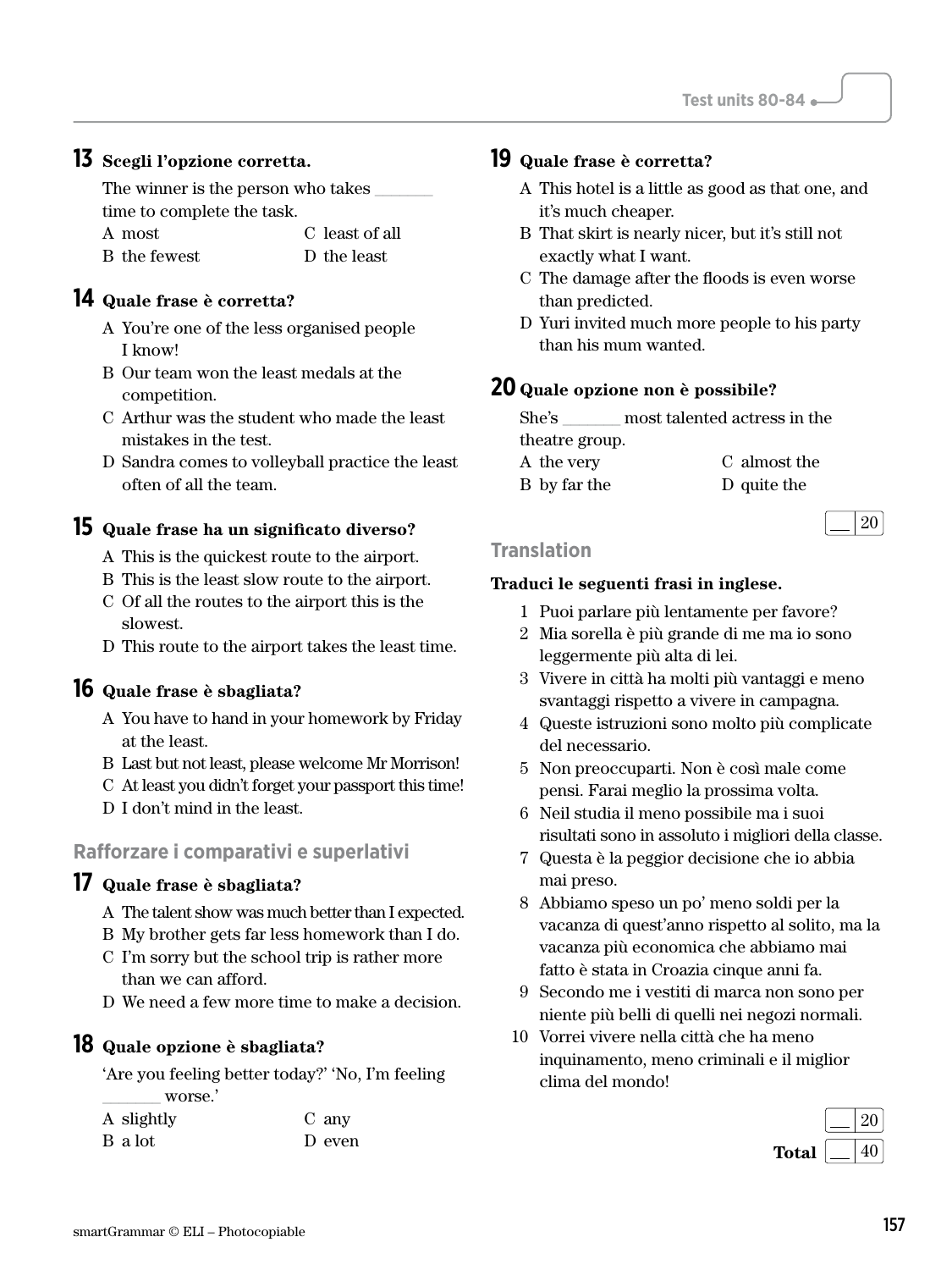| аιр |  |
|-----|--|
|     |  |

# **Test units 85-88**

**Il** *present simple* **e il** *present continuous* **con valore di futuro;** *be* **+ infinito** 

#### **1 Quale frase è sbagliata?**

- A What time does the match start tonight?
- B What do you do next holiday?
- C School starts on September 4th.
- D The next train to Glasgow leaves at 10.25 a.m.

#### **2 In quale frase il** *present continuous* **non ha valore di futuro?**

- A I'm not doing anything special on Saturday.
- B Tom's taking part in a TV quiz show next week.
- C What are you doing with that screwdriver?
- D We leave on the 15th and we're staying for a fortnight.

# **3 Quale frase è sbagliata?**

- A My dad says I can't go out until I tidy up my room.
- B When I'm 18, I want to leave school and get a job.
- C Please call me as soon as you arrive.
- D I'm meeting Tori after I'm finishing work.

# **4 Scegli l'opzione corretta.**

| The film-                               | at $9 p.m.$ so we |                       | the |
|-----------------------------------------|-------------------|-----------------------|-----|
| 7.45 p.m. bus. See you at the bus stop! |                   |                       |     |
| A is starting / catch                   |                   | C is to start / catch |     |
| B starts/are                            |                   | D 's starting / 're   |     |
| catching                                |                   | catching              |     |

# **5 Quale frase è sbagliata?**

- A The library is to closing next month for renovation work.
- B The government is to announce new tax cuts tomorrow.
- C The WTO is to discuss new Asian trade agreement.
- D Membership fees are to increase from March 1st.

# *be going to***;** *be about* **+ infinito**

#### **6 Scegli l'opzione corretta.**

Julian \_\_\_\_\_\_\_ to his girlfriend but he hasn't decided when to do it yet.

- A is proposing C is about to
- B is going to propose D proposes

# **7 Quale frase è sbagliata?**

- A What are you going to do when you leave school?
- B Are you going to accept the job offer?
- C The company not going to make a profit this year.
- D Isn't he going to help you after all?

#### **8 In quale frase** *be going to* **non può essere sostituito dal** *present continuous***?**

- A Where are you going to go at the weekend?
- B Kevin isn't going to come to my party on Saturday.
- C My parents are going to get me a moped for my birthday.
- D Stop kicking that ball inside. You're going to break something.

#### **9 In quale frase** *be going to* **non può essere sostituito da** *be about to***?**

- A It's going to rain. Have you got an umbrella?
- B We're going to go on holiday somewhere hot this summer.
- C Be careful! Those boxes are going to fall off the table.
- D I'm going to make a cup of tea. Do you want one?

# **10 In quale frase sarebbe meglio utilizzare il**  *present continuous* **con valore di futuro?**

- A We're going to meet Tom outside the café at 12.45 p.m.
- B My dad's going to buy a new car soon.
- C The sky is very dark. There's going to be a storm later.
- D 'Is Paul going to study IT next year?' 'He hasn't decided yet.'

*will* 

#### **11 Quale frase è corretta?**

- A They shall never win the match.
- B He won't to go out with Mary again.
- C Shall I to open the window?
- D Hurry up. You'll be late!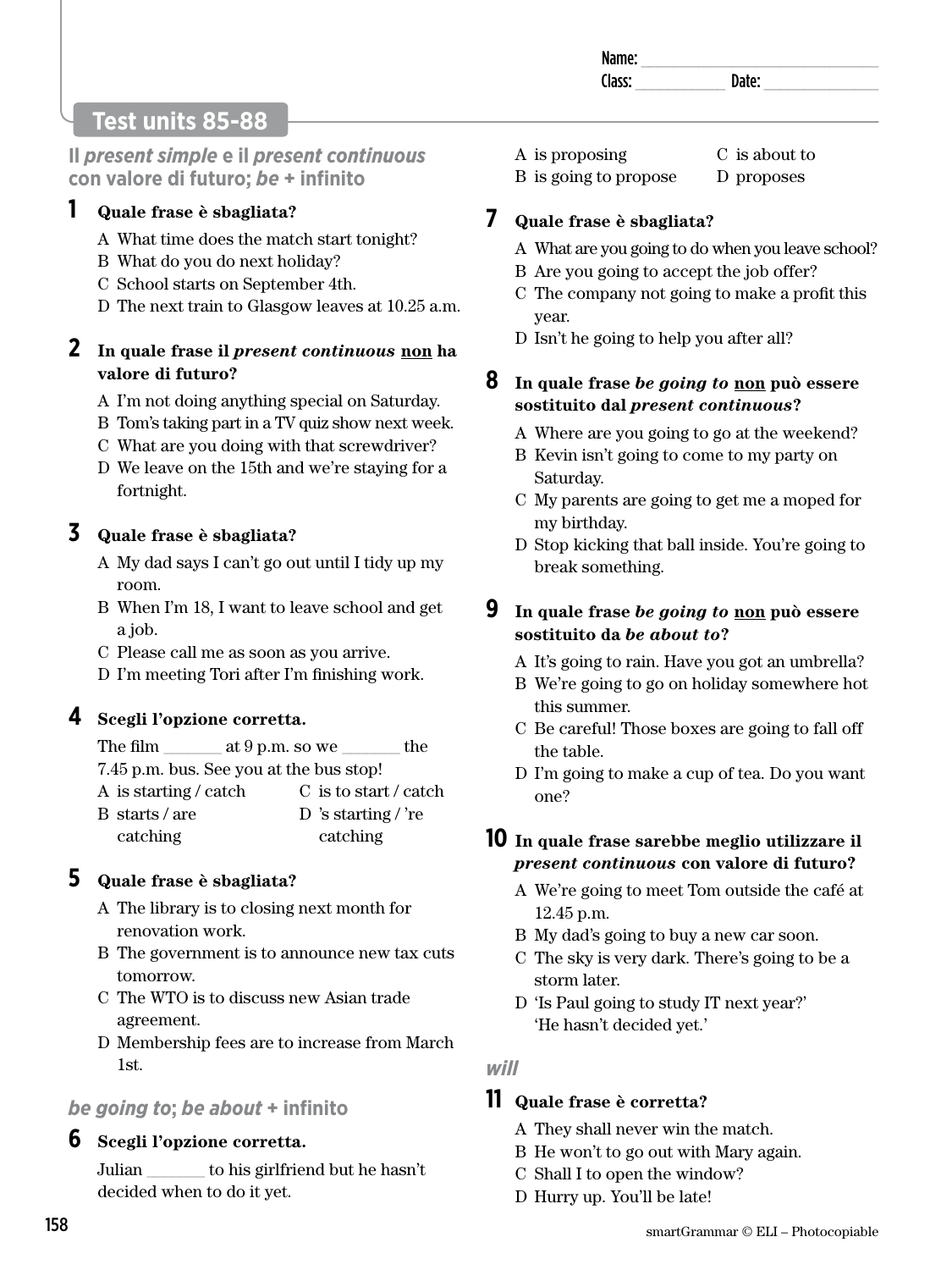# **12 In quale frase l'utilizzo di** *will* **è sbagliato?**

- A Will you be quiet? I'm trying to watch TV.
- B 'Have you decided what to do?' 'Yes, I have. I won't go.'
- C My parents won't let me stay out late.
- D 'Is Kate there?' 'Yes. Just a second, I'll get her.'

# **13 Quale frase è sbagliata?**

- A Do you think Graham will pass the exam?
- B I think I'll walk to school today.
- C I think my friends won't agree.
- D I don't think my brother will lend me his bike.

# **14 Scegli l'opzione corretta.**

| When it               | raining, we | to the park.                    |
|-----------------------|-------------|---------------------------------|
| A will stop / will go |             | $C$ stops / will go             |
| $B$ stops / go        |             | D will stop $\frac{\log 2}{10}$ |

# **15 In quale frase** *will* **può essere sostituito da** *be going to?*

A I hope it will be sunny this afternoon.

- B 'I can't do this!' 'It's OK. I'll help you.'
- C 'Did you call Fiona?' 'No, I forgot. I'll do it now.'
- D 'I'm very busy. Will you help me cook lunch?' 'Sure.'

# **I futuri a confronto**

# **16 Quale frase è sbagliata?**

- A We'll let you know as soon as we decide.
- B I'm going to work for a year before I go to university.
- C The guided tour starts at 9.15 a.m. and lasts two hours.
- D Sue isn't sure. Maybe she is moving house next year.

# **17 Scegli l'opzione corretta.**

'Do you want to come to the cinema? The film at  $9.45$  p.m.' 'OK. I wou there.'

- A is starting / am going to meet
- B will start / am meeting
- C is going to start / meet
- D starts / will meet

# **18 Scegli l'opzione corretta.**

The sea is really rough. I think  $I$  \_\_\_\_\_\_\_\_ sick. A am being B 'm going to be C am D will be

# **19 Scegli l'opzione corretta.**

Ahmed can't come out tonight because his grandparents \_\_\_\_\_\_\_ to dinner. A are going to come B will come C are coming D come

# **20 Quale frase è sbagliata?**

- A He's flying to Las Vegas tomorrow. He got the tickets last week.
- B 'I'm hungry.' 'OK. I'm going to make you a sandwich.'
- C 'I'm going out for a walk. Do you want to come too?'
- D I won't be home at 4 p.m. I'm meeting my friends after school.  $\lfloor$  20

#### **Translation**

- 1 Il centro commerciale chiuderà alle 20 sabato prossimo.
- 2 "Cosa stai facendo?" "Sto per uscire. Incontro Sandra in centro."
- 3 "Che intenzioni hai per le vacanze estive?" "Penso che non farò niente."
- 4 Quando Michele avrà 14 anni, i suoi gli compreranno il motorino.
- 5 Guardate. La Sig.ra Miles è molto arrabbiata. Sta per urlare al marito.
- 6 "Fa freddo qui dentro." "Hai ragione. Accendo il camino."
- 7 Non lo farò più. Prometto.
- 8 "Ti accompagno io alla stazione domani?" "Non serve, grazie. Mi passerà a prendere Giles."
- 9 Zara aprirà un negozio nella mia città il mese prossimo.
- 10 Ci vediamo domani mattina alle 10 davanti al museo. Apre alle 10.15.

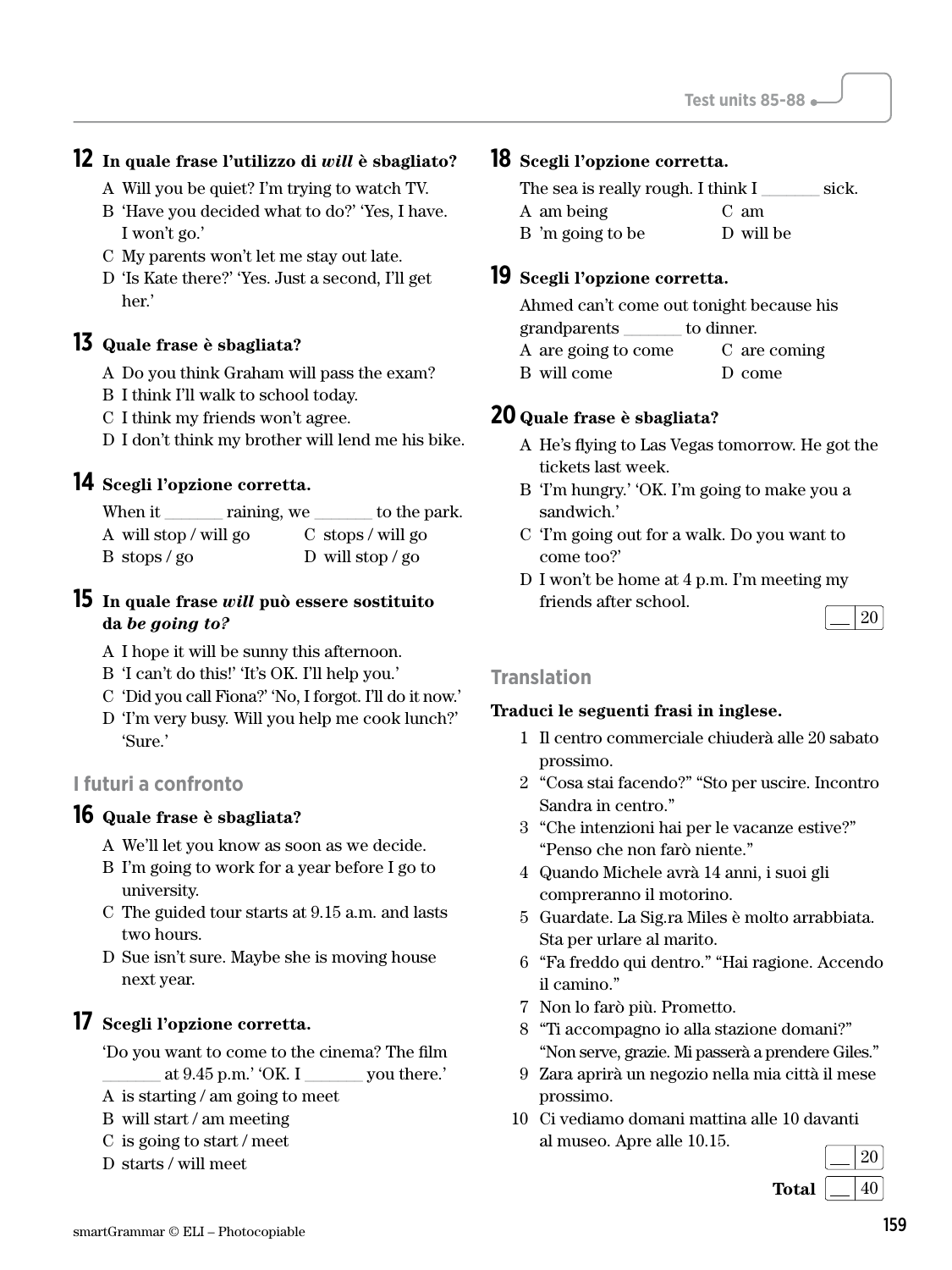| name. |    |  |
|-------|----|--|
| י אב  | ыш |  |
|       |    |  |

# **Test units 89-92**

# *can***,** *could* **e** *be able to* **per abilità**

# **1 Quale frase è corretta?**

- A He can be able to speak three languages.
- B I couldn't to find my front door key yesterday.
- C My grandmother can cook really well.
- D The Prime Minister wasn't able answer the journalist's question.

# **2 Quale frase è sbagliata?**

- A I've been able to ice skate since I was 8.
- B Will you can remember the appointment or do you want me to write it down?
- C I love being able to go to bed late on Saturday night.
- D Their seats were at the back and they couldn't see the performance very well.

# **3 Quale frase è sbagliata?**

you recite 'To be or not to be' by heart?' 'Not now, but I \_\_\_\_\_\_\_ when I was younger.'

A Can / could

- B Are able / was able to
- C Could / couldn't
- D Can / will be able to

# **4 In quale frase sarebbe preferibile utilizzare**  *could***?**

- A I was able to answer all the questions in the exam.
- B As a child Olivia was able to play the piano very well.
- C Were they able to get tickets for the show?
- D My cat was lost but we were able to find him in the end.

# **5 Quale frase è sbagliata?**

- A She had forgotten her glasses so she couldn't see very well.
- B I can't imagine how you are feeling right now.
- C They could smell burning so they called the fire brigade.
- D Mr Jenson can't wait any longer so he went home.

# *can***,** *could***,** *may* **e** *might* **per possibilità**

# **6 In quale frase** *could* **si riferisce al passato?**

- A Hello Jim! I'm so glad you could make it after all.
- B She could come to the party if she wants.
- C The students could practise more after school to improve.
- D Your idea could be better than mine.

# **7 Quale opzione non è possibile?**

- It \_\_\_\_\_\_\_ rain later. Let's go out anyway.
- A might C couldn't
- B may D might not

# **8 Quale risposta è sbagliata?**

'Why is Claire crying?'

- A 'She might have problems with her boyfriend.'
- B 'She may be angry with her mother.'
- C 'She might not feel very well.'
- D 'She could not have difficulties at school.'

# **9 Quale opzione non è possibile?**

- her story be true?' 'I suppose so.'
- A May C Couldn't
- B Could D Might

# **10 Quale frase non ha lo stesso significato delle altre?**

- A It's sometimes possible to park near the school.
- B You might not find somewhere to park near the school.
- C You may find somewhere to park near the school.
- D You couldn't park near the school.

# *can***/***could***,** *will***/***would***,** *do***/***would you mind* **per richieste**

# **11 Quale richiesta è la più formale?**

- A Can you lend me your paper?
- B Could you lend me your paper?
- C Would you lend me your paper?
- D Would you mind if I read your paper?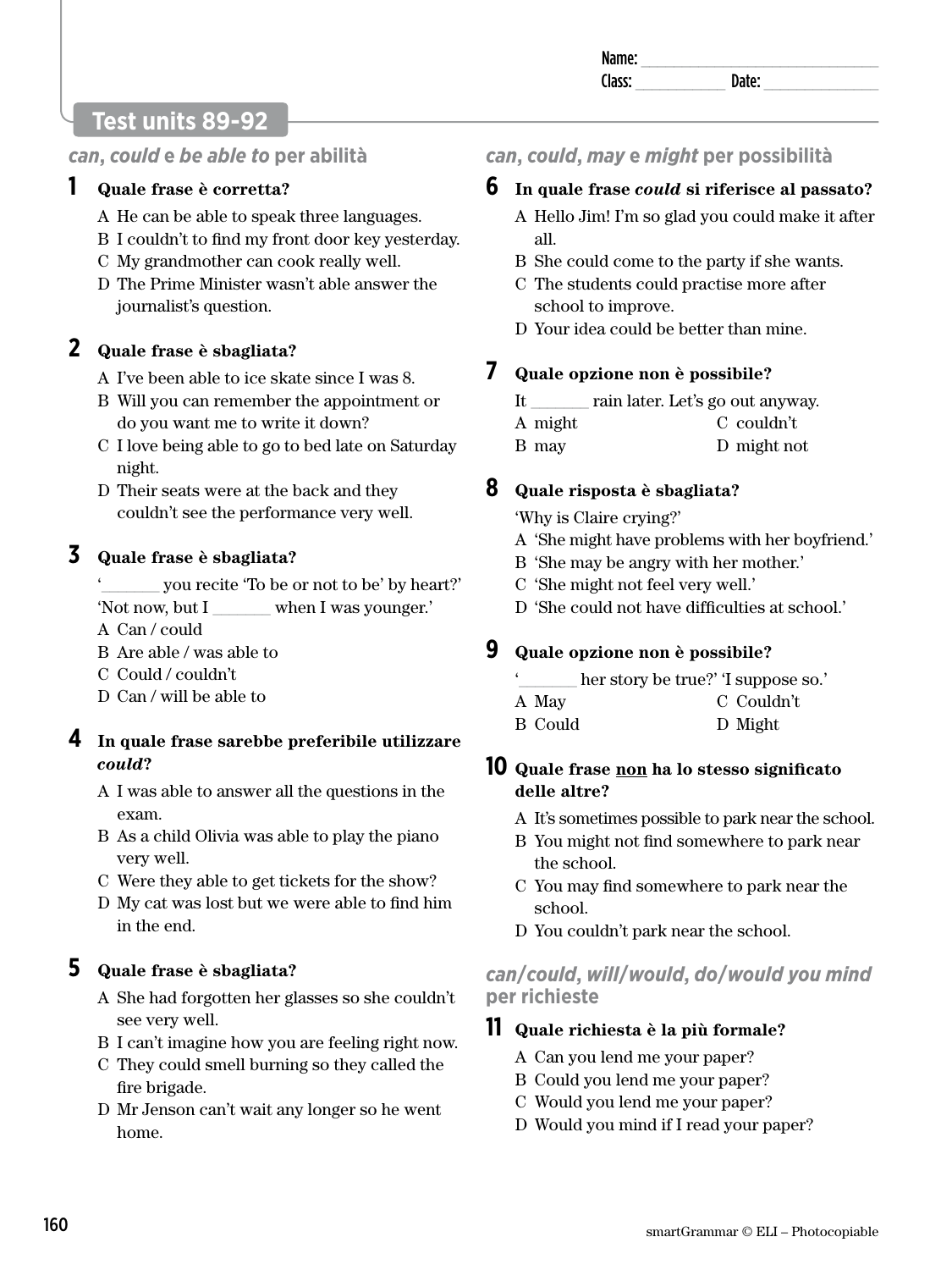### **12 Quale frase è corretta?**

- A Do you mind help me in the kitchen?
- B Do you mind to help me in the kitchen?
- C Do you mind helping me in the kitchen?
- D Do you mind to helping me in the kitchen?

### **13 Quale frase è sbagliata?**

- A Would you to come this way, please?
- B Can you wait in the waiting room, please?
- C Would you mind if I sat here?
- D Could I have another piece of paper, please?

#### **14 Scegli l'opzione corretta.**

- check this email for me?' '
- A Would you / No, of course not.
- B Can you / Yes, of course.
- C Will you / No, of course not.
- D Do you mind / No, of course not.

#### **15 Quale frase non ha lo stesso significato delle altre?**

- A Would you tidy your bedroom?
- B Would you mind if I tidied your bedroom?
- C Do you mind tidying your bedroom?
- D Will you tidy your bedroom?

#### *can***,** *could***,** *may***,** *be allowed to* **per permessi**

#### **16 Scegli la domanda migliore per questa situazione.**

- A girl wants to use her brother's games console.
- A Can I use your Xbox?
- B Could I use your Xbox?
- C May I use your Xbox?
- D Might I use your Xbox?

#### **17 Quale frase è sbagliata?**

- A Martin can't do anything at home.
- B He isn't allowed to invite friends over.
- C He wasn't allowed to come to my party last week.
- D He can't to go to the school disco next week.

#### **18 Scegli la risposta corretta.**

'May I ask who is calling, please?'

- A 'Sorry, you can't.'
- B 'Yes, it's Mr Kendall.'

C 'No, I'm sorry.'

D 'Of course you can use my phone.'

- **19 In quale frase** *be allowed to* **non può essere sostituito da** *could***?** 
	- A We didn't have lessons on Friday afternoons, so we were allowed to leave school early.
	- B My parents were very easygoing. I was often allowed to stay out late.
	- C Mary was allowed to have her first sleepover when she was 9.
	- D Adam was allowed to take the Tube on his own when he was 11.

### **20 Quale opzione non è possibile?**

use our grammar books in the class

- test?' 'No, of course not!' A Are we allowed B Can we C Could we
	- D May we

|--|

#### **Translation**

- 1 "Quanti anni avevi quando sapevi parlare bene in inglese?" "Non riesco ancora a parlare bene in inglese!"
- 2 La famiglia riuscì a fuggire dalla casa in fiamme.
- 3 "Potrete venire in vacanza in Grecia con noi il prossimo mese?" "Mi dispiace, ma non possiamo."
- 4 La situazione economica è migliorata e l'azienda potrebbe non chiudere.
- 5 Carlo non è ancora arrivato a scuola. Può darsi che stia ancora a letto!
- 6 Le dispiacerebbe se le facessi un po' di domande?
- 7 Le dispiace non fumare qui dentro? Non ha visto il cartello?
- 8 Volete venire tutti qui vicino, per favore? Ho qualcosa da dirvi.
- 9 Metti via il cellulare. Sai che non puoi utilizzarlo in classe.
- 10 Nella seconda prova di francese, avevamo il permesso di usare il dizionario monolingue.

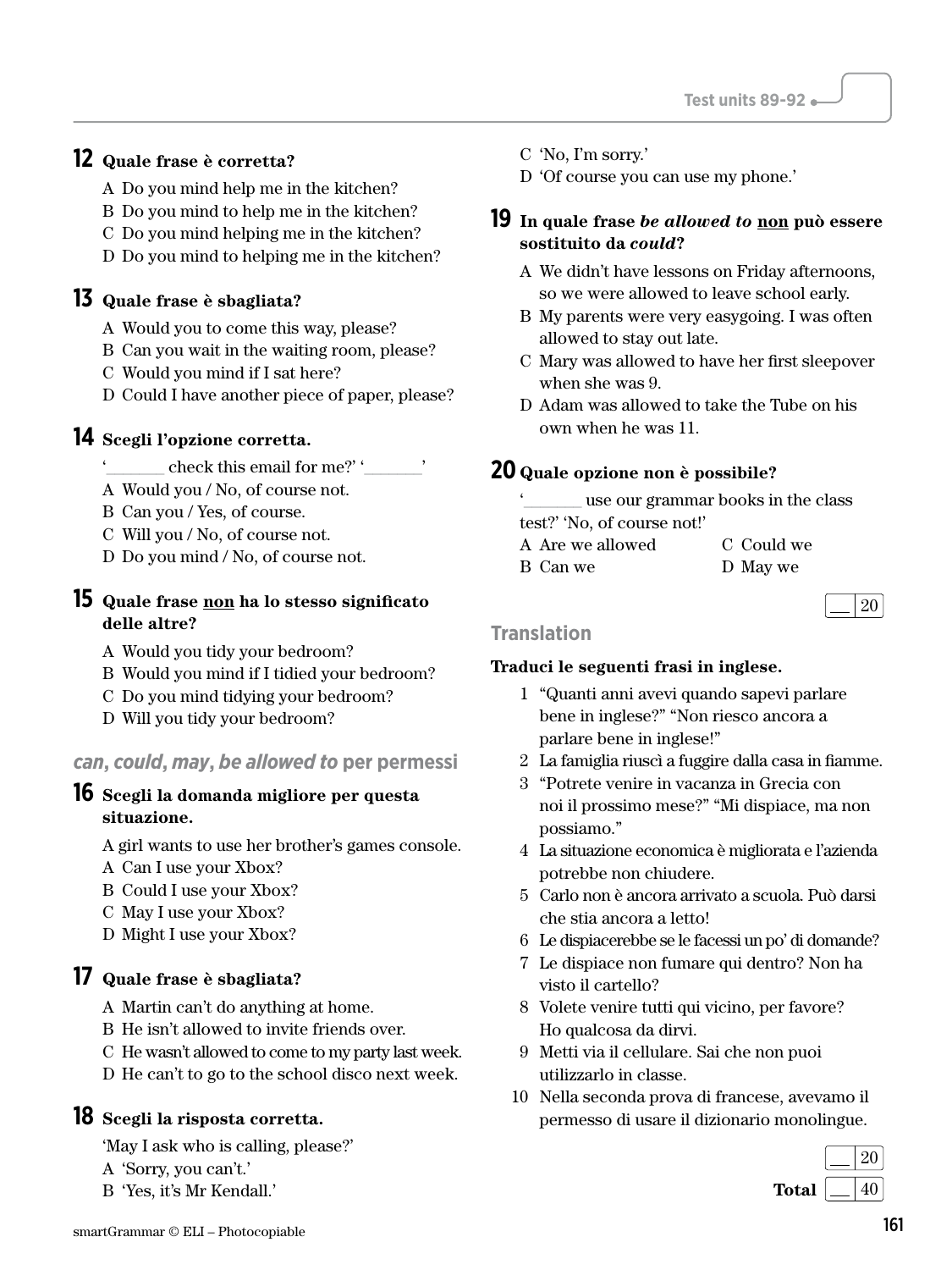| Na<br>ше:<br> |  |
|---------------|--|
| rı<br>-226    |  |
|               |  |

# **Test units 93-97**

**Offerte e proposte** 

### **1 Quale frase è sbagliata?**

- A Would you like a coffee?
- B Can I get you a coffee?
- C Shall I make you a coffee?
- D Would you like me for you a coffee make?

## **2 Quale opzione è sbagliata?**

I'm tired. **a** break?

- A Shall we have C Can I have
- B Would you like me to have D How about

## **3 Scegli l'opzione corretta.**

'\_\_\_\_\_\_\_ order a takeaway for tonight?' 'Good idea!'

| A Why don't we | C How about    |
|----------------|----------------|
| B Let's        | D Do you fancy |

### **4 Quale opzione è sbagliata?**

'What about going bowling?' '\_\_\_\_\_\_\_'

- A Yes, why not?
- B I'd rather to go to the cinema.
- C Let's go to bingo instead.
- D That sounds like fun.

### **5 Quale frase è sbagliata?**

- A 'Shall we leave now?' 'Yes, OK.'
- B 'Do you fancy going clubbing?' 'No, I'd prefer to stay at home.'
- C 'Let's to go to a music festival!' 'Yes, let's.'
- D 'How about going glamping?' 'That's a good idea.'

# **Consigli e obbligo morale**

### **6 Scegli l'opzione corretta.**

| Students | pay attention in class. |
|----------|-------------------------|
| A ought  | C shouldn't             |
| B should | D ought not             |

# **7 Quale opzione è la più formale?**

| This is a disaster. What | do?         |
|--------------------------|-------------|
| A shall we               | C should we |
| B shall I                | D ought we  |

### **8 Quale consiglio non è logico per questa situazione?**

Lauren wants her parents to give her more pocket money.

- A She should offer to help more around the house.
- B She ought not to argue with her parents.
- C She shouldn't show her parents she is responsible.
- D She should explain the situation to them calmly.

## **9 Quale risposta è sbagliata?**

'Should Alan go on *Big Brother*?' '\_\_\_\_\_\_\_'

- A Yes, he should.
- B Yes, he ought to do it.
- C No, I don't think he should.
- D No, I think he oughtn't.

## **10 Quale frase è corretta?**

- A I don't think you should tell him what happened.
- B The doctor doesn't think I should to go on a diet.
- C We don't think they ought to not keep animals in those conditions.
- D My dad thinks I shouldn't to go out with Steve any more.

# **Obblighi e proibizioni**

### **11 Quale frase è sbagliata?**

- A I've got to hand in my assignment by Tuesday.
- B He's to go to the dentist this afternoon.
- C Sorry, but we have to leave now.
- D They've got to work until 8 p.m. tonight.

### **12 Quale frase è sbagliata?**

- A What had you to do in the test?
- B We've had to cancel the race because of the weather.
- C Does he have to wear a uniform at work?
- D You'll have to work harder next year.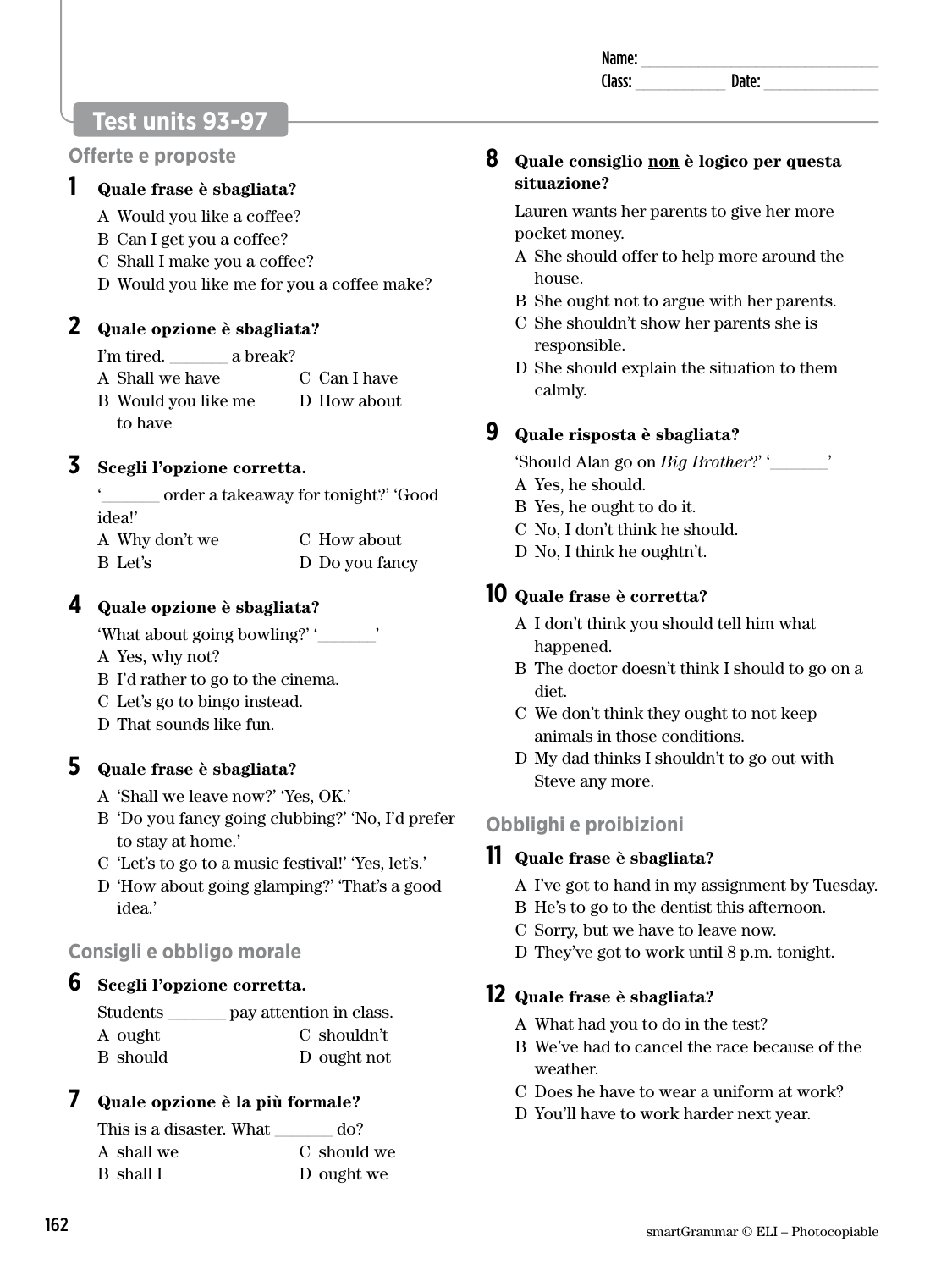### **13 In quale frase non sarebbe naturale sostituire** *must* **con** *have to***?**

- A You must register online before you can make a purchase.
- B I haven't seen my grandma since Christmas. I must see her soon.
- C You must answer all the questions on the test.
- D Claire must wear glasses for driving.

### **14 Quale frase è corretta?**

- A Last month, the organisers must cancel the competition.
- B You must to send in your new competition entries by 14th July.
- C You must include your name, address and age.
- D Winners will must accept the final decision of the organisers.

#### **15 Quale frase non ha lo stesso significato delle altre?**

- A It is forbidden to use this exit except in an emergency.
- B You can't use this exit in an emergency.
- C You mustn't use this exit except in an emergency.
- D You must use this exit only in an emergency.

### **Necessità e mancanza di necessità**

### **16 Quale frase è corretta?**

- A John is very unfit and he need to do more exercise.
- B Need he to go to the gym every day?
- C He doesn't need to work out every day.
- D He needs eat less junk food too.

#### **17 Scegli l'opzione corretta.**

Your hair is too long. It A needs cutting B needs cut C need to cut D needn't cutting

#### **18 Quale frase è sbagliata?**

- A Teachers need to plan their lessons.
- B Teachers have to correct homework.
- C Teachers don't need to wear a uniform.
- D Teachers don't have to hit their students.

#### **19 Quale opzione è sbagliata?**

Jackie already knows about the invitation so you \_\_\_\_\_\_\_ tell her.

- 
- A don't have to B mustn't C needn't
	- D don't need to

#### **20 Quale opzione è sbagliata?**

for tonight. The restaurant is never busy on Wednesdays.

- A We don't need to book a table
- B There's no need to book a table
- C You don't have to book a table
- D The table needs booking



#### **Translation**

- 1 "Vuoi che porti i bambini al parco giochi per un'oretta?" "Sì, grazie mille."
- 2 "Vi va di andare al cinema domani sera?" "Preferirei andare in discoteca."
- 3 Dovresti vergognarti (*be ashamed*). Alla tua età non dovresti fare certe cose.
- 4 La gente dovrebbe guidare con più attenzione nelle zone residenziali.
- 5 Non può parcheggiare qui, signore. Deve utilizzare il parcheggio multipiano (*multi-storey car park*).
- 6 Detesto dovermi svegliare presto sabato mattina.
- 7 "Perché Sam è dovuto andare a scuola a piedi ieri?" "Perché suo padre era dovuto uscire di casa prima del solito."
- 8 "Hai bisogno che ti aiuti a fare la valigia?" "No, ma le mie camicie hanno bisogno di essere stirate."
- 9 Non occorre che tu venga con me all'appuntamento. Posso andare da sola.
- 10 Non devi tenere la notizia segreta, ma non devi dirlo a Jeremy ancora. Voglio sorprenderlo.

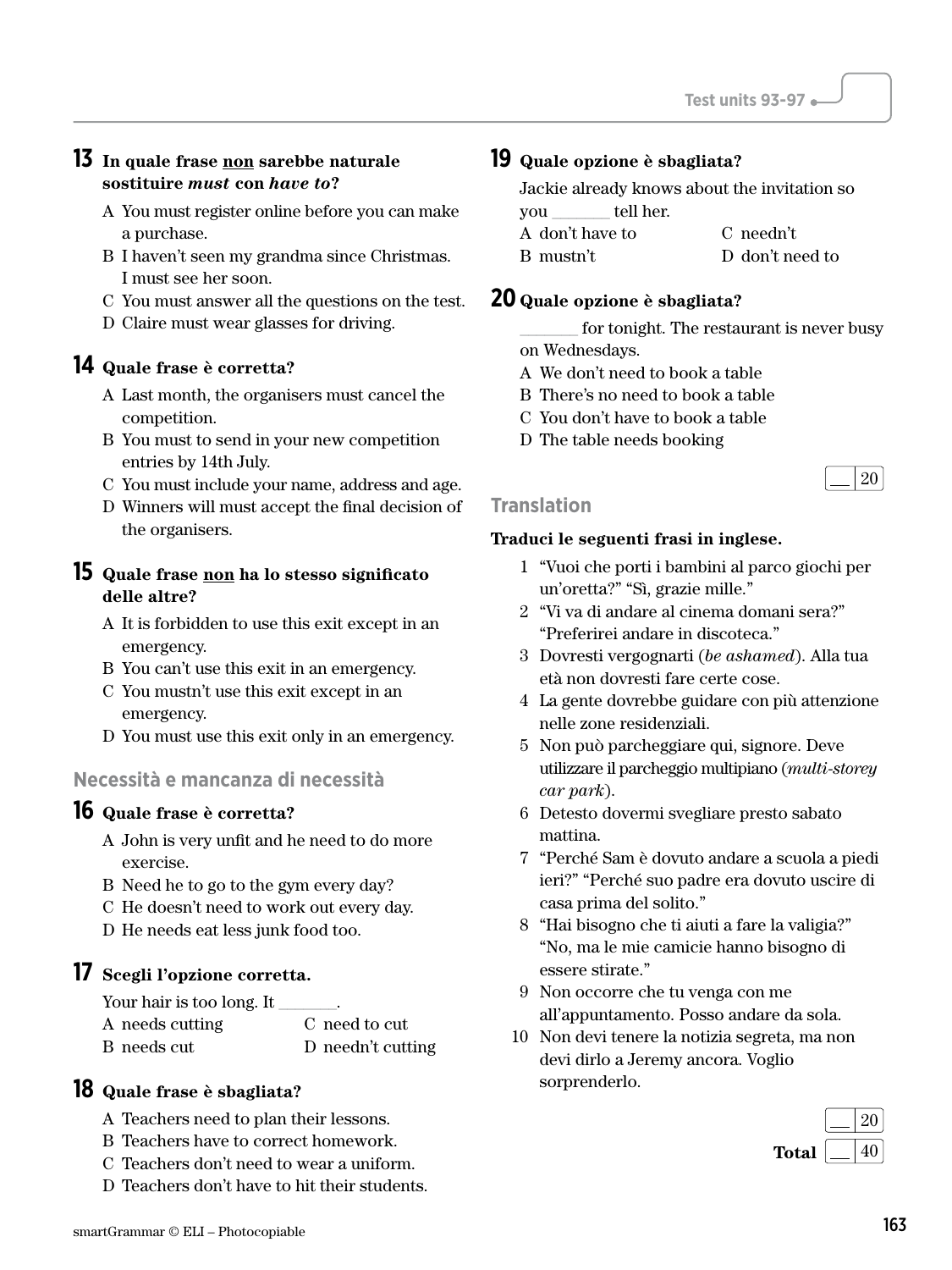Name: \_\_\_\_\_\_\_\_\_\_\_\_\_\_\_\_\_\_\_\_\_\_\_\_\_\_\_\_\_

Class: **Date:** Date:

# **Test units 98-100**

### **Il periodo ipotetico di tipo 0**

### **1 Quale frase è sbagliata?**

- A It's difficult to find a job if you don't speak a foreign language.
- B If the red light is on the machine is broken.
- C When there is a storm, the dog hides under the bed.
- D He always sings when he is in the shower.

### **2 Quale opzione è sbagliata?**

Don't lie in the sun for a long time if you

A haven't put on some sun cream

- B are very pale-skinned
- C aren't wearing a hat
- D were sunburnt

 $\overline{\phantom{a}}$ 

### **3 Scegli l'opzione corretta.**

- If you \_\_\_\_\_\_\_ problems with this product, please \_\_\_\_\_\_\_ our customer services department.
- A are experiencing / contact
- B have experienced / you contact
- C experience / should contact
- D can experience / contact you

### **4 Quale opzione è sbagliata?**

If he \_\_\_\_\_\_\_\_ his music practice, he \_\_\_\_\_\_\_ play video games.

- A doesn't do / isn't allowed to
- B hasn't done / mustn't
- C is doing / did
- D does / can

### **Il periodo ipotetico di 1° tipo**

### **5 Quale frase è sbagliata?**

- A I'll change the WIFI password if you don't listen to me!
- B Stewart will meet up with us if he has time.
- C Will they give the baby the grandad's name if it will be a boy?
- D If I eat all my vegetables, can I have some ice cream?

### **6 Scegli l'opzione corretta.**

If our passports \_\_\_\_\_\_\_ in time, we \_\_\_\_\_\_\_ go on holiday.

- A won't arrive / can't
- B haven't arrived / weren't able to
- C will arrive / can
- D don't arrive / won't be able to

### **7 Scegli l'opzione corretta.**

Unfortunately, the concert will have to be cancelled \_\_\_\_\_\_\_ the singer feels better by tomorrow.

A even if B if C unless D when

### **8 Quale frase è sbagliata?**

- A What will you do if your parents find out?
- B They won't find out unless you tell them.
- C If they are angry, I'll deny everything.
- D I'll leave home if they will shout at me.

### **9 Quale opzione è sbagliata?**

I \_\_\_\_\_\_\_ my brother if he has eaten the last slice of pizza.

| A kill             | C might kill |
|--------------------|--------------|
| B am going to kill | D will kill  |

### **10 Quale frase è corretta?**

- A Unless sales improve soon, the company will have to make people redundant.
- B Mike should see a doctor if he will continue to have these symptoms.
- C If it will rain tomorrow, we can't go for a picnic.
- D They're not going to help us even if we will ask them nicely.

### **11 Scegli l'opzione corretta.**

| You | hurt yourself if you | careful! |
|-----|----------------------|----------|
|     |                      |          |

- A have / can't be C can / will be
- B 're going to / aren't D will / have been

### **12 Quale frase è sbagliata?**

- A The team will lose the match unless the players work together.
- B Unless the council doesn't improve the roads, there will be more accidents.
- C They're going sailing unless the sea is very rough.
- D There won't be any more school trips unless your behaviour improves.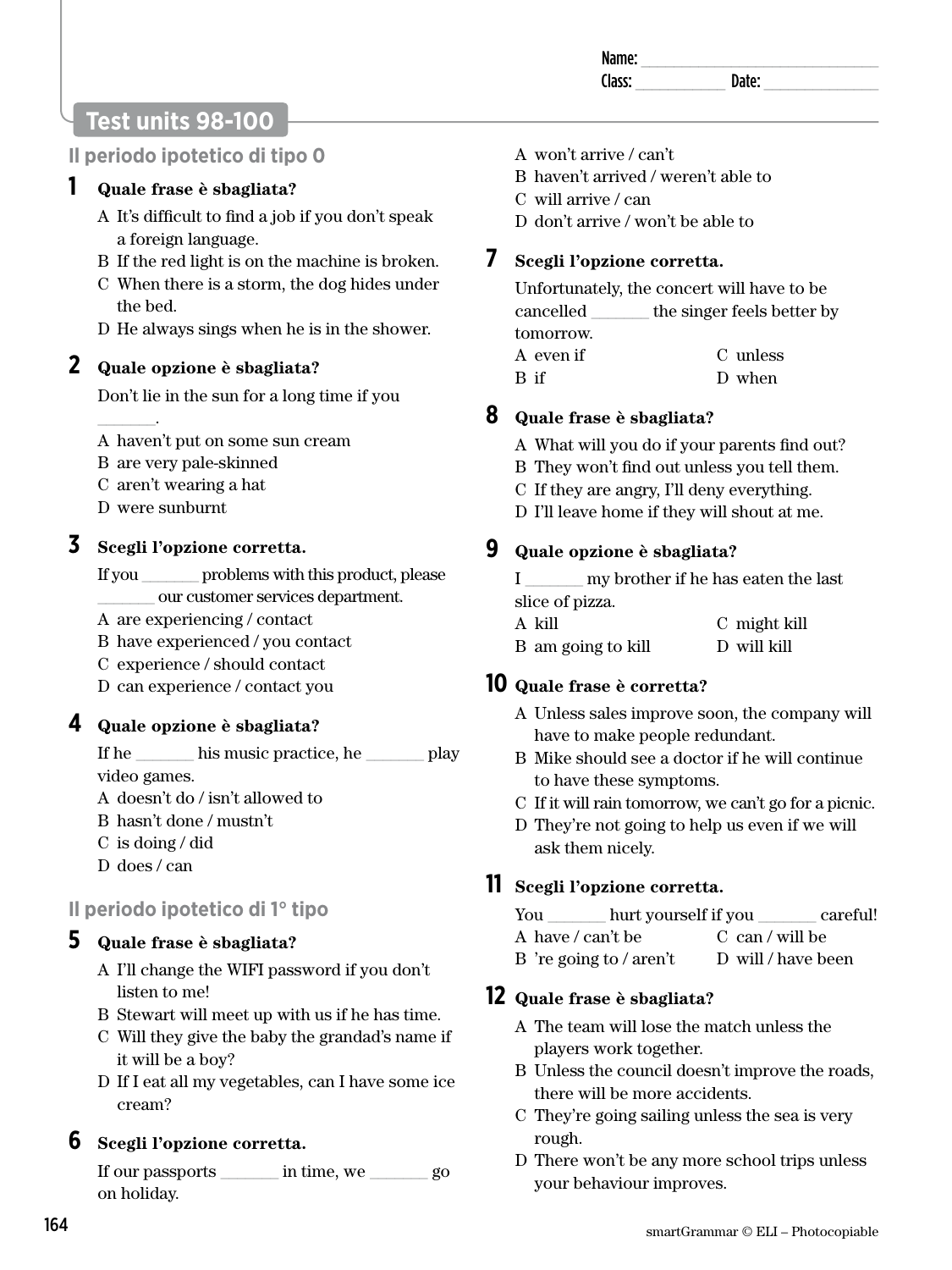### **Il periodo ipotetico di 2° tipo**

### **13 In quale frase** *'d* **è la forma contratta di** *had***?**

- A Believe me. You'd like sushi if only you tried it.
- B If we left now, we'd get there too early.
- C She'd forget her head if it weren't attached!
- D He'd been there before, even if he couldn't remember.

#### **14 Quale frase è sbagliata?**

- A Would it cost too much if we chose that one instead?
- B If they would want to be healthy, they could take up swimming.
- C This place wouldn't be so bad if the weather was better.
- D If he told you a lie, what would you do?

#### **15 Scegli l'opzione corretta.**

My parents to the countryside if they  $it.$ 

- A would move / could afford
- B moved / would afford
- C 'd moved / afforded
- D could move / should afford

### **16 Quale frase è corretta?**

- A What did you do if you would find some money on the floor?
- B If you would be the last person on earth, I wouldn't help you!
- C You shouldn't believe her if she didn't tell you the truth before.
- D He could get better marks if he should study more.

#### **17 Quale opzione è sbagliata?**

- If I were you,
- A I'd change jobs
- B I'd look for somewhere else to live
- C I'd wait and see
- D I'd came home straightaway

#### **18 Quale opzione è sbagliata?**

| If you        | hard, I wouldn't be worried. |
|---------------|------------------------------|
| A were trying | C could try                  |
| B tried       | D would try                  |

### **19 Scegli l'opzione corretta.**

I suppose he \_\_\_\_\_\_\_ me if I \_\_\_\_\_\_\_ him.

- A helped / would ask
- B might help / asked
- C could help / would ask
- D would help / will ask

#### **20 Quale frase ha lo stesso significato dell'esempio?**

Lorenzo doesn't have a moped so he isn't very independent.

- A If Lorenzo had a moped, he wouldn't be independent.
- B Lorenzo wouldn't be more independent if he had a moped.
- C If Lorenzo had a moped, he would be more independent.
- D Lorenzo would have a moped if he were more independent.

#### **Translation**

- 1 Cosa succede se si mischiano la vernice blu e gialla insieme?
- 2 Quando il ragazzo di mia sorella è qui, ci divertiamo molto tutti insieme.
- 3 Se l'allarme antincendio suona (*goes off*), lasciate l'edificio immediatamente e non prendete i vostri effetti personali (*personal belongings*).
- 4 Non cambierò idea anche se tutti mi odieranno.
- 5 A meno che Danny non finisca le sue faccende domestiche, non potrà navigare in Internet.
- 6 Che cosa farai se la ragazza che hai incontrato ieri alla festa ti manda un SMS?
- 7 Se fossi in te, non accetterei la loro proposta. Chiederei almeno E1.000 in più.
- 8 Karl potrebbe essere il presidente del consiglio studentesco se Melanie desse le dimissioni.
- 9 "Come ti sentiresti se succedesse a te?" "Mi sentirei malissimo e non vorrei mai più uscire di casa."
- 10 Se Anne facesse parte di qualche club, incontrerebbe più persone e avrebbe più amici.

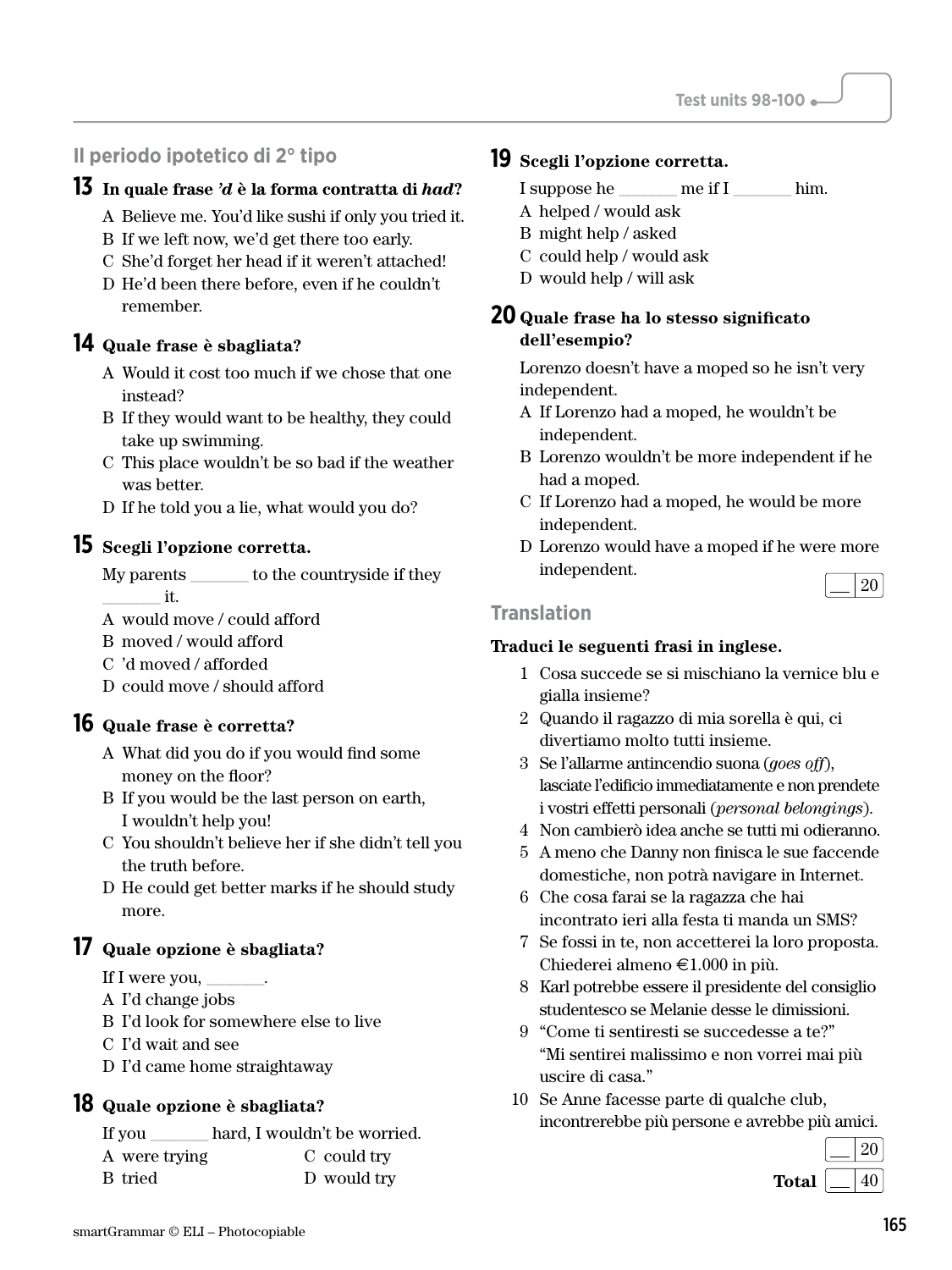| <b>IVALLE</b> |  |
|---------------|--|
|               |  |
|               |  |

# **Test units 101-105**

### **L'infinito; Costruzioni con l'infinito**

### **1 In quale frase l'infinito ha funzione di complemento oggetto?**

- A It was difficult to sell my car because it was so old.
- B To err is human, to forgive is divine.
- C He needs someone to talk to.
- D To have forgotten his birthday again is really unforgiveable.

### **2 Quale frase è sbagliata?**

- A It's good to see you again after all this time.
- B My advice is not to stay in a B&B near the station.
- C It's nice to be relaxing finally, after all our hard work.
- D It's great to have finish all the decorating at last.

### **3 Scegli l'opzione corretta.**

Margaret got a part-time job earn money for her holiday. A so that to B for C to D in order

### **4 Quale frase è corretta?**

- A That child is not tall enough for to go on all the rides in the theme park.
- B The Hansons were the only ones that to object to the proposal.
- C Shall we stop for a minute for rest?
- D Robin was careful to keep his arrival a secret.

### **Verbi seguiti dall'infinito**

### **5 Quale frase è sbagliata?**

- A His parents can't afford to send him to America for a year.
- B I would like to complain about the terrible service in your hotel.
- C The burglar failed to notice the guard dog outside.
- D Would you prefer have chicken or fish for lunch?

## **6 In quale frase non si può utilizzare una costruzione con** *that* **al posto dell'infinito?**

- A She pretended not to hear him.
- B The police threatened to use tear gas on the rioters.
- C You deserve to feel ill after eating all that!
- D I hope to learn to drive next year.

### **7 Quale frase è sbagliata?**

- A They ought to be here by now.
- B You have to wear a helmet on a moped.
- C They weren't able to watch the match on TV.
- D I heard you to come in at 3 a.m.!

### **8 Quale frase è corretta?**

- A Are you allowed go out tonight?
- B We learned swim in the sea as kids.
- C What can we do now?
- D Did you mean be so rude?

### **La costruzione oggettiva**

### **9 Quale frase è sbagliata?**

- A She didn't want that I go out with her brother.
- B We wanted to leave early because of the traffic.
- C I want you to do your homework before you go out.
- D Does he want me to help him with the work?

### **10 Quale frase è corretta?**

- A My best friend convinced that I should do it.
- B The waiter recommended that we should try the special.
- C The police forced that all the villagers should leave their homes.
- D They told that we should arrive before the start.

### **11 Quale frase è corretta?**

- A He would like us to be quiet.
- B He would like that we are quiet.
- C He would like that we were quiet.
- D He would like that us be quiet.

### **12 Quale frase è sbagliata?**

A Do you want Michelle to explain the schedule again?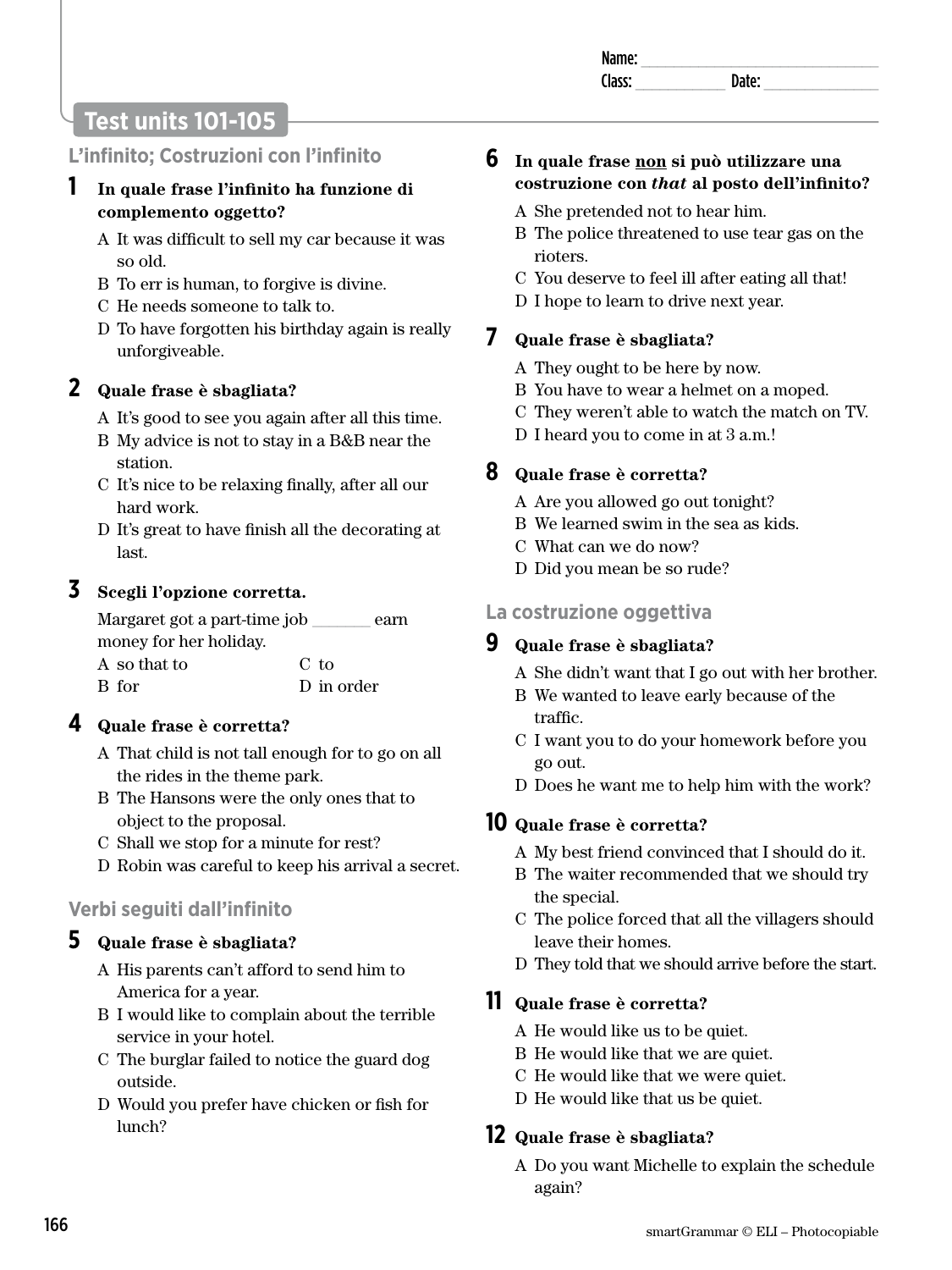- B I expect you to have cleaned your room by the time I come back.
- C They don't want that the students use the lab during the break.
- D I'd like you not to use the computer while I'm not here.

### **13 Quale frase è corretta?**

- A This book is too difficult for to study Year 7.
- B It was necessary for him to resend his application form.
- C I'm eager my relatives to see my paintings in the exhibition.
- D Have you arranged of someone to look after the dog?

### **14 Quale opzione è sbagliata?**

| It was silly of | to believe the scammers' |
|-----------------|--------------------------|
| story.          |                          |
| A her           | C them                   |
| B him           | D we                     |

### **I verbi causativi (1)**

### **15 Scegli l'opzione corretta.**

| This film always | me cry. |
|------------------|---------|
| A gets           | C lets  |
| B makes          | D has   |

### **16 Quale frase è sbagliata?**

- A Why did you let the dog sleep on your bed?
- B Did the police get the man to confess?
- C Will the shop make you pay for the damage?
- D The physiotherapist has me to do very strange exercises.

### **17 Quale opzione non è logica?**

Do your parents let you \_\_\_\_\_\_\_?

- A tidy your room every day
- B stay out late during the week
- C drive their car
- D use the Internet all the time

### **18 Quale frase è corretta?**

A Let me to do it!

B I got my dad giving me a lift to my friend's.

- C The new coach had the team practising twice as hard.
- D Why did you have him to tell me the news?

### **19 Scegli l'opzione corretta.**

- I'll \_\_\_\_\_\_\_ you go to the festival, even though it \_\_\_\_\_\_\_ me feel nervous.
- A have / gets B make / has C let / makes D get / lets

### **20 Quale frase è sbagliata?**

- A The Scout leader had to shout to make himself heard.
- B Can you get the children to be quiet?
- C My personal trainer has me do 100 sit ups at a time.
- D They didn't let him to forget his mistake.

|--|

#### **Translation**

- 1 Il signore e la signora Smith sono andati a Roma per vedere il Colosseo.
- 2 Il suo comportamento orrendo mi ha dato una ragione per non vederlo mai più.
- 3 Dovresti mettere più olio nella padella per non bruciare il sugo.
- 4 Mia sorella è stata la prima persona nella mia famiglia a ottenere il dottorato.
- 5 Date le circostanze, fu vitale per loro cercare rifugio molto lontano da casa.
- 6 Hai scelto di vivere in un appartamento costoso quindi ora non puoi aspettarti che noi paghiamo l'affitto per te.
- 7 La mia insegnante vuole che partecipi ai giochi nazionali di matematica.
- 8 Ci hanno messo tanto a convincerti a fare un salto col paracadute?
- 9 I genitori di Susie sono severi. Non le lasciano fare nulla, il che la fa molto arrabbiare.
- 10 La nostra insegnante ci ha fatto fare dei giochi divertenti durante la nostra ultima lezione.

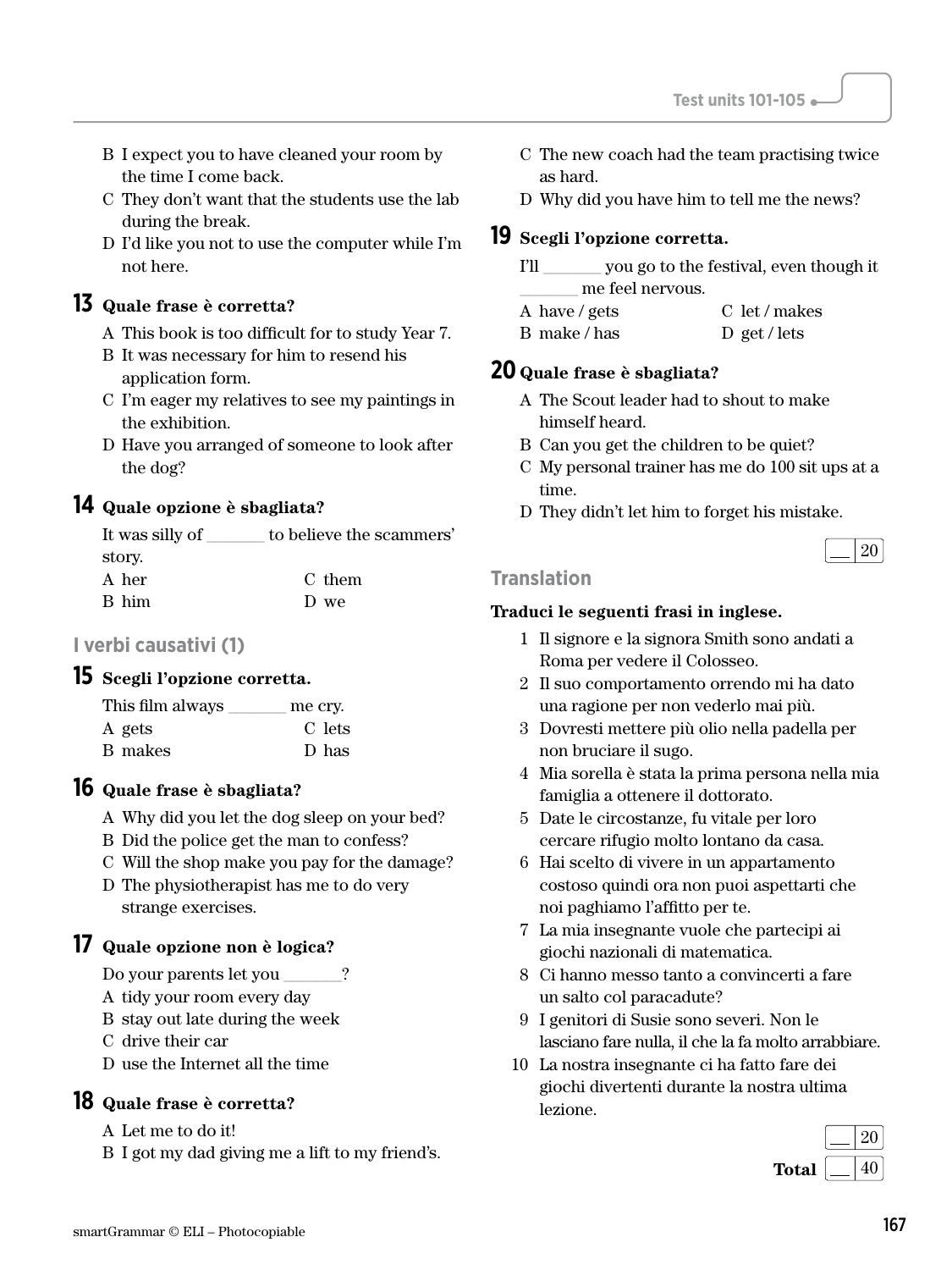| -<br> |  |
|-------|--|
|       |  |
|       |  |

# **Test units 106-109**

### **La forma in** *-ing* **(2)**

### **1 Quale frase è sbagliata?**

- A Using WhatsApp is the best way to text someone.
- B Don't leave without saying goodbye to everyone.
- C Since dying her cat, she's been really sad.
- D He's tired of going to summer camp.

### **2 Quale frase è corretta?**

- A There's no point to worry about it now.
- B They left the restaurant without paying.
- C No eat or drink in the computer room.
- D Are you excited about go on your school trip?

### **3 Quale opzione è sbagliata?**

\_\_\_\_\_\_\_ all the options, they chose B.

- A Having considering C Considering
- B Having considered D After considering

### **Verbi seguiti dalla forma in** *-ing*

### **4 Quale frase è sbagliata?**

- A It was a miracle that they avoided crashing into the bridge.
- B Let's go to bowling on Saturday night!
- C My little sister loves watching *Tom & Jerry*.
- D Can I finish doing my homework later?

#### **5 In quale frase non si può utilizzare una costruzione con** *that* **al posto della forma in** *-ing***?**

- A We've put off organising this fete for long enough.
- B Joan suggested going to the Chinese restaurant for dinner.
- C The boys denied breaking the neighbour's window.
- D The tutor mentioned increasing the number of hours.

### **6 Quale opzione è sbagliata?**

Which places do you in the Lake District? A recommend that we visit

B suggest visiting

- C feel like that we visit
- D miss visiting
- **7 In quale frase Ned è stato partecipe parzialmente dell'azione?** 
	- A Ned heard her phone for a taxi.
	- B Ned saw her get in the taxi.
	- C Ned saw the taxi drive away.
	- D Ned saw a man running after the taxi.

### **8 Quale frase è corretta?**

- A Shane can't stand watch his team have a penalty shoot-out.
- B Adele is annoyed with her children's fighting.
- C Is Owen considering to change schools next year?
- D I can't help to thinking that we've forgotten something.

### **Verbi seguiti dall'infinito o** *-ing*

### **9 In quale frase sarebbe meglio non utilizzare la forma** *-ing***?**

- A They're starting designing their new house.
- B Can you listen to me? I'm beginning to get angry.
- C Do they plan living abroad permanently?
- D The two sides ceased fighting at dawn yesterday.

#### **10 In quale frase non si può utilizzare** *-ing* **al posto dell'infinito senza cambiare il significato?**

- A The new head teacher began to change the school system immediately.
- B You can't continue to live this way.
- C What do you intend to do about the situation?
- D A few years ago, I tried to learn cake decorating.

### **11 In quale frase sarebbe meglio utilizzare l'infinito?**

- A Joshua loves playing football with his friends after school.
- B I hate interrupting you, but can you help me?
- C I love waking up late on Sunday mornings.
- D Cameron prefers studying on her own.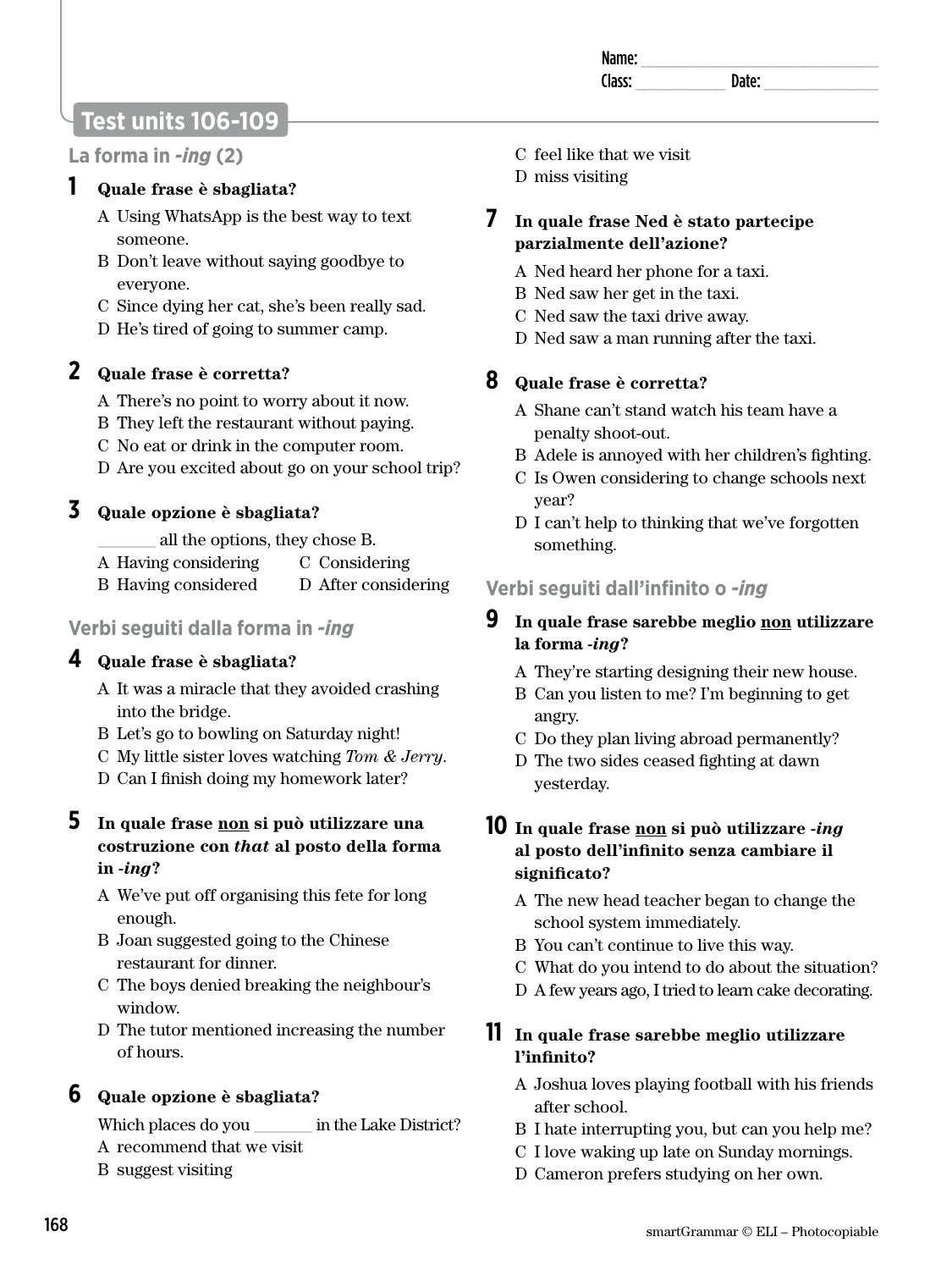### **12 Quale frase è sbagliata?**

- A I don't advise taking all that money to school.
- B The company doesn't permit the employees making personal calls.
- C That airline doesn't allow you to take more than one suitcase.
- D Our office has forbidden smoking anywhere outside the building.

### **13 Quale frase è sbagliata?**

- A Can you remember going to Cornwall on holiday?
- B Blake regrets getting his tattoo.
- C I don't mean being rude, but what on earth are you wearing?
- D I'm sorry for forgetting your birthday.

### **14 Quale frase è corretta?**

- A Firstly, the President talked about unemployment and then she went on to talk about crime.
- B Why do you keep to go on about it? You should just forget about it.
- C My grandad stopped to work on our farm when he was 79!
- D I've tried to switch it off and on again, but my computer still isn't working.

### **Il verbo** *get***;** *be used***/***get used to*

#### **15 Scegli l'opzione corretta per sostituire** *get* **in questa frase.**

'Where did you get that T-shirt?' 'At the mall.' A receive B arrive C buy D obtain

### **16 Scegli l'opzione corretta.**

I know it was you who wrote on the wall. Don't think you'll \_\_\_\_\_\_\_ it!

A get through to B get back to C get over with D get away with

### **17 Scegli l'opzione corretta.**

smartGrammar © ELI – Photocopiable 169 I don't want to get , but this is the third time I've asked you to get for school. A angry / ready B bored / dressed C worse / better D lost / washed

### **18 Quale frase è sbagliata?**

- A Edwin is not used to waking up early.
- B Did it take you long to get used to the accent here?
- C You'll soon be used to your new school.
- D I haven't got use to wearing these new boots yet.

#### **19 Quale frase è corretta?**

- A I use to go to school by bike in the summer.
- B My best friend used to living next door to me.
- C I can't get used to this new operating system.
- D It was difficult at first but now he used to working shifts.

### **20 Quale opzione è corretta?**

| Mr Dempsey       | to eat a lot. He went on a |
|------------------|----------------------------|
| diet and now he  | to having the correct      |
| amount.          |                            |
| A is used / used | $C$ got used / is used     |
| B used / is used | D used / use               |

|  | 20 |
|--|----|
|  |    |

#### **Translation**

- 1 C'erano parecchie persone che aspettavano di parlare con la rappresentante.
- 2 Da quando ha lasciato Sean, Janet è molto più contenta.
- 3 Riesci a mangiare quel piatto di spaghetti senza usare le mani?
- 4 Ammetto di sentirmi un po' preoccupata sull'andare all'università.
- 5 Non posso immaginare di vivere senza internet e social networks.
- 6 Tom si sta riprendendo dall'influenza e inizia a sentirsi meglio.
- 7 Il dirigente scolastico ha proibito di portare i cellulari a scuola.
- 8 "Quando smetterai di comportarti in modo così infantile?" "Sto provando a farlo, sul serio!"
- 9 Non eravamo abituati a dormire in una tenda, perciò abbiamo continuato a svegliarci a ogni minimo rumore.
- 10 Ti dovrai abituare a studiare di più adesso che frequenti le superiori.

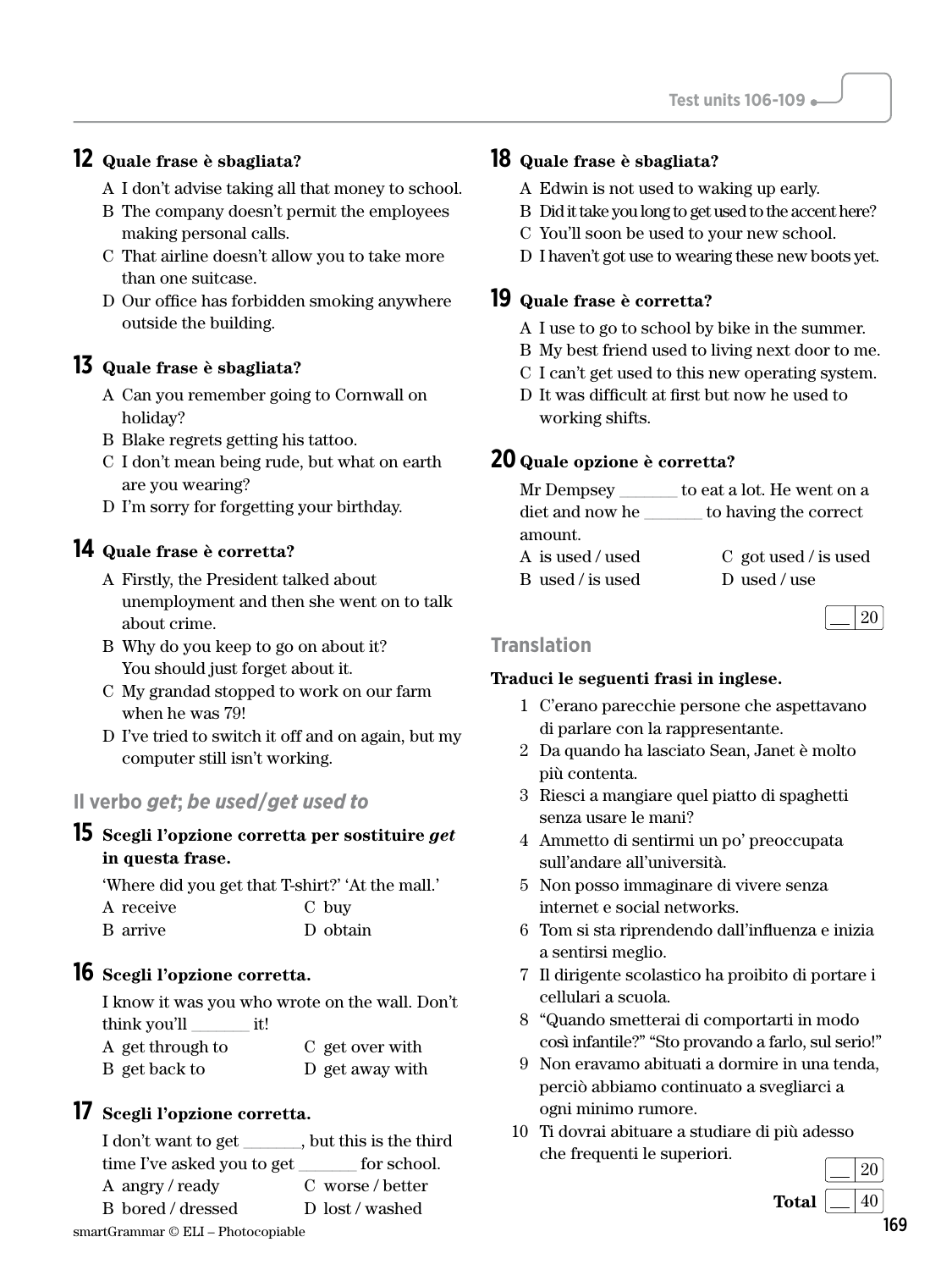| $\sim$ $\sim$<br>чΗ.<br> |  |
|--------------------------|--|
| $- -$                    |  |
|                          |  |

# **Test units 110-116**

**Ordine delle parole; Complemento diretto e indiretto** 

### **1 Quale frase è corretta?**

- A Simon every day hangs out with his friends in the town centre.
- B Did you go yesterday to the gym?
- C My gran felt after a cup of tea better.
- D Lisa has never liked studying French.

### **2 Quale frase è corretta?**

- A We usually go by train on holiday.
- B Why always do you listen with your earphones to loud music?
- C He carefully hung the painting on the wall.
- D Philip had for lunch a bacon and tomato sandwich.

### **3 Quale frase è sbagliata?**

- A My friend showed me her new smartphone.
- B My friend showed it to me.
- C My friend showed her new smartphone to me.
- D My friend showed me it.

### **4 Quale frase è corretta?**

- A She gave the children fish and chips for lunch.
- B My dad promised a new games console me for my birthday.
- C He introduced me his girlfriend.
- D The teacher asked a question the student.

### *It***/***There* **come soggetto della frase**

### **5 Quale frase è sbagliata?**

- A It's Dieter. Can I speak to Jack, please?
- B How long does it take you to get to school?
- C There's no food in the fridge.
- D There's no wonder that you feel tired.

### **6 Quale frase è corretta?**

- A There's my sister's graduation tomorrow.
- B There seems to be a mistake on the bill.
- C It looks as if there's going to be sunny tomorrow.
- D It is no chance of winning the competition.

### **7 Scegli l'opzione corretta.**

| is 2 o'clock in the morning,  |                      | 1S    |
|-------------------------------|----------------------|-------|
| something wrong with the car. |                      | is no |
| alternative but to walk home. |                      |       |
| A It / it / There             | $C$ It / there / It  |       |
| B There / it / There          | D It / there / There |       |

### **Gli interrogativi come soggetto e oggetto**

### **8 Quale frase è sbagliata?**

- A Who told you that?
- B What happened next?
- C What did you do after?
- D Which team did win?

### **9 Quale frase è corretta?**

- A Which bus does to the station go?
- B Who does at secondary school study?
- C Whose parents help at the Scout group?
- D Which car like you?

### **10 Quale frase è corretta?**

- A Who has seen my glasses?
- B Which film want you to see?
- C Who did my book borrow?
- D Which you chose?

### **Gli esclamativi:** *how* **e** *what***,** *so* **e** *such*

### **11 Quale frase è sbagliata?**

- A Jess is so lovely.
- B Jess is such a lovely person.
- C What lovely person Jess is.
- D How lovely Jess is!

### **12 Scegli l'opzione corretta.**

|  | a strange idea! |
|--|-----------------|
|  |                 |

- A What C So
- B How D That

#### **13 Quale frase è corretta?**

- A Jonathan spends so a great deal of time on his own.
- B What a lot of flies there are in the kitchen!
- C I've had such much sleep recently.
- D Don't make so a lot of fuss!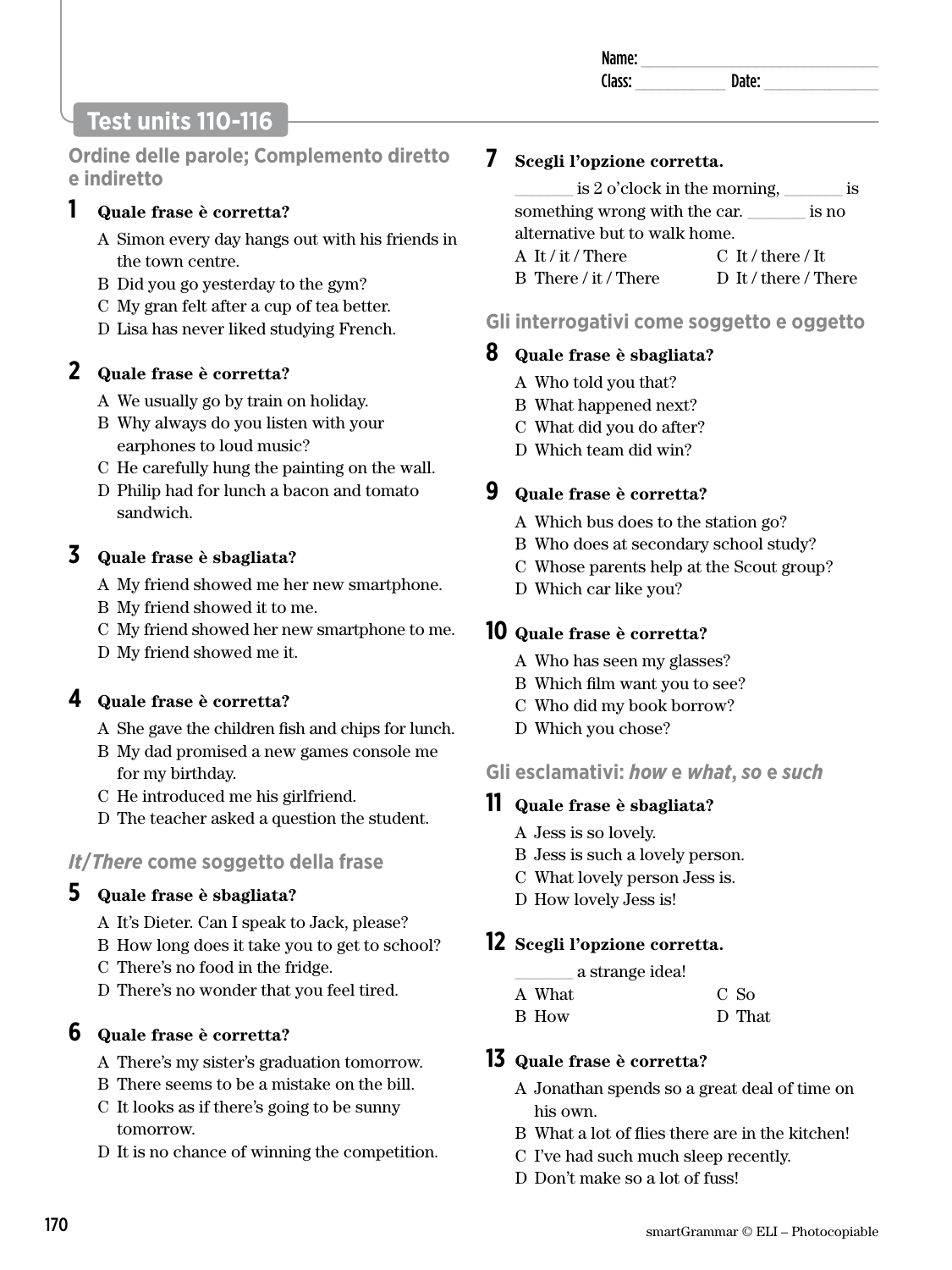#### **14 Scegli l'opzione corretta.**

It was \_\_\_\_\_\_\_ over Christmas that we didn't go out.  $A$  so cold

| A so cold     | C what cold |
|---------------|-------------|
| B such a cold | D how cold  |

#### **Sostituzione ed ellissi; Sostituzione nelle risposte brevi**

#### **15 Quale frase è più scorrevole?**

- A Mr Atkin went to work by train because Mr Atkin's car was at the mechanic's.
- B There weren't many people at the party and the party was a bit boring.
- C He's got a lot of friends on Facebook but none live near him.
- D Would you like a hot drink or would you like a cold drink?

### **16 Scegli l'opzione corretta.**

| Peter didn't go for a swim in the sea, but I |        |
|----------------------------------------------|--------|
| A gone                                       | C have |
| B did                                        | D do   |

#### **17 Quale opzione sostituisce l'espressione sottolineata?**

My sister wanted to tell my parents the news but I had already told my parents the news.

- A had already did so
- B had already done it
- C did already do it

D have already done so

#### **18 Quale opzione è sbagliata?**

| 'Are you coming tomorrow evening?' |                       |
|------------------------------------|-----------------------|
| A I think so.                      | C I don't appear so.  |
| B I'm afraid not.                  | D I don't suppose so. |

### **19 Quale opzione è corretta?**

| 'I left my homework on the bus.'' |              |
|-----------------------------------|--------------|
| A So did L                        | C I too.     |
| B Neither did I.                  | D So left I. |

### **20 Quale frase è sbagliata?**

- A 'Mary plays tennis well.' 'So does her brother.'
- B 'We've never been here before.' 'I have.'
- C 'I won't be here tomorrow.' 'Neither will we.'
- D 'I didn't understand what he said.' 'Neither do I.'

| $\sqrt{20}$<br>$\sim$ |  |
|-----------------------|--|
|-----------------------|--|

#### **Translation**

- 1 Joe controlla i suoi messaggi su Facebook sullo smartphone ogni ora.
- 2 Sabato scorso siamo andati a Roma con la macchina.
- 3 Potresti passarmi il sale per favore?
- 4 Ci vogliono solo 5 minuti per arrivare a casa di Maggie. Non c'è bisogno di partire adesso.
- 5 È probabile che ci sia uno sciopero domani se i sindacati (*unions*) non raggiungeranno un accordo.
- 6 "Chi ha inventato il telefono, Meucci o Bell?" "Meucci."
- 7 Com'è strano Michele! Ha così tanti hobby strani e la sua collezione di collari per cani è così grande che non ha più spazio per metterli.
- 8 Di solito Alison lavora sodo ma oggi non lo sta facendo.
- 9 "Pensi che Djokovic perderà la finale?" "Spero di no. È il mio giocatore preferito."
- 10 "I miei genitori non mi lasciano andare in vacanza da sola." "Neanche i miei. Quelli di Lorraine sì."

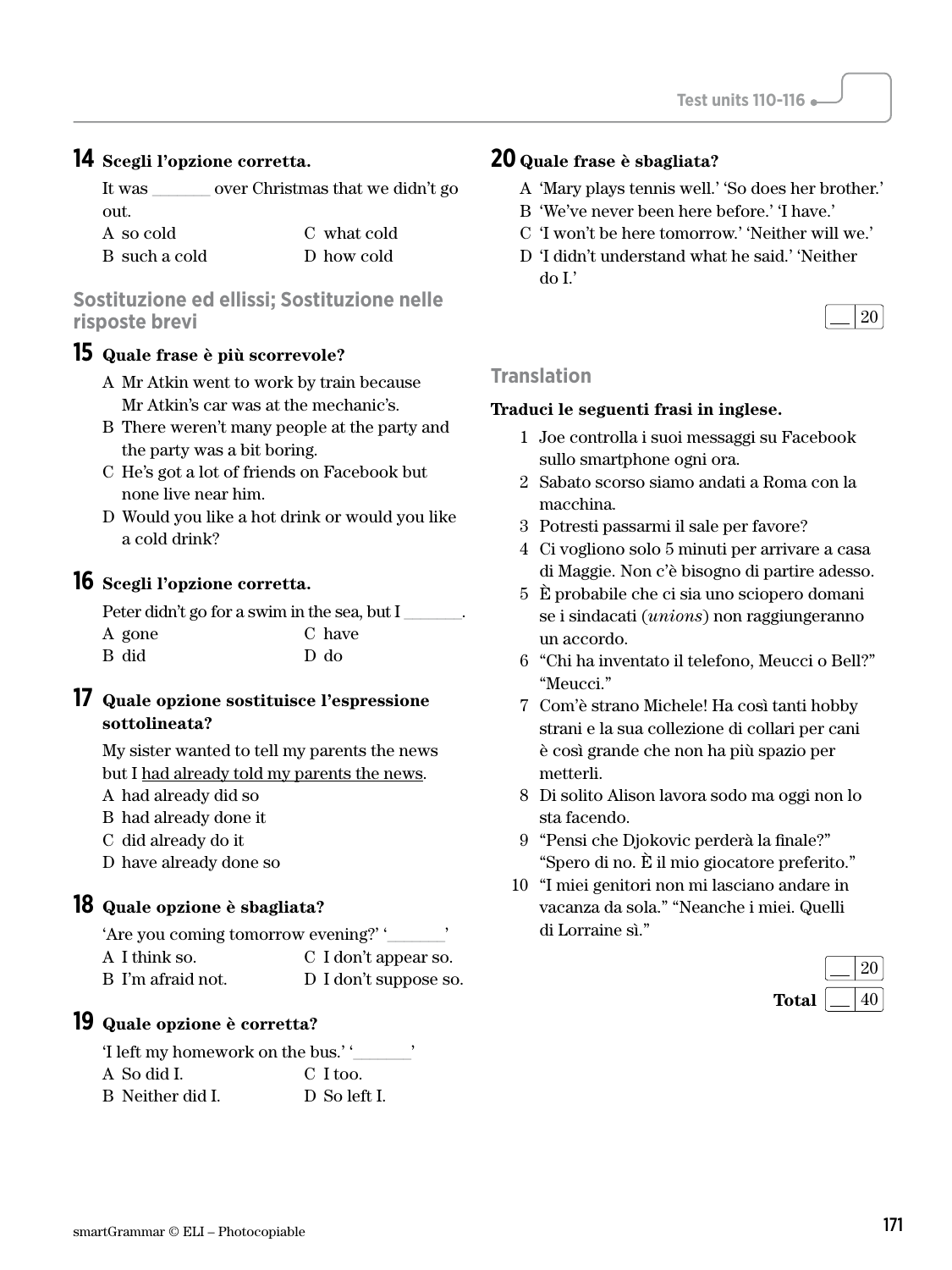# **Test units 117-119**

### **Il passivo (1):** *present simple* **e** *past simple*

### **1 Quale frase è nella forma passiva?**

- A Norman is interested in steam railways.
- B The journey was 2 hours by train.
- C The castle was built in 1255.
- D Breakfast is from 7.00 a.m. to 9.30 a.m.

## **2 Quale frase è sbagliata?**

- A The Robbins aren't invited to the wedding.
- B The school was gave an award for excellence.
- C What is that machine used for?
- D This olive oil isn't produced in Italy.

### **3 Scegli l'opzione corretta.**

A man \_\_\_\_\_\_\_ knocked off his bicycle yesterday and the police called to the scene.

| A were / were | C was/were  |
|---------------|-------------|
| B were / was  | $D$ was/was |

### **4 Quale frase è la forma passiva corretta dell'esempio?**

Someone locks the park gates at dusk.

- A The park gates are by someone locked at dusk.
- B Someone is locked by the park gates at dusk.
- C The park gates is locked at dusk.
- D The park gates are locked at dusk.

### **5 Quale frase è sbagliata?**

- A This house was designed by a famous architect.
- B The roof was built by natural materials.
- C The windows were made with recycled bottles.
- D The walls were painted with ecological paint.

### **6 In quale frase è necessario indicare il complemento d'agente?**

- A The film was directed by a famous French director.
- B The woman was arrested by police at dawn.
- C English is spoken by us in this shop.
- D The book was translated into Chinese by someone.

### **7 Scegli l'opzione corretta.**

Mr Lowell \_\_\_\_\_\_\_ in 1932 in London. When the Second World War . he and his brothers to the countryside.

- A were born / did started / are evacuated
- B was born / started / were evacuated
- C is born / was started / was evacuated
- D was born / were started / evacuated

### **8 Quale frase è sbagliata?**

- A The escaped snake was looked by a vet after.
- B The new town statue was paid for by a local businessman.
- C Looking at the sunset, Ahmed was reminded of home.
- D The scandal was talked about for ages.

### **9 In quale frase l'uso di** *get* **è sbagliato?**

- A Lee didn't get offered a place at college.
- B My summer job is alright, but I don't get paid very much.
- C The thief got caught red-handed.
- D The play got written by Pirandello.

### **10 Quale frase è corretta?**

- A When was invented the printing press?
- B How many things are made of plastic nowadays?
- C What ingredients is made with this cake?
- D When was opened the new cinema complex?

### **Il passivo (2)**

### **11 Quale frase è sbagliata?**

- A Someone gave some flowers to Ted's mother.
- B Ted's mother was given some flowers.
- C Some flowers were given to Ted's mother.
- D What was given Ted's mother?

# **12 Quale frase usa la costruzione regolare?**

- A Gail was given one week's notice to leave her flat.
- B The report was sent to the company CEO.
- C Were you shown the new software?
- D The school was promised more funds.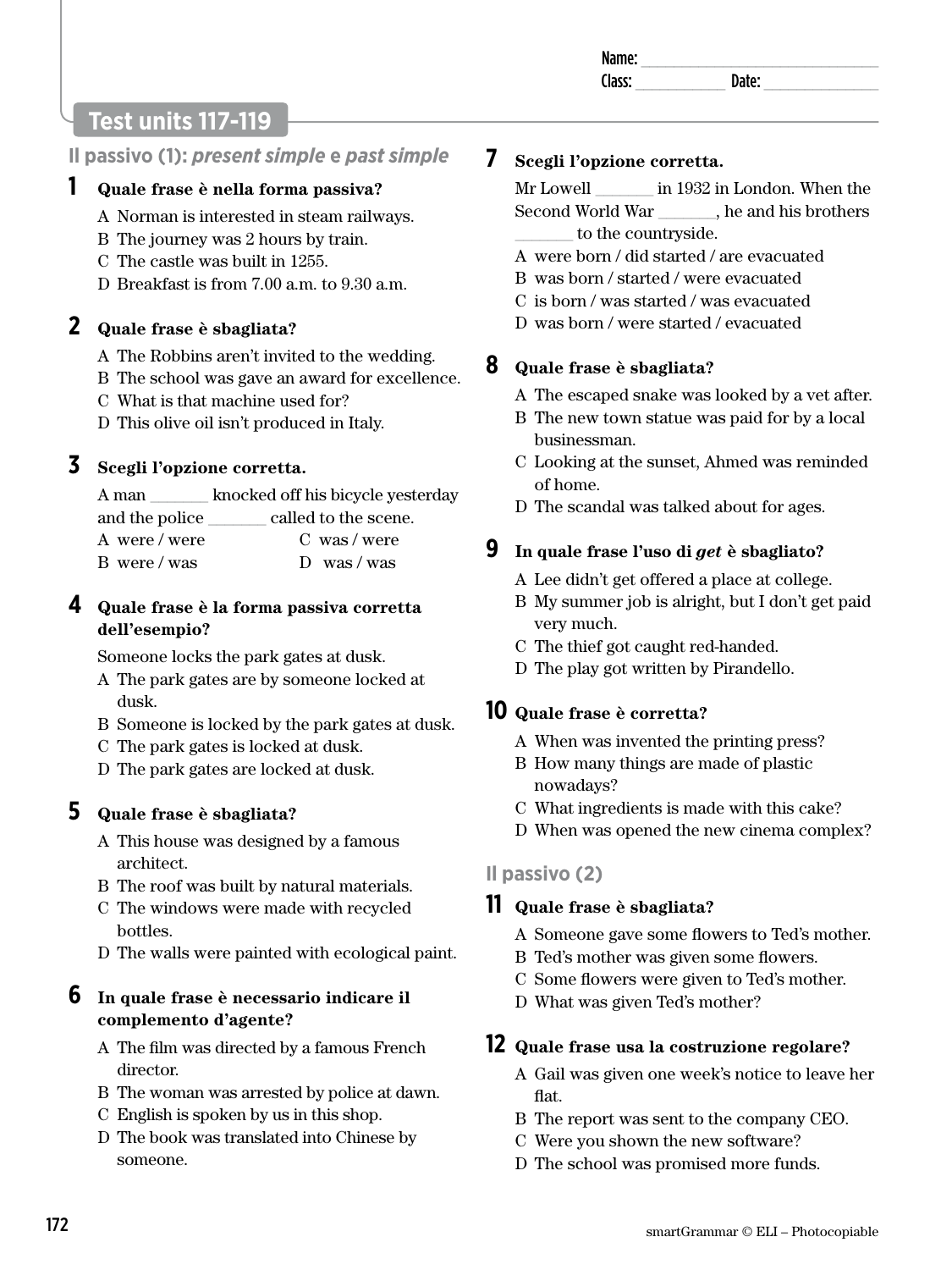### **13 Quale frase è sbagliata?**

- A The keynote speaker was introduced to the audience.
- B The doctor was described the accident in detail.
- C The instructions were repeated to the passengers several times.
- D The culprit was reported to the authorities.

### **14 Quale frase è corretta?**

- A I was made stand up in front of the class.
- B Raj was encouraged apply to university.
- C The teacher was told not to give low marks on the test.
- D The children were seen kick the dog.

### **I verbi causativi (2);** *need* **+ forma in** *-ing*

### **15 Quale frase è sbagliata?**

- A Have you had your eyes tested recently?
- B He hasn't his car serviced.
- C Nikki had her photo taken for her new passport.
- D Are you going to have your shopping delivered?

### **16 Quale frase è corretta?**

- A I had my phone repair last week.
- B Is she having her wedding dress design for her?
- C Did you have the holiday photos printed?
- D He doesn't have his teeth check often enough.

#### **17 In quale frase** *get* **non è adatto?**

- A Dick got his nose broken in a fight outside a pub.
- B When did you get your lip pierced?
- C Ms Lewis got her house vandalised while she was away on holiday.
- D I'd love to get the house decorated, but it's too expensive.

### **18 Quale frase è sbagliata?**

'Your hair looks nice.' '\_\_\_\_\_\_\_'

- A Thanks, I had it cut yesterday.
- B No! It needs cutting.
- C I've just had it done.
- D Really? It needs to washed.

### **19 Quale opzione non è possibile?**

| The baby's nappy is smelly: it | changing! |
|--------------------------------|-----------|
|--------------------------------|-----------|

- A deserves C needs
- B wants D requires

#### **20 Quale frase è corretta?**

- A I haven't got anything to wear. All my clothes need ironing.
- B The housework needed to do before we could go out.
- C Silver needs to be polishing to keep it nice.
- D Did the house require be renovated before you moved in?

#### $\lfloor$  20 **Translation**

- 1 "Quando è nato tuo fratello?" "È nato nel 2005, dopo che mio padre fu trasferito per lavoro in Arabia Saudita."
- 2 La cena è servita dalle 20 in poi e vengono utilizzati soltanto prodotti biologici locali.
- 3 In questa fabbrica si riciclano bottiglie di plastica ed esse sono utilizzate per produrre giubbini in pile (*fleece*).
- 4 "Sei stato pagato per il lavoro alla fine?" "Sì, ma mi hanno fatto aspettare per più di sette mesi."
- 5 Ai giudici sono stati dati i nomi dei vincitori in anticipo.
- 6 A Stewart fu detto di non dire niente a nessuno riguardo l'accaduto.
- 7 La scena fu descritta attentamente agli attori ma le riprese furono interrotte dal regista perché non era soddisfatto.
- 8 La scuola ha fatto dipingere le aule durante le vacanze, quindi adesso sono molto belle.
- 9 "Qualcuno ti ha mai rubato il cellulare?" "No, ma a mia sorella hanno rubato il tablet il mese scorso."
- 10 Se il sistema informatico della vostra azienda venisse mai violato, il vostro sistema di sicurezza ha bisogno di essere cambiato e aggiornato.

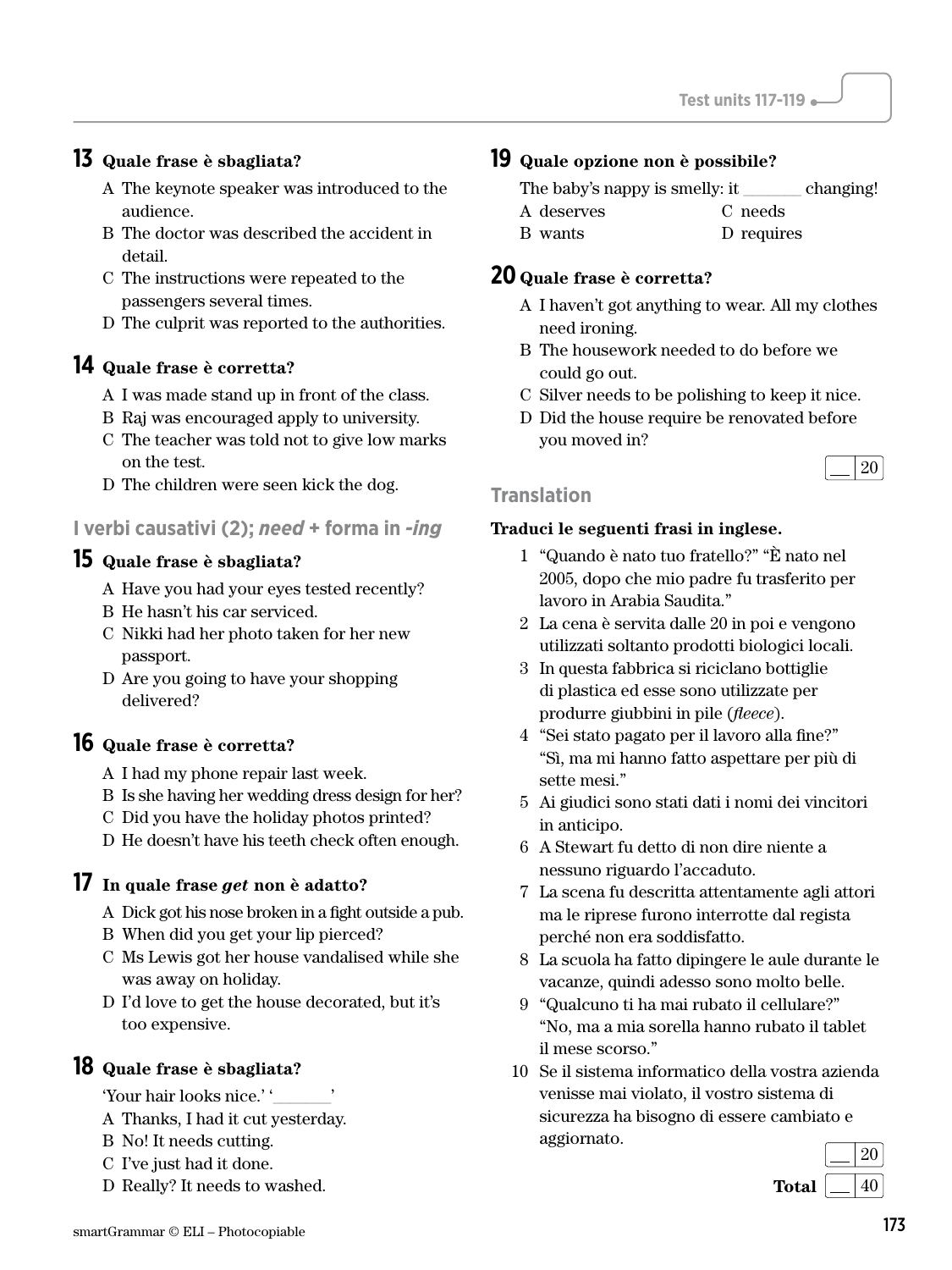# **Test units 120-125**

**Il discorso diretto e indiretto;** *say* **e** *tell* 

### **1 Quale frase è sbagliata?**

- A 'I'll help you,' she said.
- B 'Please stand back,' said the officer.
- C He told me, 'It was a success.'
- D 'Have a lovely time,' he said me.

### **2 Quale frase è corretta?**

- A I told them to wait for me.
- B I said them to wait for me.
- C I told to them to not wait for me.
- D I said to them to wait not for me.

### **3 Quale frase è corretta?**

- A Can you say me the time, please?
- B He tells everyone he is famous.
- C Say my wife I love her!
- D They said me the truth at last.

**Il discorso indiretto; riportare domande e risposte** 

### **4 Scegli l'opzione corretta.**

Anja said, 'Greg left 10 minutes ago.'

- A Anja said that Greg was left 10 minutes ago.
- B Anja said that Greg had left 10 minutes before.
- C Anja said Greg has left 10 minutes before.
- D Anja said Greg was leaving 10 minutes ago.

### **5 Scegli l'opzione corretta.**

Chris told us not to worry and that he would pick us up.

Chris said. '

- A Don't worry. I would pick you up.
- B You not worry. I will pick us up.
- C Don't worry. I'll pick you up.
- D Not worry. I'll pick them up.

### **6 Scegli l'opzione corretta.**

'This is the first time I've spoken in public.'

- A She says that was the first time she had spoken in public.
- B She has said this is the first time she has spoken in public.
- C She told them that had been the first time she spoke in public.

D She'll tell them that was the first time she spoke in public.

### **7 Scegli l'opzione corretta.**

| I asked him if | fish.          |
|----------------|----------------|
| A he liked     | C does he like |
| B did he like  | D liked he     |

### **8 Quale frase è sbagliata?**

- A The customer wanted to know how much does the shirt cost.
- B Kevin wondered what his friends were doing.
- C John's neighbour asked him why he had taken the fence down.
- D I asked someone where the station was.

### **9 Scegli l'opzione corretta.**

I asked what time and he that he didn't know.

- A it was / answered to me C is it / answered me D it was / replied
- B was it / replied me

### **10 Scegli l'opzione corretta.**

Hilary asked Bob, 'Can I stay with you next week?'

- A Hilary wanted to know whether Bob could stay with her the following week.
- B Hilary wondered that she could stay with Bob the next week.
- C Hilary enquired whether could she stay with Bob the following week.
- D Hilary asked if she could stay with Bob the following week.

### **11 Scegli l'opzione corretta.**

Bob said to Hilary, 'I'm going away the day after tomorrow.'

- A Bob replied that he went away yesterday.
- B Bob replied her that he was going away the next day.
- C Bob answered that he was going away in two days' time.
- D Bob answered he would be away tomorrow.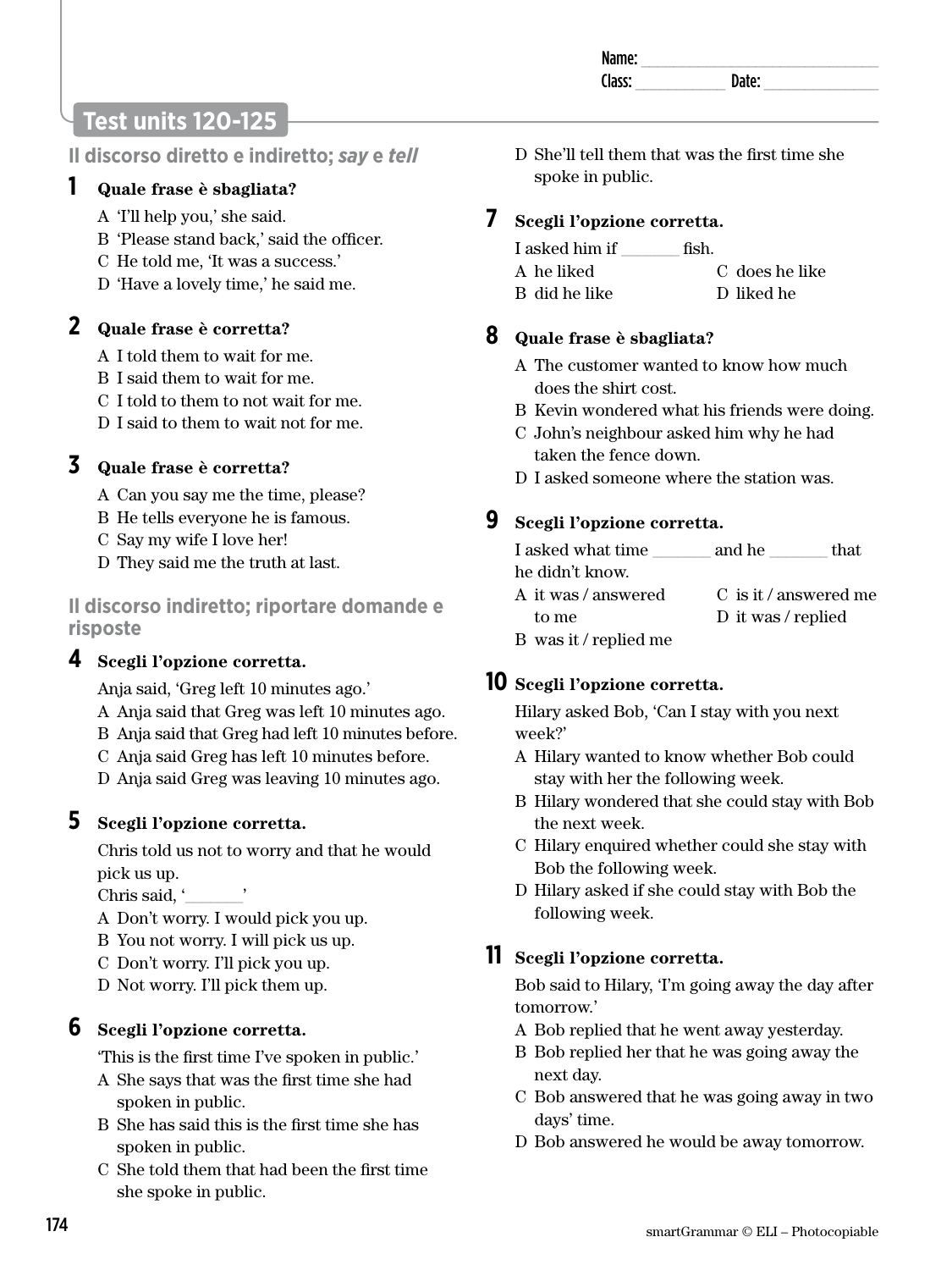#### **12 In quale frase si cambia il verbo modale nella trasformazione al discorso indiretto?**

- A 'You mustn't take photos in the museum.'
- B 'I'm starving. I could eat a horse.'
- C 'I must finish my essay by tomorrow.'
- D 'You shouldn't tease your sister like that.'

### **13 Scegli l'opzione corretta.**

Grace asked Janet whether her brother wanted to go to the cinema with them.

Grace said. '

- A Does her brother want to come to the cinema with them?
- B Does your brother want to come to the cinema with us?
- C Did your brother want to come to the cinema with us?
- D Did you want to come to the cinema with me?

#### **Riportare ordini, richieste e consigli; altri verbi introduttivi del discorso diretto**

#### **14 Quale frase è sbagliata?**

- A You are requested to switch off mobiles during the show.
- B The police ordered us to move away from the barrier.
- C My dad me advised to study economics at university.
- D He begged her not to leave him.

### **15 Scegli l'opzione corretta.**

| The counsellor | slow down.      |
|----------------|-----------------|
| A advised to   | C recommended   |
| B suggested me | D invited me to |

### **16 Quale opzione non è possibile?**

| The travel agent | going to Malaysia. |
|------------------|--------------------|
| A instructed     | C suggested        |
| B recommended    | D advised          |

#### **17 Quale opzione è corretta?**

| He accused his family | him.       |
|-----------------------|------------|
| A of ignoring         | C ignoring |
| B to ignore           | D ignore   |

#### **18 Scegli l'opzione corretta.**

| His dad said, 'You can't go out.' |                |  |
|-----------------------------------|----------------|--|
| His dad didn't                    | him to go out. |  |
| A refuse                          | C deny         |  |
| B allow                           | D complain     |  |
|                                   |                |  |

#### **19 Quale opzione non è corretta?**

| The Met Office             | drivers to stay off the |  |  |  |
|----------------------------|-------------------------|--|--|--|
| roads because of the snow. |                         |  |  |  |
| A warned                   | C announced             |  |  |  |

B wanted D reminded

#### **20 Quale frase è sbagliata?**

- A Lisa apologised for being late.
- B I persuaded my dad to let me go to the party.
- C My sister threatened hitting me.
- D The teachers encouraged the students to take part.

|  |  |  | 20 |
|--|--|--|----|
|--|--|--|----|

#### **Translation**

- 1 Mi sai dire dov'è l'ospedale, per favore?
- 2 Mary mi disse che avrebbe marinato (*bunk off*) la scuola la settimana seguente.
- 3 L'insegnante ha detto che aveva messo online i voti degli studenti il giorno prima.
- 4 Il giornalista chiese all'atleta se avesse mai preso droghe.
- 5 Volevo sapere a che ora iniziava il film e se dovevo prenotare il biglietto in anticipo.
- 6 Douglas rispose loro che era stato ad aspettare fuori dallo stadio.
- 7 Mia madre mi ha detto di non uscire mai con un ragazzo con la moto!
- 8 La società negò d'aver offerto una tangente (*bribe*) all'ufficiale doganale.
- 9 Il Sig. Gordon si congratulò con la squadra per aver vinto la partita.
- 10 L'arredatore d'interni ha raccomandato di usare la carta da parati (*wallpaper*) a righe nel soggiorno.

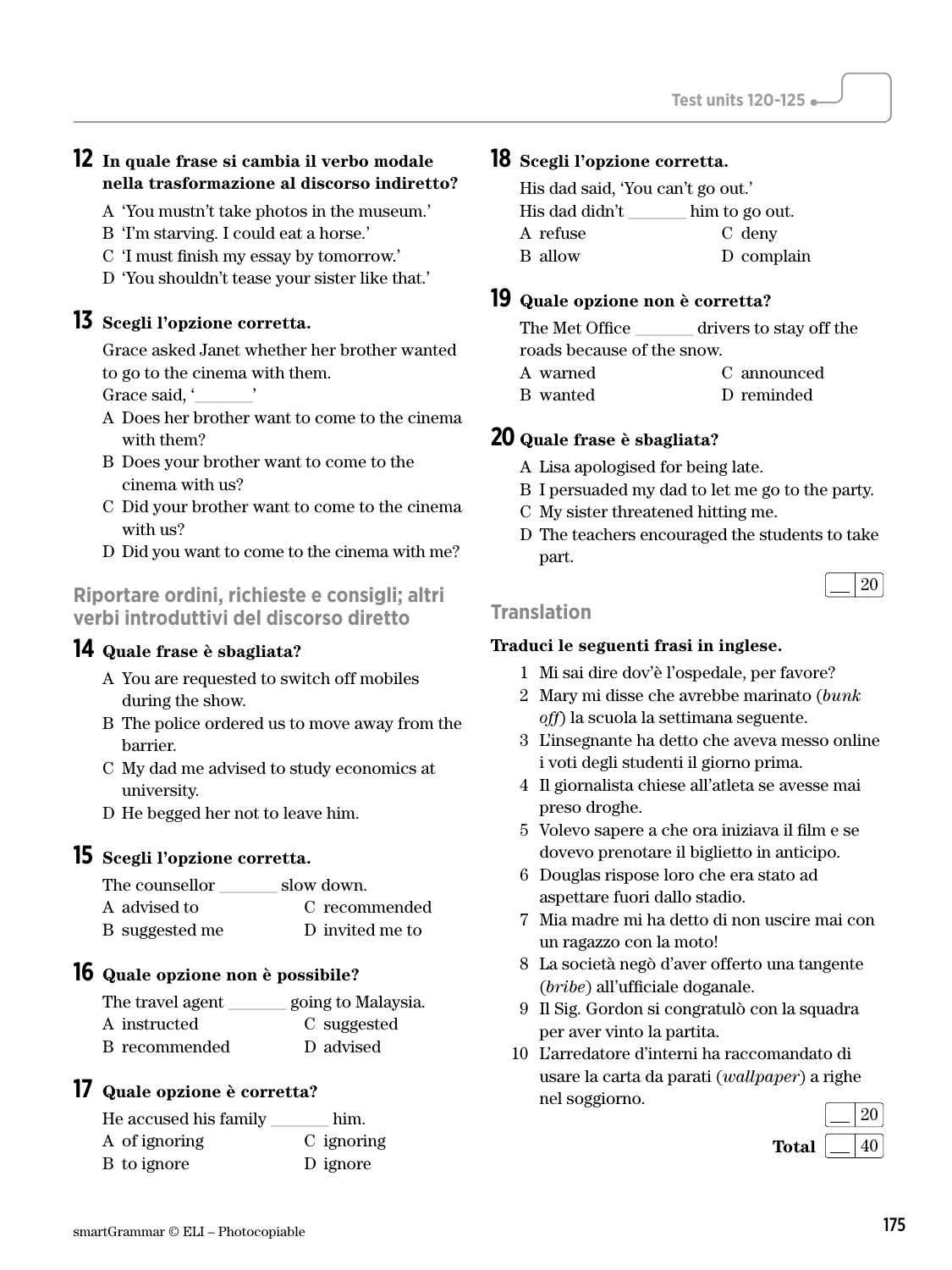| Name:  |    |  |
|--------|----|--|
| Class: | ыш |  |
|        |    |  |

# **Test units 126-130**

**Abilità, possibilità e mancanza di necessità al passato** 

### **1 Scegli l'opzione corretta.**

'Did you \_\_\_\_\_\_\_ to sort out the problem with your landlord?' 'Yes, in the end.' A could B manage C succeed D was able

### **2 Quale opzione non è logica?**

'Why hasn't Theo arrived yet?' 'He \_\_\_\_\_\_\_ have missed the bus.' A might B may C needn't D could

### **3 Quale frase ha lo stesso significato dell'esempio?**

I didn't go to the station to meet my friend because she took a taxi.

- A I could have gone to the station.
- B I didn't need to go to the station.
- C I needn't have gone to the station.
- D I may have gone to the station.

### **4 Quale frase è corretta?**

- A The team leader succeeded in getting everyone to work together.
- B You needn't to bought me anything for my birthday.
- C Do you think he might have forgot the appointment?
- D Did Zac manage to finding the address?

### **Deduzioni e supposizioni**

### **5 Quale frase indica il più alto grado di certezza?**

- A Darren might be at the party.
- B Darren is unlikely to be at the party.
- C Darren is certain to be at the party.
- D Darren ought to be at the party.

### **6 Scegli l'opzione corretta.**

'I saw your brother at the swimming pool yesterday.' ' You \_\_\_\_\_\_\_ have. He's away at summer camp.'

| A must  | C shouldn't |
|---------|-------------|
| B might | D can't     |

### **7 Quale frase ha lo stesso significato dell'esempio?**

I can't find my mobile. Maybe it is at home.

- A I might have left my mobile at home.
- B I won't have left my mobile at home.
- C I can't have left my mobile at home.
- D I must have left my mobile at home.

### **8 Quale frase è corretta?**

- A Phil isn't here. He might being at work.
- B What? You must be joking!
- C The car must have being going too fast.
- D What could they have been to thinking about?

### **Obblighi e proibizioni**

#### **9 In quale frase** *be* **+ infinito esprime un'azione futura?**

- A You can go out with your friends but you're not to be late.
- B The government is to announce new legislation shortly.
- C All visitors are to report to reception on arrival.
- D You are not to use this machinery without supervision.

### **10 Quale opzione è sbagliata?**

Students to send in their assignments by email.

- A must C are supposed
- B are expected D are

### **11 Quale frase è sbagliata?**

- A We were supposed to help set up for the play, but didn't have time.
- B You will be expected to organise your own accommodation.
- C You are expected to be at sports club. Why are you here?
- D It's 7 p.m. You weren't supposed to arrive until 8 p.m.!

### **12 Quale frase ha lo stesso significato dell'esempio?**

No unauthorised personnel are allowed beyond this point.

A Unauthorised personnel are not expected to go beyond this point.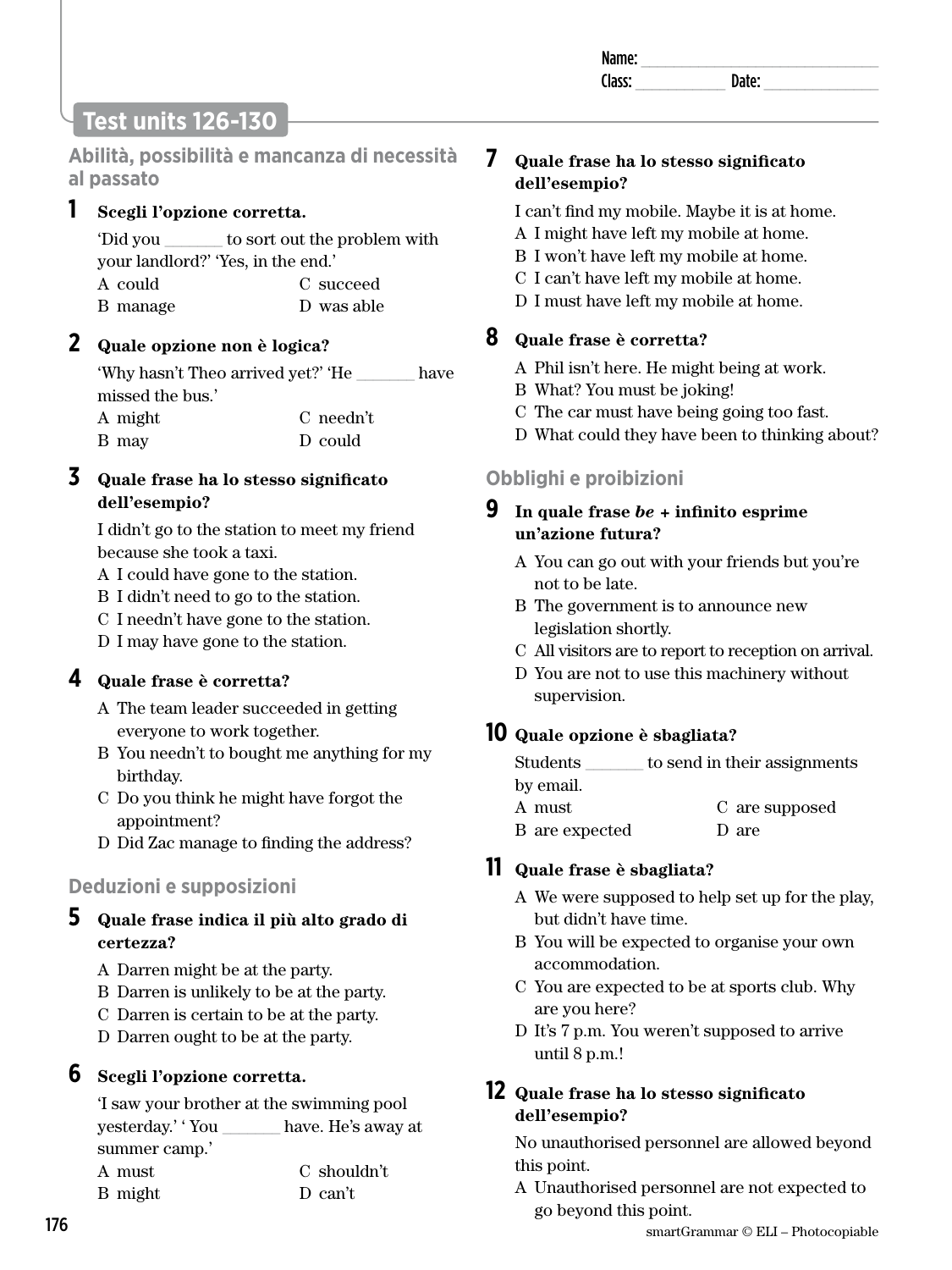- B Unauthorised personnel are supposed to go beyond this point.
- C Unauthorised personnel are expected to go beyond this point.
- D Unauthorised personnel are not supposed to go beyond this point.

#### **Rimprovero e rammarico**

#### **13 In quale frase** *could have* **esprime possibilità/probabilità?**

- A I don't know where Adam is. He could have gone to see his friends.
- B You could have called me. I was worried.
- C He could have offered to help as we had so much to do.
- D You could have checked it was OK before inviting your friends for lunch.

### **14 Quale opzione è corretta?**

| You             | said that. It was really rude. |                  |
|-----------------|--------------------------------|------------------|
| A might have    |                                | C couldn't have  |
| B ought to have |                                | D shouldn't have |

### **15 Quale frase è sbagliata?**

- A You ought not to have promised if you weren't sure you could do it.
- B Paola might have informed me as soon as she found out.
- C They ought have apologised for being late.
- D Sam shouldn't have listened to them.

#### **16 In quale frase** *ought to have* **non esprime un rimprovero o rammarico?**

- A They ought to have warned us in advance. Now what can we do?
- B I was silly. I ought to have followed my dad's advice.
- C The Clarkes are on holiday. They ought to have arrived in New York yesterday, where they're spending a few days.
- D The games console is broken. The boys ought to have been more careful.

### **Consigli e preferenze**

### **17 Quale frase è corretta?**

- A I had better not gone out. It was such a boring evening.
- $\frac{177}{177}$  smartGrammar © ELI Photocopiable B You'd better hurry up or you'll miss your flight.
- C Iris had better to take an umbrella. It looks like rain.
- D Young people had better not drink too much.

#### **18 Quale frase è sbagliata?**

- A I prefer Spanish to French.
- B My brother prefers riding a motorbike to driving a car.
- C My mum prefers going on holiday abroad rather than staying here.
- D My grandma prefers to knit to sewing.

### **19 Quale frase è corretta?**

- A I'd rather not to wait any longer.
- B Would you rather I have told you?
- C Dave would rather not have gone to that club.
- D We'd rather took our own car.

### **20 Quale opzione è sbagliata?**

- I'd prefer \_\_\_\_\_\_\_\_\_ my school report.
- A not to have seen C them to have seen
- B you not to see D not seeing
	-

#### $\lfloor 20$ **Translation**

- 1 Sei riuscito a finire il saggio in tempo?
- 2 Alla fine la riunione non è iniziata in orario perciò non era necessario che io mi sbrigassi. Avrei potuto fare colazione.
- 3 Megan potrebbe aver lasciato la sua borsa a scuola. A volte è sbadata (*absent-minded*).
- 4 Certamente ti senti debole (*faint*)! Non hai mangiato niente tutto il giorno.
- 5 "Perché Julie non è ancora arrivata? Oh no! Deve aver avuto un incidente!" "Non essere sciocco. Probabilmente si sarà dimenticata."
- 6 Gli studenti non devono portare il cellulare a scuola, ma molti lo fanno.
- 7 Avrebbe dovuto prendere voti migliori nell'esame. Penso che non si sia sforzato per nulla.
- 8 Faresti meglio a sbrigarti. Saranno qui a momenti.
- 9 Preferirebbero non averlo mai incontrato.
- 10 Avrei preferito che non avessimo preso la macchina. Non c'è mai nessun posto per parcheggiare in centro. Avremmo dovuto prendere il treno.

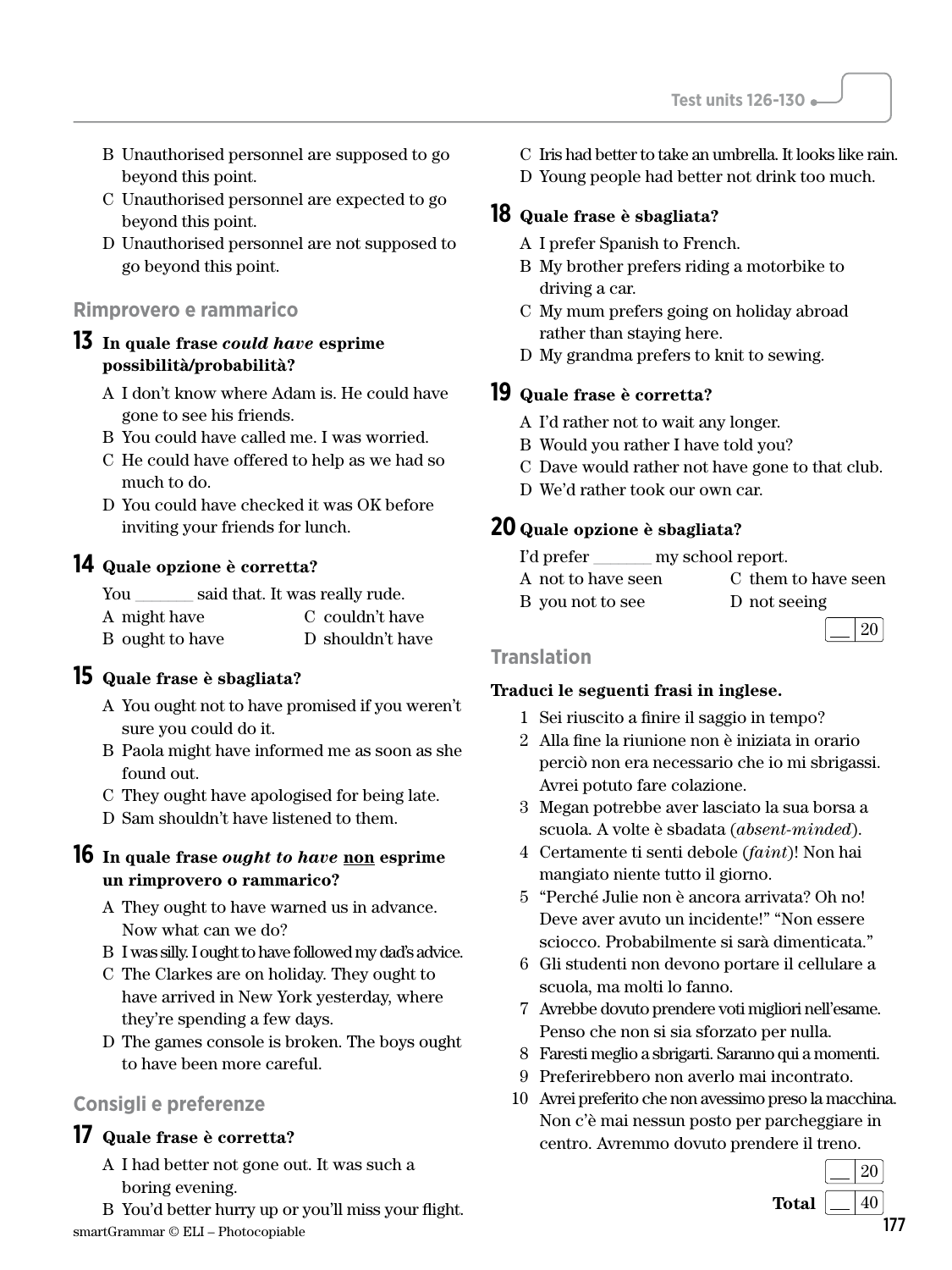| Na<br>ше: |  |
|-----------|--|
| r 21      |  |
|           |  |

## **Test units 131-134**

### **Il** *future continuous*

### **1 Quale opzione è sbagliata?**

It's a bank holiday next Monday so

- A everyone will be going to the seaside.
- B it'll be raining!
- C my parents won't being working.
- D what will you be doing?

### **2 Scegli l'opzione corretta.**

Don't call me before 10 a.m.! I sleeping! A will be B 'll being C won't be D will

### **3 Quale opzione è sbagliata?**

- This time tomorrow
- A I'll be celebrating my birthday.
- B we'll be eating cake.
- C we'll be listening to music.
- D we'll be liking the party.

### **4 Scegli l'opzione corretta.**

- '\_\_\_\_\_\_\_ you be doing your exams this time next week?' 'No, I \_\_\_\_\_\_ still.'
- A Are / am revising D Aren't / won't be
- B Will / will studying doing
- C Won't / 'll be revising

### **5 Quale frase è sbagliata?**

- A Will you be living here in 15 years' time?
- B What will you be doing in three hours' time?
- C Will you be going on holiday next summer?
- D Will you be studying or work in 5 years' time?

### **Il** *future perfect*

### **6 Quale opzione è sbagliata?**

By the end of June,

- A we will be finished all our exams.
- B the teachers will have given us our reports.
- C the head teacher will have retired.
- D the summer term won't have finished.

### **7 Quale opzione non è possibile?**

Mr Larsen will have put the baby to bed his wife comes home from work.

| A when  | C before      |
|---------|---------------|
| B until | D by the time |

### **8 Quale frase è corretta?**

- A By the time Lee will arrive, we will have eaten all the food.
- B I will have left home before I have been 18.
- C When we will have finished rehearsing, the play will be fantastic.
- D They will have redecorated the house before we come back from holiday.

# **9 Scegli l'opzione corretta.**

Emma will be working on Saturday but she

- by the time we  $\_\_$
- A won't finish / will be arrived
- B will have finished / arrive
- C finishes / have arrived
- D will have finished / will arrive

### **10 Quale frase è sbagliata?**

- A By next September, we will have known each other for five years.
- B By the time they do something, the situation will have already got worse.
- C By next month, Suzanne will have lived here since six months.
- D The company will have made 200 workers redundant by the end of the summer.

### **Il** *future perfect continuous*

### **11 Quale frase è sbagliata?**

- A By next lesson, we'll have been learning about the Romans for nine weeks.
- B In another 10 minutes the politician will have been speaking for two hours.
- C By lunchtime, they'll be been driving for over 12 hours.
- D Next November, she will have been living here for three years.

### **12 In quale frase c'è una supposizione sul passato?**

- A The finalists will have been playing for 4 hours soon.
- B My dad stayed in the pub for 4 hours. He'll have been chatting to his friends.
- C Next month, I'll have been working on my thesis for over a term.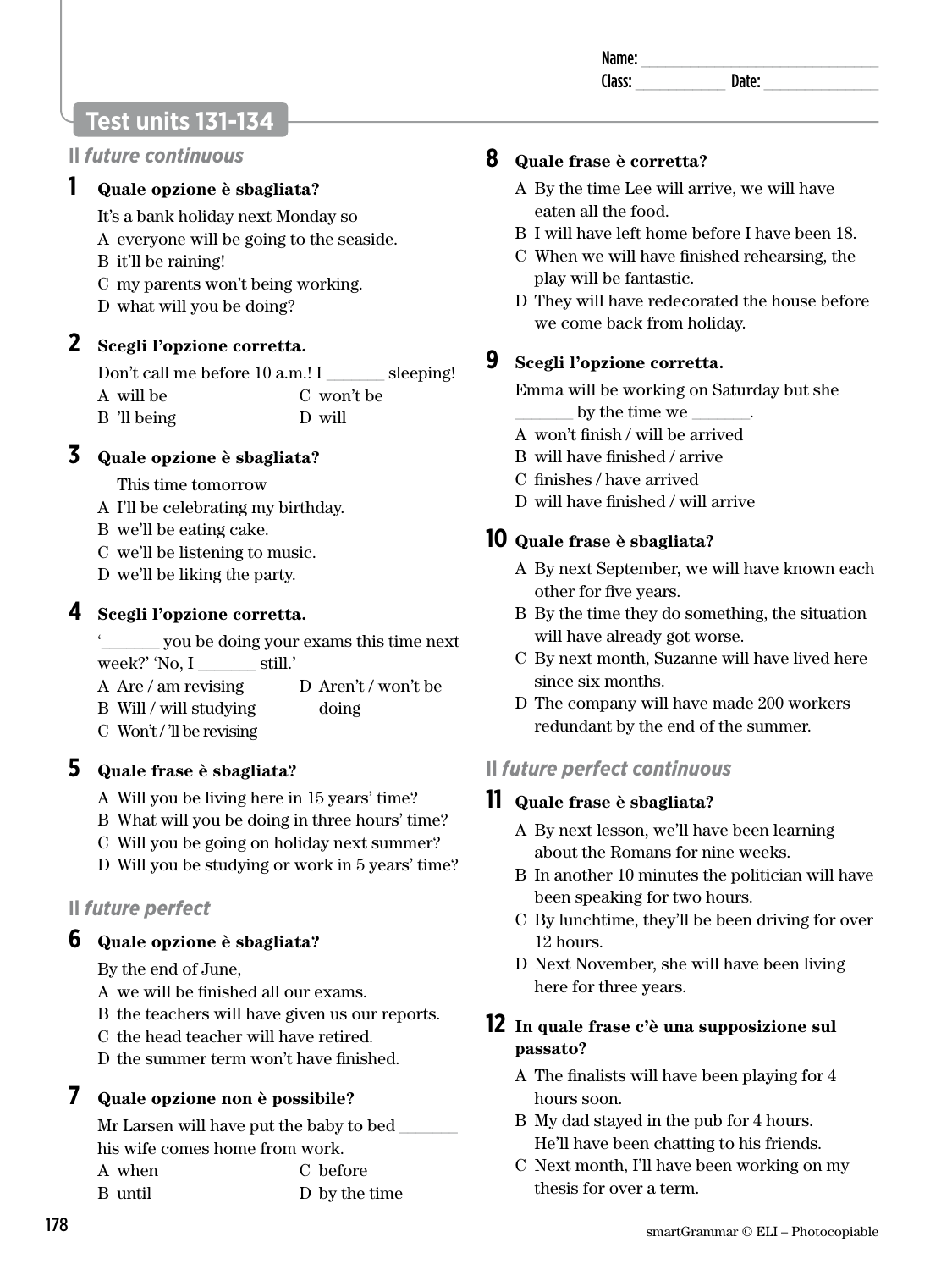D In a while, we'll have been listening to him moan for over an hour.

#### **13 In quale frase è sbagliata la forma progressiva?**

- A By the end of June, the council will have been planning the bypass for over 5 years.
- B Next year, they'll have been being married for 25 years.
- C We'd better hurry up. They'll have been waiting for us for ages by the time we arrive.
- D By the end of the year, they'll have been working here for two years.

### **14 In quale frase si può utilizzare anche la forma progressiva?**

- A We'll have known each other for sixteen years soon.
- B My sister went to that new mall yesterday. She'll have spent all her money.
- C By next month, I won't have lived at home for 6 months.
- D By the time I leave school I will have learned Spanish for 8 years.

#### **15 Quale frase ha un significato diverso?**

The non-stop-48-hour dance competition started 23 hours ago.

- A In one hour's time, the dancers will have been dancing for nearly a day.
- B By the time the competition ends, the dancers will have danced for 2 days.
- C The dancers won't have stopped dancing when the competition ends.
- D In 25 hours the competition will have ended.

#### **Il futuro nel passato**

### **16 Scegli l'opzione corretta.**

- I \_\_\_\_\_\_\_ ring you yesterday but I forgot.
- A would C was
- B was going to D was to

### **17 In quale frase l'azione non è accaduta?**

- A Gareth was spending the following week working in the garden.
- B She decided she would have the chicken curry.
- C The department manager was to inform the staff the next day.
- D We were to have met them outside the restaurant.

#### **18 Quale frase è sbagliata?**

- A We were leaving for the airport and we hoped that there wouldn't be any delays.
- B Nina was about to get in the taxi when she realised she'd forgotten her bag.
- C The following day we would meet Mike, but he couldn't make it.
- D Joe was to have changed schools but in the end it wasn't possible.

#### **19 Quale opzione è sbagliata?**

Mrs Dabrowski \_\_\_\_\_\_\_ her new job the next day but she hadn't sorted out her work permit.

A was going to start B was to have started C would have started D was to start

### **20 Quale opzione è più adatta?**

|                     | Marion complained about the product quality so |
|---------------------|------------------------------------------------|
| the company said it | her a replacement.                             |
| A was going to send | C was sending                                  |
| B would send        | D was to send                                  |
|                     |                                                |

 $\lfloor 20$ 

#### **Translation**

#### **Traduci le seguenti frasi in inglese.**

- 1 Fra 3 ore starò bevendo un cocktail in piscina.
- 2 Domani è domenica quindi a quest'ora i ragazzi dormiranno come al solito.
- 3 Chiamami dopo le 17. Avrò finito i compiti.
- 4 Quando Jim si sarà reso conto di ciò che ha sbagliato, lei l'avrà già lasciato.
- 5 Alla fine del prossimo mese, saranno 5 anni che mio padre non fuma.
- 6 Quanto tempo sarà che si conoscono quando si sposeranno?
- 7 La prossima settimana gli studenti saranno stati in vacanza per 7 settimane.
- 8 Non riuscirò mai a trovare un vestito per il matrimonio. Domani saranno 5 settimane che lo cerco.
- 9 I manifestanti avrebbero appiccato il fuoco, ma la polizia riuscì a fermarli in tempo.
- 10 Il pullman sarebbe partito alle 7.30 perciò Mark voleva uscire di casa alle 7.00.

 $\lfloor$  20 **Total**  $|40$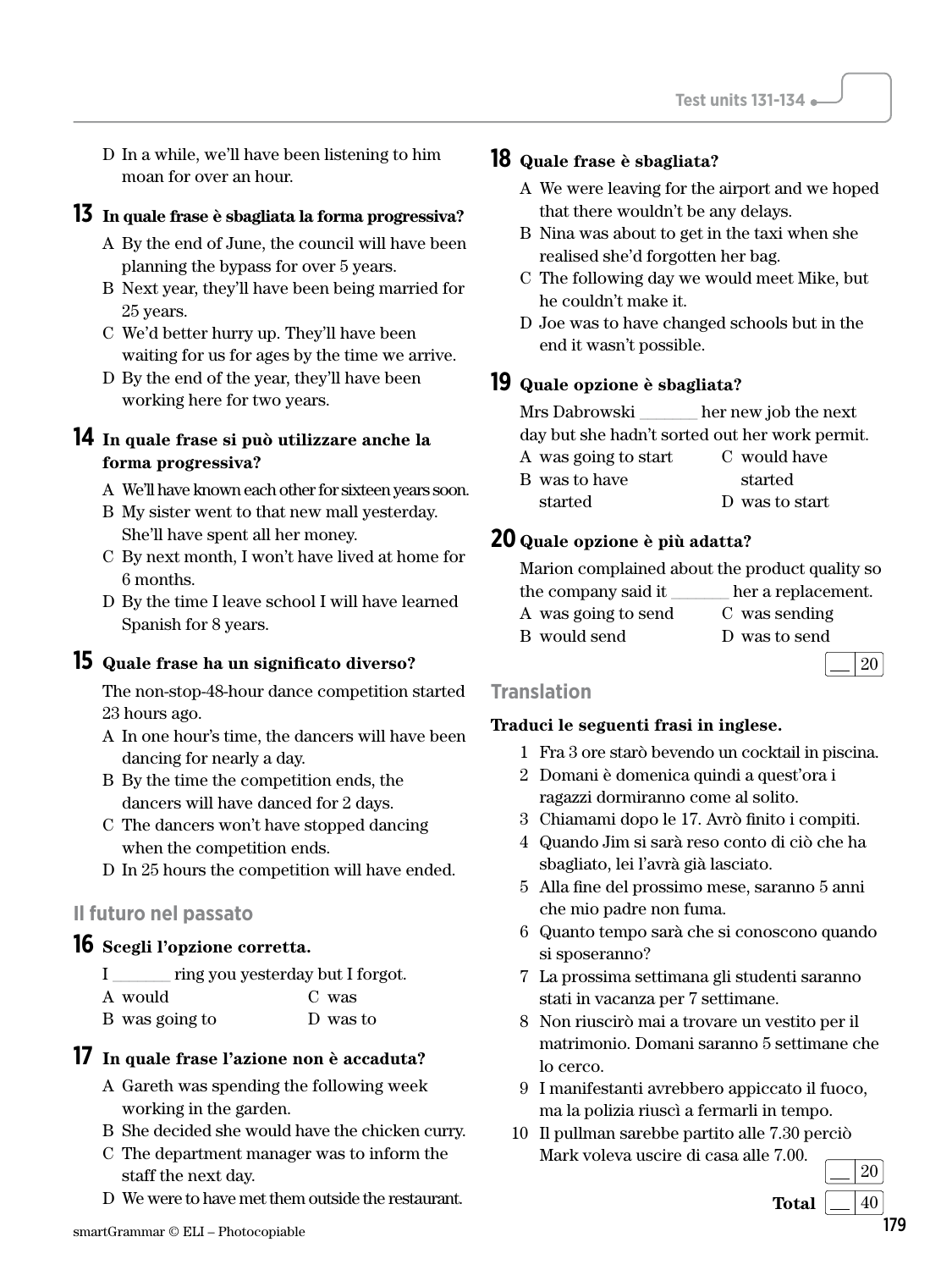# **Test units 135-137**

### **Il periodo ipotetico di 3° tipo**

### **1 Quale frase è sbagliata?**

- A What would you have done if you'd known?
- B I would have forgotten if you hadn't told me.
- C If she hadn't been so nasty, I'd have invited her.
- D They wouldn't have be late if they'd set the alarm.

### **2 Quale frase è corretta?**

- A He would been badly hurt if he hadn't been wearing a helmet.
- B If Keira had revised more, she wouldn't have made so many mistakes.
- C You hadn't lost your phone if you would have been more careful.
- D If Donald would have worked harder, he might have got the end-of-year bonus.

### **3 Scegli l'opzione corretta.**

The police the criminal if the victim \_\_\_\_\_\_\_ such a good physical description.

- A couldn't have arrested / wouldn't have given
- B hadn't arrested / would have given
- C wouldn't have been able to arrest / hadn't given
- D could have arrested / had given

### **4 Quale frase esprime una critica?**

- A If you hadn't tried to copy my test, we wouldn't have got into trouble.
- B I would never have met my girlfriend if I hadn't gone on that Scout camp.
- C Liz would have enjoyed herself at the party if she could have been there.
- D If you hadn't been feeling so ill, we would have come to visit you.

### **5 Quale frase è sbagliata?**

- A If I'd have been paying attention, I'd have known about the change of venue.
- B If Derek hadn't been working so hard, he wouldn't have become ill.
- C Would you have accepted the job if you had known how hard it was going to be?
- D I could have been waiting for hours if someone hadn't told me about the bus strike.

### **6 Scegli l'opzione corretta.**

Hank \_\_\_\_\_\_\_ a better chance of winning if his opponent \_\_\_\_\_\_\_ the same age.

- A should have had / was been
- B had had / would have been
- C could have had / would been
- D might have had / had been

### **7 Quale frase ha lo stesso significato dell'esempio?**

I didn't have my phone. I wanted to call you but I couldn't.

- A If I hadn't had my phone, I wouldn't have called you.
- B I would have called you if I'd had my phone.
- C If I'd had my phone, I wouldn't have called you.
- D I might have called you if I'd had my phone.

### **Il periodo ipotetico di tipo misto; omissione di** *if* **e inversione della frase**

### **8 Quale frase è sbagliata?**

- A If Oliver hadn't gone clubbing last night, he wouldn't feel so tired today.
- B There wouldn't be so much food left over, if everyone had turned up.
- C If Cheryl weren't happy with Kevin, she'd have left him by now.
- D They wouldn't have lived in such a big house if they didn't win the lottery.

### **9 Quale opzione non è possibile?**

The company \_\_\_\_\_\_\_ the market leader if it \_\_\_\_\_\_\_ so heavily.

- A wouldn't be / hadn't invested
- B wouldn't have been / hadn't invested
- C hadn't been / would have invested
- D would have been / hadn't invested

### **10 Scegli l'opzione corretta.**

- If Lara \_\_\_\_\_\_\_ so much revision to do, she \_\_\_\_\_\_\_ out with us yesterday.
- A hadn't had / would have come
- B had / wouldn't come
- C wouldn't have had / came
- D would have / had come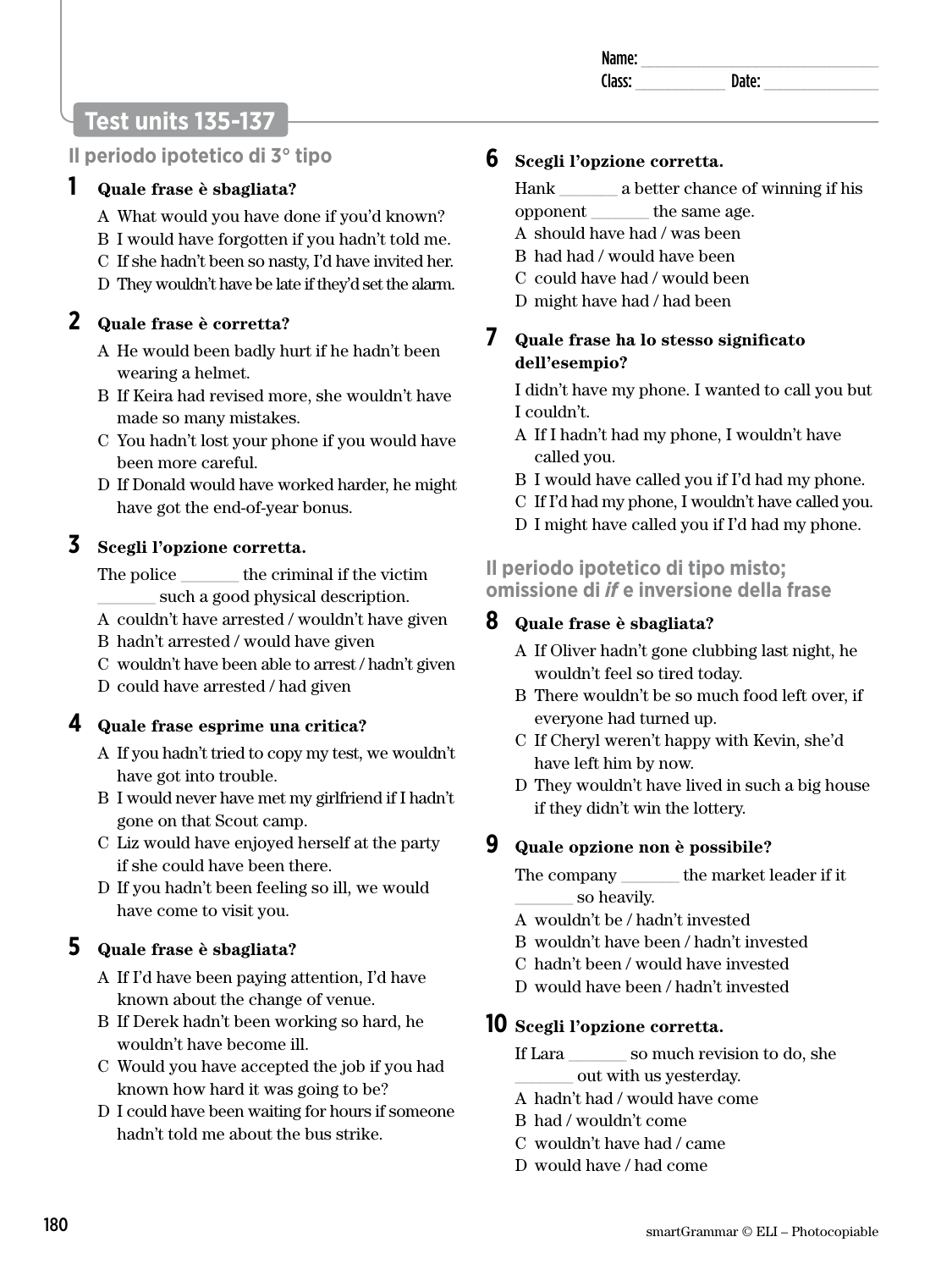### **11 Quale frase è corretta?**

- A Had remembered they, they would have sent their grandmother a birthday card.
- B Should change you your mind, I'll come and collect you.
- C Were he not so good at sport, he wouldn't be very popular.
- D Had known I the truth, I would never have trusted her.

#### **12 In quale frase non è possibile omettere** *if* **e invertire la frase?**

- A If I could go anywhere in the world, I'd choose Australia.
- B If you were my sister, I would be extremely angry.
- C If I had seen you do that, I would have been very surprised.
- D If you should see Alan, say hello to him from me.

### *wish***,** *if only***,** *hope***,** *it's time*

#### **13 Quale frase è sbagliata?**

- A I wish to make a formal complaint.
- B We wish you a pleasant stay in our hotel.
- C The manager wishes to speak to you.
- D I wish you have a safe journey.

#### **14 Quale opzione non è possibile?**

I wish I \_\_\_\_\_\_\_.

A were more intelligent B have more friends C had studied more D could ski

#### **15 Quale frase è corretta?**

- A I wish my mum would let me invite my friends over.
- B I wish my mum would be less strict.
- C I wish my dad would bought me a moped.
- D I wish I would leave home.

### **16 Quale frase è sbagliata?**

- A If only there had been more snow!
- B I wish my parents had lent me the money.
- C If only I haven't said anything to him!
- D I wish she were here with me now.

### **17 Quale opzione è sbagliata?**

The shoes were too expensive.

- A If only I'd had more money.
- B I wish they'd been cheaper.
- C I hope they were less expensive.
- D I wish I could have bought them.

#### **18 Quale opzione è sbagliata?**

| I hope you  | better soon. |
|-------------|--------------|
| A feel      | C are        |
| B will feel | D felt       |

#### **19 Quale frase è corretta?**

- A It's high time to leave.
- B It's time you had left.
- C It's about time you will leave.
- D It's time to leave.

#### **20 Quale fra queste frasi un genitore non direbbe al proprio figlio?**

- A I wish you would let me stay out late.
- B It's about time you tidied your room.
- C If only you had studied harder.
- D I hope you'll save some of your allowance.

#### $\lfloor$  20 **Translation**

- 1 Avrebbero potuto vincere il campionato se Roy non si fosse rotto la gamba nella penultima partita.
- 2 Se avessi saputo che sei vegetariano, avrei cucinato qualcos'altro.
- 3 Che cosa avresti fatto se ieri avessi vinto il jackpot di £100 milioni alla lotteria?
- 4 I democratici non avrebbero vinto le elezioni se non avessero promesso tagli fiscali.
- 5 Non saresti così stanco se fossi andato a letto prima ieri.
- 6 Se loro non fossero così antipatici li avremmo invitati al barbecue.
- 7 Vorrei che Mary fosse potuta venire in vacanza con noi. Le sarebbe piaciuto qui.
- 8 Se solo non l'avesse sposata. Sarebbe così tanto più contento.
- 9 Spero che Carol non rimpianga la sua decisione.
- 10 Sarebbe l'ora che il cane facesse il bagno. Puzza!

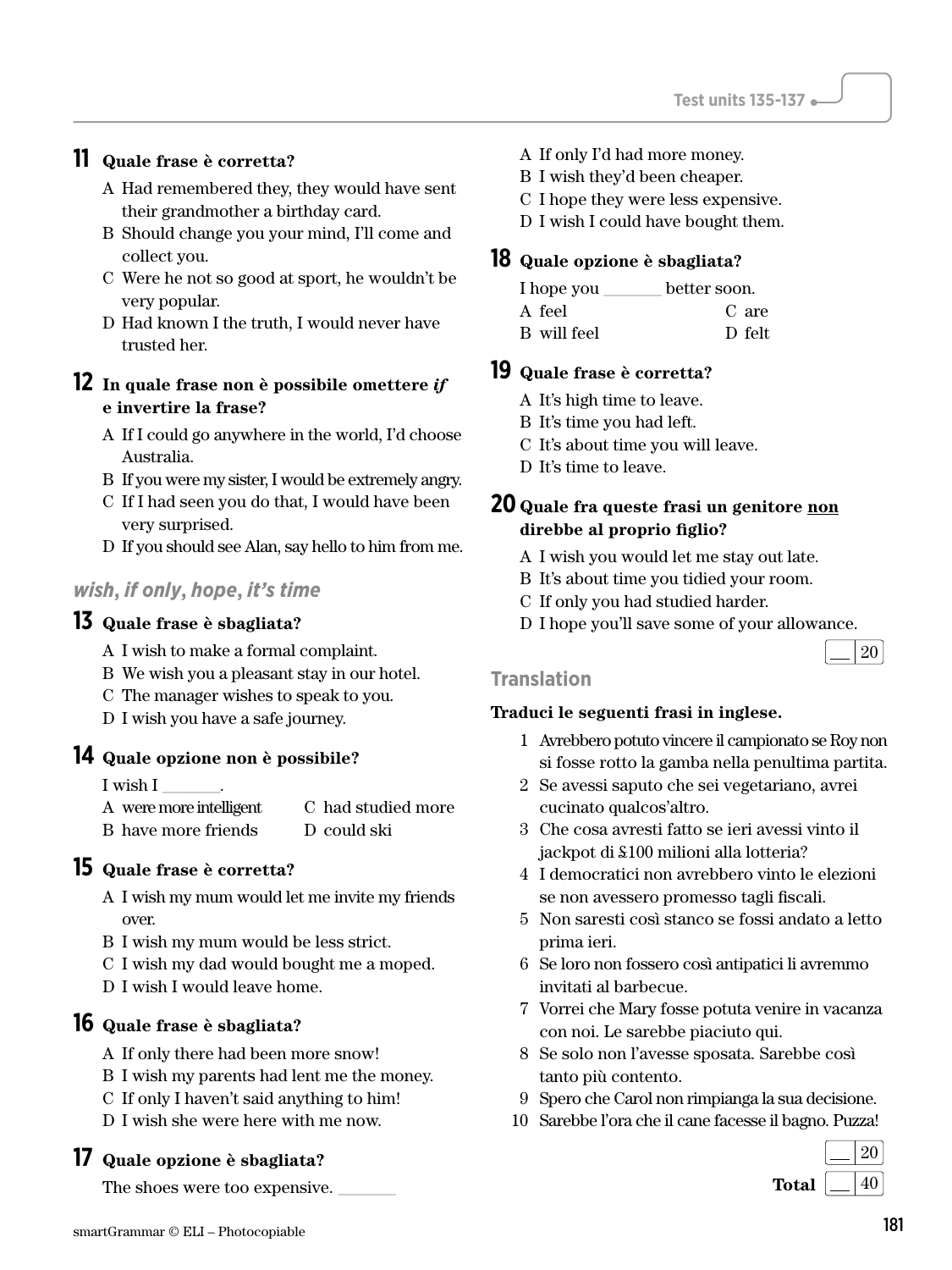| Name:             |    |  |
|-------------------|----|--|
| Γl<br>---<br>acc. | эн |  |
|                   |    |  |

# **Test units 138-139**

### **Il passivo (3)**

### **1 Quale frase è sbagliata?**

- A The book was published two weeks ago.
- B The film is going to be released only in Europe.
- C The website wasn't been updated for ages.
- D The roof is being repaired urgently.

### **2 Quale opzione è sbagliata?**

| When        | the general election | held? |
|-------------|----------------------|-------|
| A was $/$ - | $C$ is / being       |       |
| B will/be   | D has/been           |       |

#### **3 Quale opzione è la forma passiva corretta dell'esempio?**

Someone assassinated the President.

- A The President assassinated someone.
- B Someone was assassinated by the President.
- C The President was assassinated.
- D The President was by someone assassinated.

### **4 Scegli l'opzione corretta.**

By this time next month, the new bridge to solve the traffic problems.

- A is being opened
- B will have been opened
- C will have been open
- D was going to be opened

### **5 Scegli l'opzione corretta.**

They really wanted \_\_\_\_\_\_\_ that house but it two days earlier.

- A to be bought / had been sold
- B to buy / has been sold
- C to be bought / was being sold
- D to buy / had been sold

### **6 Scegli l'opzione corretta.**

\_\_\_\_\_\_\_ badly in the past, Stefanie didn't want another relationship.

| A Having being          | C Being treating |
|-------------------------|------------------|
| treated                 | D Being having   |
| <b>B</b> Having treated | treated          |

### **7 Scegli l'opzione corretta.**

The cop had a hidden microphone, so the suspect didn't know the conversation

- A was being recorded C is being recorded D to be recorded
- B is recorded

### **8 Quale frase è sbagliata?**

- A The accident might have been caused by a faulty switch.
- B The situation is critical and something must to be done immediately.
- C The old hospital should have been demolished a long time ago.
- D The plans should be approved by next week.

### **9 Quale opzione è sbagliata?**

If you buy alcohol in the UK, you \_\_\_\_\_\_\_ asked for proof of your age.

- A might be C ought be
- B will be D could be

### **10 Quale frase è corretta?**

- A When is going to be the company quoted on the stock exchange?
- B Has been the value of the shares decided yet?
- C Can be bought by the company employees the shares?
- D Would the information have been leaked in any case?

### **11 Scegli l'opzione corretta.**

- anyone you the news?' 'No,
- I anything.'
- A Were… told / didn't tell
- B Has… told / wasn't told
- C Was… tell / haven't been told
- D Did…tell / I'm not been told

### **12 Quale frase è sbagliata?**

- A The needs of the elderly tend to be forgotten about nowadays.
- B She desperately wanted to have been accepted on the course.
- C Would you like your car to be cleaned inside as well?
- D The man claimed to have beaten by the police.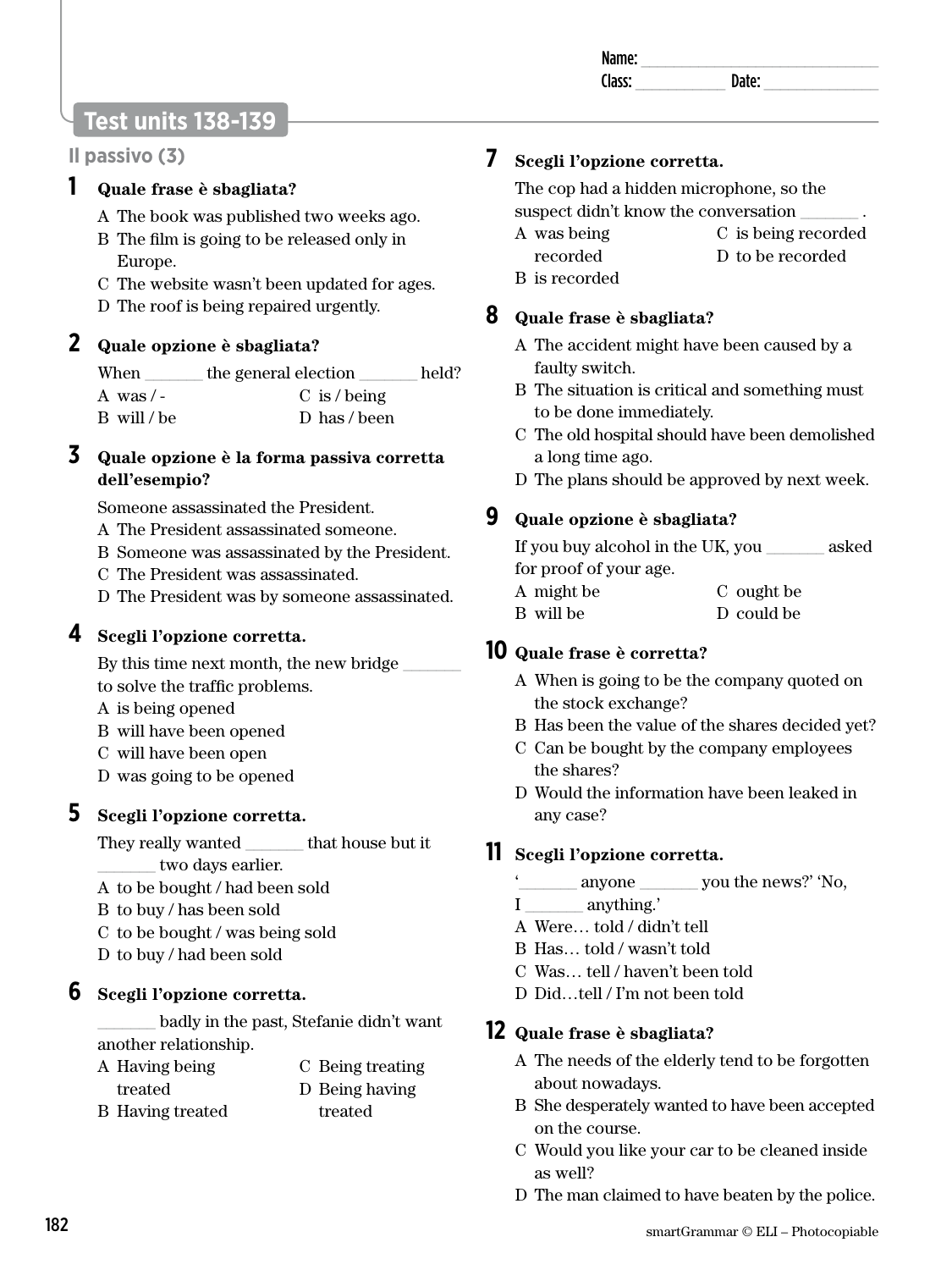#### **La costruzione passiva personale e impersonale**

#### **13 Quale frase è più formale?**

- A It is thought that the presidential candidate will drop out of the race.
- B He is reported to be suffering from a breakdown.
- C He is said to have accepted bribes.
- D He is believed to be somewhere in Honduras.

#### **14 Quale frase è sbagliata?**

- A We are considered to be the best students in the school.
- B Isabel is known to having had plastic surgery.
- C His parents are reported to be getting a divorce.
- D Poverty is believed to be increasing across Europe.

### **15 Quale frase è sbagliata?**

- A It is reported that Christian will be the new chairperson of the Student Council.
- B It is said that more people are receiving government benefits this year.
- C It is considered that the Internet of Things will continue to increase.
- D It is known that a third of the population be unemployed.

### **16 Quale frase è sbagliata?**

- A Liam was supposed to be at the meeting yesterday.
- B It was thought that the judges had been corrupted.
- C He was known that he stole the money.
- D It was believed that they were scamming pensioners.

#### **17 Scegli l'opzione corretta.**

#### The actor is thought his ex-wife  $\frac{25}{5}$ million when they separated.

| A to have given | C to give           |
|-----------------|---------------------|
| B that he gave  | D that he had given |

#### **18 Quale frase non ha lo stesso significato dell'esempio?**

People believe that life in the west of the country is better.

- A It is believed that life in the west of the country is better.
- B Life is believed to be better in the west of the country.
- C Life in the west of the country is believed to be better.
- D People in the west of the country are believed to be better.

### **19 Quale frase è corretta?**

- A Meredith was considered not to have had the best opportunity in life.
- B Gary was thought to be not alone when the accident happened.
- C The teachers were reported to have gone not on strike.
- D The Prime Minister was believed to have told not the truth.

### **20 Quale opzione è sbagliata?**

- A It is thought that Jacob will leave tomorrow.
- B It is supposed that Jacob will leave tomorrow.
- C Jacob is thought to be leaving tomorrow.
- D Jacob is supposed to be leaving tomorrow.

# $\lfloor$  20

#### **Translation**

#### **Traduci le seguenti frasi in inglese.**

- 1 "Quando saranno finiti i lavori stradali?" "Dovrebbero essere finiti entro settembre."
- 2 Il nostro computer è in riparazione, quindi non possiamo controllare la posta elettronica.
- 3 Penso che il film avrebbe ricevuto un premio se gli attori fossero stati più famosi.
- 4 "È stata informata delle sue possibilità?" "Sì, ma non ha ancora deciso niente."
- 5 In questo periodo tanti alberi vengono tagliati illegalmente nella foresta ma i responsabili non sono stati ancora presi.
- 6 Un dipinto è stato trovato nella soffitta dei miei nonni. Si dice che avrebbe potuto essere stato dipinto da Monet.
- 7 Si dice che il castello sia abitato (*haunt*) da due fantasmi da più di 700 anni.
- 8 Si credeva che Tom avesse lavorato per la famiglia reale. (costruzione personale)
- 9 Si suppone che Stephen arriverà domani sera.
- 10 Si pensa che gli scienziati stiano sviluppando una macchina del tempo. (costruzione personale)

 $\lfloor$  20 **Total**  $|40$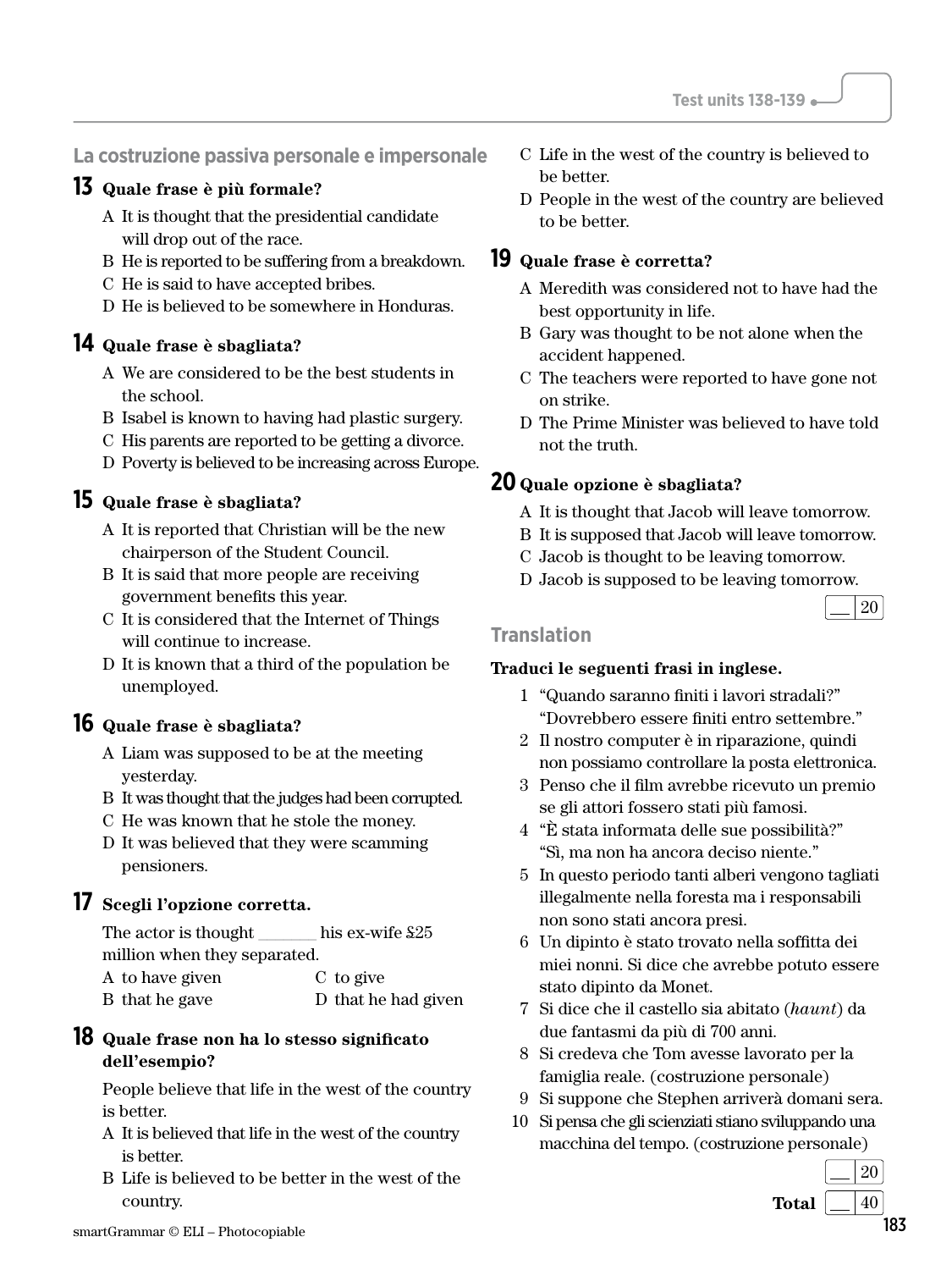# **Test units 140-144**

### **I connettivi di tempo e sequenza (2)**

#### **1 Scegli l'opzione corretta.**

| We got to the theatre | the play was  |
|-----------------------|---------------|
| starting.             |               |
| A just as             | C by the time |
| B once                | D as long as  |

### **2 Quale frase è sbagliata?**

- A My gran has finally learnt to use an internet search engine properly!
- B 'I passed my driving test.' 'Finally!'
- C It took us ages to decorate the hall for the party but we eventually finished ten minutes before the party started.
- D Finally, there will be a question and answer session at the end of the talk.

### **3 Scegli l'opzione corretta.**

| I'll peel the potatoes.                    | can you prepare   |
|--------------------------------------------|-------------------|
| the chicken so lunch will be ready sooner? |                   |
| A Later                                    | C In the meantime |
| B At first                                 | D After a while   |

### **4 Quale frase è sbagliata?**

- A The instant she saw him, she knew she wanted to get to know him better.
- B He had piano lessons for two years but at first he gave up as he didn't improve.
- C On opening her suitcase, the customs official saw a strange package.
- D By the time I got there, everyone else had already left.

### **I connettivi di modo, condizione e dubbio**

### **5 Quale frase è sbagliata?**

- A Ahmed acts as if he owned the place!
- B It sounds as if they're having a party in the flat upstairs.
- C They looked at me as if I am mad.
- D He carried on as though nothing had happened.

### **6 Scegli l'opzione corretta.**

| I'll make it | you like it. |
|--------------|--------------|
| A the way    | $C$ as if    |
| B supposing  | D whether    |

### **7 Quale opzione è sbagliata?**

| You can go out | you are home by midnight. |
|----------------|---------------------------|
| A provided     | C on condition            |
| B as long as   | D in case of              |

### **8 Quale frase è sbagliata?**

- A I don't know whether to apply to Oxford or Cambridge University.
- B The lorry drivers talked about the question of if to go on strike.
- C They wanted to know if Martin was happy with the arrangements.
- D I'm not sure if I'll have time to help you.

### **I connettivi di scopo e precauzione, causa e conseguenza (2)**

### **9 Quale frase è sbagliata?**

- A They want to move house so that the children will have a garden to play in.
- B Jacqui bought a new hutch for the rabbits to sleep in.
- C We go everywhere by bike so that to help the environment.
- D He bought an e-reader so he wouldn't have to carry a lot of heavy books.

### **10 Scegli l'opzione corretta.**

| I've got two copies of my front door key |               |  |
|------------------------------------------|---------------|--|
| I lose one.                              |               |  |
| A in case                                | C so that     |  |
| B for fear of                            | D as a result |  |

### **11 Quale frase è corretta?**

- A The villagers left their houses for fear of to be flooded.
- B She didn't hang the washing outside in case it rains.
- C Given that the quality of her audition, Ella was accepted on the dance course.
- D Lara didn't take the permission slip to school. Consequently she wasn't allowed on the school trip.

### **12 Scegli l'opzione corretta.**

They were burgled last week, they've installed an expensive alarm system.

A so that C in case

B therefore D given that

smartGrammar © ELI – Photocopiable 184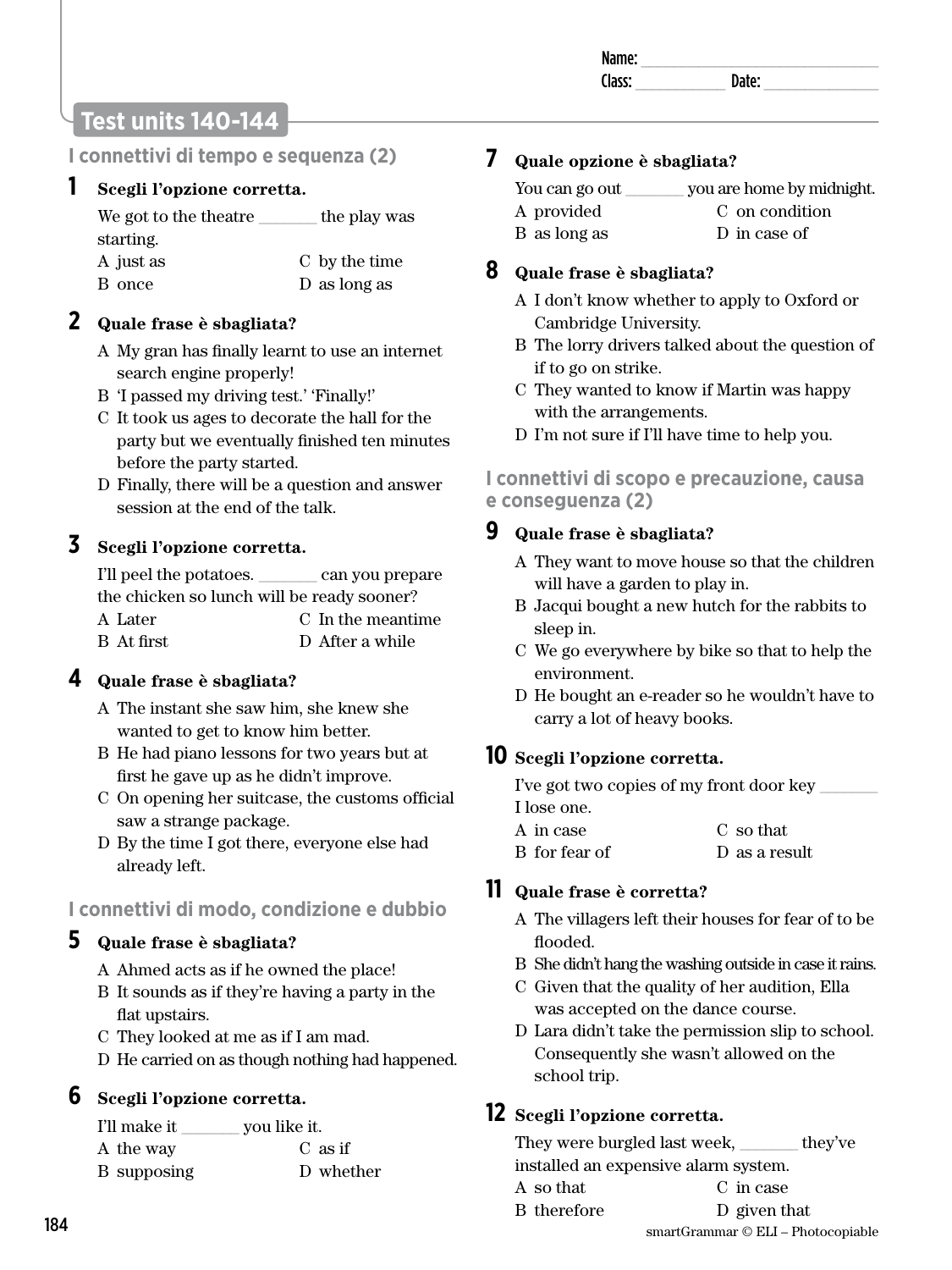### **I connettivi per aggiungere, esprimere alternativa, contrasto e concessione**

### **13 Quale frase è sbagliata?**

- A Our science teacher is easy to talk to and tolerant, too.
- B As well as being easy to talk to, our science teacher is tolerant.
- C Our science teacher is easy to talk to and tolerant as well.
- D Our science teacher is easy to talk to and tolerant also.

#### **14 Scegli l'opzione corretta.**

They had a good time at the resort.  $\qquad \qquad$  they won't be going back again.

A On the contrary B Nevertheless C What's more D Though

#### **15 Quale opzione è sbagliata?**

\_\_\_\_\_\_\_ working full time in a restaurant, he has a second job.

| A In addition to | C In spite |
|------------------|------------|
| <b>B</b> Besides | D Despite  |

### **16 Scegli l'opzione corretta.**

Marlon felt that he had to do what she said his life wouldn't be worth living.

| A otherwise    | C either   |  |
|----------------|------------|--|
| B nevertheless | D moreover |  |

#### **I connettivi per strutturare un discorso**

### **17 Scegli l'opzione corretta.**

\_\_\_\_\_\_\_ your application, we are pleased to inform you that you have been successful. A With reference to C To start with

B By the way D According

### **18 Quale frase è sbagliata?**

- A Generally speaking, behaviour at our school is excellent.
- B As a matter of fact, no students have been suspended this year.
- C To the Principal's mind, this is positive for the school's reputation.
- D In conclusion, the school year has been profitable for all concerned.

### **19 Quale opzione non può sostituire l'espressione sottolineata nell'esempio?**

In my opinion, the local council needs to improve public transport.

- A To my mind
- B According to me
- C Personally, I believe
- D From my point of view

### **20 Scegli l'opzione corretta.**

| 'How did the exam go?' 'Well, | , it was a          |
|-------------------------------|---------------------|
| disaster!'                    |                     |
| A or rather                   | C as a general rule |

- B in other words
- D actually

#### $\lfloor$  20 **Translation**

- 1 Una volta che avrai pulito la tua stanza, potrai aiutarmi a preparare il pranzo.
- 2 La società aveva avuto parecchi problemi economici e alla fine ha dovuto chiudere.
- 3 Loro penseranno al cibo per la festa a patto che noi pensiamo alle bibite.
- 4 Stanno discutendo se mandare i figli al campo estivo quest'estate.
- 5 Dato che ho avuto tante spese extra questo mese, non mi posso permettere di andare via per il weekend.
- 6 Oggigiorno ci dovrebbe essere uguaglianza nel luogo di lavoro. Perciò le donne dovrebbero guadagnare quanto gli uomini.
- 7 Lee comprò un biglietto per il concerto anche se non poteva permetterselo.
- 8 Nonostante piovesse, ci siamo divertiti lo stesso.
- 9 Il sussidio del governo dovrebbe essere mirato a chi ha più bisogno, vale a dire gli anziani che vivono da soli.
- 10 È un'ottima idea sviluppare un metodo per ripassare, per esempio le mappe mentali o gli elenchi.

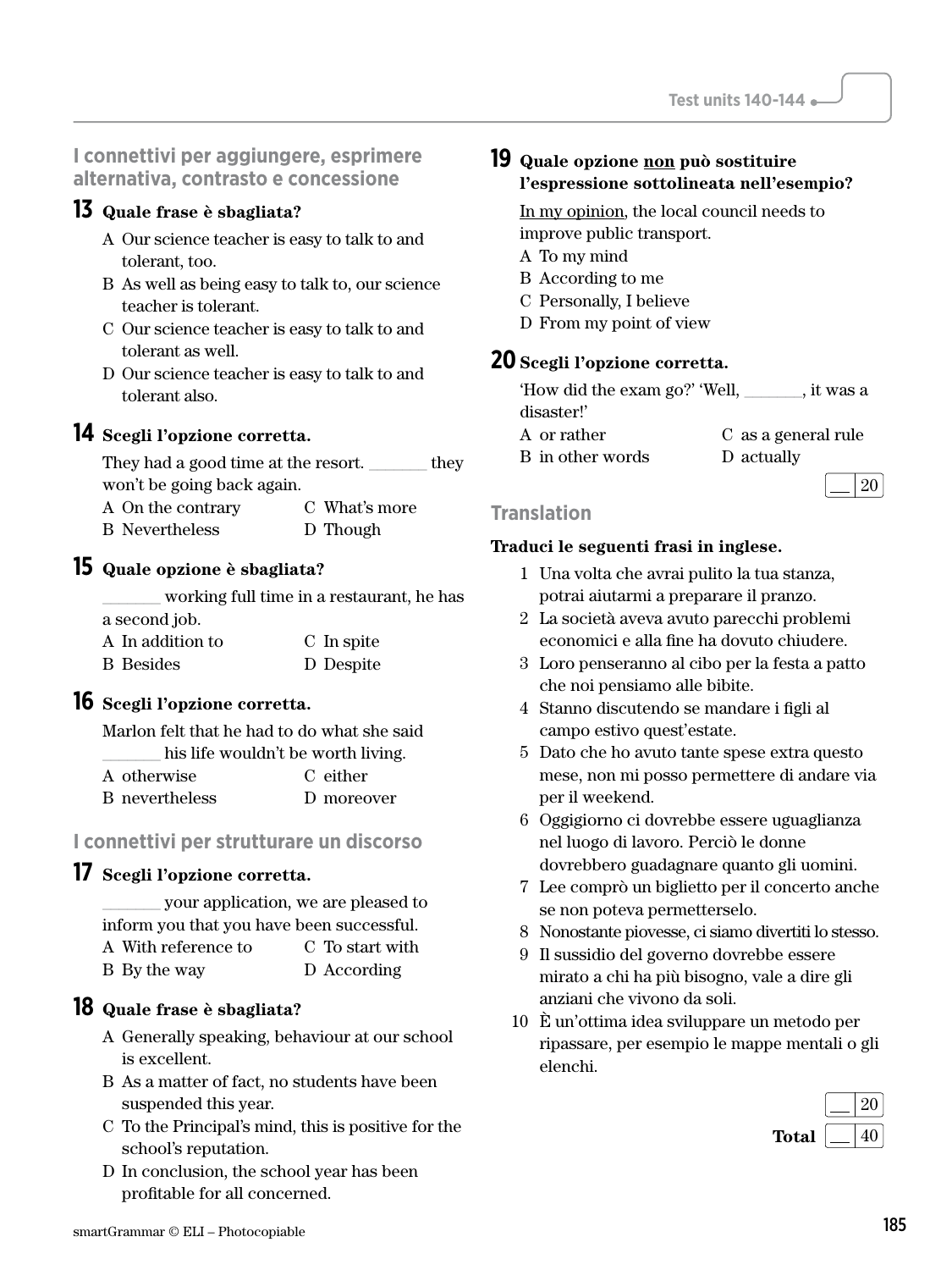# **Test units 145-150**

### **La frase relativa non determinativa**

#### **1 Quale fra queste frasi è una frase relativa non determinativa?**

- A My dad works for a company which designs aircraft.
- B My uncle told me all about his new car, which he got two weeks ago.
- C Do you know anyone who speaks Chinese?
- D What's the name of the resort where you went last summer?

### **2 Quale frase è sbagliata?**

- A They suddenly sold up and left the country, that surprised everyone.
- B I went to the dentist, who told me to floss every day.
- C Julie missed the party, which was a pity.
- D My friend's dad, who works for a national newspaper, is trying to get me a job.

### **3 Quale frase è corretta?**

- A My sister, that is older than me, works at the local hospital.
- B The students, who they are in the fifth year, are organising the end-of-year show.
- C The new bus station, which is opposite the university, will open next week.
- D My dog which we got at the dog shelter is 7 years old.

### **4 Scegli l'opzione corretta.**

Mr Graeme,  $\qquad \qquad$  I sent the letter, was supposed to get back to me within a week. A to whom B who to C to who D who

### **5 Quale frase ha delle parole che non possono essere eliminate?**

- A The school which was damaged in the hurricane has been repaired.
- B Kate received an email which was offering her an internship.
- C Applications which are received after Saturday will not be accepted.
- D The jewellery which was stolen has not been recovered.

### **I composti di** *ever*

#### **6 Scegli l'opzione corretta.**

| You need to stay calm, | happens.   |
|------------------------|------------|
| A whoever              | C whatever |
| B whenever             | D however  |

### **7 Quale frase è corretta?**

- A He has no whatever self-respect.
- B We can go on Tuesday or Friday whichever day is fine with me.
- C He gets on well with however he speaks to.
- D Whoever you, get out of my garden now!

#### **8 Scegli l'opzione corretta per sostituire la parte sottolineata.**

I get embarrassed every time I think about what happened.

| A whoever  | C whichever |
|------------|-------------|
| B whenever | D whatever  |

### **9 Quale opzione è sbagliata?**

\_\_\_\_\_\_\_ is he doing? Stop him before he gets hurt!

| A What on earth | C What the hell |
|-----------------|-----------------|
| B What ever     | D Whatever      |

### **Costruzioni particolari con comparativi**

### **10 Quale frase è corretta?**

- A The more dangerous is the sport, the more I like it.
- B The road was getting more and more twisted as we went up the mountain.
- C More you work, the more money you'll get.
- D The exercises are getting more difficult and more difficult.

### **11 Scegli l'opzione corretta.**

Some people say that \_\_\_\_\_\_\_ money you have,

- \_\_\_\_\_\_\_ you are.
- A the more / the happier
- B less / happier
- C more / happier
- D the less / the happiest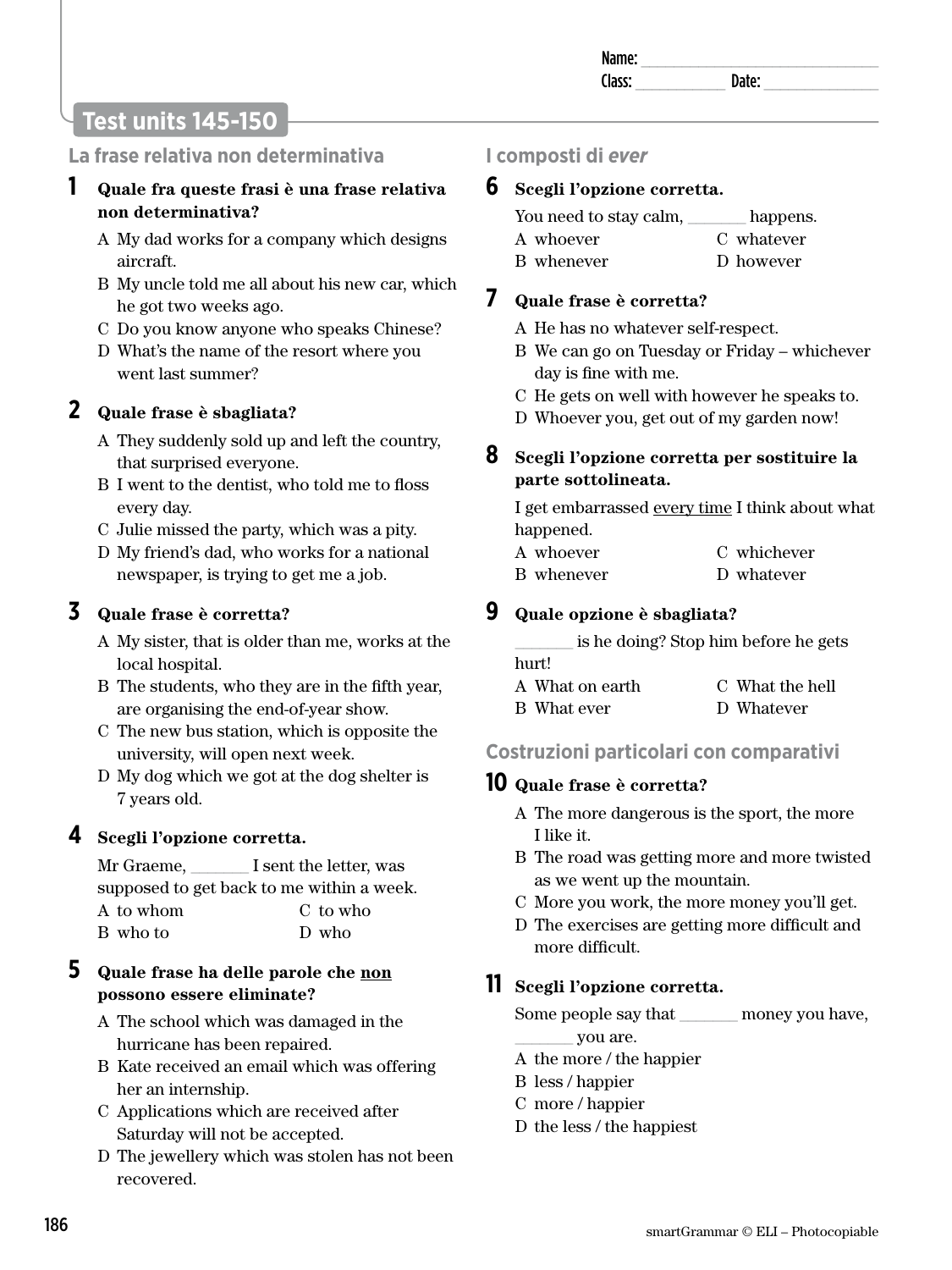### **12 Quale frase è sbagliata?**

- A The sooner you start, the sooner you'll be finished.
- B Come on in! The more, the merrier!
- C The bigger are they, the harder they fall!
- D You know what I say: the bigger the better!

### **Inversione della frase**

#### **13 Quale frase è sbagliata?**

- A Under no circumstances can children under 16 be admitted.
- B No sooner had we sat down than the lights went off.
- C Seldom had the examiners seen such a good candidate.
- D At no time the journalists were given all the details of the crime.

### **14 Scegli l'opzione corretta.**

| Only after several months | the results of |
|---------------------------|----------------|
| exercising every day.     |                |
| A did I see               | C saw I        |
| B I saw                   | D I did see    |

### **15 Quale frase è sbagliata?**

- A On the chaise-longue lay a beautiful woman in a silk gown.
- B And by the fireplace stood a tall, dark man.
- C 'Sophie, you cannot mean such a thing,' cried he.
- D Then out of the darkness came a piercing scream.

#### *Question tags***,** *reply questions* **e** *echo questions*

### **16 Scegli l'opzione corretta.**

| You'll come with me tomorrow, |             | າ |
|-------------------------------|-------------|---|
| A don't you?                  | C do you?   |   |
| B won't you?                  | D will you? |   |

### **17 Scegli l'opzione corretta.**

Nobody has turned up yet, \_\_\_\_\_\_\_? A hasn't it? B haven't they? C have they? D has it?

### **18 Quale frase è corretta?**

A You've got two brothers, don't you?

- B That's my book, isn't that?
- C Don't forget to switch off the light, won't you?
- D You couldn't resist telling her, could you?

#### **19 Scegli l'opzione corretta.**

| 'Gemma got an A in her test.'' |           | ? She must |
|--------------------------------|-----------|------------|
| have been pleased.'            |           |            |
| A Didn't she                   | C Got she |            |
| B Did she                      | D Has she |            |

### **20 Scegli l'opzione corretta.**

| 'Damien broke your new bike.'' | ? I'll kill |
|--------------------------------|-------------|
| him.'                          |             |

A He broke what? B What he broke? C Broke he what? D He what broke?

 $\lfloor$  20

#### **Translation**

- 1 La ragazza di Kyle, che studia all'università, ci ha invitato a una festa sabato prossimo.
- 2 L'albergo che abbiamo trovato su internet era davvero grazioso, cosa che non ci aspettavamo dato che non avevamo pagato molto.
- 3 Penso che la vita debba essere molto rumorosa per le persone che vivono vicino ad una strada trafficata.
- 4 Prendete qualsiasi cosa volete. Ecco il mio portafoglio. Basta che non mi facciate del male!
- 5 Susan mi interrompe sempre tutte le volte che parlo. È davvero fastidioso.
- 6 I ricercatori hanno recentemente dichiarato che più verdure a foglia verde mangi, meno problemi hai con i denti.
- 7 Il costo della vita sta diventando sempre più caro mentre gli stipendi sempre più bassi.
- 8 Solo dopo essersi seduta sul divano con una tazza di tè, si è ricordata che doveva andare a prendere i bambini a scuola.
- 9 "Mamma, Jamie ha marinato (*bunk off*) la scuola ieri." "Davvero? Aspetta che parlo con sua madre."
- 10 "Marcus ha 17 piercing." "Ne ha *quanti*? Deve assomigliare ad un puntaspilli (*pincushion*). In nessun caso lo devi imitare!"

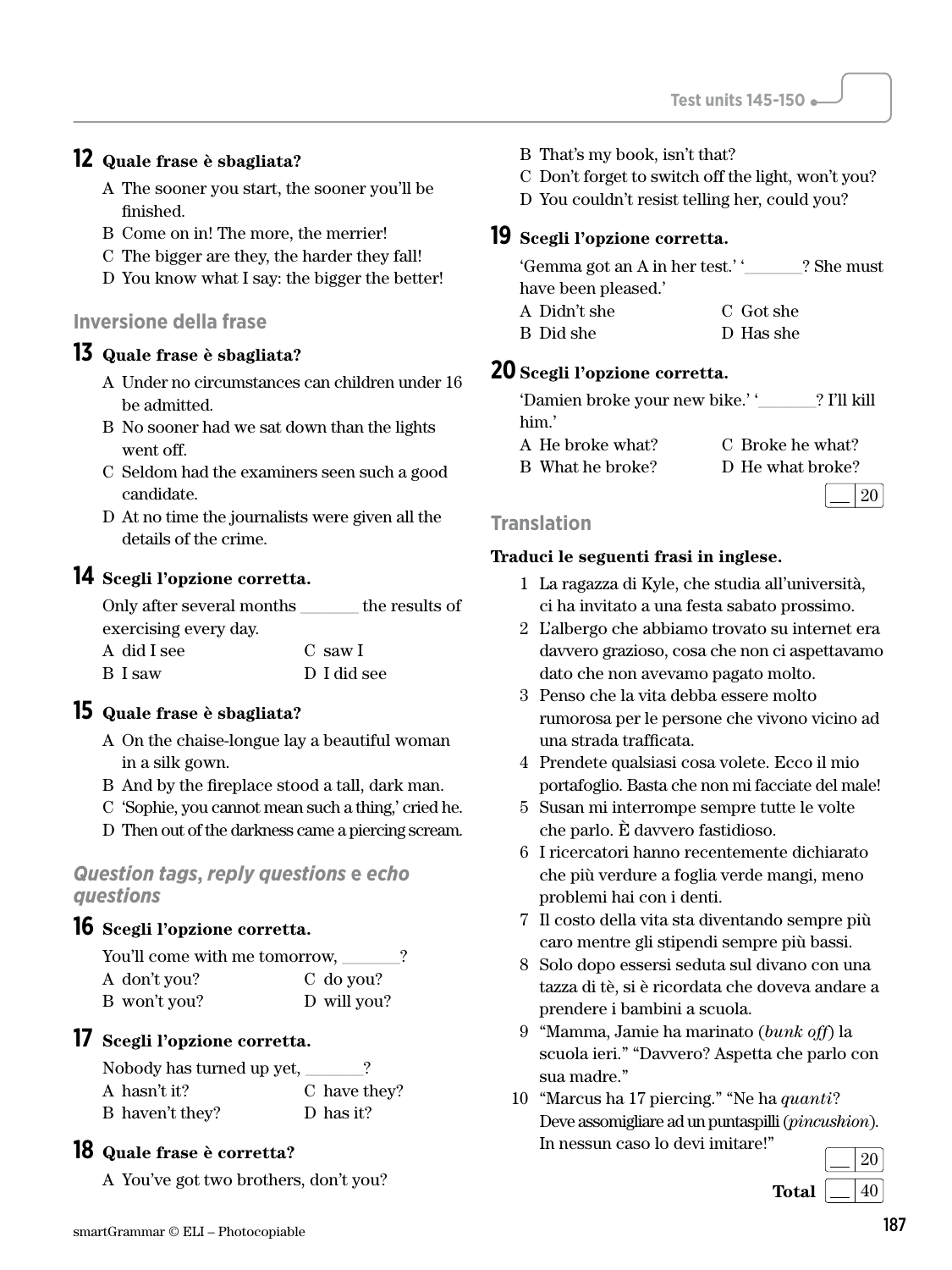**Teacher** You (1) \_\_\_\_\_\_\_ start the test now (2) \_\_\_\_\_\_\_ remember to put your name at the top **Mary** Excuse me. I'm (4) Can I get a drink of water? **Mary** How (5) time have we got? **Mary** How many questions are (6) \_\_\_\_\_\_?

1 \_\_\_\_\_\_\_\_\_\_\_\_\_\_\_\_\_ It's Gemma's party. 2 \_\_\_\_\_\_\_\_\_\_\_\_\_\_\_\_\_ She's sixteen. 3 **1t's on 21st April.** 

Name: \_\_\_\_\_\_\_\_\_\_\_\_\_\_\_\_\_\_\_\_\_\_\_\_\_\_\_\_\_ Class: **Date:** Date:

# **Test module 1 (units 1-24)**

GEMMA'S 16th BIRTHDAY PARTY Saturday 21st April

#### **Elementi di base**

### **1 Sottolinea l'alternativa corretta.**

- 1 Can you help *us/we*, please? We *have/has* got a problem.
- 2 Milton is from *the/-* England, but he lives in *the/a* small village in Wales.
- 3 '*Is/Are* these your notes?' 'No, *they/there* aren't.'
- 4 *My/Mine* hotel room is *in/on* the second floor. Where is *yours/your*?
- 5 'How *much/many* is that jacket?' '*It's/They're* £69.99.'
- 6 'Excuse me, what time *it is/is it*?' 'I'm sorry. I *haven't/hasn't* got a watch.'

### **2 Osserva l'invito ad una festa di compleanno e formula le domande.**

Linton Town Hall 7-12 Live music, snacks and drinks Tel. 0152 669843 4 **4** The party's at Linton Town Hall. 5 **It's five hours, from 7 to 12.** 6 \_\_\_\_\_\_\_\_\_\_\_\_\_\_\_\_\_ Yes, there is live music at the party.

### **3 Completa il dialogo con le parole nel riquadro.**

 $(3)$  the page.

**Teacher** Fifteen. (7) wasting time!

**Teacher** Yes, alright.

**Teacher** You've got 40 minutes.

and • can • can't • have • it • of • me • much sorry • stop • that • there • thirsty • what • yours

**Thomas** Can you help (8) \_\_\_\_\_\_\_? **Teacher** (9) is the problem? **Thomas** I (10) \_\_\_\_\_\_\_ do this. **Mary** Yes,  $(11)$  is impossible. **Thomas** (12) \_\_\_\_\_\_\_ we got the right test? **Teacher** Oh, I'm very  $(13)$   $\qquad$   $\qquad$   $\qquad$   $(14)$  is the test for Year 9. This is  $(15)$   $\qquad\qquad$ !

### **4 Traduci il seguente testo in inglese.**

La mia famiglia è grande. Siamo in otto. Ho quattro fratelli e due sorelle. La più giovane (*The youngest*) ha 15 mesi ma non sa camminare. Ha gli occhi marroni e i capelli biondi. L'altra sorella ha 21 anni. È una studentessa di ingegneria. Quanto è grande la nostra casa? Non è grande. Ci sono tre camere da letto. E quanti anni ho? Ho 18 anni quindi posso guidare e scappare lontano dal caos!

| recent to denote the recent the common possess gamente e sempleme recent concert | the company of the | 20 <sup>1</sup> |  |
|----------------------------------------------------------------------------------|--------------------|-----------------|--|
| Total $\vert$ $\vert$                                                            |                    | 60              |  |

15

13

12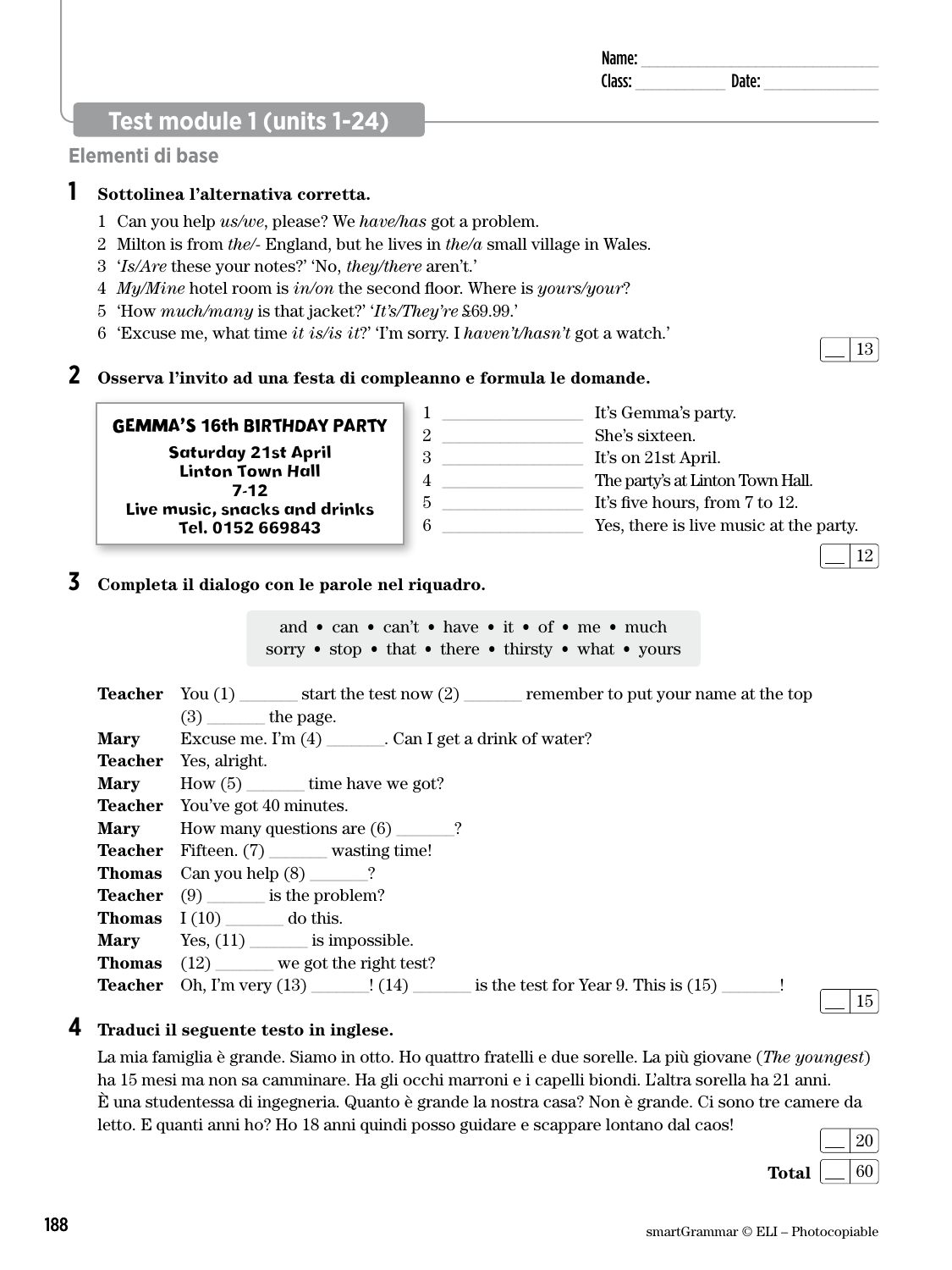## **Test module 2 (units 25-33)**

#### **Il presente**

#### **1 Sottolinea l'alternativa corretta.**

- 1 My brother and I *likes/like* baseball.
- 2 '*Does/Do* Mr Brown *work*/*works* for an IT company?' 'No, he works for a law firm.'
- 3 Lauren never eats chocolate. She *don't/doesn't* like it.
- 4 'What *are/do* you doing?' 'I'm *doing/having* breakfast.'
- 5 'Does Karen enjoy *going/go* shopping with her friends?' 'No, she *don't/doesn't*.'
- 6 I *don't know/am not knowing* Steve very well but he *stays/is staying* with me this week.

### **2 Decidi se le frasi seguenti sono corrette (**✓**) o sbagliate (**✗**). Poi correggi quelle sbagliate.**

- 1 'Do you a lot of homework every day?' 'I do about 3 hours, but not at the weekend.'
- 2 'Are you enjoying your book?' 'Yes, it's really good. I love this author.'
- 3 The sun is shining. I'm wanting to go to the beach.
- 4 What time the swimming pool open on Saturday? I want to get there early.
- 5 My grandad often is sleepy after lunch. He usually eats a lot!
- 6 'Who does Graham walk to school with?' 'He goes with his brother.'
- 7 Lara is upset because she's not owning a moped but all her friends have one.
- 8 I love watching soap operas but my brother prefer drama series.

#### **3 Completa il dialogo con la forma corretta dei verbi tra parentesi.**

|                                       | <b>Fiona</b> What $(1)$ (you / read), Mum?                                                      |          |
|---------------------------------------|-------------------------------------------------------------------------------------------------|----------|
|                                       | <b>Mum</b> It is a novel about a group of cowboys in Oklahoma, set in 1850.                     |          |
|                                       | <b>Fiona</b> $I(2)$ (not/like) reading, especially historical novels. What can I do? I'm bored. |          |
| <b>Mum</b> What $(3)$                 | (your friends / do) at the moment?                                                              |          |
|                                       |                                                                                                 | (sleep). |
| <b>Mum</b> He $(6)$ (always / sleep)! |                                                                                                 |          |
|                                       | <b>Fiona</b> $I(7)$ (know). He usually $(8)$ (get up) late and then                             |          |
|                                       | $(9)$ (have) a nap in the afternoon.                                                            |          |
|                                       | <b>Mum</b> $(10)$ (he/go) to bed very late?                                                     |          |
| Fiona No, he doesn't.                 |                                                                                                 |          |
|                                       | <b>Mum</b> So what $(11)$ (you / want) to do? Why $(12)$ (you / not / take)                     |          |
| the dog for a walk?                   |                                                                                                 |          |
|                                       | <b>Fiona</b> But it $(13)$ (rain). What can I do?                                               |          |
|                                       | <b>Mum</b> I haven't got a clue but I can't stand (14) ____________(listen) to you anymore!     | 14       |

#### **4 Traduci il seguente testo in inglese.**

La mia famiglia raramente va al ristorante a cena. A mio padre non piace spendere tanti (*a lot of)* soldi. Mia madre ama il cibo cinese ma a me e a mio fratello non piace. Noi preferiamo mangiare cibo americano o messicano quindi è molto difficile decidere dove andare. Ma oggi è un giorno speciale. Cosa festeggiamo? Mio fratello ha superato (*passed*) l'esame di guida e può scegliere lui il ristorante.

smartGrammar © ELI – Photocopiable 189



#### 10

16

Name: \_\_\_\_\_\_\_\_\_\_\_\_\_\_\_\_\_\_\_\_\_\_\_\_\_\_\_\_\_ Class: \_\_\_\_\_\_\_\_\_\_\_ Date: \_\_\_\_\_\_\_\_\_\_\_\_\_\_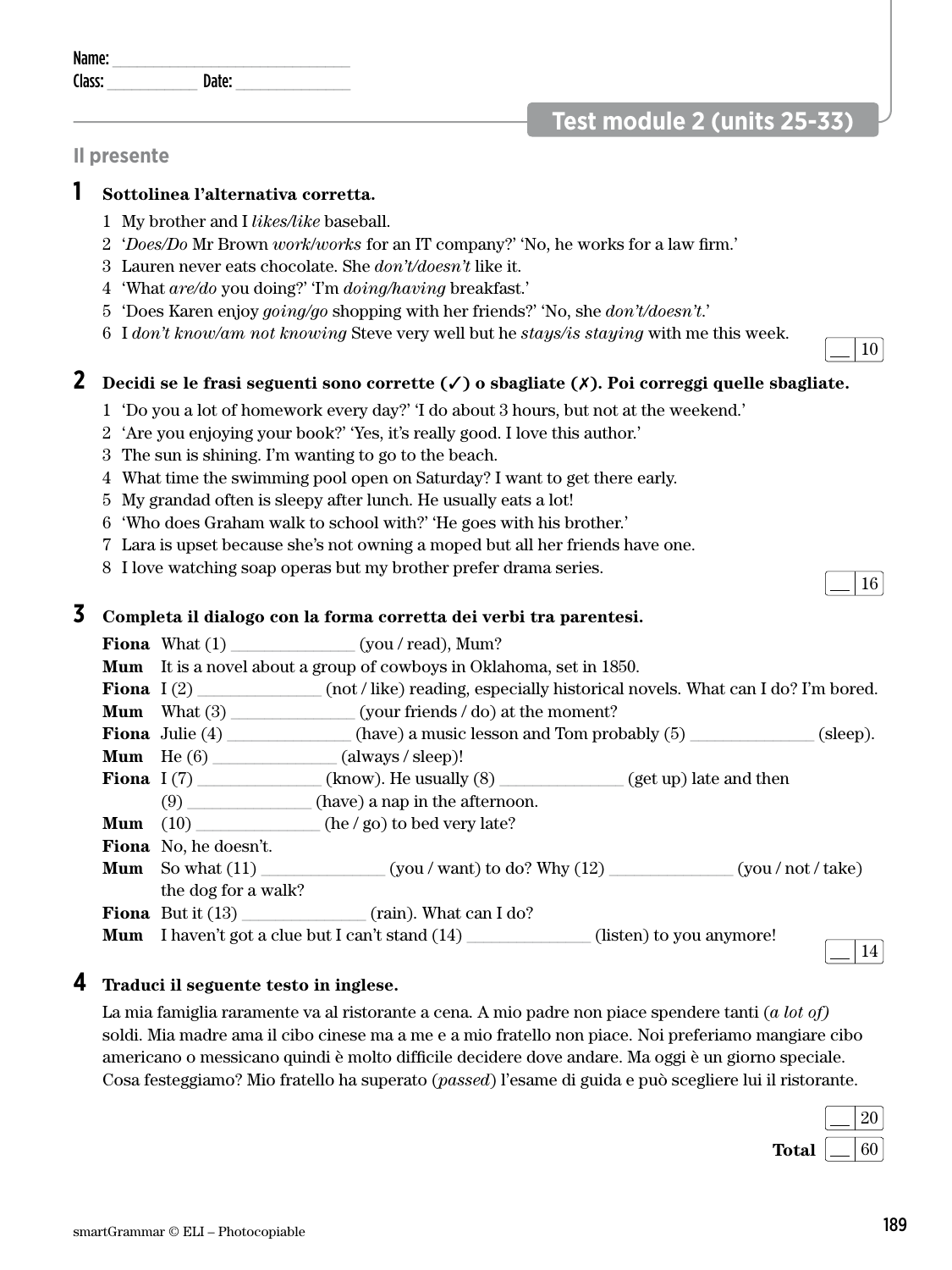### **Test module 3 (units 34-52)**

**Sostantivi, quantificatori, pronomi**

### **1 Sottolinea l'alternativa corretta.**

This week there are a (1) *few/little* protestors outside the zoo in our city because it has got some new animals: lemurs. They're animals (2) *who/which* come from (3) *the/-* Madagascar and they're very cute. The protestors say that the zoo only wants to attract (4) *a lot of/much* visitors and they don't care about the animals' welfare. The cages are not big (5) *very*/*enough* and there are too many animals in each (6) *one/ones*. The lemurs often get angry and they can hurt (7) *themselves/itself*.

However, (8) *the majority/most* people do not know that these animals risk extinction. Soon they will have (9) *anywhere/nowhere* to live because (10) *the whole/whole* areas of the island are being destroyed for palm oil plantations. (11) *Everyone/Nobody* should be aware of this and shouldn't buy (12) *no/any*  products (13) *that/whose* contain palm oil. It only takes a (14) *little/few* effort to check the ingredients.

### **2 Decidi se le frasi seguenti sono corrette (**✓**) o sbagliate (**✗**). Poi correggi quelle sbagliate.**

- 1 The police is talking to everyone who were near the train station on the night of the 14th.
- 2 Mrs Santini plays the organ at church every Sunday morning.
- 3 The students which names I call can leave the room.
- 4 I love walking along the beach to relax myself.
- 5 You don't have to do this project by yourselves; you can work in groups and help one another.
- 6 'How much are these friendship bracelets?' 'They're 99 cents every.'
- 7 That's either funny nor clever. Please stop it immediately.

### **3 Completa la seconda frase in modo che abbia lo stesso significato della prima.**

- 1 Paul worked all afternoon.
- Paul worked the afternoon.
- 2 Lilly is good at sport and Janet is good at sport too.
	- \_\_\_\_\_\_\_\_\_\_\_\_\_\_\_ Lilly and Janet are good at sport.
- 3 There isn't anybody at home during the day. \_\_\_\_\_\_\_\_\_\_\_\_\_\_\_ at home during the day.
- 4 We haven't got enough flour to make a pizza. We've got flour to make a pizza.
- 5 Jason likes neither of the solutions his parents suggested. Jason doesn't \_\_\_\_\_\_\_\_\_\_\_\_\_\_\_\_\_\_ of the solutions his parents suggested.
- 6 The students don't have any lessons today. The students have today.

#### **4 Traduci il seguente testo in inglese.**

Il paese dove abito è nel nord del paese ed è in una posizione ottima. Non è troppo lontano dalle montagne o dal mare. In inverno, posso andare a sciare ogni fine settimana e d'estate posso trascorrere l'intera giornata al mare. Vivo in periferia e non c'è niente da fare la sera, quindi la maggior parte dei giovani va in centro dove ci sono alcuni bar e club carini. È molto tranquillo – non c'è violenza – e ci conosciamo tutti.



Name: \_\_\_\_\_\_\_\_\_\_\_\_\_\_\_\_\_\_\_\_\_\_\_\_\_\_\_\_\_ Class: \_\_\_\_\_\_\_\_\_\_\_ Date: \_\_\_\_\_\_\_\_\_\_\_\_\_\_

14





14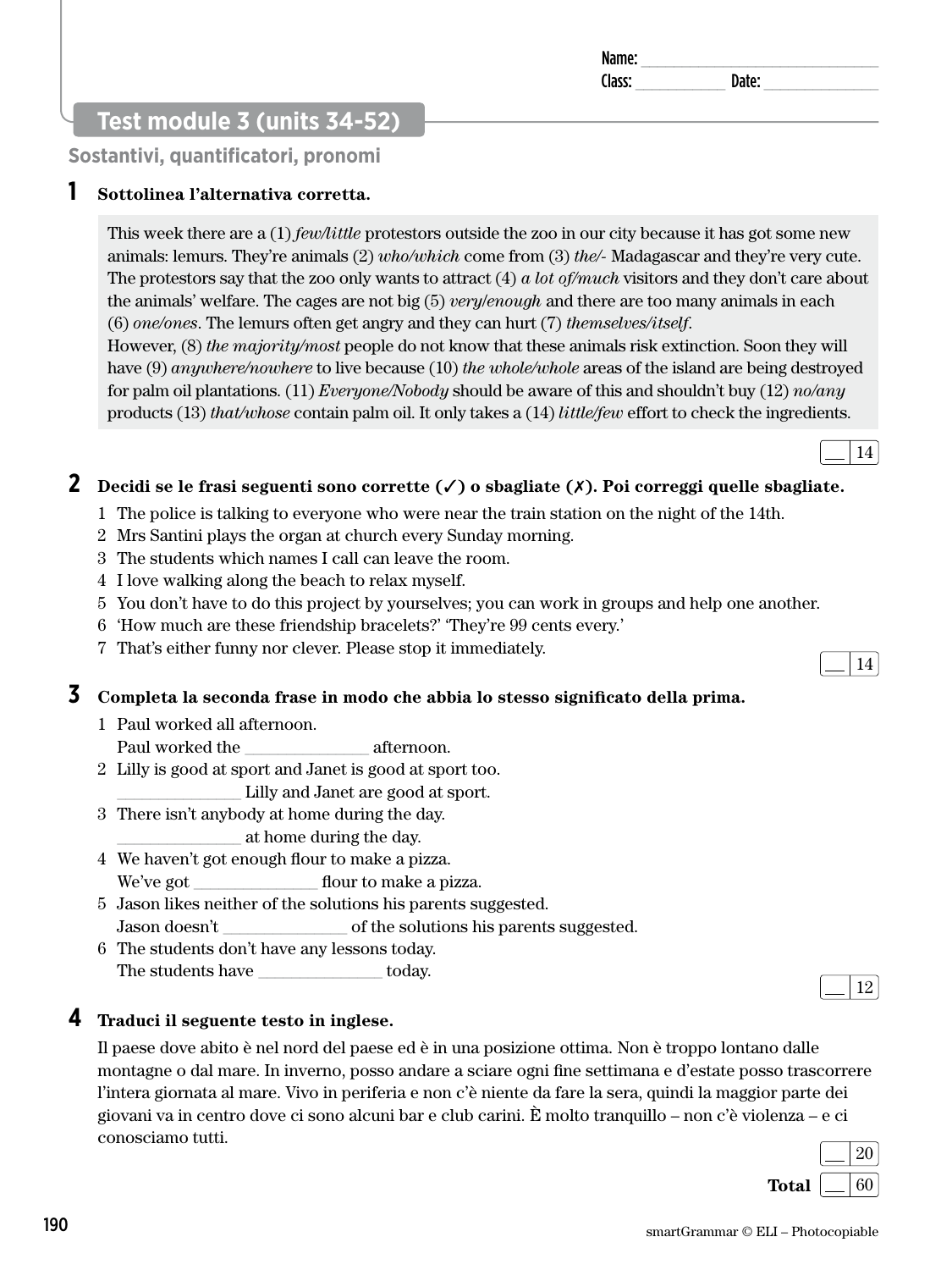| $\epsilon$ mort $C$ rommor $\odot$ FII Dhotogonic |  |
|---------------------------------------------------|--|
|                                                   |  |
|                                                   |  |

| Total $\left[ \right]$ |  | $\overline{60}$ |
|------------------------|--|-----------------|
|                        |  |                 |
|                        |  |                 |
|                        |  |                 |

#### Due mesi fa ho visto Rick in centro. Non lo vedevo da un sacco di tempo. Portava dei vestiti vecchi e sporchi e sembrava molto affamato. Ha perso il lavoro e non aveva soldi quindi viveva per strada. Immediatamente l'ho invitato a casa mia. Mentre lui faceva una lunga doccia, io ho cucinato il pranzo per noi. Dopo di che è andato a letto. Da quel momento, vive qui con me. Ha fatto domanda per parecchi posti di lavoro ma non ha avuto fortuna finora.

**4 Traduci il seguente testo in inglese.** 

# **A** I (16)  $\qquad$  (do) my French homework two days ago. I (17)  $\qquad$  (do) the maths this afternoon but I (18) \_\_\_\_\_\_\_\_\_\_\_\_ (give up) because it was too difficult.  $\boxed{\boxed{18}}$

- 
- 2 Jonathan had worked for the company for 2 years when he got a promotion.
- 
- 
- 4 They were waiting at the airport for 22 hours when the plane finally left.
- 

# Name: Class: **Date:** Date:

# **1 Sottolinea l'alternativa corretta.**

- 1 Rachel isn't here. She *left/has left* ten minutes ago. She's *gone/been* to the doctor.
- 2 When Gabriel *were/was* a child, he *used to/would* live in Egypt.
- 3 'What *were you doing/did you do* at 9 p.m. yesterday?' 'I *watched/was watching* the Grand Prix.'
- 4 Mr and Mrs Kartel *are/have been* married *since/for* one year.
- 5 'How long *have you studied/did you study* German?' 'For 3 years when I *was/have been* at school.'
- 
- 6 I didn't *have/had* breakfast this morning because I *got/get* up late.

- **2 Completa i dialoghi con la forma corretta dei verbi tra parentesi. A** Hi! How are you? It's ages since I (1) \_\_\_\_\_\_\_\_\_\_\_\_\_\_ (see) you. What (2) \_\_\_\_\_\_\_\_\_\_\_\_\_\_ (you / do)?
	- **B** Hello! Well, last year I (3)  $($ go) to the USA to study and I came back two months ago.
	- Since then  $I(4)$  (work) on my thesis. And you? **A** Me? I (5)  $\qquad \qquad$  (not / do) anything special.
	-
	- **A** Hello. I'm Theo. (6) \_\_\_\_\_\_\_\_\_\_\_\_\_\_\_\_(you / go) to this club before?
	- **B** No, it's the first time. What about you?
	- **A** I was here last week but it (7)  $($ not / be) very good.
	- **B** Why?

**Il passato**

- **A** Because you (8) \_\_\_\_\_\_\_\_\_\_\_\_\_\_ (not / be) here!
- 
- **A** Sorry I'm late. (9) \_\_\_\_\_\_\_\_\_\_\_\_\_\_ (you / wait) long? I missed the bus. **B** That's OK. I (10)  $(iust / arrive)$ . I (11)  $(drive)$  here when
- I realised that I (12) (forget) my identity card so I had to go back home.
- 
- **A** (13) \_\_\_\_\_\_\_\_\_\_\_\_\_\_ (you / finish) all your homework yet? **B** I (14)  $\qquad \qquad$  (already / do) the maths exercise but I (15)  $\qquad \qquad$  (not / start) my

French essay yet.

# **3 Decidi se le frasi seguenti sono corrette (**✓**) o sbagliate (**✗**). Poi correggi quelle sbagliate.**

- 1 I have this mobile for 4 years. I want to buy a new one!
- 3 My hands are covered in oil. I've repaired my bike but I haven't finished yet.
- 5 'How long is it since you visit your relatives?' 'About six months.'

20

# **Test module 4 (units 53-67)**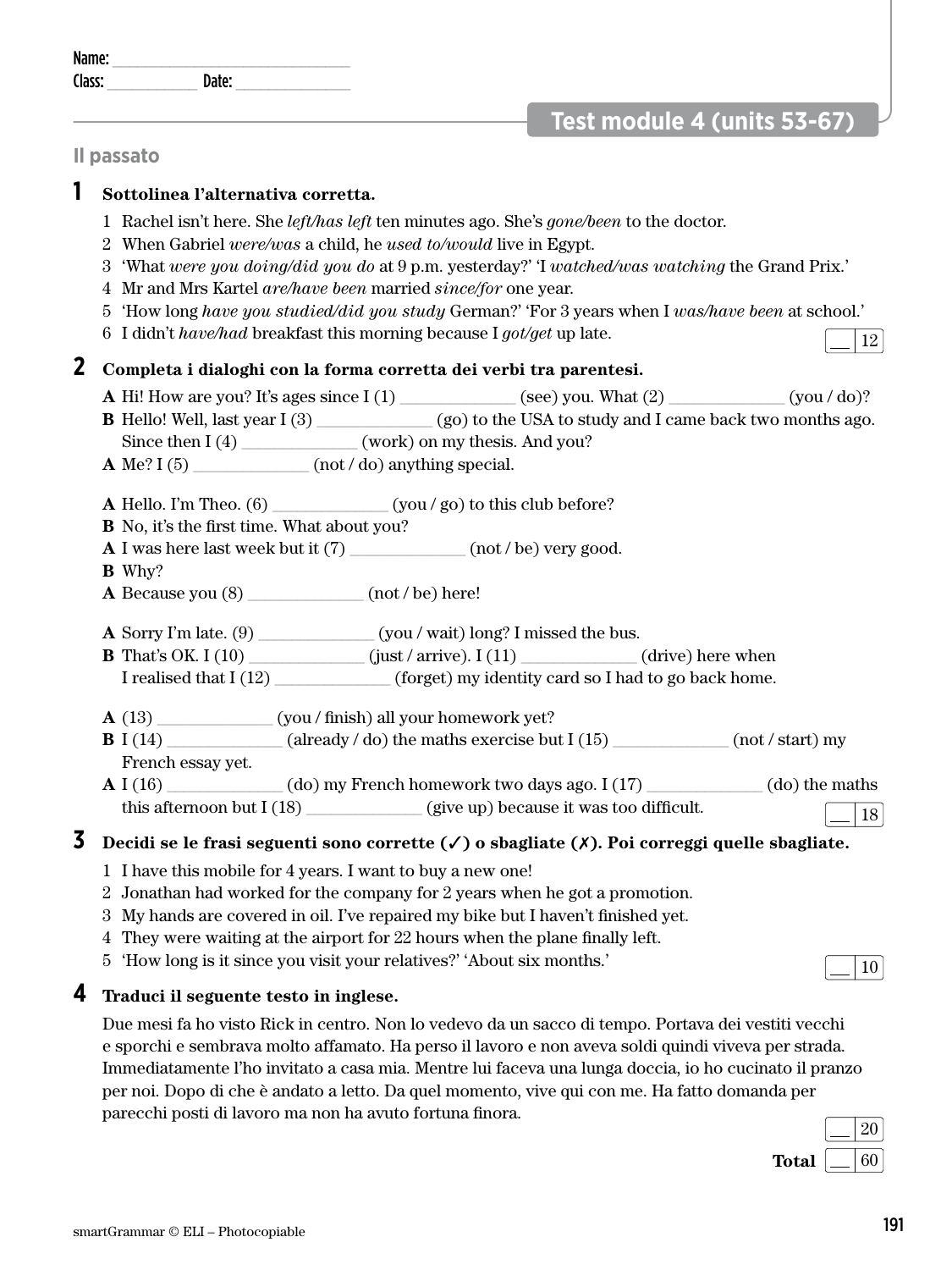5 That ice cream was so delicious that I want

That was \_\_\_\_\_\_\_ ice cream that I want

6 Shaun has a fortune, but he doesn't like

\_\_\_\_\_\_\_ his fortune, Shaun doesn't like

another one.

another one.

spending money.

spending money.

# **Test module 5 (units 68-84)**

**Preposizioni, connettivi, aggettivi e avverbi**

### **1 Sottolinea l'alternativa corretta.**

- 1 He got *out of/into* the car, walked *across/through* the road and disappeared *into/along* the crowd.
- 2 Excuse me. I'm looking for a *large black cotton/cotton black large* T-shirt. Have you got one?
- 3 Carlos is very talented. He paints extremely *good/well*. His paintings are *like/as* a professional's.
- 4 Can you put the trampoline *outside/inside* in the garden, but not *under/over* the trees, please?
- 5 *During/Within* our holiday, we never got up *after/before* 11 a.m. We were really lazy.
- 6 'I think Donald's *bored/boring* because he only talks about work.' 'Yes, but he's got a very *exciting/ excited* job.' 12

### **2 Completa la seconda frase in modo che abbia lo stesso significato della prima.**

- 1 Your suitcase is heavier than mine. My suitcase is \_\_\_\_\_\_\_ yours.
- 2 We drove to the airport. We travelled  $\qquad \qquad$  to the airport.
- 3 Anita looked at the recipe and then she went shopping to buy the ingredients. \_\_\_\_\_\_\_ at the recipe, Anita went shopping to buy the ingredients.
- 4 They stayed indoors because there was heavy snow. They stayed indoors because it was \_\_\_\_\_\_.

# **3 Completa il dialogo con le parole nel riquadro.**

absolutely • backwards • fewest • frightened • happily • hard • hardly • like much more • next to • over there • pretty • sideways • terrifying • the best • without

**Sonya** What did you think of the ride? It was (1) \_\_\_\_\_\_\_ good, but not (2) live been on.

- **Katy** I don't think I've ever been so (3) in my life! Rollercoasters are not for me. One second you're going (4) \_\_\_\_\_\_\_\_ and then the next (5) \_\_\_\_\_\_\_. I felt tossed around (6) \_\_\_\_\_\_\_\_\_ a paper boat in a storm!
- **Sonya** But it (7) went fast at all. And it's (8) exciting if you put your hands in the air.
- **Katy** You're joking! I can't do it (9) \_\_\_\_\_\_\_ holding on.
- **Sonya** Do you want something to eat? There's a great burger bar (10) the entrance.
- **Katy** No thank you. I'm breathing (11) so as not to be sick.
- **Sonya** Do you want to go on that ride  $(12)$  \_\_\_\_\_? It's got the  $(13)$  \_\_\_\_\_\_ people in the queue and it isn't (14)  $\qquad$ , I promise.

**Katy** I (15) refuse to go on another ride. You go. I'll (16) wait for you here.

### **4 Traduci il seguente testo in inglese.**

L'uomo camminò cautamente giù per il vialetto accanto alla casa ed entrò in giardino. Portava dei vestiti scuri e stretti e aveva in mano una grande vecchia borsa sportiva. Sembrava un ladro. Nonostante la luce della luna, era di gran lunga il momento più buio della notte e l'uomo inciampò (*trip over*) goffamente sul giocattolo di un bambino che stava sull'erba. Era decisamente più preoccupato per i cani che per i bambini e voleva uscire di lì il prima possibile. 20



16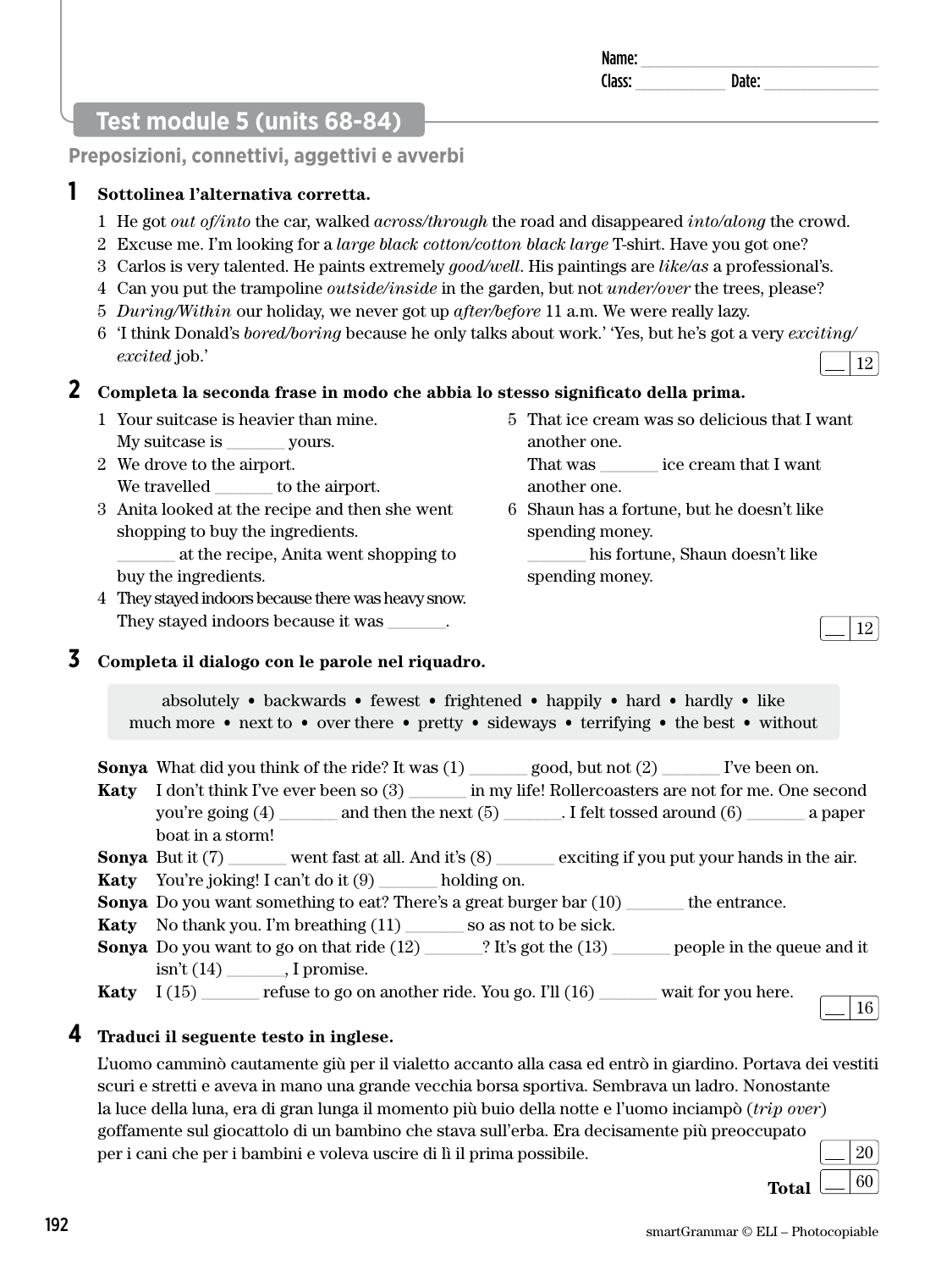| __<br>__                           | _______ | __ | TO GI U<br>$\sim$<br>$\sim$ |
|------------------------------------|---------|----|-----------------------------|
|                                    |         |    |                             |
| smartGrammar © ELI – Photocopiable |         |    | 193                         |

| -<br><b>IVALLE</b> |  |
|--------------------|--|
|                    |  |
|                    |  |

# **Test module 6 (units 85-88)**

### **Il futuro**

### **1 Sottolinea l'alternativa corretta. In un caso, entrambe le alternative sono possibili.**

- 1 '*Will you/Are you going to* shut the window, please? I feel a bit cold.' 'Of course.'
- 2 I*'ll meet/meet* you outside the cinema at 7 p.m. The film *starts/is starting* at half past. Don't be late.
- 3 'What *are you doing/do you do* this weekend?' 'I don't know but *I think I won't/I don't think I will* stay in.'
- 4 Chris can't come to the party on Saturday because he *is working/will work* this weekend.
- 5 Don't worry! Everything *will/is going to* be fine.
- 6 'Sorry but you can't go out on a school night.' 'But I*'m/'ll be* back by 10.30.'
- 7 'What time *will/does* the train arrive?' '6.15 a.m. But don't worry, I *am going to/will* get a taxi. I've already booked it.'
- 8 Don't call us. We *will post/post* a message on Facebook when the baby *will be/is* born. 12

### **2 Completa i dialoghi con la forma corretta dei verbi tra parentesi.**

- **A** Did you get your tickets?
- **B** Yes, we (1) \_\_\_\_\_\_\_ (leave) early next Friday morning.
- **A** What time  $(2)$  (be) the flight?
- **B** It (3)  $\qquad \qquad$  (leave) at 5.30 a.m., so we (4)  $\qquad \qquad$  (stay) in a hotel near the airport. I found a very cheap one.
- **A** Good idea. (5) \_\_\_\_\_\_\_ (you / text) me as soon as you arrive?
- **B** I promise I (6) \_\_\_\_\_\_\_ (not / forget) like I did last time!
- **A** Good! I think you (7) (have) a great time. Prague is wonderful.
- **A** I love airport shopping! (8) \_\_\_\_\_\_ (I / buy) this red scarf or the blue one? I think I (9) \_\_\_\_\_\_ (get) both. They're really cheap.

**B** Just hurry up. The flight (10) \_\_\_\_\_\_\_ (leave) in 30 minutes.

**A** We've got plenty of time. (11) \_\_\_\_\_\_\_ (you / not / buy) anything? These teddy bears are cute.

*(12) \_\_\_\_\_\_\_ the remaining two passengers for flight FR452 to Prague please \_\_\_\_\_\_\_ (go) to gate 23? Your flight (13) \_\_\_\_\_\_\_ (about / depart).* 

**B** I knew it. We  $(14)$  \_\_\_\_\_\_\_ (miss) the flight.

**A** Don't panic. We  $(15)$  \_\_\_\_\_\_\_ (go) to the gate as soon as  $I(16)$  \_\_\_\_\_\_\_\_ (finish) looking at the perfume! 16

### **3 Decidi se le frasi seguenti sono corrette (**✓**) o sbagliate (**✗**). Poi correggi quelle sbagliate.**

- 1 I've invited more than 30 people to the party next weekend. I hope everyone is coming.
- 2 'There isn't any coffee.' 'Don't worry. I'll pop to the shops and get some.'
- 3 Khalid has decided he doesn't want to eat meat anymore. He becomes a vegetarian.
- 4 'Do you want Indian for supper tonight?' 'No. James called and I'll meet him in town for a burger.'
- 5 Have you heard? Tomorrow, the coach is make an important announcement about the selection of the team.
- 6 'Can I speak to Cheryl, please?' 'I'm going to get her. Just a second.'

### **4 Traduci il seguente testo in inglese.**

Mia sorella si sposerà a luglio. Sebbene sia solo gennaio, ha già fatto tanti programmi. La settimana prossima andrà in un negozio per provare dei vestiti e il suo fidanzato cercherà le fedi. Non saranno una sorpresa perché lei gli ha già detto cosa comprare. Lui è nell'esercito e tra due settimane

il suo battaglione partirà per un'esercitazione. Quest'esercitazione durerà per quasi cinque mesi perciò non avrà molto tempo per fare le cose quando tornerà.

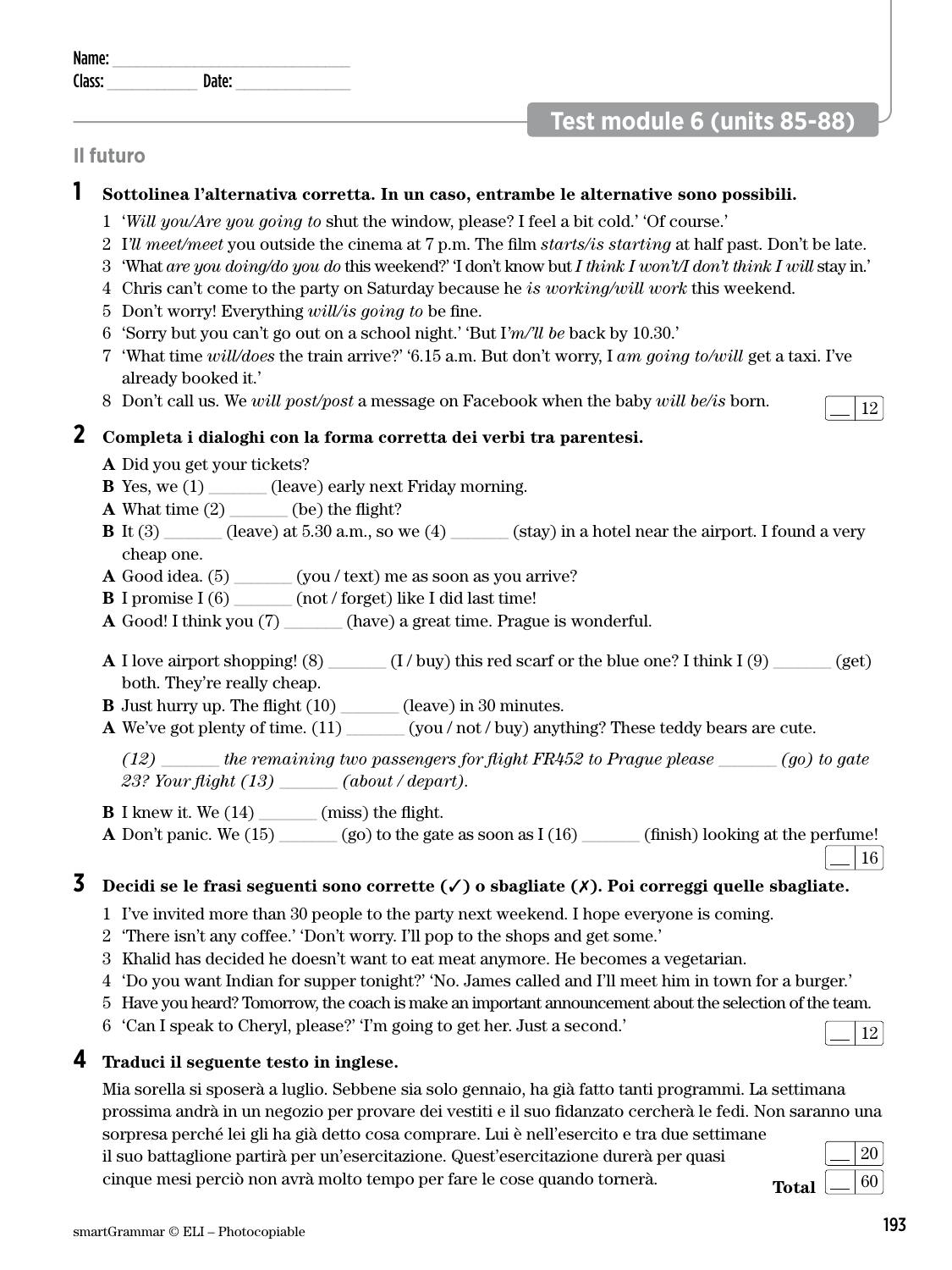## **Test module 7 (units 89-97)**

#### **I modali**

### **1 Sottolinea l'alternativa corretta.**

- 1 The prisoner *was able to/could* escape from his cell without the guards noticing.
- 2 '*Do/Are* you allowed to invite friends over?' 'Yes, but we *mustn't/don't have to* make too much noise.'
- 3 '*Shall/Let's* we watch a film tonight?' 'I'd *rather/prefer* to play Scrabble.'
- 4 *Would/Do* you like *me/I* to explain it again? You *don't need to/can't* be embarrassed if you don't understand.
- 5 Fred isn't very strong. As my grandpa says he *couldn't/might not* fight his way out of a paper bag!
- 6 We *ought/should* to go now. It's very late.
- 7 'Why isn't Liz here?' 'I don't know. She *can/may* be ill.'
- 8 'What about *go/going* to the beach?' 'Sorry, I *need/must* to study.'

### **2 Completa la seconda frase in modo che abbia lo stesso significato della prima.**

- 1 Would you open the door for me, please? \_\_\_\_\_\_\_ opening the door for me, please?
- 2 It's a good idea to build up gradually the amount of exercise you do. You build up gradually the amount of exercise you do.
- 3 It was necessary to queue for a long time to get into the stadium.

We queue for a long time to get into the stadium.

4 The use of cameras is not allowed anywhere in the museum.

You use cameras anywhere in the museum.

5 Jeremy doesn't have to finish his homework tonight. He can do it tomorrow.

Jeremy \_\_\_\_\_\_\_ finish his homework tonight. He can do it tomorrow.

- 6 Can I offer you a lift home?
	- you like me to give you a lift home?

12

### **3 Completa i dialoghi con le parole nel riquadro.**

| Girl<br>Mum<br>Girl<br>Mum<br>Recp                      | $(1)$ I get down, please?<br>$OK, but (2)$ you clear the table first?<br>$Do I (3)$ _________ to? I (4) ____________ to meet Sam in half an hour.<br>Yes, and you $(5)$ load the dishwasher too!<br>$(6)$ I help you? | 've got $\bullet$ can $(x 2) \bullet$ could<br>fancy • have • instead<br>let's $\bullet$ may $\bullet$ mind<br>of course • prefer<br>rather $\bullet$ shall $\bullet$ will |
|---------------------------------------------------------|-----------------------------------------------------------------------------------------------------------------------------------------------------------------------------------------------------------------------|----------------------------------------------------------------------------------------------------------------------------------------------------------------------------|
|                                                         | <b>Woman</b> Yes, (7) I speak to Mr Prior, please?<br><b>Recp</b> Would you (8) waiting here while I see if he is available? Thank you.<br><b>Woman</b> $(9)$ .                                                       |                                                                                                                                                                            |
| $\bf{Joe}$<br><b>Clive</b><br>$\bf Joe$<br><b>Clive</b> | What $(10)$ we do this afternoon? Do you $(11)$ going for a bike ride?<br>$\Gamma d(12)$ not.<br>$(13)$ go roller skating $(14)$ ________!<br>$\Gamma d(15)$ to do something more relaxing.                           |                                                                                                                                                                            |



**Total**  $\boxed{\phantom{0}}$  60

#### **4 Traduci il seguente testo in inglese.**

Una delle scuole superiori della mia città ha un nuovo direttore scolastico progressista e ha introdotto tanti cambiamenti. Gli studenti dovevano portare la divisa ma adesso non lo devono fare. Hanno il permesso di scegliere le materie da studiare e non devono frequentare le lezioni se non vogliono. Possono fare studi e ricerche private, ma devono rimanere dentro la scuola. A essere onesti, non riesco a capire come gli studenti imparino qualcosa. 20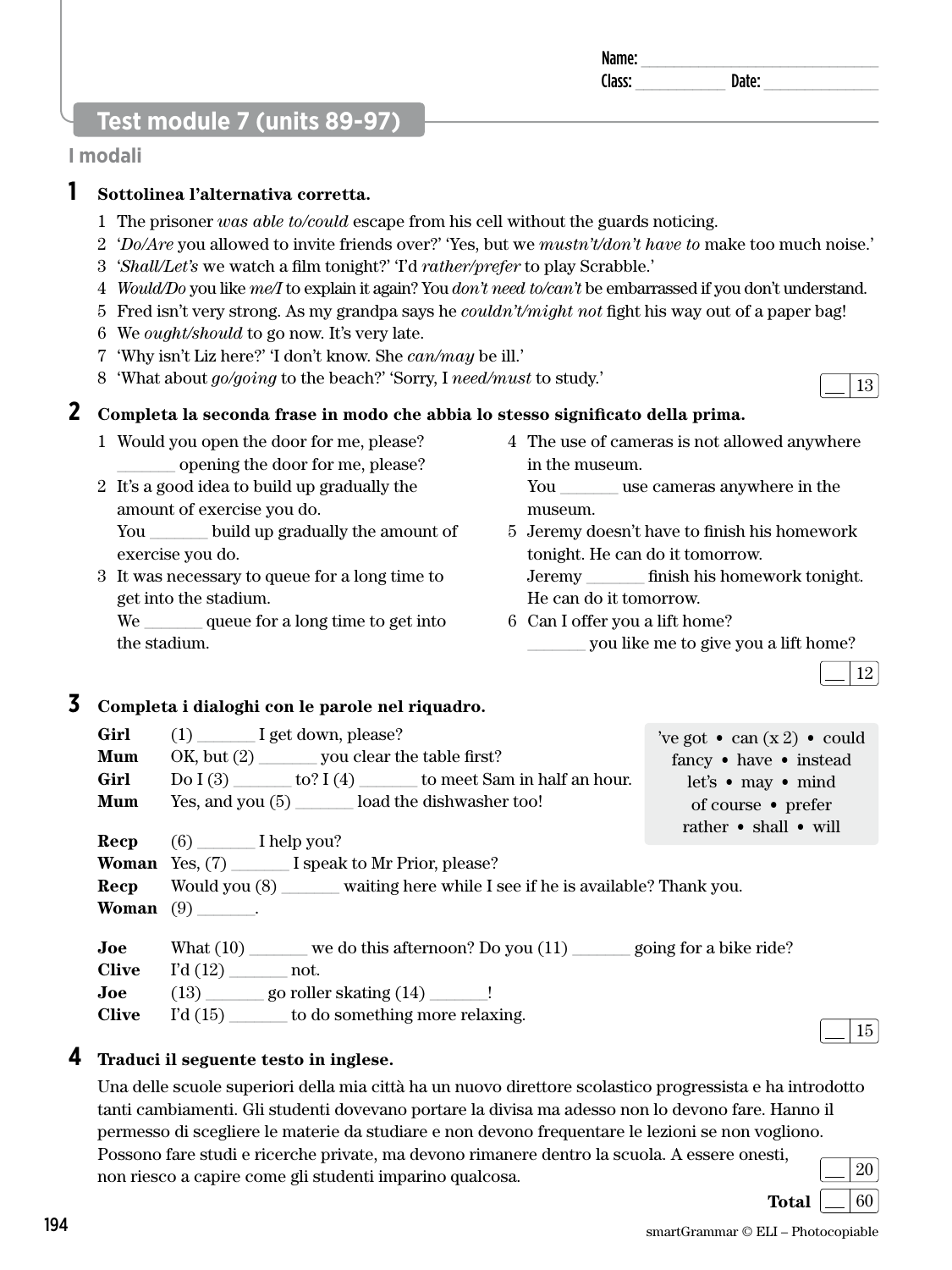| <br>name. |          |  |
|-----------|----------|--|
| '72 F.I   | ۵۱۵ د ۱۱ |  |

# **Test module 8 (units 98-100)**

### **Il periodo ipotetico**

### **1 Abbina le due parti delle frasi.**

- 1 If you sell second-hand things on eBay,  $a \mid \text{if we asked him.}$
- 
- 
- 4 Will Peter change his mind  $d \prod$  if he lied to you?
- 5 If he has forgotten our anniversary again, e if we talk to him again?
- 

#### **2 Sottolinea l'alternativa corretta.**

- 2 What would you do b I'm going to leave him.
- 3 We can't have a party  $c \cup$  you can make a lot of money.
	-
	-
- 6 Bob might help us f  $\Box$  unless Mum and Dad agree.



18

- 1 If I *was/were* you, I *wouldn't/won't* accept their offer.
- 2 Our house is so old that water *comes/will come* through the roof when it *will rain/rains*.
- 3 'If you *find/found* a wallet in the street, *would/will* you keep it?' 'Certainly not!'
- 4 More tourists *would visit/visited* this town if there *would be/were* better facilities.
- 5 Madam, if you *have/will have* a complaint about the service, you *must/would* speak to the manager.
- 6 The concert *will/would* be in the park *unless/if not* the weather is bad.
- 7 My brother says that when he *will grow up/grows up*, he *is going to/would* be a firefighter.
- 8 I *wouldn't be/wasn't* here if I *didn't want/wouldn't want* to be.
- 9 If you *need/will need* any help, please *called/call* me whenever.

### **3 Completa la seconda frase in modo che abbia lo stesso significato della prima.**

- 1 Martin doesn't like Thai food so he isn't coming to the restaurant tonight. Martin would come to the restaurant if Thai food.
- 2 You won't get a place at that school unless you live within 1 km.
	- live within 1 km of that school, you won't get a place there.
- 3 I think you should get those jeans. They're nicer than all the others.
- If \_\_\_\_\_\_\_\_\_\_\_\_\_\_\_\_\_\_\_\_, I'd get those jeans. They're nicer than all the others.
- 4 If we copy one another's history homework, we'll get in trouble.
	- We'll get in trouble \_\_\_\_\_\_\_\_\_\_\_\_\_\_\_\_\_\_\_\_ our history homework by ourselves.
- 5 The company isn't making a profit. They will have to make some workers redundant. The company wouldn't have to make some workers redundant, if it a profit.
- 6 Zoe doesn't feel well. She isn't at college today. If Zoe \_\_\_\_\_\_\_\_\_\_\_\_\_\_\_\_\_\_\_\_, she'd be at college.
- 7 They'll miss their flight unless they hurry up. They'll miss their flight hurry up.
- 8 Owen thinks he is unhappy because he hasn't got a girlfriend. Owen thinks he happy if he had a girlfriend.

### **4 Traduci il seguente dialogo in inglese.**

- **A** Sapevi che se fai cadere un uovo da un'altezza di 8 metri sull'erba, non si rompe?
- **B** Veramente? Come fai a saperlo?
- **A** L'ho letto su internet.
- **B** Io non crederei a tutto ciò che si legge su internet, se fossi in te.
- **A** Se non dispiacerà a tua madre, potremmo fare un esperimento.
- **B** Ti metterai nei guai se prenderai delle uova. Mia madre vuole fare una torta più tardi.
- **A** Ma se è vero e non si rompono, lei potrà utilizzarle.
- **B** E se si rompono? Una torta con dentro pezzetti di erba non avrebbe un buon sapore!<br> **Total**



16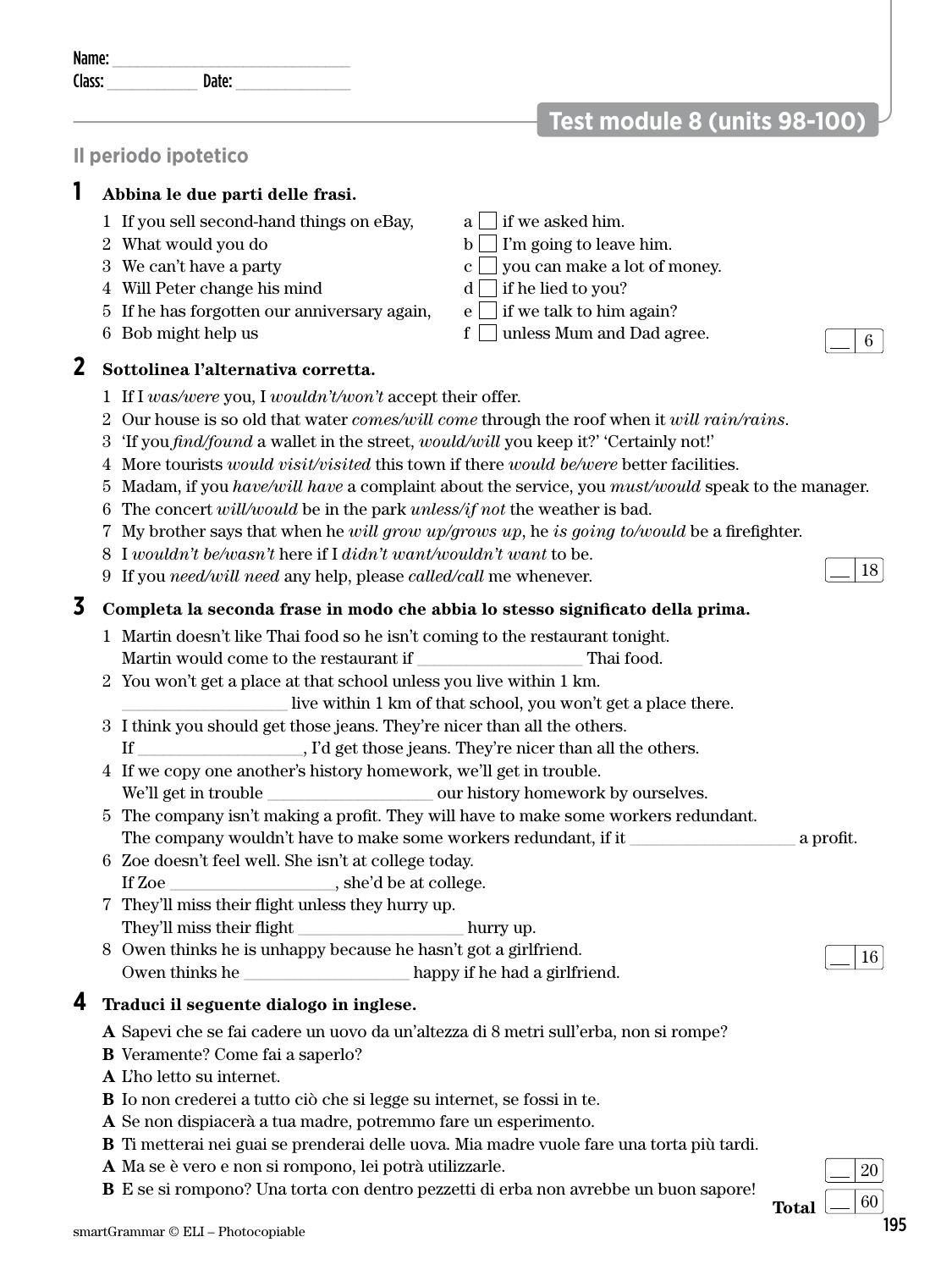# **Test module 9 (units 101-109)**

### **Costruzioni verbali**

### **1 Sottolinea l'alternativa corretta.**

- 1 It's impossible *eating/to eat* just one chocolate when you open a box of them.
- 2 I don't think it's fair that our music teacher doesn't *let/make* us choose the music to play.
- 3 We're really looking forward to *go/going* on holiday next week.
- 4 I expect *that/-* you all to be quiet while I'm out of the room.
- 5 'Did it take you long to get used to *work/working* shifts?' 'Quite a while, yes.'
- 6 I refuse *to listen/listening* to you any longer.
- 7 'Is it worth *shopping/to shop* at that new fashion outlet?' 'Not really.'
- 8 Daniel pretended *to be/being* a monster to scare his little sister.

### **2 Completa il testo con la forma corretta dei verbi e delle espressioni nel riquadro.**

#### **REVISION GUIDE** Your exams are coming up and you've decided it's time to start  $(1)$ Well, it's important (2) an effective revision method for you. Frantically (3) \_\_\_\_\_\_\_\_ at your books ten minutes before (4) \_\_\_\_\_\_\_\_\_ into the exam is not good. We suggest (5) \_\_\_\_\_\_\_ these simple ideas: • You need (6) wour time between the subjects, remembering (7) \_\_\_\_\_\_\_ more time for your weaker ones. • You should stop (8)  $\qquad$  a break at least every 90 minutes, but only for about 10 minutes. • Nobody can  $(9)$  you revise so it's up to you to actually  $(10)$  doing it. • Don't keep on (11) having a fixed revision timetable, it will be easier. • (13)  $\bullet$  up a pleasant study area, with coloured pens, sticky notes, etc. will make revising more enjoyable. follow • look go • revise • find be used to • divide get across • get down to give up • have • leave make • set • speak • put

• Practise (14) aloud to make sure you can (15) your point clearly.

• If you feel like (16) , don't! Get some fresh air and then start again.

### **3 Decidi se le frasi seguenti sono corrette (**✓**) o sbagliate (**✗**). Poi correggi quelle sbagliate.**

- 1 Karim didn't used to eat anchovies, but he'll have them occasionally now.
- 2 Would you consider to live abroad if you couldn't find a job here?
- 3 There is nowhere going in this town. It's so boring.
- 4 We really appreciate your coming here today to talk to us.
- 5 The guide recommended we to visit the caves.
- 6 Do you want that I book the hotel for the weekend or do you want to do it?
- 7 'Were you the first one who to arrive?' 'No, the second.'
- 8 Dad, don't you think you're too old to be wearing combat trousers?

### **4 Traduci il seguente testo in inglese.**

Sentì i suoi vicini di casa urlare mentre entrava nel condominio. Aveva avuto una giornata piena e voleva rilassarsi. "Farei a meno di sentire il resto della loro discussione", pensò, "non sono abituato a vivere vicino a così tante persone." Si fermò per prendere la posta prima di salire le scale. Valutò se continuare fino al piano successivo per bussare alla porta dei vicini, ma decise di non intromettersi. "Spero solo che non continuino a litigare per tutta la notte," pensò. 20 **Total**  $\vert \underline{\hspace{0.1cm}} \vert$  60



16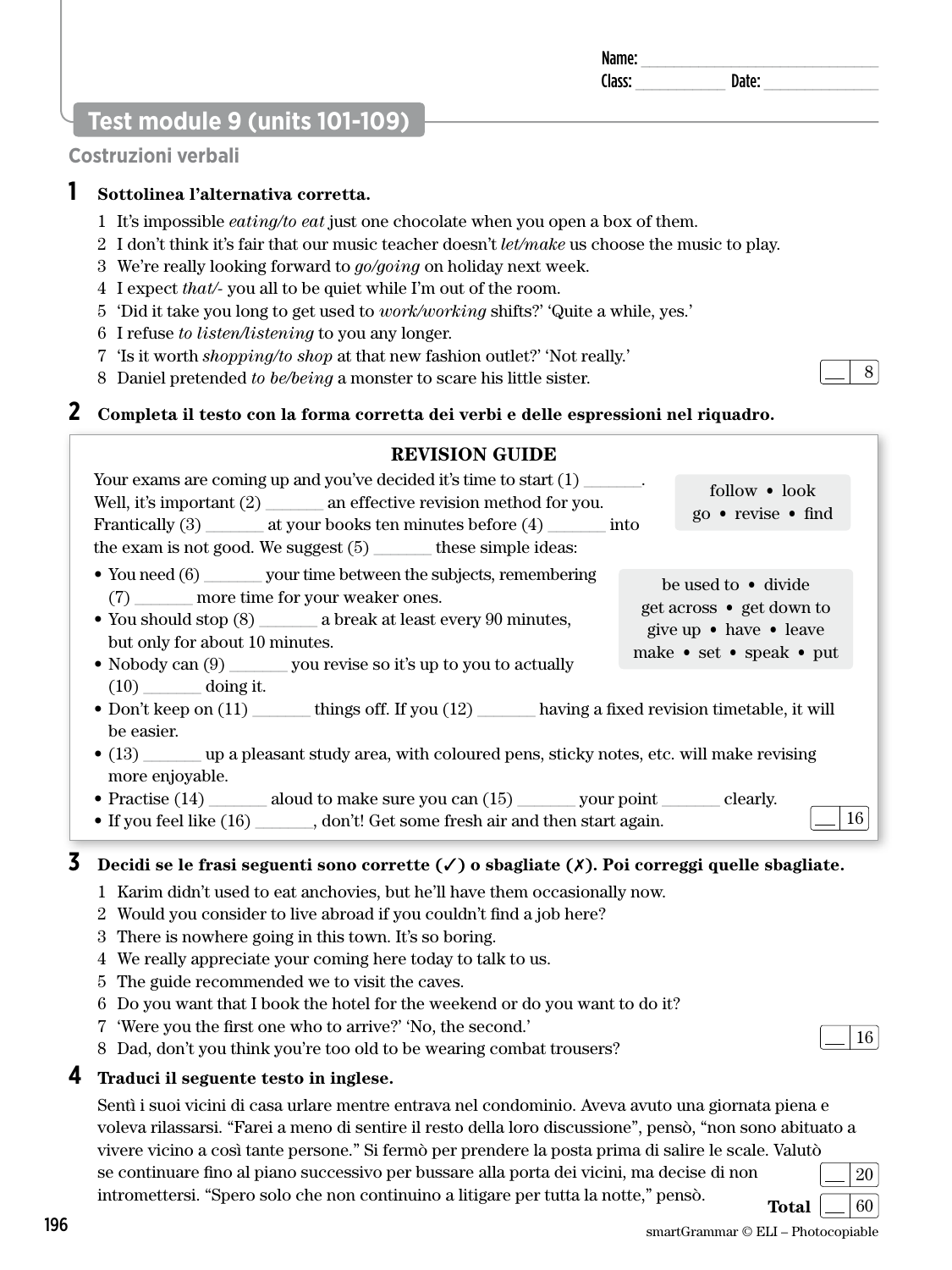# **Test module 10 (units 110-119)**

# **La costruzione della frase (1)**

# **1 Sottolinea l'alternativa corretta.**

- 1 'Who *did give/gave* you that book?' 'My aunt gave *it to me/to me it*.
- 2 *There/It* takes several hours to put in hair extensions if it is *did/done* properly.
- 3 'Where *he does/does he* work?' 'He gave up *his job two weeks ago/two weeks ago his job*.'
- 4 'Let's dance. I love this song.' '*Me too/So love I*.'
- 5 '*What/So* a lovely jumper! Is it *made/make* of cashmere?' '*I think so/Yes, I think*.'
- 6 'The antivirus programme needs *to update/updating*.' 'It's OK. I *had/get* it done yesterday.'
- 7 We're *such/so* happy you could get here in the end. Unfortunately dinner *was/were* served two hours ago.
- 8 'Is *there/it* anything good on TV tonight?' 'I don't suppose *so/not*.'

# **2 Completa la seconda frase in modo che abbia lo stesso significato della prima.**

- 1 Elisa's English teacher gave her extra homework. Elisa \_\_\_\_\_\_\_\_\_\_\_\_\_\_\_\_\_\_\_\_ extra homework by her English teacher.
- 2 He is certainly guilty of causing the accident. There is  $\qquad \qquad$  that he is guilty of causing the accident.
- 3 I've had such a lot of good luck recently it's unbelievable! I've had so \_\_\_\_\_\_\_\_\_\_\_\_\_\_\_\_\_\_\_\_ good luck recently – it's unbelievable!
- 4 Someone takes the bread to the shop early in the morning. The bread \_\_\_\_\_\_\_\_\_\_\_\_\_\_\_\_\_\_\_\_ to the shop early in the morning.
- 5 Someone came and cleaned the windows yesterday.
- We cleaned yesterday.
- 6 I went to the hairdressers to have my hair cut. I went to the hairdressers because equal cutting.

# **3 Decidi se le frasi seguenti sono corrette (**✓**) o sbagliate (**✗**). Poi correggi quelle sbagliate.**

- 1 The cat jumped off quickly the kitchen countertop and outside ran.
- 2 I'd love to be rich. I'd have all my housework done by a team of cleaners.
- 3 A penalty was given the home team and the crowd went wild.
- 4 'Which bus you took to get here?' 'The number 12.'
- 5 'I've never listened to this kind of music before.' 'Me too. I'm not sure I like it.'
- 6 How a lot of wasted food! I don't think these 'all you can eat' buffets are a good idea.

# **4 Traduci il seguente dialogo in inglese.**

- **A** Sapevi che hanno svaligiato la nostra casa mentre eravamo in vacanza?
- **B** Che cosa terribile! Quando è successo? Chi ve l'ha detto?
- **A** La polizia ci ha chiamato il martedì. Hanno detto che non c'era bisogno di tornare, ma l'abbiamo fatto.
- **B** È stato preso qualcosa?
- **A** Tutti i miei gioielli sono stati rubati, ma i ladri hanno fatto così tanta confusione. Tutto aveva bisogno di essere pulito quindi l'ho fatto fare a un'impresa di pulizie.
- **B** Ho bisogno di installare un sistema d'allarme.
- **A** Anche noi. Lo facciamo installare la settimana prossima. Ti darò il loro numero di telefono.



16

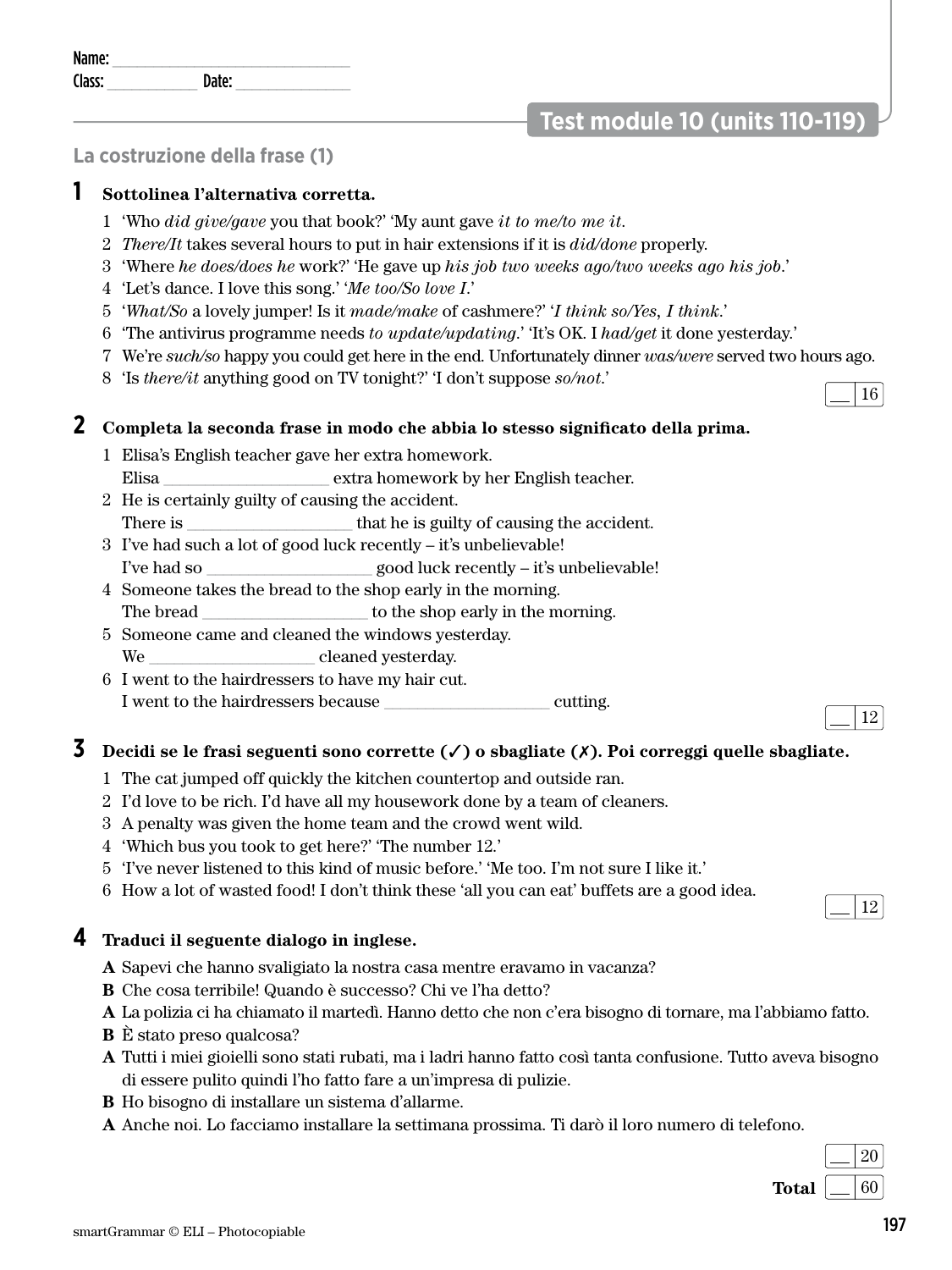# Name: \_\_\_\_\_\_\_\_\_\_\_\_\_\_\_\_\_\_\_\_\_\_\_\_\_\_\_\_\_ Class: **Date:** Date:

# **Test module 11 (units 120-125)**

# **Il discorso indiretto**

# **1 Sottolinea l'alternativa corretta.**

- 1 She *told/said* me that she was leaving the next day.
- 2 Isabel wanted to know *if/where* I lived at the same address.
- 3 'I don't want to do it,' *shouted she/she shouted*.
- 4 He *replied/answered* them that the competition had been very easy.
- 5 Do you know when the post office *does shut/shuts*?
- 6 The doctor advised me *to stay/stay* in bed for a couple of days.

# **2 Enrico ha fatto un esame orale d'inglese. Trasforma le domande dell'esaminatrice e le risposte di Enrico al discorso indiretto, usando al passato i verbi introduttivi nel riquadro.**

answer • ask • reply • say • tell • want to know • wonder

- 1 'How long have you studied English?' 'I've studied it for four years'.
- 2 'Can you speak any other languages?' 'No, I can't, but I want to learn Spanish.'
- 3 'Tell me something about your family.' 'There are 3 of us in my family. I don't have any brothers or sisters.'
- 4 'Where did you go on holiday last year?' 'I went on a football camp last July.'
- 5 'What are you going to do next weekend?' 'I'm going to my friend's birthday party next Sunday.'
- 6 'How will you celebrate your birthday?' 'I think I'll invite my friends to a restaurant.'
- 7 'Would you like to live in a foreign country?' 'Yes, I'd love to live in the USA.'

# **3 Completa le frasi nel discorso indiretto.**

- 1 'You should study economics.' My dad advised \_\_\_\_\_\_\_\_\_\_\_\_\_\_\_\_\_\_\_\_\_\_\_.
- 2 'You broke my toy!' The boy accused his sister
- 3 'Thank you for listening.' The speaker thanked everyone
- 4 'You must take the lead role Joshua.' They wanted
- 5 'You ought to invest offshore.' His financial advisor recommended
- 6 'Yes, I cheated in the exam.' Una admitted  $\boxed{\phantom{a}}$

# **4 Traduci il seguente testo in inglese.**

Ieri si è tenuto a Bridgmouth il primo festival di mongolfiere (*hot-air balloon*). Darren Winter, un appassionato di mongolfiere, ha detto che è stato un privilegio essere la prima mongolfiera a decollare. Ha aggiunto che il tempo era perfetto. Gli spettatori avevano l'opportunità di fare un breve giro e molti di loro hanno ammesso di sentirsi molto nervosi prima del decollo. Il sindaco di Bridgmouth si è congratulato con gli organizzatori per aver programmato l'iniziativa e ha detto che sperava che ci sarebbero stati altri eventi in futuro.

| barcoocro baail and crema in radaro. | ___                      | 20 |  |
|--------------------------------------|--------------------------|----|--|
| <b>Total</b>                         | $\overline{\phantom{a}}$ | 60 |  |





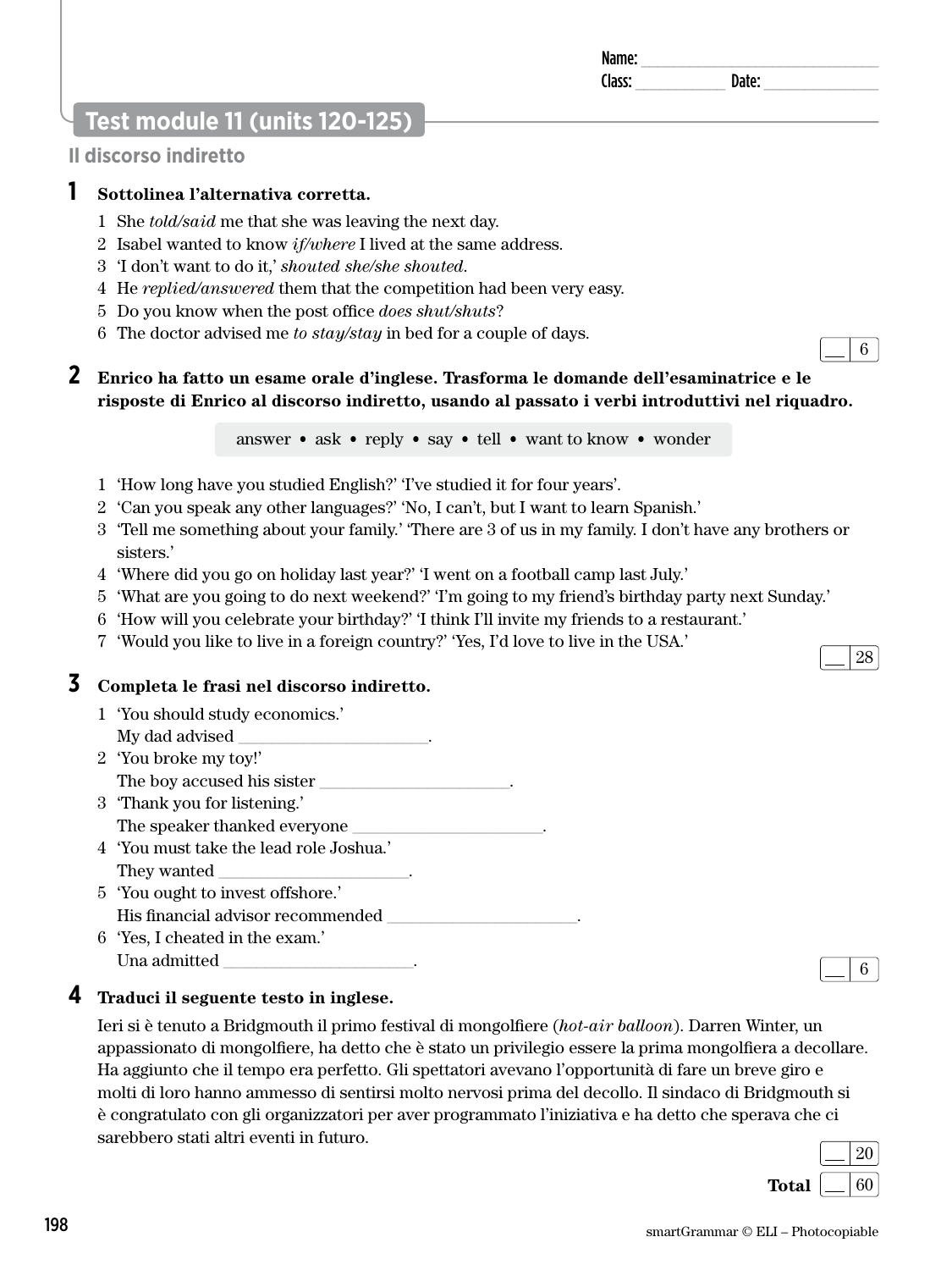| Sicuramente ritorneranno presto, quindi devi venire con noi la prossima volta! |       |     |
|--------------------------------------------------------------------------------|-------|-----|
|                                                                                | Total | -60 |

# **I modali (2)**

# **1 Sottolinea l'alternativa corretta.**

Name: \_\_\_\_\_\_\_\_\_\_\_\_\_\_\_\_\_\_\_\_\_\_\_\_\_\_\_\_\_ Class: \_\_\_\_\_\_\_\_\_\_\_ Date: \_\_\_\_\_\_\_\_\_\_\_\_\_\_

- 1 Did the Minister of Education *succeed/manage* in getting the proposal accepted?
- 2 Tom *is bound/will* to be at the concert. He loves this group.
- 3 'Why is the security light on?' 'Someone *must/should* have come into the garden.'
- 4 My music teacher put me in for Level 6 but I *could/was able to* have done Level 7 as the exam was easy.
- 5 This room is private. You're not *expected/supposed* to be in here.
- 6 It was wrong to tell everyone his secret. You *shouldn't/couldn't* have done it.
- 7 You *had/would* better not touch that. It's my brother's and he's very possessive about his things.
- 8 Jessica would rather her parents  $pay/paid$  for her holiday, but they don't agree.

# **2 Completa i dialoghi con le parole nel riquadro.**

be • can't • could • had better  $(x 2)$  • manage • must • must have • needn't ought • possibly • should • succeeded • supposed • will • would rather

- **A** I'm really sorry Claire, but I can't find those earrings you lent me. I (1) \_\_\_\_\_\_\_ lost them.
- **B** What?! You (2) have been more careful. They were very special. You (3) and ask to borrow anything of mine again.
- **A** You (4) be a bit more understanding. It was an accident and I've said sorry.
- **A** What lovely flowers! You (5) \_\_\_\_\_\_\_ have got me anything. Did you (6) \_\_\_\_\_\_\_ to find our house alright?
- **B** Yes. I (7) have taken a wrong turn because I didn't go past the church like you said, but I (8)  $\qquad \qquad$  in getting here all the same.
- **A** Oh, you (9) have gone the long way round. Perhaps I (10) to have drawn you a map.
- **A** What a racket! Craig and his band must (11) practising in next door's garage.
- **B** Yes, I think they've (12) found a new member with a big drum kit.
- **A** He (13) \_\_\_\_\_\_\_ be very good. It's just a load of banging.
- **B** Well, they're (14) to be perfoming in front of the school next week.
- **A** I (15) \_\_\_\_\_\_\_ not listen to this for another week. You (16) \_\_\_\_\_\_\_ go round and talk to them.

# **3 Decidi se le frasi seguenti sono corrette (**✓**) o sbagliate (**✗**). Poi correggi quelle sbagliate.**

- 1 I needn't have got up early as it was a holiday so I had a lie-in.
- 2 Mick should have changed his mobile number as I can't get hold of him.
- 3 Alex can't have known better at his age. It was a silly thing to say.
- 4 All volunteers are to report to the information desk at 7.00 a.m.
- 5 That was very dangerous! You might hit your head.
- 6 Eddie was supposed to come to the inauguration but he didn't turn up.
- 7 'Do you prefer ice skating than rollerblading?' 'They're both OK.'
- 8 High school students had better have more help choosing a career or college course.

# **4 Traduci il seguente testo in inglese.**

Saresti dovuto venire con noi ieri sera. Ci siamo divertiti così tanto. India è riuscita a prenderci dei posti vicino al palco. Il concerto doveva finire a mezzanotte, ma tutti applaudivano così tanto che il gruppo ha fatto altre otto canzoni. Non era necessario che portassi la macchina fotografica perché non potevamo fare foto. Questa mattina riesco a malapena a parlare. Devo aver urlato e cantato troppo forte!

 $\frac{1}{20}$ <br>no presto, quindi devi venire con noi la prossima volta!

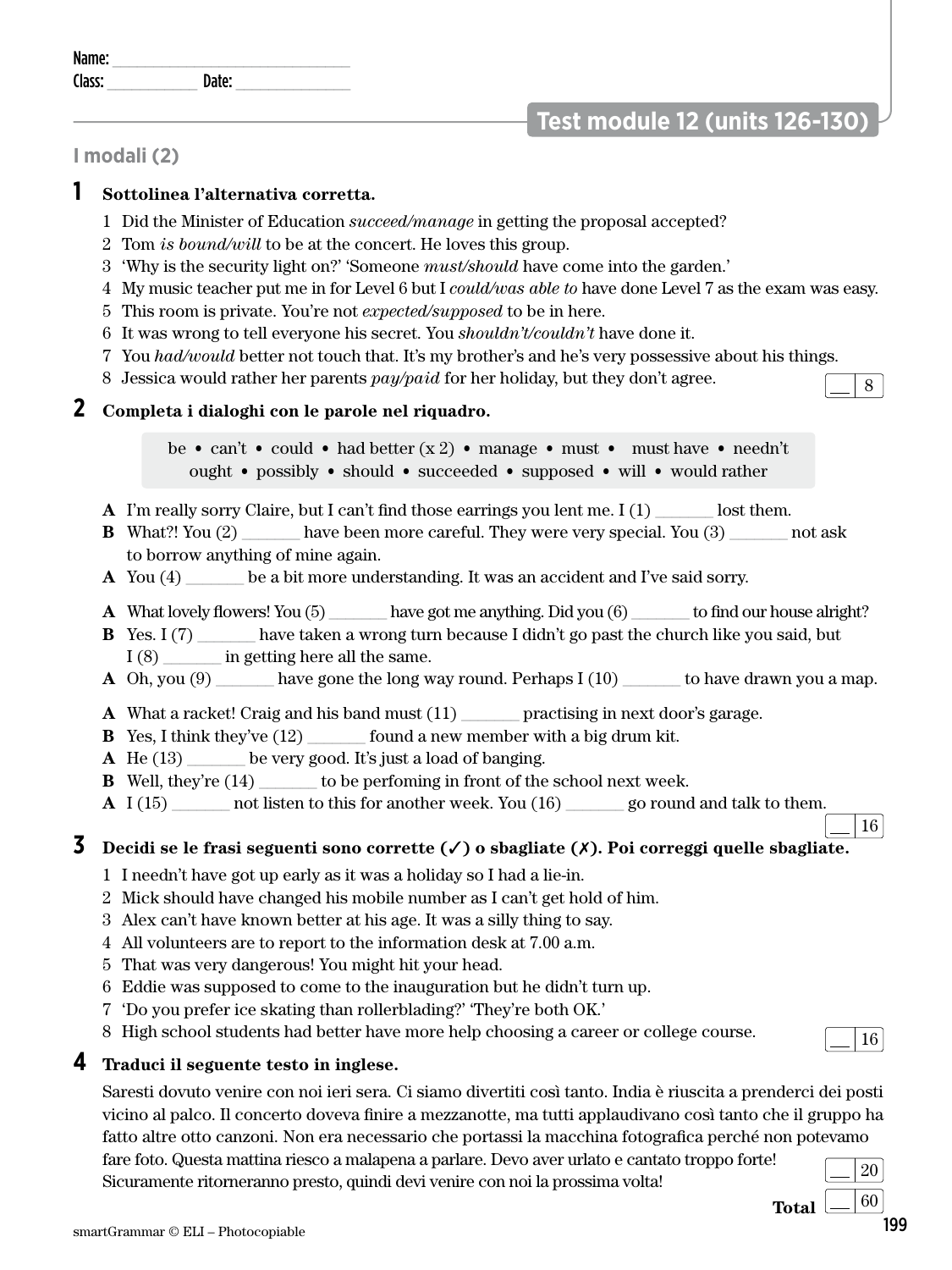# **Test module 13 (units 131-134)**

# **Il futuro (2)**

# **1 Sottolinea l'alternativa corretta.**

- 1 *By the time/By* next Tuesday, we will have *visited/been visiting* 14 states across America.
- 2 In two *years'/year's* time, I *will be/will have been* old enough to apply for my driving licence.
- 3 Will they have *arrived/been arriving* at their hotel *by/within* now?
- 4 We were *taking/going to take* the car but it wouldn't start. Luckily Jim said he *would/was to* take us.
- 5 'Pitbull *was to have appeared/was appearing* at the event but he cancelled.' 'His fans *won't/will* have been happy.'
- 6 'What will you *have been/be* doing this time tomorrow?' 'I'll be *clearing/cleared* up after the party.'

# **2 Completa il dialogo con la forma futura corretta (***future continuous***,** *future perfect***,** *future perfect continuos***) oppure con il futuro nel passato dei verbi tra parentesi.**

**A** So have your parents decided where you're going on holiday?

- **B** We (1)  $(1)$  (not / go) on holiday this summer. My parents think they've had a better idea.
- **A** What's that?
- **B** DIY. They say that, given that by the end of this September we (2) (live) in our house for 4 years and they haven't done any of the work they planned to do, we should all do it together.
- **A** That doesn't sound like a fun way to spend your holidays.
- **B** I knew you (3) \_\_\_\_\_\_\_ (understand).
- **A** So what  $(4)$  \_\_\_\_\_\_\_ (you / do) exactly?
- **B** Well, at first they said they (5)  $\qquad \qquad$  (call) someone to do it, but they changed their minds. So now  $I(6)$  (redo) the bathroom with my dad and my brother and mum (7) (renovate) the kitchen.
- **A** What about your sister?
- **B** By the time we start, she  $(8)$  \_\_\_\_\_\_\_ (leave) on holiday. She'd already booked it. Lucky thing! She  $(9)$  (swim) in the pool and I (10) (paint) the bathroom ceiling.
- $\bf{A}$  I (11)  $\qquad$  (be about / say) that! So, (12)  $\qquad \qquad$  (you / finish) by the time school starts again?
- **B** Who knows?!

# **3 Decidi se le frasi seguenti sono corrette (**✓**) o sbagliate (**✗**). Poi correggi quelle sbagliate.**

- 1 Now, that we're leaving school, I wonder what we will all been doing this time next year.
- 2 Don't ring your parents. It's 2 a.m. They were sleeping. Let's call my brother for help.
- 3 'Will you have been finishing fixing my car by tonight?' 'It should be ready by then.'
- 4 Robyn would work overtime to finish the report, but her boss didn't allow it.
- 5 You won't be going out until you've tidied your room.
- 6 They will have had their exam results between five weeks' time.
- 7 I was about to ring Carl, when he rang me!
- 8 'How many nights will you have stayed, sir?' 'Just one night. I'm leaving tomorrow morning.'  $\boxed{\phantom{16}}$

# **4 Traduci il seguente testo in inglese.**

Pensi che avremo scoperto una cura per il cancro tra 5 o forse 15 anni? Le scoperte scientifiche e tecnologiche vengono fatte così velocemente oggigiorno che è impossibile dire che cosa i ricercatori avranno inventato, scoperto o sviluppato entro un determinato anno. E riguardo la tua vita privata? Ti sarai sposato, o forse sposato e divorziato, per quando avrai 35 anni? O starai vivendo ancora a casa o studiando all'università? 20

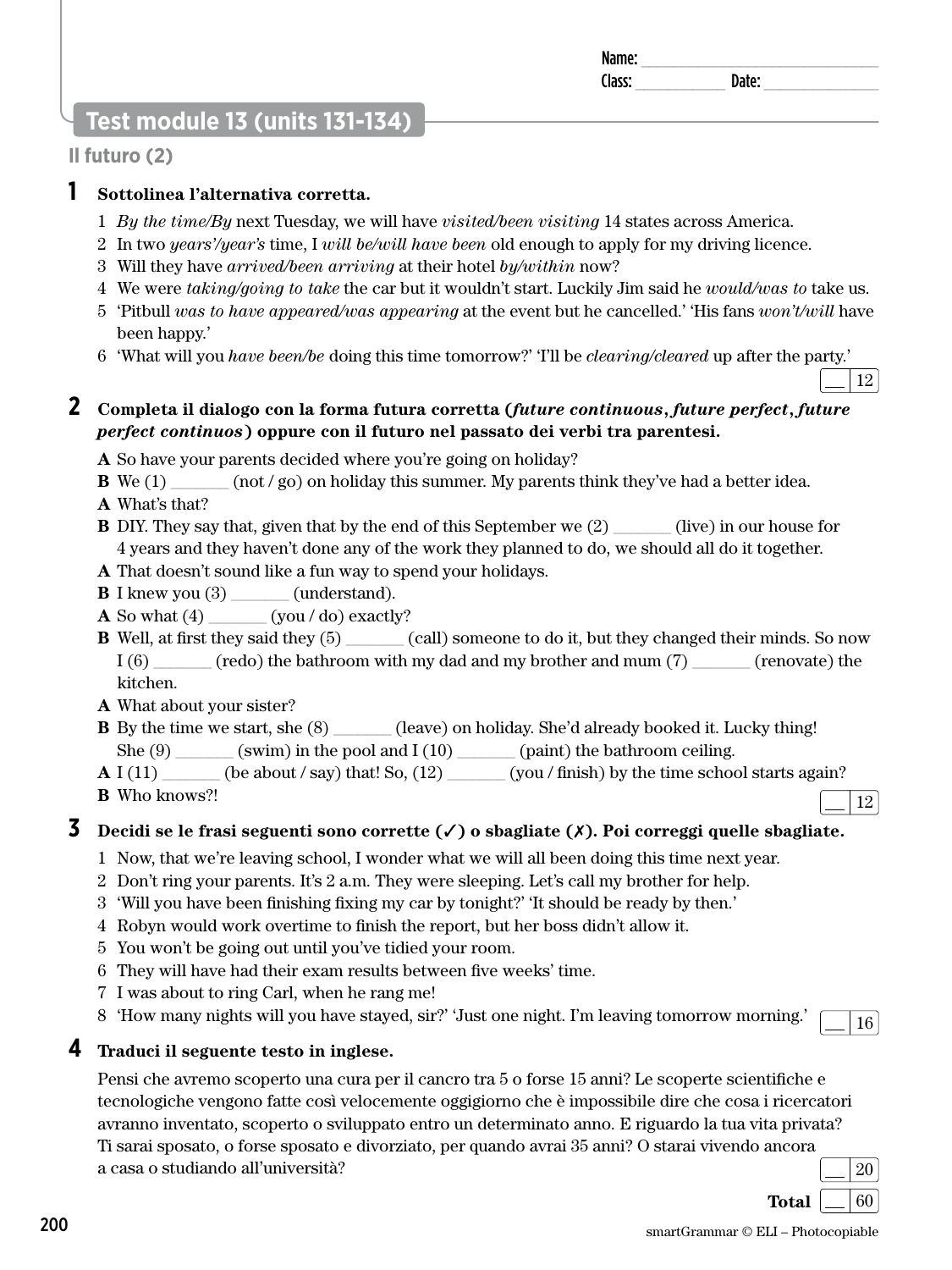# **Il periodo ipotetico (2)**

# **1 Sottolinea l'alternativa corretta.**

- 1 I wish my children *to/would* help me more around the house. Life would *have been/be* so much easier.
- 2 *Had they/They had* lived closer, we *had/would have* visited them more often.
- 3 If only my best friend *was being/were* here. She *would/wouldn't* know what to do.
- 4 Christina would have *come/came* if her parents *didn't be/weren't* so strict.
- 5 If Nigel *wouldn't have/hadn't* practised so hard, he wouldn't *have been/be* in the team now.
- 6 If you *hadn't/weren't* been behaving so stupidly, you *wouldn't have/hadn't* tripped over.

# **2 Completa la seconda frase in modo che abbia lo stesso significato della prima, usando la parola data.**

1 It's a pity I can't play the guitar. (only)

\_\_\_\_\_\_\_\_\_\_\_\_\_\_\_\_\_\_\_\_\_\_\_ the guitar.

- 2 You should call the dentist now. Don't wait any longer! (time) It \_\_\_\_\_\_\_\_\_\_\_\_\_\_\_\_\_\_\_\_\_\_\_ the dentist.
- 3 Lucien ran away because he argued with his stepdad. (wouldn't) Lucien Lucien he hadn't argued with his stepdad.
- 4 Sammy regrets not having studied hard at school. (wishes) Sammy hard at school.
- 5 Juanita doesn't want the teacher to test her tomorrow in class. (won't) Juanita \_\_\_\_\_\_\_\_\_\_\_\_\_\_\_\_\_\_\_\_\_\_\_ test her tomorrow in class.
- 6 My neighbours make a lot of noise. I don't want them to. (wouldn't) I make a lot of noise.

# **3 Trova 8 errori nel dialogo e correggili.**

- **Manuel** I wish you enjoy the trip next week. If I were going too! It's not fair.
- **Beth** But you knew the trip was only for those students on the course who attended more than 80% of the lessons. You didn't. If you went to the lessons, you will be leaving with us for Berlin next Saturday, too.
- **Manuel** You're right. I would have worked harder.
- **Beth** They should organise another course, you could go next year. But it's about time you realise that you have to work hard and not just play hard!
- **Manuel** I wish you not say things like that. You sound just like my parents!
- **Beth** Sorry, but it's true!

## **4 Traduci il seguente testo in inglese.**

È ora per me di andare. L'alba sta arrivando. Vorrei non dovere andare via. Adoro stare con te. Se soltanto potessimo passare più tempo insieme. Se soltanto le nostre famiglie non si odiassero. Potremmo stare insieme apertamente se le nostre famiglie non avessero avuto quel litigio terribile per il controllo della città. Vorrei che il nostro rapporto fosse alla luce del sole (*in the open*). Avremmo dovuto raccontare tutto quando ci siamo incontrati per la prima volta. Sì, sarebbe proprio ora che parlassimo con loro. Non possiamo più andare avanti così.



12

16



**Test module 14 (units 135-137)** 

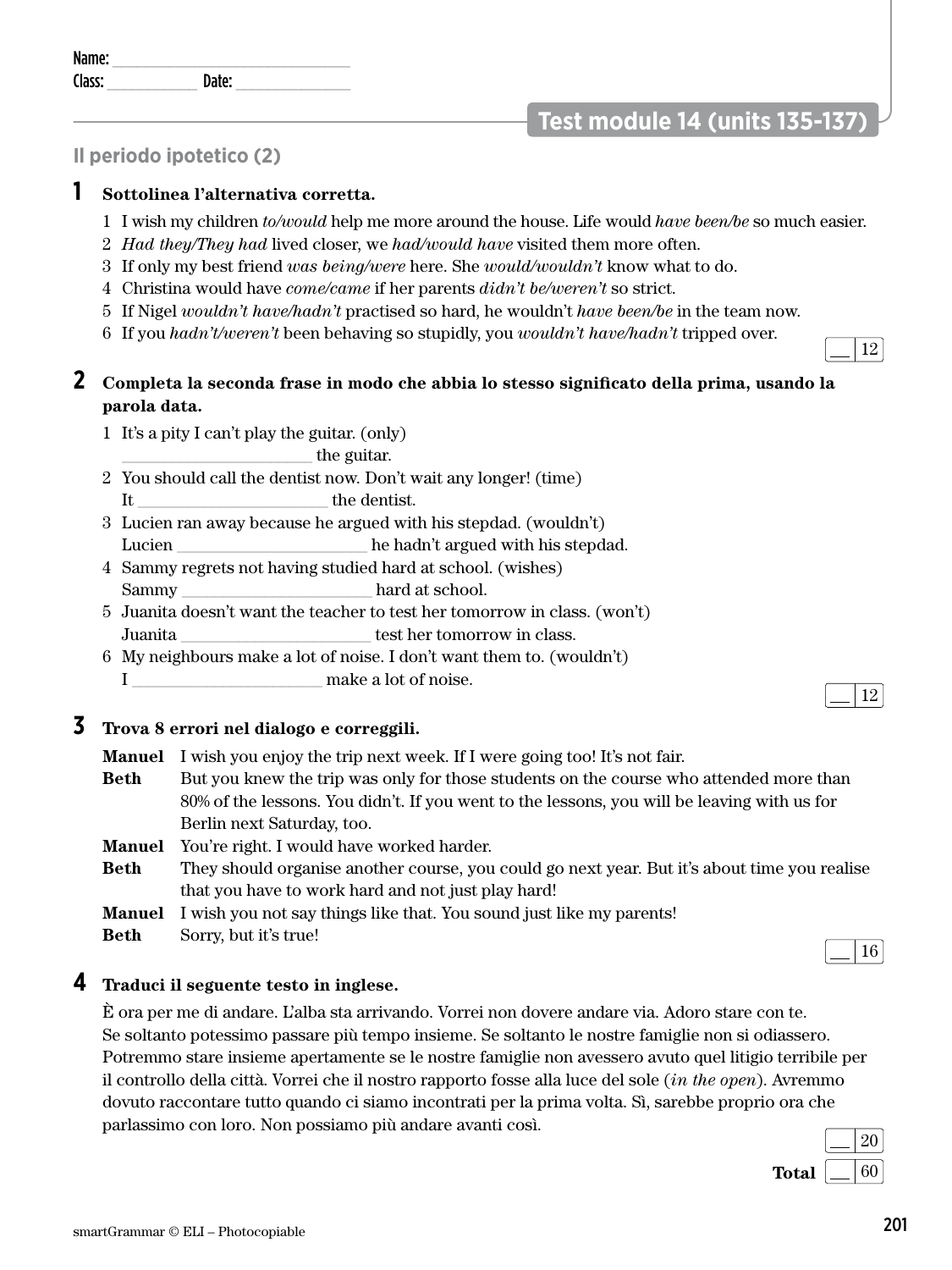# **Test module 15 (units 138-150)**

**La costruzione della frase (2)**

# **1 Sottolinea l'alternativa corretta.**

- 1 A lot of rubbish *had been/was being* left in the park after the festival, *that/which* was really quite disgusting.
- 2 The killers *are/is* known *that they/to* have been moved to a high-security prison.
- 3 'I'm not going to forgive him *whatever/whenever* happens.' '*Don't/Aren't* you?'
- 4 At no time *I felt/did I feel* in danger in spite of *being/be* so close to the tigers.
- 5 You'd go there even *though/if* I told you not to, *wouldn't/hadn't* you?
- 6 The situation is getting *worse and worse/more and more worse*. Now my sister's boyfriend, *who/that* I can't stand, is coming to stay for a week! 12

# **2 Leggi il dialogo e completalo con una sola parola per ogni spazio.**

- **A** You've been to Thailand, (1) vou?
- **B** Yes, although it was a few years ago now. Why?
- **A** Phuket is really popular at the moment and it is (2) to be the best place to go, but I wanted to know (3)  $\qquad$  Koh Phangan is good too.
- **B** To be (4) \_\_\_\_\_\_, the beauty of a lot of the islands has (5) \_\_\_\_\_\_\_ ruined by hoards of backpackers and gap-year students. (6) \_\_\_\_\_\_\_, it might have changed since I was there.
- **A** The travel agent told me to book everything from here as it's better.
- **B** He told you (7) \_\_\_\_\_\_? No way! You can book excursions and things there for a fraction of the price. Anyway, you should go  $(8)$  \_\_\_\_\_\_\_ you want to and not just follow what everyone else is doing.

# **3 Completa la seconda frase in modo che abbia lo stesso significato della prima, usando la parola data.**

- 1 People think that this country's next president will be a woman. (is)
	- \_\_\_\_\_\_\_\_\_\_\_\_\_\_\_\_\_\_\_\_\_\_\_ this country's next president will be a woman.
- 2 Someone should have told you about the meeting. (been) You \_\_\_\_\_\_\_\_\_\_\_\_\_\_\_\_\_\_\_\_\_\_\_ about the meeting.
- 3 As well as throwing up, I had a temperature. (top) I was throwing up and  $\blacksquare$  I had a temperature.
- 4 When it gets hot, you need to drink more water. (the)

\_\_\_\_\_\_\_\_\_\_\_\_\_\_\_\_\_\_\_\_\_\_\_, the more water you need to drink.

5 As soon as we sat down to eat, the baby started crying. (sooner)

down to dinner than the baby started crying

6 You mustn't speak to her again for any reason whatever. (under)

\_\_\_\_\_\_\_\_\_\_\_\_\_\_\_\_\_\_\_\_\_\_\_ you speak to her again. 12

# **4 Traduci il seguente testo in inglese.**

Per cominciare, vorrei dire qualche parola. In linea di massima, quest'anno è stato positivo per il nostro club del libro, sebbene sempre meno soci vengano alle riunioni. Inoltre, sta diventando sempre più difficile trovare ospiti d'onore. Comunque, sono lieto di annunciare che siamo riusciti a far venire la scrittrice Tammy Hanson, che sarà in tour nel Regno Unito, a parlare con noi. È considerata una delle migliori autrici di gialli negli Stati Uniti e i suoi libri sono stati tradotti in più di 20 lingue. L'incontro si terrà il 17 marzo perciò, qualunque programma abbiate, assicuratevi di essere presenti.

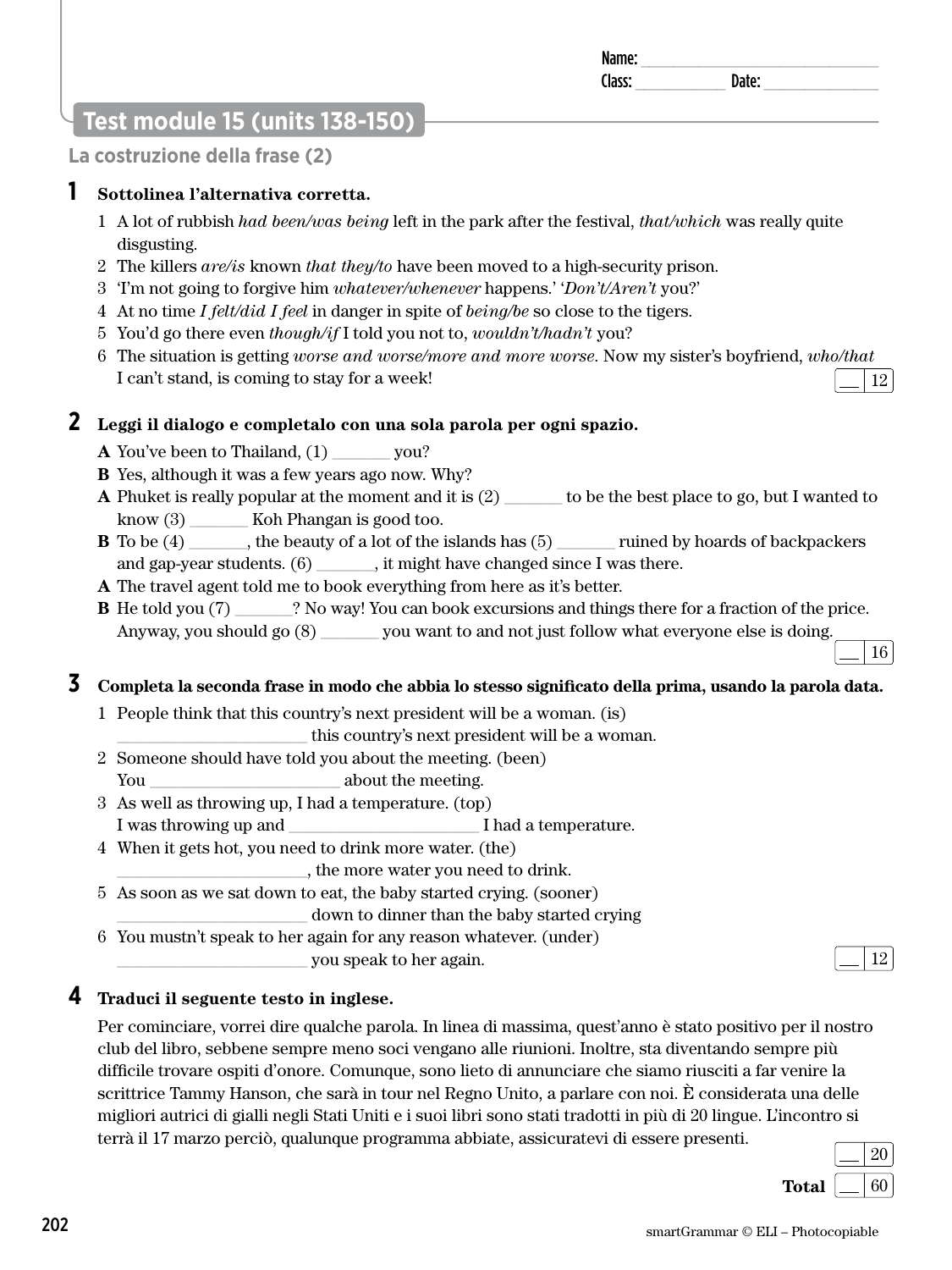## **Test units 1-6**

| $1 \text{ A}$ | 8 D            | 15 B | 22 D |  |
|---------------|----------------|------|------|--|
| 2 C           | 9 <sub>D</sub> | 16 D | 23 C |  |
| $3\,B$        | $10\,$ B       | 17 C | 24 B |  |
| 4 B           | $11 \text{ A}$ | 18 B | 25 A |  |
| $5\,D$        | $12\,C$        | 19 B | 26 D |  |
| 6 C           | 13 C           | 20 C |      |  |
| 7 A           | 14 A           | 21 A |      |  |

#### **Translation**

- 1 'Where are you? You're not in the garden.' 'We're in the garage.'
- 2 My grandma lives with us. She's 85 (years old).
- 3 I like horror films but by brother doesn't like them.
- 4 'Is Paolo Italian?' 'No he isn't. He's from Spain.'
- 5 It's half past nine in the morning and I'm hungry.
- 6 Is there an airport in your town? No, there isn't.
- 7 There are five of us in my family.
- 8 ' What colour is your hair?' 'It's blond.'
- 9 How often is Michele late for school?
- 10 'Can I use your dictionary?' 'Here it is./Here you are.'
- 11 'How many students are there in your school?' 'There are about 800.'
- 12 What's the answer to question 10? Are you sure? Yes, you're right.

# **Test units 7-14**

| $1 \text{ } B$ | 8 A            | 15 D           | 22 D |  |
|----------------|----------------|----------------|------|--|
| 2 B            | 9 C            | 16A            | 23 C |  |
| 3 C            | $10\,$ B       | 17 A           | 24 B |  |
| 4 D            | $11\,C$        | 18 C           | 25 C |  |
| 5A             | $12 \text{ B}$ | $19 \text{ A}$ | 26 A |  |
| 6 B            | 13 B           | 20 B           |      |  |
| 7 D            | 14 D           | 21 C           |      |  |

#### **Translation**

- 1 My brother wants to be a lawyer.
- 2 The President of the USA lives in the White House.
- 3 Look! There are two thieves with those policemen/policewomen/police officers.
- 4 I don't like mice. I'm afraid/scared/frightened.
- 5 The Robinsons haven't got a big house.
- 6 Can I go out with my friends tonight, please?
- 7 Liam can't play the guitar but he can sing.
- 8 Annie can't go to the concert because she hasn't got a ticket.
- 9 Don't forget to bring your grammar book tomorrow.
- 10 'What's the matter?' 'I've got an important test tomorrow. Can you help me?'
- 11 Have a good holiday!
- 12 It's my birthday today so I'm very happy.

#### **Test units 15-19**

| $1\,D$ | 8 A            | 15 D           | 22 C |  |
|--------|----------------|----------------|------|--|
| 2A     | 9 B            | 16A            | 23 A |  |
| $3\,C$ | 10 C           | $17 \text{ B}$ | 24 D |  |
| 4 B    | $11 \text{ B}$ | 18 A           | 25 C |  |
| 5 C    | 12 C           | 19 A           | 26 B |  |
| 6 D    | 13 C           | 20 B           |      |  |
| 7B     | $14 \text{ A}$ | 21 C           |      |  |

#### **Translation**

- 1 I like foreign languages, especially Japanese and Chinese.
- 2 The boys are tired after the football match.
- 3 These sunglasses are nice. Those are ugly.
- 4 I would like to speak to Mrs Stein, please. This is Mark Slater.
- 5 Can I use your mobile? Mine is dead.
- 6 Wear your safety goggles in the science lab.
- 7 Carl loves loud music but his parents don't.
- 8 Don't touch that. It's Julian's.
- 9 My boyfriend's sister lives in Spain.
- 10 Can I come to yours after school?
- 11 Four of my friends are having a party this weekend.
- 12 Some ideas of theirs/Some of their ideas are very strange.

# **Test units 20-24**

| $1 \text{ A}$ |                | 8 D | 15 B | 22 D |  |
|---------------|----------------|-----|------|------|--|
| 2 C           |                | 9 D | 16 D | 23 C |  |
| 3 B           | $10 \text{ B}$ |     | 17 C | 24 B |  |
| 4 B           | $11 \text{ A}$ |     | 18 B | 25 A |  |
| 5 D           | $12\text{ C}$  |     | 19 B | 26 D |  |
| 6 C           | 13 C           |     | 20 C |      |  |
| 7 A           | $14 \text{ A}$ |     | 21 A |      |  |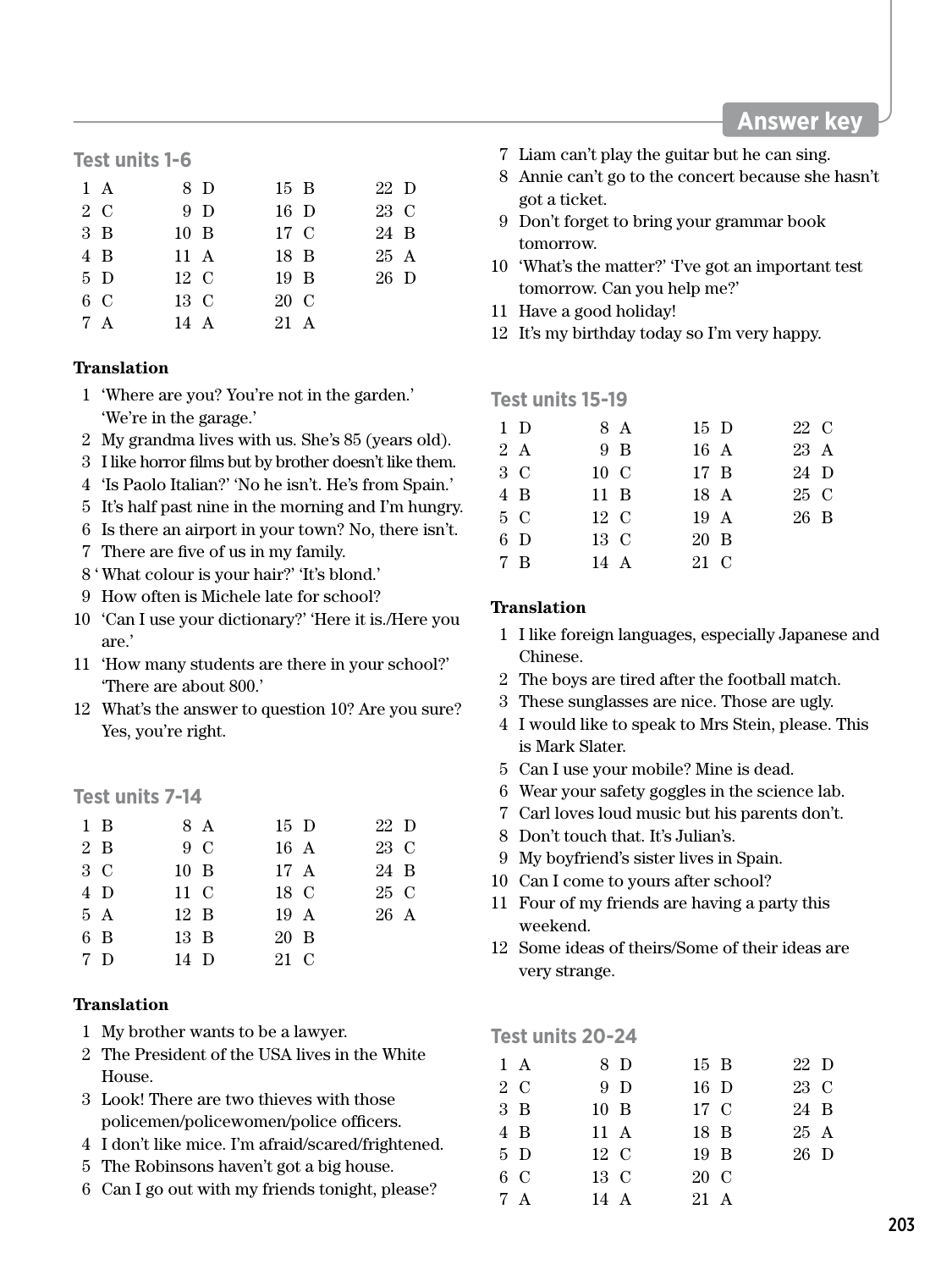#### **Translation**

- 1 My cousin lives in Canada but she is from Italy.
- 2 My friends and I go to the/a pizzeria/pizza restaurant every Saturday evening.
- 3 Mary's parents are on holiday in the Seychelles.
- 4 I don't like that picture on the wall.
- 5 I'm in bed because I've got (the) flu.
- 6 He lives in New York. His flat/apartment is on the 22nd floor.
- 7 'When is your birthday?' 'It's in spring. I was born on 18th April.'
- 8 Next week Noemi has got an English exam.
- 9 Einstein lived in the 19th and 20th centuries.
- 10 'How old is your sister?' 'She's 19 (years old).'
- 11 'What time is it?/What's the time?' 'It's a quarter to three./It's two forty-five.'
- 12 Luke goes to bed at midnight at the weekend(s).

# **Test units 25-29**

| $1 \text{ B}$ | 8 B            | $15\,B$        | 22 C |  |
|---------------|----------------|----------------|------|--|
| 2 C           | 9 D            | 16 B           | 23 B |  |
| 3 D           | $10\quad B$    | 17 D           | 24 C |  |
| 4A            | 11 D           | 18 A           | 25 D |  |
| $5\,D$        | $12 \text{ A}$ | $19 \text{ B}$ | 26 A |  |
| 6 A           | 13 C           | 20 A           |      |  |
| 7 C           | $14 \text{ A}$ | 21 B           |      |  |

#### **Translation**

- 1 'What does your uncle do?' 'He has/has got a shoe shop.'
- 2 My sister loves pop music but I don't. I never listen to it.
- 3 Which subject do you prefer? English or French?
- 4 'Who studies maths with Marco?' 'His friend Serena studies with him.'
- 5 'Who speaks English in your family?' 'Everyone.'
- 6 'How often do you go to the shopping centre?' 'I go every weekend.'
- 7 Michele never has fun/has a good time at parties.
- 8 We rarely/seldom have breakfast all together at my house/mine.
- 9 'Does Giorgia go to the beach with her friends?' 'No she doesn't. She goes with her parents.'
- 10 My brother washes his car three times a week so it's always very clean.
- 11 Mr Bonfigli never has a break when he is at work.
- 12 My parents want to have a big party because it is their 25th wedding anniversary.

**Test units 30-33**

| 1 C    | 7 A            | 13 C | 19 B |  |
|--------|----------------|------|------|--|
| 2 D    | 8 D            | 14 C | 20 A |  |
| $3\,D$ | 9 B            | 15 C | 21 A |  |
| 4 A    | 10 C           | 16 C | 22 C |  |
| 5B     | $11 \text{ B}$ | 17 D | 23 A |  |
| 6C     | 12A            | 18 C | 24 D |  |

#### **Translation**

- 1 Walking on the beach is very nice.
- 2 Cooking (Cookery) is a very popular course at school.
- 3 'What are you looking at?' 'I'm reading an interesting article on the Internet.'
- 4 'Do you like this cake?' 'Yes, I/we do.'
- 5 My dad can't stand coffee and he doesn't like/ dislikes tea. He always drinks milk at breakfast.
- 6 Giulia doesn't like travelling by train.
- 7 We're really enjoying this party.
- 8 We're all busy. I'm studying and my parents are working in the garden.
- 9 Paul is happy because it's snowing now and he can go skiing tomorrow.
- 10 Mrs Meyer usually has breakfast at home but today she is having breakfast in a café.
- 11 Do you know Chris? He is working here with us now.
- 12 'What are you thinking about?' 'I'm worried. I don't think my idea is possible.'
- 13 Mary isn't having lunch at home today.

#### **Test units 34-39**

| 1 D           | 8 D           | 15 C | 22 D |  |
|---------------|---------------|------|------|--|
| 2 C           | 9 A           | 16 C | 23 D |  |
| $3 \text{ B}$ | $10\text{ A}$ | 17 A | 24 B |  |
| 4 A           | 11 D          | 18 D | 25 D |  |
| 5D            | 12 C          | 19 B | 26 A |  |
| 6 B           | 13 B          | 20 C |      |  |
| 7C            | 14 A          | 21 A |      |  |
|               |               |      |      |  |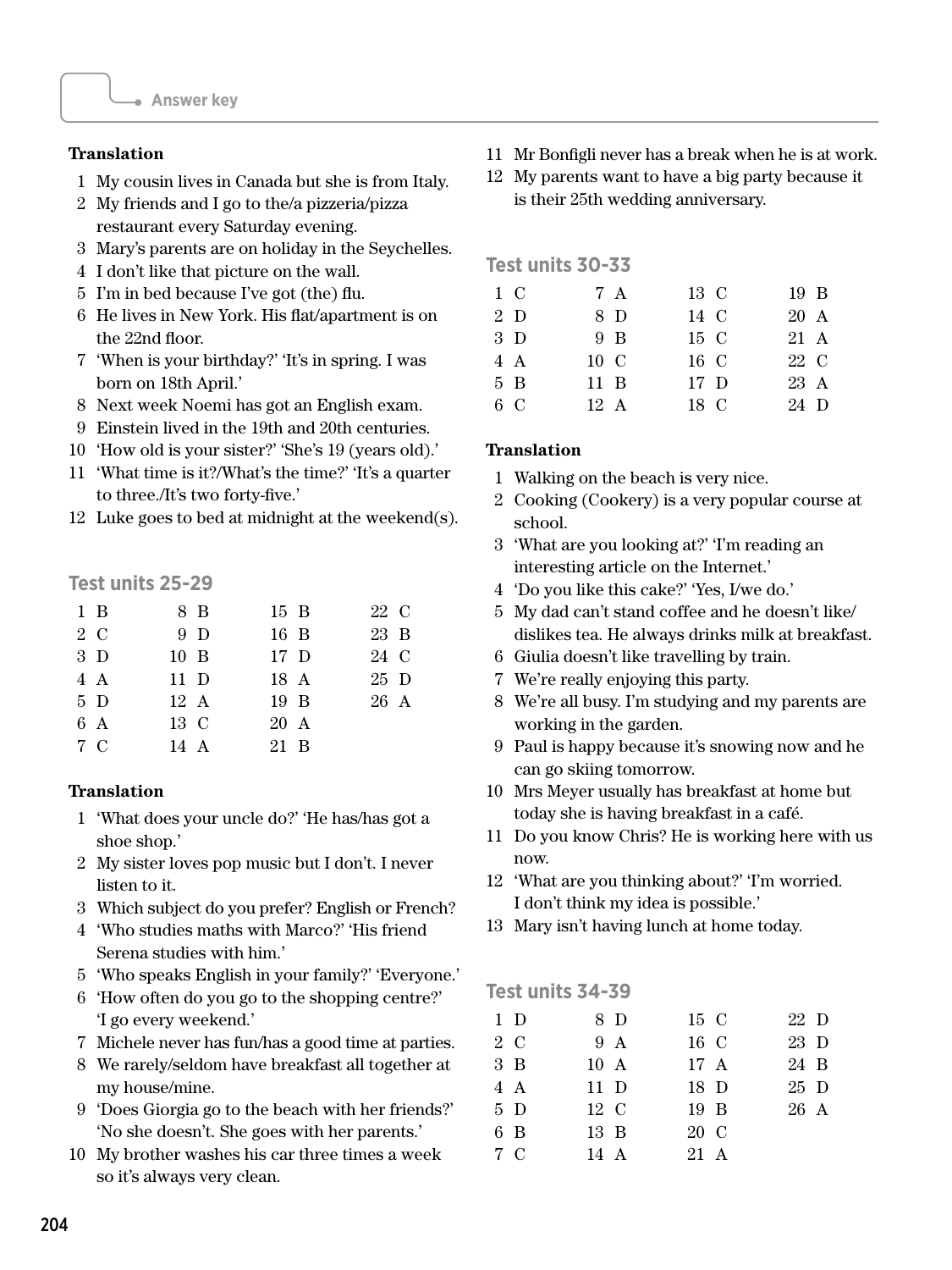## **Translation**

- 1 Our history teacher often uses the interactive whiteboard.
- 2 The police in England don't normally wear firearms.
- 3 There are lots of people in front of that shop.
- 4 His behaviour at school this year is not good.
- 5 At school we can't have packets of crisps of bars of chocolates at break time.
- 6 The outskirts of my town are very quiet.
- 7 'The national football team has got a new strip.' 'What colour are the shorts?'
- 8 Let's go to the wood to collect (some) wood!
- 9 Nowadays, pollution is a serious problem all over the world.
- 10 You can see lions, elephants and other animals in the national parks in the Republic of South Africa.
- 11 Nico would like to study at university in the USA but he doesn't speak English/the English language well.
- 12 Cardiff is in the south of Wales and is the capital.

## **Test units 40-43**

| $1 \text{ A}$ | 7 B            | 13 C    | 19 B           |
|---------------|----------------|---------|----------------|
| 2 C           | 8 D            | 14 D    | 20 D           |
| 3A            | 9 B            | $15\,C$ | 21 C           |
| 4 D           | $10\text{ C}$  | 16 D    | $22 \text{ A}$ |
| 5B            | $11 \text{ A}$ | 17 C    | 23 B           |
| 6 C           | $12 \text{ A}$ | 18 D    | 24 C           |

#### **Translation**

- 1 There's some cake in the kitchen. Would you like some?
- 2 The team hasn't got any chance of winning/no chance of winning the match.
- 3 Some of my friends' parents say that it's a good idea.
- 4 I need some more time to finish my assignment.
- 5 'How many rooms are there in your house?' 'There aren't many.'
- 6 Lauren's dad is a DJ so he's got a few rare records.
- 7 There isn't much space in my school bag/ rucksack. I've got too many school books.
- 8 'Are you hungry?' 'Only a little. We ate too much at lunch.'
- 9 I'm sorry but you're not old enough for this videogame.
- 10 Isn't this sauce a little too spicy?
- 11 Robyn eats a lot of vegetables and pulses but very little meat.
- 12 Only a few students want to do a show at the end of the year.
- 13 Our house isn't big enough for a party.

#### **Test units 44-48**

| $1\,B$ | 7 C            | 13 B      | 19 B |  |
|--------|----------------|-----------|------|--|
| 2 B    | 8 C            | 14 D      | 20 A |  |
| 3 A    | 9 C            | 15A       | 21 D |  |
| 4 D    | 10 A           | 16 D      | 22 A |  |
| 5 B    | $11 \text{ B}$ | $17\;\;D$ | 23 B |  |
| 6 A    | 12 B           | 18 D      | 24 C |  |
|        |                |           |      |  |

- 1 We're decorating all the house/the whole house at the moment.
- 2 All we can do is wait and see.
- 3 The bill is  $\in 20$  each.
- 4 There are five of us in my family and each of us has a car.
- 5 I go to the dentist every six months.
- 6 We can neither go forwards nor backwards. We are stuck.
- 7 Both Mary and Giulia are ill today.
- 8 Most rubbish is recycled nowadays.
- 9 Is there anything to eat? I can't see anything in the fridge.
- 10 Enrico is on holiday somewhere in South America.
- 11 Nobody is/There isn't anybody/is nobody at home. Everyone is at work.
- 12 I can't find my rucksack anywhere.
- 13 Remember to lock the door. Anyone could walk/ come in.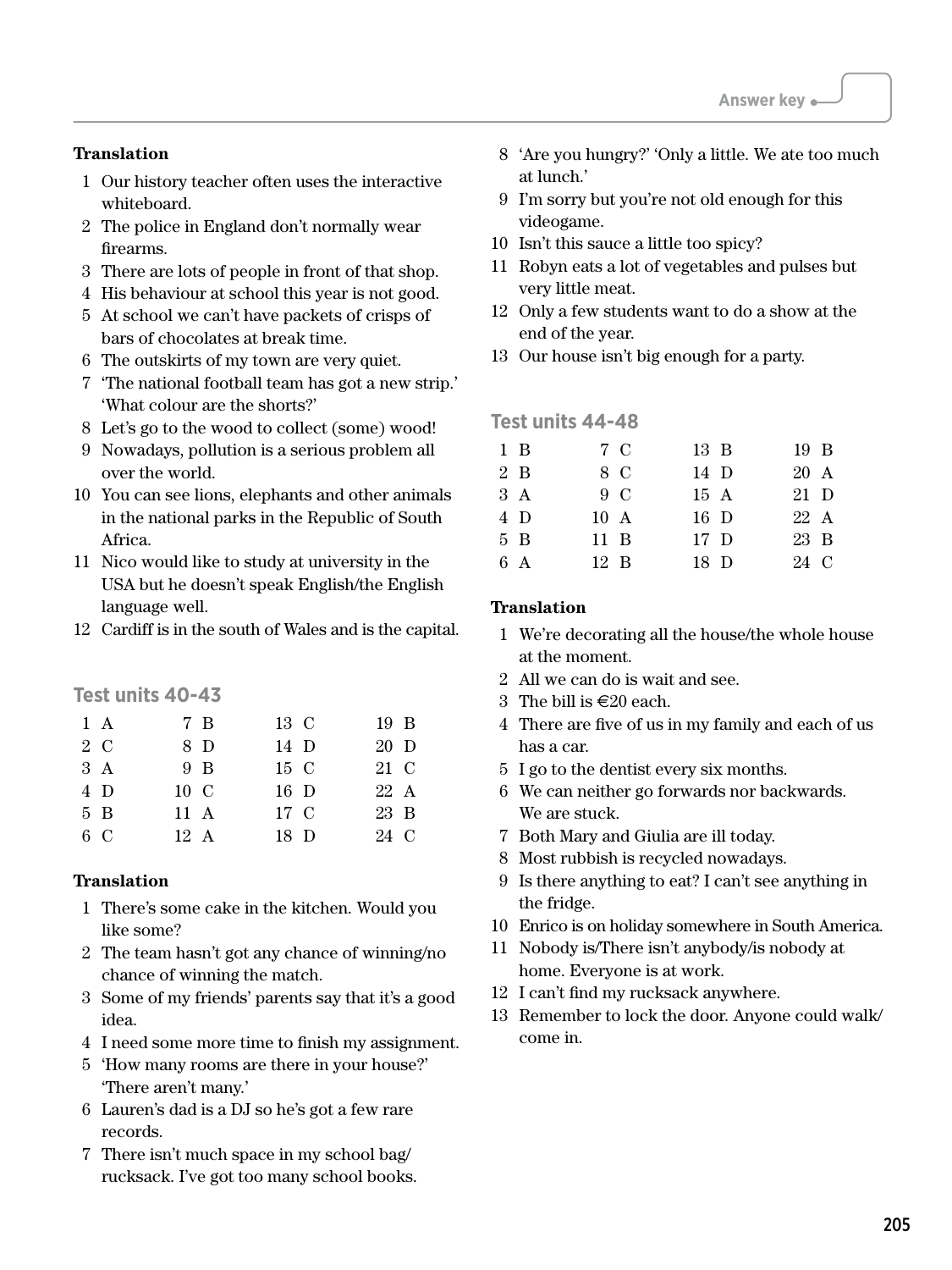# **Test units 49-52**

| 1 C           | 7 B            | 13 D | $19 \text{ B}$ |
|---------------|----------------|------|----------------|
| 2 D           | 8 A            | 14 C | 20 C           |
| $3 \text{ B}$ | 9 A            | 15A  | 21 A           |
| 4 A           | $10\,$ D       | 16A  | 22 C           |
| 5 C           | $11 \text{ B}$ | 17 D | 23 C           |
| 6 D           | $12 \text{ B}$ | 18 B | 24 B           |

## **Translation**

- 1 Do you already know each other?
- 2 You're 15 and you still can't make yourself a sandwich!
- 3 Steve relaxes on the sofa for half an hour as soon as he gets in from school.
- 4 My brother and I share a room and I often get angry with him because he's untidy.
- 5 'Why aren't Fred and Amelia talking to each other?' 'They argued but I can't remember why/ the reason why.'
- 6 Where are the presents (which/that) your grandmother gave you?
- 7 Every year Katrin and Giorgio go to the place where they met for the first time/where they first met.
- 8 The teacher (that/who) I get on with is my geography teacher.
- 9 The clothes (which/that) they sell in that shop are very trendy/fashionable.
- 10 This is Linda whose parents live in Hong Kong.
- 11 'I can't find my jacket.' 'Which one? The green one?
- 12 My car is that red one over there. It's parked next to that old one.
- 13 I love horror films. My favourite are the ones with lots of blood.

# **Test units 53-58**

| 1 D | 7 B            | 13 A      | 19 A |  |
|-----|----------------|-----------|------|--|
| 2A  | 8 D            | 14 C      | 20 D |  |
| 3 D | 9 C            | 15A       | 21 B |  |
| 4 B | 10 C           | 16 B      | 22 C |  |
| 5A  | $11\,C$        | $17\;\;D$ | 23 C |  |
| 6 C | $12 \text{ B}$ | 18 A      | 24 A |  |

## **Translation**

- 1 'When was your father born?' 'He was born in 1975.'
- 2 'What was wrong with you this morning?' 'I was angry with myself because I wasn't on time.'
- 3 'Where were Sam and Paul last weekend?' 'They were at home.'
- 4 'Did you forget your books yesterday?' 'No, I didn't.'
- 5 I bought a beautiful present for my boyfriend's birthday.
- 6 'What did you do on Saturday evening?' 'I went bowling and my brother came with me.'
- 7 When they were young, my parents lived in China for five years.
- 8 Elisabeth I was born in 1533 and died in 1603.
- 9 Mark was very different when he was young. He used to have short hair and he didn't use to smoke.
- 10 My grandad used to/would tell us scary stories before bedtime.
- 11 While I was getting ready to go to the beach, it started raining.
- 12 It was a cold, dark night and nobody was walking through the park…
- 13 Joan broke her arm while she was horse riding/ she was riding a horse.

# **Test units 59-64**

| $1\,D$ |             | 6 A | 11 C   | 16 B           |  |
|--------|-------------|-----|--------|----------------|--|
| 2 C    |             | 7 D | 12A    | 17 C           |  |
| 3 D    |             | 8 A | 13 D   | 18 B           |  |
| 4 B    |             | 9 A | 14 C   | $19 \text{ C}$ |  |
| 5 C    | $10\quad D$ |     | $15$ B | 20 D           |  |
|        |             |     |        |                |  |

- 1 We went to that new Mexican restaurant yesterday. It was nice.
- 2 'Have you ever seen a shark?' 'Yes, I have. I saw one at an aquarium two years ago.'
- 3 Leo has been very sad in the last few days. Do you know why?
- 4 Mr Brown has never liked his mother-in-law.
- 5 My friends and I have never been on holiday alone.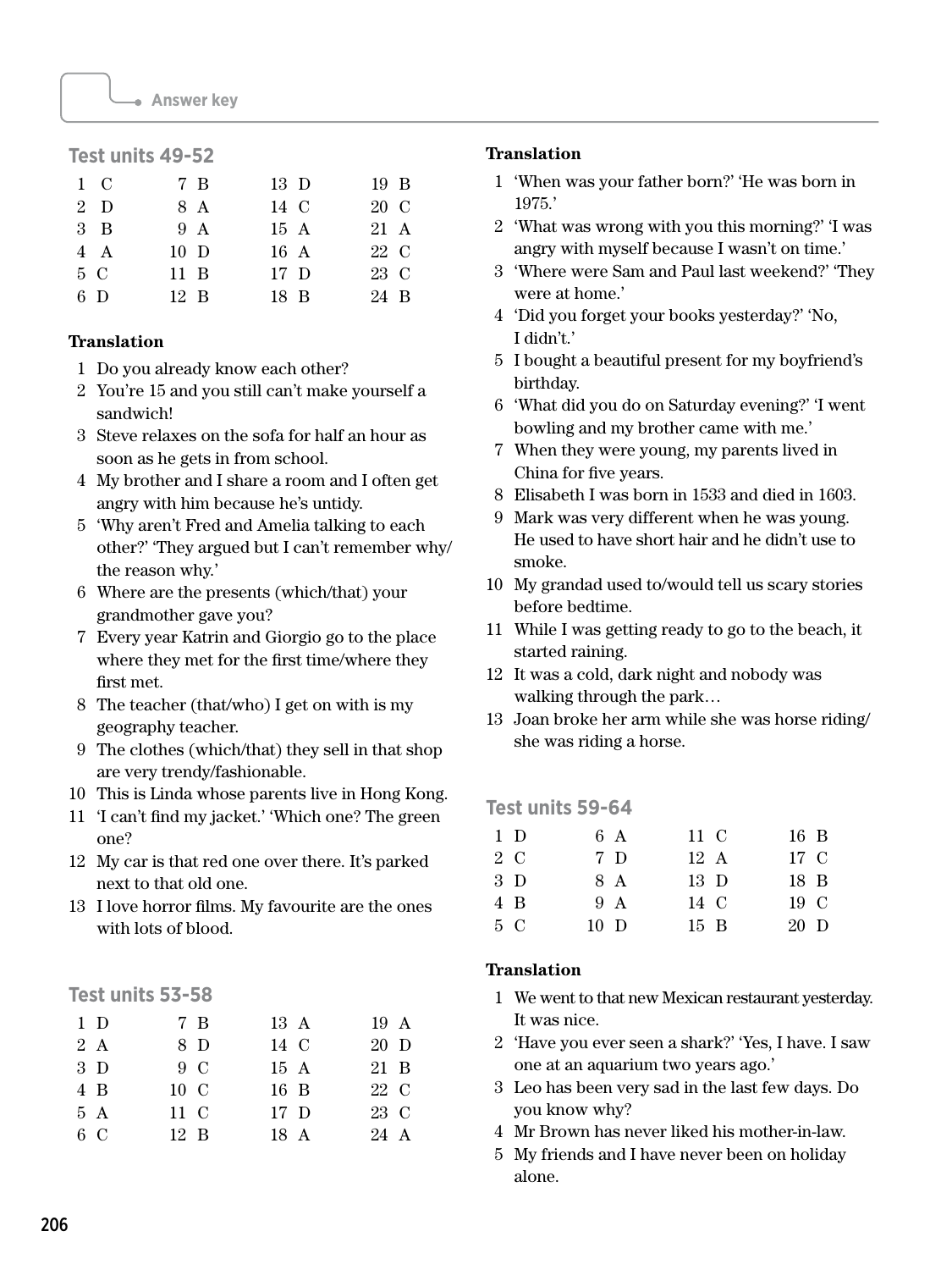- 6 My aunt worked for Microsoft for 10 years. She works for Google now.
- 7 This is the second time I've told you to be quiet.
- 8 'How many exercises have you done so far?' 'I've already done 10 but I've still got 5 to do.'
- 9 'Have you decided the date for the wedding yet?' 'No, we haven't. We haven't talked about it yet.'
- 10 'How long have you known Marta?' 'I've known her since we were children.'
- 11 Kate and Louise are friends but they haven't seen each other for ages/a long time.
- 12 Guy has been revising for the exam all day. He's almost/nearly finished.
- 13 Your hands are covered in mud. Have you been playing in the garden?
- 14 We're exhausted. We've been in the gym for two hours.
- 15 You've been wearing that T-shirt all week and you've never washed it!

# **Test units 65-67**

|     | 1 C    | 6 D            | $11\,D$        | 16A     |
|-----|--------|----------------|----------------|---------|
|     | 2 B    | 7 B            | $12 \text{ A}$ | $17\,D$ |
|     | $3\,D$ | 8 D            | 13 B           | 18 C    |
|     | 4 A    | $9\,C$         | $14\,$ D       | 19 B    |
| 5 C |        | $10 \text{ B}$ | $15\quad D$    | 20 D    |

#### **Translation**

- 1 When I got to the bus stop, the bus had just left.
- 2 She had never thought of leaving him.
- 3 Lucy didn't recognize Pete because he had grown a beard.
- 4 Brian had been talking for half an hour when he realised his grandmother had fallen asleep.
- 5 'How long is it since Jason came to school?' 'He hasn't been at school for a week.'
- 6 It was the end of August and I hadn't been to the beach since the beginning of the summer.
- 7 The students had been doing the exam for an hour when the fire alarm went off.
- 8 Giles didn't/couldn't remember the way even if he had been there before.
- 9 It had been/was only two weeks since June had left but I already missed her.
- 10 'How long have we known each other?/How long is it since we met?' 'It's five years this summer.'

# **Test units 68-74**

| 1 C    | 6 C            | $11\,D$        | 16 A           |  |
|--------|----------------|----------------|----------------|--|
| 2 B    | 7 C            | $12 \text{ B}$ | $17\,D$        |  |
| $3\,D$ | 8 A            | $13 \text{ A}$ | 18 C           |  |
| 4 B    | $9\,C$         | 14 C           | $19 \text{ B}$ |  |
| 5A     | $10 \text{ B}$ | $15\,C$        | $20\,$ D       |  |
|        |                |                |                |  |

#### **Translation**

- 1 Giulio fell asleep on the sofa during the film.
- 2 I want to leave in 10 minutes/10 minutes' time so as to/to avoid the rush hour.
- 3 In this company, lunch is from 1 p.m. to 2 p.m.
- 4 Paul had never been abroad until last year.
- 5 Could you get out of the car Sir, and blow into this?
- 6 Despite the bad weather warning, the two teenagers went out sailing.
- 7 'What was the weather like when you were on holiday?' 'The same as here/Like here, I think.'
- 8 Fiona has gone/went to the shopping centre to meet her friends.
- 9 Although it was midnight, the children weren't tired at all.
- 10 I've been so busy that I forgot to wish my sister a happy birthday.

# **Test units 75-79**

| $1\,D$ | 6 C            | $11\,D$ | 16 D           |  |
|--------|----------------|---------|----------------|--|
| 2 B    | 7 A            | 12 C    | $17\;\;D$      |  |
| 3 C    | 8 B            | 13 B    | 18 C           |  |
| 4 A    | 9 <sub>D</sub> | 14 C    | 19 B           |  |
| 5 A    | $10 \text{ B}$ | $15\,C$ | $20 \text{ A}$ |  |

- 1 You look bored. Why don't you find something interesting to do?
- 2 Try our delicious new fat-free fruit yogurt! (anche new delicious)
- 3 I'm left-handed but I play the guitar righthanded.
- 4 Have you been to that trendy Japanese restaurant in town yet?
- 5 He quickly ran down the stairs and outside into the street.
- 6 Maggie works well in class but doesn't work very hard at home.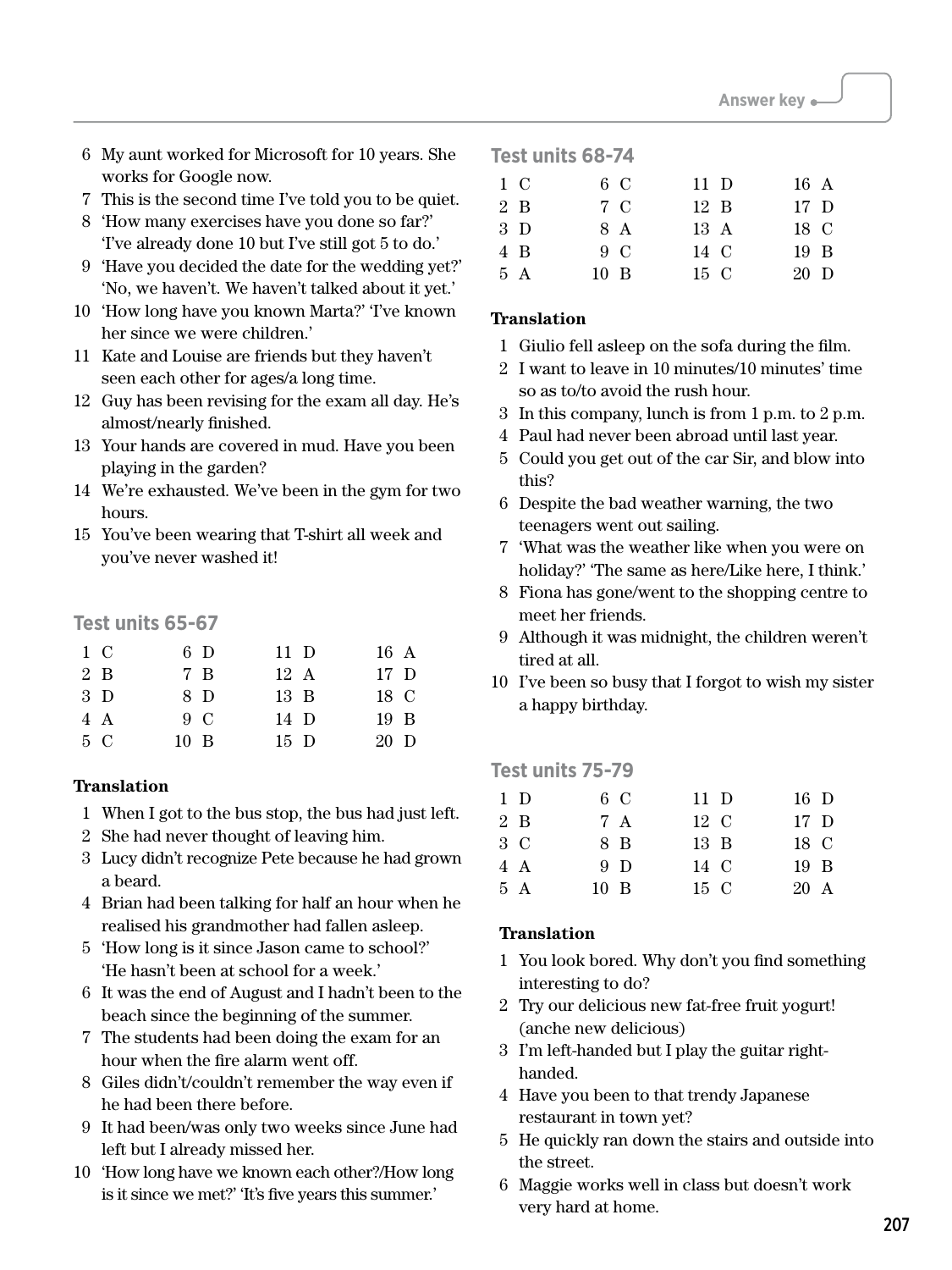- 7 It's true that Mike is quite/pretty/rather good at art but he's terribly/dreadfully big-headed.
- 8 Perhaps/Maybe you lost your keys at school this morning.
- 9 Suddenly the lights upstairs went off and they heard a frightening/terrible scream outside.
- 10 Have you ever tried running backwards? It's really difficult.

#### **Test units 80-84**

|     | 1 C    | 6 A            | 11 C          | 16 A           |
|-----|--------|----------------|---------------|----------------|
|     | $2\,D$ | 7 A            | $12\text{ C}$ | $17\quad D$    |
|     | 3B     | 8 D            | $13\quad D$   | 18 C           |
|     | 4 C    | 9 <sub>D</sub> | 14 D          | 19 C           |
| 5 D |        | $10 \text{ B}$ | $15\,C$       | $20 \text{ A}$ |

#### **Translation**

- 1 Can you speak more slowly please?
- 2 My sister is older than me but I'm slightly taller than her.
- 3 Living in a city has many more advantages and fewer disadvantages than living in the countryside.
- 4 These instructions are much more complicated than necessary.
- 5 Don't worry. It's not as bad as you think. You'll do better next time.
- 6 Neil studies as little as possible but his results are the very best in the class.
- 7 This is the worst decision I've ever made in my life.
- 8 We spent a bit less money on this year's holiday than we usually do, but the cheapest holiday we've ever had was in Croatia five years ago.
- 9 In my opinion, designer clothes are no better/ nicer than those in normal shops.
- 10 I'd like to live in the city which has the least pollution, the fewest criminals and the best climate in the world!

#### **Test units 85-88**

| $1 \text{ B}$ |                | 6 B | $11\,D$        | 16 D           |  |
|---------------|----------------|-----|----------------|----------------|--|
| 2 C           |                | 7 C | $12 \text{ B}$ | $17\,D$        |  |
| $3\,D$        |                | 8 D | 13 C           | 18 B           |  |
| 4 B           |                | 9 B | 14 C           | $19 \text{ C}$ |  |
| 5A            | $10 \text{ A}$ |     | 15A            | 20 B           |  |

#### **Translation**

- 1 The shopping centre closes at 8 p.m. next Saturday.
- 2 'What are you doing?' 'I'm about to go out/I'm going out. I meeting Sandra in town.'
- 3 " What are you going to do/ doing in the summer holidays?' 'I don't think I'll do anything.
- 4 When Michele is 14, his parents are going to buy him a moped.
- 5 Look. Mrs Miles is really angry. She's about to/is going to shout at her husband.
- 6 'It's cold in here.' 'You're right. I'll light the fire.'
- 7 I won't do it again. I promise.
- 8 'Shall I take you to the station tomorrow?' 'No, it's not necessary. Giles is picking me up.'
- 9 Zara is to open a shop in my city next month.
- 10 I'll meet you tomorrow morning in front of the museum. It opens at 10.15.

#### **Test units 89-92**

| 1 C    | 6 A      | $11\,D$        | 16 A           |  |
|--------|----------|----------------|----------------|--|
| 2 B    | 7 C      | $12\,C$        | $17\,D$        |  |
| 3A     | 8 D      | $13 \text{ A}$ | 18 B           |  |
| 4 B    | 9 A      | 14 B           | $19 \text{ C}$ |  |
| $5\,D$ | $10\,$ D | $15 \text{ B}$ | 20 A           |  |

- 1 'How old were you when you could speak English well?' 'I still can't speak English well!'
- 2 The family was able to escape from the burning house.
- 3 'Will you be able to come on holiday with us to Greece next month?' 'I'm sorry, but we can't./ won't be able to.'
- 4 The economic situation has improved and the company might not/may not close.
- 5 Carlo hasn't arrived at school yet. He might/ could/may be still in bed!
- 6 Would you mind if I asked you a few questions?
- 7 Do you mind not smoking in here? Didn't you see the sign?
- 8 Will you all come here please? I've got something to tell you.
- 9 Put your mobile away. You know you can't use it in class.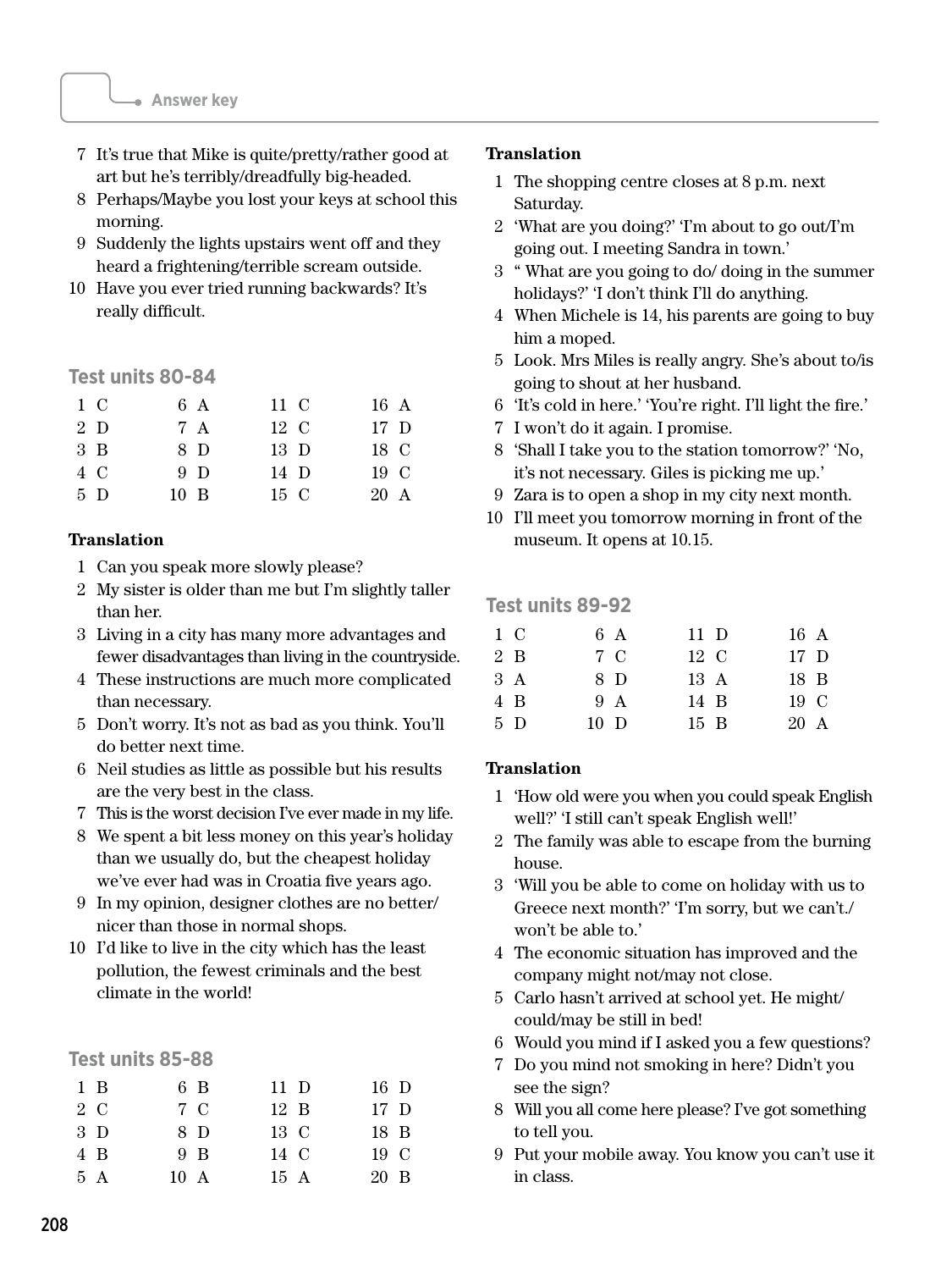10 In the second French test, we were allowed to use a monolingual dictionary.

#### **Test units 93-97**

| 1 D |     | 6 B            | $11 \text{ B}$ | 16 C           |
|-----|-----|----------------|----------------|----------------|
|     | 2 B | 7 D            | $12 \text{ A}$ | $17 \text{ A}$ |
| 3A  |     | 8 C            | $13 \text{ B}$ | $18\quad D$    |
|     | 4 B | 9 <sub>D</sub> | 14 C           | $19 \text{ B}$ |
| 5 C |     | $10 \text{ A}$ | $15 \text{ B}$ | 20 D           |

#### **Translation**

- 1 'Would you like me to take the kids to the play park/playground for a bit?' 'Yes, thanks very much.'
- 2 'Do you fancy/What about/How about going to the cinema tomorrow evening?' 'I'd prefer to/I'd rather go clubbing/to the disco.'
- 3 You should/ought to be ashamed of yourself. You ought not to/shouldn't do certain things at your age.
- 4 People ought to/should drive more carefully in residential areas.
- 5 You can't/mustn't park here, Sir. You must/have to use the multi-storey car park.
- 6 I hate having to get up early Saturday morning.
- 7 'Why did Sam have to walk to school yesterday?' 'Because his dad had to go out earlier than usual.'
- 8 'Do you need me to help you pack your case?' 'No, but my shirts need ironing.'
- 9 You needn't/don't need to come with me to the appointment. I can go by myself.
- 10 You don't have to keep the news a secret, but you mustn't tell Jeremy yet. I want to surprise him.

# **Test units 98-100**

| $1 \text{ B}$ | 6 D            | $11 \text{ B}$ | 16 C           |
|---------------|----------------|----------------|----------------|
| 2 D           | 7 C            | $12 \text{ B}$ | $17\,D$        |
| 3A            | 8 D            | $13\,D$        | 18 D           |
| 4 C           | 9 A            | 14 B           | $19 \text{ B}$ |
| 5 C           | $10 \text{ A}$ | 15A            | 20 C           |

## **Translation**

1 What happens if you mix blue and yellow paint together?

- 2 When my sister's boyfriend is here, we have a lot of fun together.
- 3 If the fire alarm goes off, leave the building immediately and don't pick up your personal belongings.
- 4 I won't change my mind even if they all hate me.
- 5 Unless Danny finishes his chores, he can't surf the Internet.
- 6 What will you do if the girl you met at the party yesterday texts you?
- 7 If I were you, I wouldn't accept their proposal. I'd ask for at least  $\in$ 1,000 more.
- 8 Karl could/might be the president of the Student Council if Melanie resigned.
- 9 'How would you feel if it happened to you?' 'I'd feel awful and I'd never want to leave home again.'
- 10 If Anne joined a club, she would meet more people and (she would) have more friends.

#### **Test units 101-105**

| $1 \text{ A}$ | 6 C         | 11 A           | 16 D           |  |
|---------------|-------------|----------------|----------------|--|
| 2 D           | 7 D         | $12\text{ C}$  | $17 \text{ A}$ |  |
| 3 C           | 8 C         | $13 \text{ B}$ | 18 C           |  |
| 4 D           | 9 A         | 14 D           | 19 C           |  |
| 5 D           | $10\quad B$ | $15 \text{ B}$ | 20 D           |  |

- 1 Mr and Mrs Smith have gone to Rome to see the Colosseum.
- 2 His terrible behaviour gave me a reason not to see him ever again.
- 3 You should put more oil in the pan so as not to/ in order not to burn the sauce.
- 4 My sister was the first person in my family to get a PhD.
- 5 Given the circumstances it was vital for them to seek refuge a long way from home.
- 6 You chose to live in an expensive flat so now you can't expect us to pay your rent for you.
- 7 My teacher wants me to take part in the national maths games/competition.
- 8 Did it take long for them to persuade you to do a parachute jump?
- 9 Susie's parents are strict. They don't let her do anything which makes her very angry.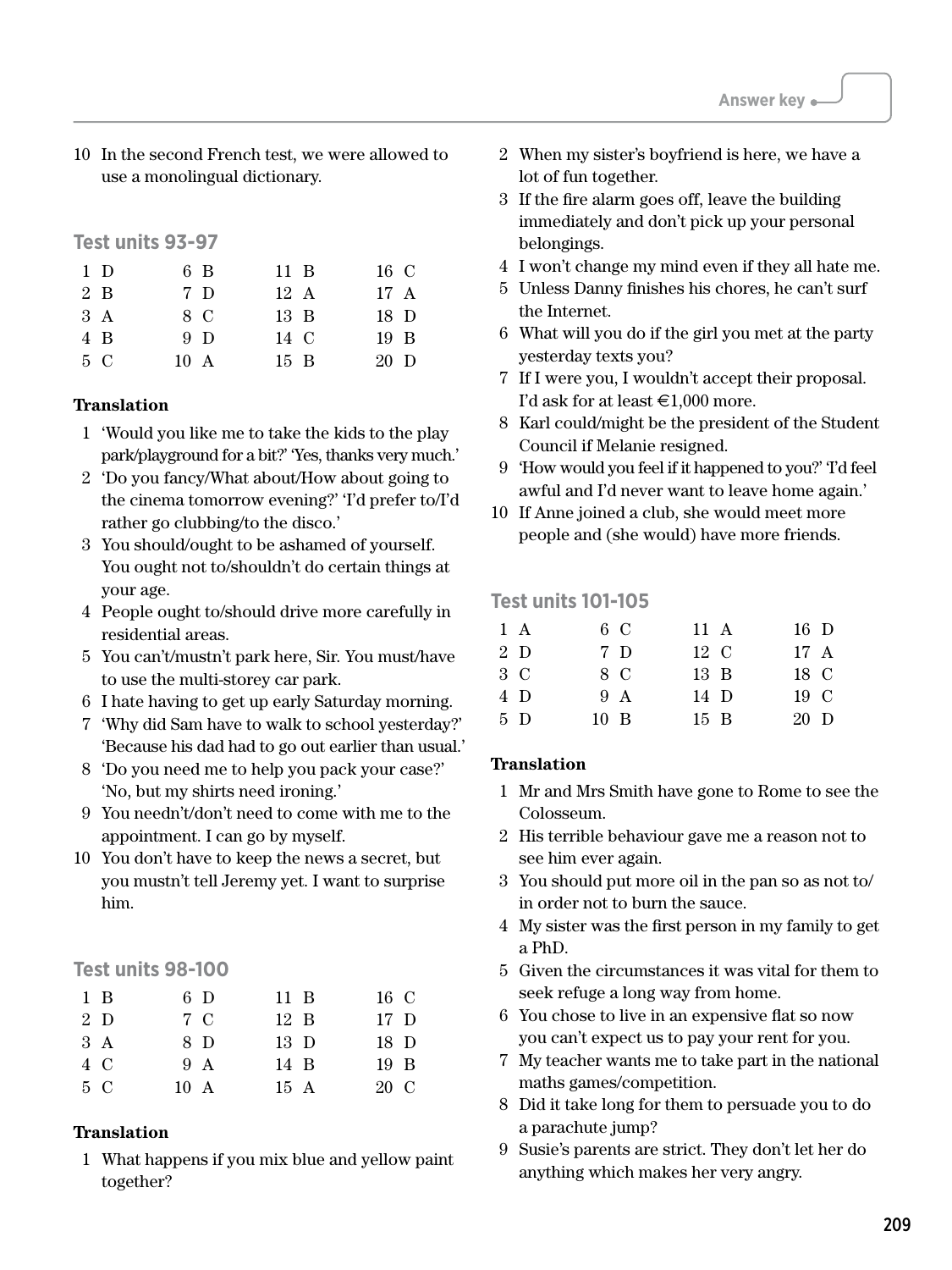10 Our teacher had us playing funny games during our last lesson.

#### **Test units 106-109**

| 1 C            | 6 C      | $11 \text{ B}$ | 16 D           |
|----------------|----------|----------------|----------------|
| $2 \text{ } R$ | 7 D      | $12 \text{ B}$ | $17 \text{ A}$ |
| 3A             | 8 B      | $13\,C$        | $18\quad D$    |
| 4 B            | 9 A      | $14 \text{ A}$ | $19 \text{ C}$ |
| 5 A            | $10\,$ D | $15\,C$        | 20 B           |

#### **Translation**

- 1 There were several people (who were) waiting to speak to the representative.
- 2 Since leaving Sean, Janet has been much happier.
- 3 Can you eat that plate of spaghetti without using your hands?
- 4 I admit feeling a bit worried about going to university.
- 5 I can't imagine living without the Internet and social networks.
- 6 Tom is getting over the flu and is beginning/ starting to feel better.
- 7 The principal has forbidden bringing mobiles to school.
- 8 'When will you stop behaving so childishly?' 'I'm trying to do it, honest!'
- 9 We weren't used to sleeping in a tent, so we kept on waking up at every little sound.
- 10 You will have to get used to studying more now you're at high school.

#### **Test units 110-116**

|     | 1 D | 6 B            | 11 C           | 16 B           |
|-----|-----|----------------|----------------|----------------|
|     | 2 C | 7 D            | $12 \text{ A}$ | $17 \text{ B}$ |
|     | 3 D | 8 D            | $13 \text{ B}$ | 18 C           |
|     | 4 A | $9\,C$         | $14 \text{ A}$ | 19A            |
| 5 D |     | $10 \text{ A}$ | $15\,C$        | $20\,$ D       |

#### **Translation**

- 1 Joe checks his Facebook messages on his smartphone every hour.
- 2 (Last Saturday) We went to Rome by car last Saturday.
- 3 Can you pass me the salt please? (pass the salt to me)
- 4 It only takes five minutes to get to Maggie's (house). There's no need to leave now.
- 5 There is likely to be a strike tomorrow if the unions can't reach an agreement.
- 6 'Who invented the telephone, Meucci or Bell?' 'Meucci did.'
- 7 How strange Michele is! He's got such a lot of weird hobbies and his collection of dog collars is so big (that) he hasn't got any more space to put them.
- 8 Alison usually works very hard but today she isn't.
- 9 'Do you think Djokovic will lose the final?' 'I hope not. He's my favourite player.'
- 10 'My parents don't let me go on holiday alone.' 'Neither do mine. Lorraine's (parents) do.'

#### **Test units 117-119**

| 6 A                                  | $11\;\;D$      | 16 C           |  |
|--------------------------------------|----------------|----------------|--|
| $7\,B$                               | $12 \text{ B}$ | 17 C           |  |
| 8 A                                  | 13 B           | 18 D           |  |
| 9 <sub>D</sub>                       | 14 C           | $19 \text{ A}$ |  |
| $10 \text{ B}$                       | $15 \text{ B}$ | 20 A           |  |
| $1 \, C$<br>2 B<br>3 C<br>4 D<br>5 B |                |                |  |

- 1 'When was your brother born?' 'He was born in 2005, after my dad was transferred to Saudi Arabia for work.'
- 2 Dinner is served from 8 p.m. and only local organic produce is used/products are used.
- 3 In this factory, plastic bottles are recycled and they are used to make/produce fleece jackets.
- 4 'Were you paid for the job in the end?' 'Yes, but I was made to wait for over seven months.'
- 5 The judges were given the names of the winners in advance.
- 6 Stewart was told not to say anything to anyone about the incident.
- 7 The scene was carefully described to the actors but the filming was interrupted by the director because he wasn't satisfied.
- 8 The school had the classrooms painted during the holidays so now they look really nice.
- 9 'Have you ever had your mobile stolen?' 'No, but my sister had her tablet stolen last month.'
- 10 If your company's computer system has ever been hacked into, your security system needs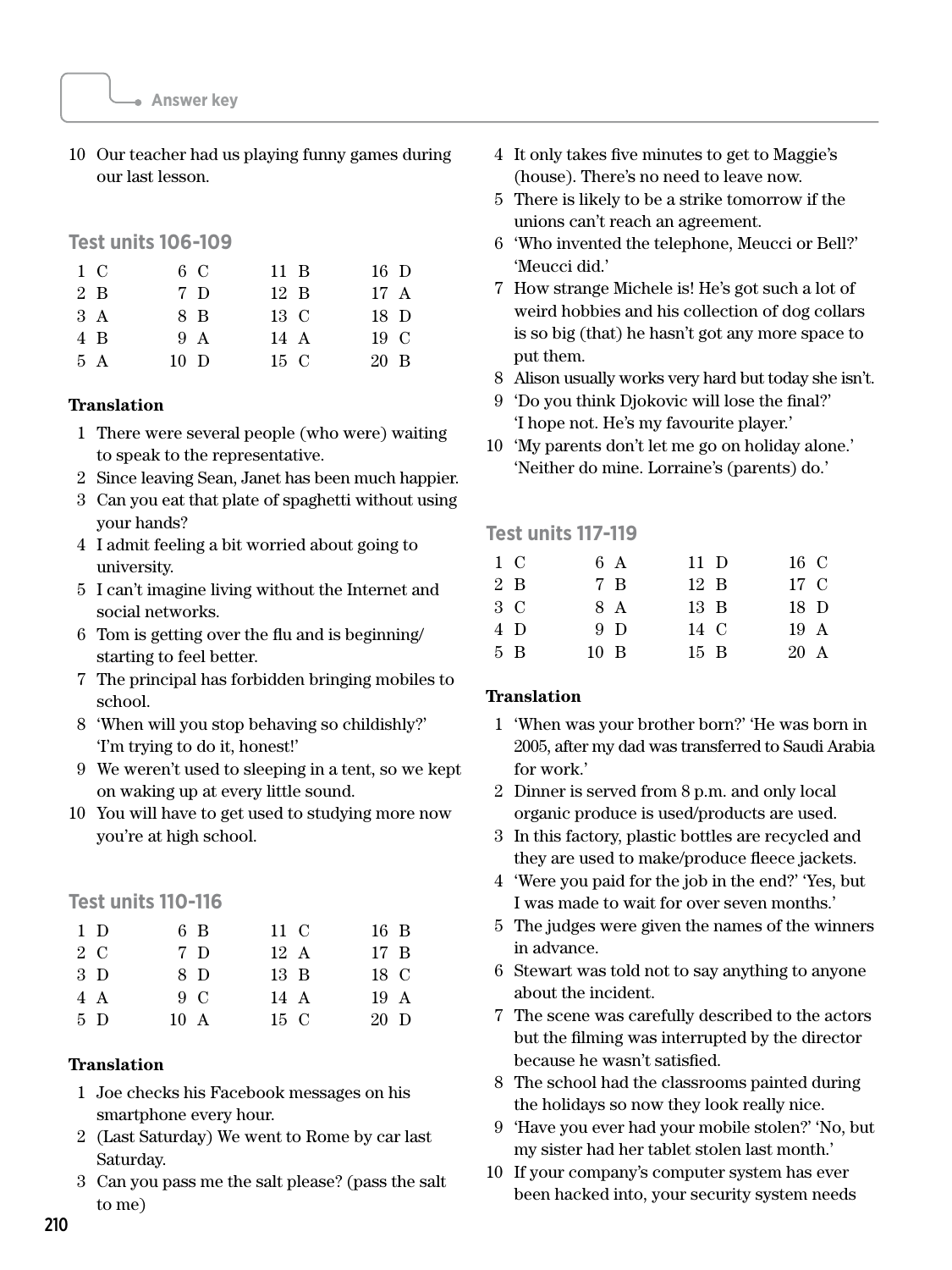to be changed and updated/changing and updating/ requires changing and updating.

#### **Test units 120-125**

|     | 1 D    | 6 B            | 11 C           | 16 A           |
|-----|--------|----------------|----------------|----------------|
|     | 2 A    | 7 A            | $12\text{ C}$  | $17 \text{ A}$ |
|     | $3\,B$ | 8 A            | $13 \text{ B}$ | 18 B           |
|     | 4 B    | 9 <sub>D</sub> | 14 C           | 19 C           |
| 5 C |        | $10\quad D$    | $15\,$ D       | $20 \text{ C}$ |

#### **Translation**

- 1 Can you tell me where the hospital is, please?
- 2 Mary told me/said to me that she was going to bunk off school the following week.
- 3 The teacher said that she had put the students' marks online the day before.
- 4 The journalist asked the athlete if he had ever taken drugs.
- 5 I wanted to know what time the film started and if I had to book a ticket in advance.
- 6 Douglas replied to them that he had been waiting outside the stadium.
- 7 My mother told me never to go out with a boy with a motorbike!
- 8 The company denied offering a bribe to the customs official.
- 9 Mr Gordon congratulated the team on winning the match.
- 10 The interior designer recommended using striped wallpaper in the living room.

#### **Test units 126-130**

| $1 \text{ B}$ | 6 D            | 11 C        | 16 C           |
|---------------|----------------|-------------|----------------|
| 2 C           | 7 A            | $12\quad D$ | $17 \text{ B}$ |
| $3 \text{ B}$ | 8 B            | 13A         | $18\quad D$    |
| 4 A           | 9B             | 14 D        | 19 C           |
| 5 C           | $10 \text{ A}$ | 15 C        | 20 D           |

#### **Translation**

- 1 Did you manage to finish/succeed in finishing your essay on time?
- 2 In the end the meeting didn't start on time so I needn't have rushed. I could have had breakfast.
- 3 Megan could/might have left her bag at school. She is sometimes absent-minded.
- 4 You're bound to feel faint. You haven't eaten anything all day.
- 5 'Why isn't Julie here yet? Oh no! She must have had an accident!' 'Don't be ridiculous. She'll probably have forgotten.'
- 6 Students are not supposed to bring their mobiles to school, but a lot of them do.
- 7 He should have got much better marks in his exams. I don't think he tried hard at all.
- 8 You'd better hurry up. They'll be here any minute.
- 9 They'd rather not have ever met him.
- 10 I'd rather we hadn't taken the car. There's never anywhere to park in the centre. We should have gone by train.

#### **Test units 131-134**

| 1 C | 6 A   | 11 C    | $16\quad B$ |  |
|-----|-------|---------|-------------|--|
| 2 A | 7 B   | 12 B    | $17\,D$     |  |
| 3 D | 8 D   | 13 B    | 18 C        |  |
| 4 C | $9$ B | 14 D    | $19\quad D$ |  |
| 5 D | 10 C  | $15\,C$ | 20 B        |  |
|     |       |         |             |  |

- 1 I'll be drinking a cocktail by the pool in three hours' time.
- 2 Tomorrow is Sunday so at this time the kids will be sleeping as usual.
- 3 Call me after 5 p.m. I'll have finished my homework.
- 4 By the time Jim has realised what he did wrong, she will have already left him.
- 5 By the end of next month, my dad won't have smoked for five years.
- 6 How long will they have known each other by the time they get married?
- 7 Next week the students will have been on holiday for 7 weeks.
- 8 I'll never find/I'm never going to (be able to) find a dress for the wedding. Tomorrow I'll have been looking for one for 5 weeks.
- 9 The demonstrators would have set fire to the building, but the police stopped them in time.
- 10 The coach was leaving at 7.30 a.m. so Mark was going to leave the house at 7.00 a.m.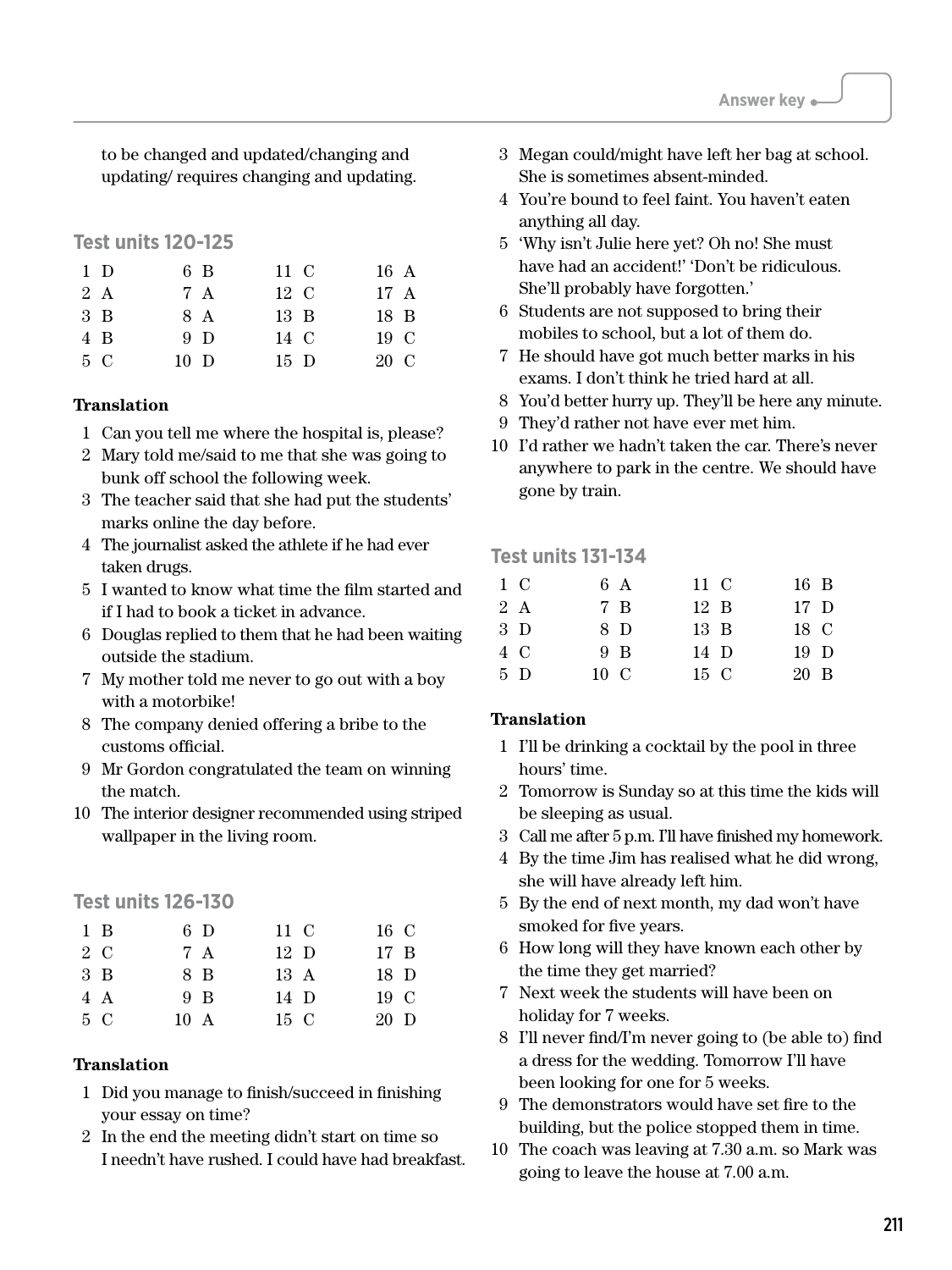# **Test units 135-137**

| $1\,D$ | 6 D            | 11 C           | 16 C            |
|--------|----------------|----------------|-----------------|
| 2 B    | 7 B            | $12 \text{ A}$ | 17 C            |
| 3 C    | 8 D            | $13\,D$        | 18 D            |
| 4 A    | $9\,C$         | 14 B           | 19 <sub>D</sub> |
| 5 A    | $10 \text{ A}$ | 15A            | 20 A            |

#### **Translation**

- 1 They could have won the championship if Roy hadn't broken his leg in the penultimate game.
- 2 If I'd have known you are vegetarian, I would have cooked something different.
- 3 What would you have done if you had won the £100 million lottery jackpot yesterday?
- 4 The Democrats wouldn't have won the elections if they hadn't promised tax cuts.
- 5 You wouldn't be so tired if you had gone to bed earlier yesterday.
- 6 If they weren't so unfriendly, we would have invited them to the barbecue.
- 7 I wish Mary could have come on holiday with us. She would have loved it here.
- 8 If only he hadn't married her. He would be so much happier.
- 9 I hope Carol doesn't regret her decision.
- 10 It's (high/about) time the dog had a bath. He stinks!

#### **Test units 138-139**

| 1 C    | 6 A         | $11 \text{ B}$ | 16 C           |  |
|--------|-------------|----------------|----------------|--|
| $2\,D$ | 7 A         | $12\text{ D}$  | $17 \text{ A}$ |  |
| $3\,C$ | 8 B         | 13A            | 18 D           |  |
| 4 B    | $9\,C$      | 14 B           | 19A            |  |
| 5 D    | $10\quad D$ | $15\,$ D       | 20 B           |  |

#### **Translation**

- 1 'When will the road works be finished?' 'They should be finished by September.'
- 2 Our computer is being repaired so we can't check our emails.
- 3 I think the film would have been given an award if the actors were more famous.
- 4 'Has she been informed of her options?' 'Yes, but she still hasn't decided anything.'
- 5 In this period, a lot of trees are being cut down illegally in the forest, but the people responsible haven't been caught yet.
- 6 A painting has been found in my grandparents' attic. It is said that it might have been painted by Monet.
- 7 It is said that the castle has been haunted by two ghosts for over 700 years.
- 8 Tom was believed to have worked for the Royal family.
- 9 Stephen is supposed to be arriving tomorrow evening.
- 10 Scientists are thought to be developing a time machine.

#### **Test units 140-144**

| 1 A            | 6 A            | $11\,D$        | 16 A           |  |
|----------------|----------------|----------------|----------------|--|
| $2 \text{ } B$ | 7 D            | $12 \text{ B}$ | 17 A           |  |
| 3 C            | 8 B            | $13\,D$        | 18 C           |  |
| 4 B            | $9\,C$         | 14 B           | $19 \text{ B}$ |  |
| 5C             | $10 \text{ A}$ | $15\,C$        | 20 D           |  |

- 1 Once you've cleaned your bedroom, you can help me cook lunch.
- 2 The company had had several financial problems and in the end/eventually it had to close.
- 3 They'll organise the food for the party provided that/so long as/on condition that we organise the drinks.
- 4 They're discussing whether to send their children to summer camp this summer.
- 5 Given that/In view of the fact that/Since I've had a lot of extra expenses this month, I can't afford to go away for the weekend.
- 6 Nowadays there should be equality in the workplace. Therefore women should earn as much/the same as men.
- 7 Lee bought a ticket for the concert even though he couldn't really afford it.
- 8 Despite/In spite of the rain/Despite/In spite of the fact it rained, we enjoyed ourselves.
- 9 The government grant should be aimed at those that need it most, namely the elderly who live alone.
- 10 It's a good idea to develop a revision method, for example using mind maps or bullet points.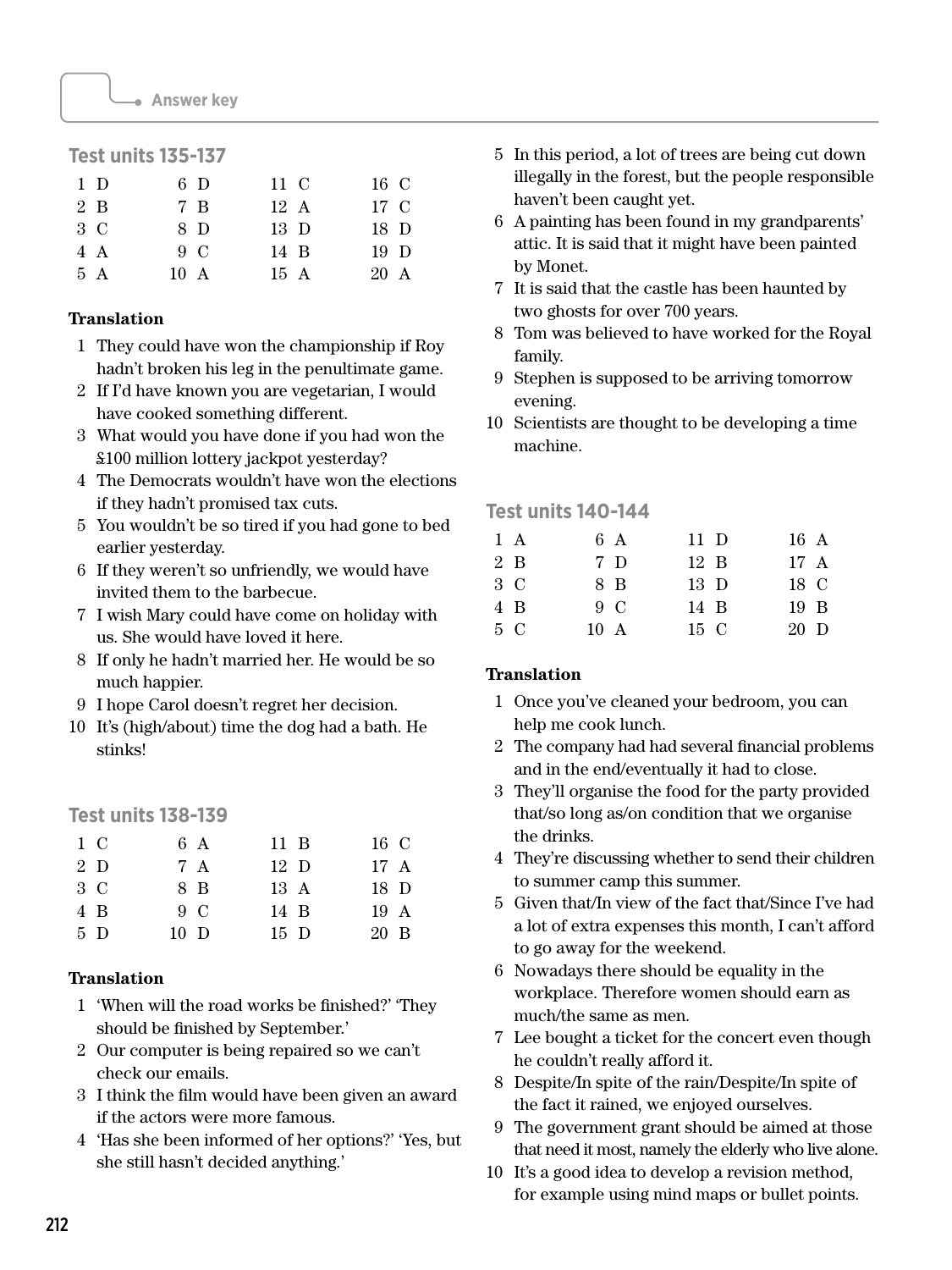# **Test units 145-150**

| $1 \text{ B}$ | 6 C            | 11 A      | $16\,$ B       |
|---------------|----------------|-----------|----------------|
| 2A            | 7 B            | $12\,C$   | 17 C           |
| $3\,C$        | 8 B            | 13 D      | 18 D           |
| 4 A           | 9 D            | 14 A      | $19 \text{ B}$ |
| 5 D           | $10 \text{ B}$ | $15 \, C$ | 20 A           |

- 1 Kyle's girlfriend, who studies/goes to university, has invited us to a party next Saturday.
- 2 The hotel (which/that) we found on the Internet was really lovely, which was a surprise/we didn't expect given that we hadn't paid very much.
- 3 I think life must be very noisy for people living/ who live near a main road.
- 4 Take whatever you want. Here's my wallet. Just don't hurt me!
- 5 Susan always interrupts me whenever I'm talking. It's very annoying.
- 6 Researchers have recently declared that the more green, leafy vegetables you eat, the fewer problems you have with your teeth.
- 7 The cost of living is getting higher and higher/ more and more expensive while salaries are getting lower and lower/smaller and smaller.
- 8 Only after she had sat down on the sofa with a cup of tea, did she remember she had to pick the kids up from school.
- 9 'Mum, Jamie bunked off school yesterday.' 'Did he? Wait until I tell his mum.'
- 10 'Marcus has got 17 piercings.' 'He's got how many? He must look like a pincushion. Under no circumstances are you to copy him!'

# **Test module 1 (units 1-24)**

- **1** <sup>1</sup> us, have
- 4 My, on, yours
- 2 -, a
- 5 much, It's

6 is it, haven't

- 3 Are, they
- **2** 1 Whose party is it?
	- 2 How old is Gemma?
	- 3 When is the party?
	- 4 Where is the party?
	- 5 How long is the party?
	- 6 Is there (live) music at the party?

| 3. | 1 can          | 6 there    | $11$ it |          |
|----|----------------|------------|---------|----------|
|    | 2 and          | 7 Stop     |         | 12 Have  |
|    | $3 \text{ of}$ | 8 me       |         | 13 sorry |
|    | 4 thirsty      | 9 What     |         | 14 That  |
|    | 5 much         | $10$ can't |         | 15 yours |

**4** My family is big. There are 8 of us. I've got 4 brothers and 2 sisters. The youngest is 15 months but she can't walk. She's got brown eyes and blond hair. My other sister is 21. She's an engineering student. How big is our house? It isn't very big. There are 3 bedrooms. And how old am I? I'm 18 so I can drive and escape from the chaos!

# **Test module 2 (units 25-33)**

- **1** 1 like
	- 2 Does, work
- 5 going, doesn't
- 
- 6 don't know, is staying
- 3 doesn't 4 are, having
- **2** 1  $\times$  'Do you do/have a lot of homework every day?' 'I do about 3 hours, but not at the weekend.'
	- 2 ✓
	- 3 ✗ The sun is shining. I want to go to the beach.
	- 4 ✗ What time does the swimming pool open on Saturday? I want to get there early.
	- $5 \times$  My granddad is often sleepy after lunch. He usually eats a lot!
	- $6\checkmark$
	- 7 ✗ Lara is upset because she doesn't own a moped but all her friends have one.
	- 8 ✗ I love watching soap operas but my brother prefers drama series.
- **3** <sup>1</sup> are you reading
- 8 gets up
- 2 don't like 3 are your friends

6 's always sleeping

- 9 has 10 Does he go
- - 11 do you want 12 don't you take
- 4 is having 5 is sleeping

doing

- 13 's raining
- 14 listening
- 7 know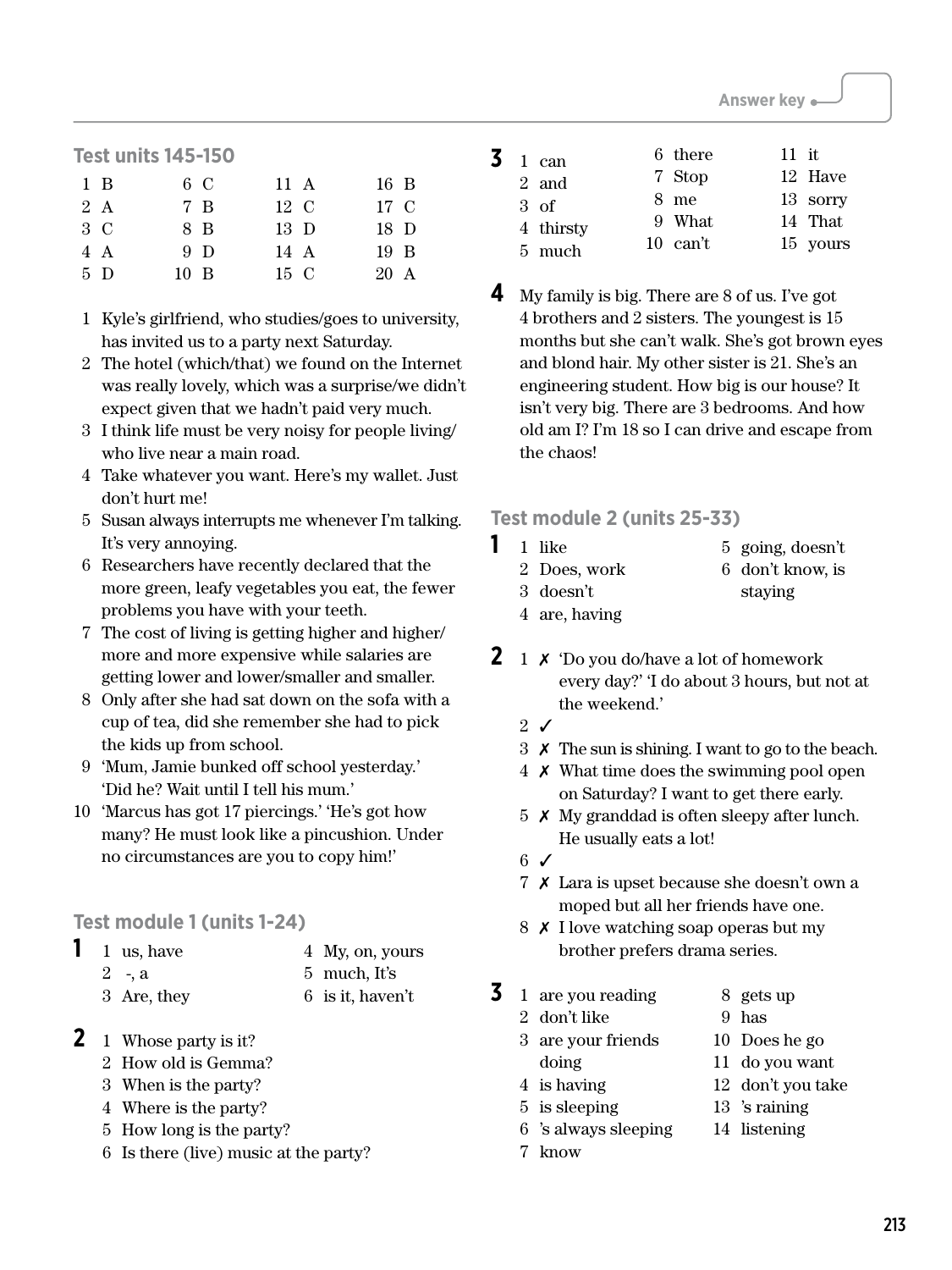**4** My family seldom goes out to a restaurant for dinner. My dad doesn't like spending a lot of money.

My mum loves Chinese food, but my brother and I don't like it. We prefer eating American or Mexican food so it is very difficult to decide where to go. But today is special. What are we celebrating? My brother passed his driving test and he can choose the restaurant.

# **Test module 3 (units 34-52)**

|       | $1$ few    | $6$ one      | 11 Everyone      |
|-------|------------|--------------|------------------|
|       | 2 which    | 7 themselves | $12 \text{ any}$ |
| $3 -$ |            | 8 most       | 13 that          |
|       | 4 a lot of | 9 nowhere    | 14 little        |
|       | 5 enough   | 10 whole     |                  |

- **2** 1  $\times$  The police are talking to everyone who was near the train station on the night of the 14th.
	- $2 \sqrt{ }$
	- 3 ✗ The students whose names I call can leave the room.
	- 4 ✗ I love walking along the beach to relax.
	- $5\sqrt{ }$
	- 6 ✗ 'How much are these friendship bracelets?' 'They're 99 cents each.'
	- 7 ✗ That's neither funny nor clever. Please stop it immediately.

| 3 | 1 whole     | 4 too little  |
|---|-------------|---------------|
|   | 2 Both      | 5 like either |
|   | 3 Nobody is | 6 no lessons  |

**4** The town where I live is in the north of the country and it is a very good position. It's not too far from the mountains or the sea. In the winter I can go skiing every weekend and in the summer I can spend the whole day on the beach. I live in the outskirts and there is nothing to do in the evening, so most young people go to the town centre where there are some good cafés and clubs. It's very peaceful – there is no violence – and we all know each other.

# **Test module 4 (units 53-67)**

- **1** 1 left, gone
	- 2 was, used to
	- 3 were you doing, was watching
	- 4 have been, for
	- 5 did you study, was
	- 6 have, got
- **2** <sup>1</sup> saw
	- 2 have you been
	- doing
	- 3 went
	- 4 've been working
	- 5 haven't done
	- 6 Have you been
	- 7 wasn't
	- 8 weren't
	- 9 Have you been waiting
- 10 've just arrived 11 was driving 12 had forgotten
- 13 Have you finished
- 14 've already done
- 15 haven't started
- 16 did
	- 17 was doing
	- 18 gave up
- **3** 1  $\times$  I have had this mobile for 4 years. I want to buy a new one!
	- $2\sqrt{ }$
	- 3 ✗ My hands are covered in oil. I've been repairing my bike but I haven't finished yet.
	- 4 ✗ They had been waiting at the airport for 22 hours when the plane finally left.
	- 5 ✗ 'How long is it since you visited your relatives?' 'About six months.'
- **4** Two months ago I saw Rick in town. I hadn't seen him for ages. He was wearing old, dirty clothes and he looked very hungry. He had lost his job and didn't have any money so he had been living on the street. I immediately invited him to my house. While he was having a long shower, I cooked us some lunch. After that he went to bed. Since then, he has been living here with me. He has applied for several jobs but he hasn't had any luck so far.

# **Test module 5 (units 68-84)**

**1** 1 out of, across, into 2 large black cotton

3 well, like

- 4 outside, under
- 5 During, before
- 6 boring, exciting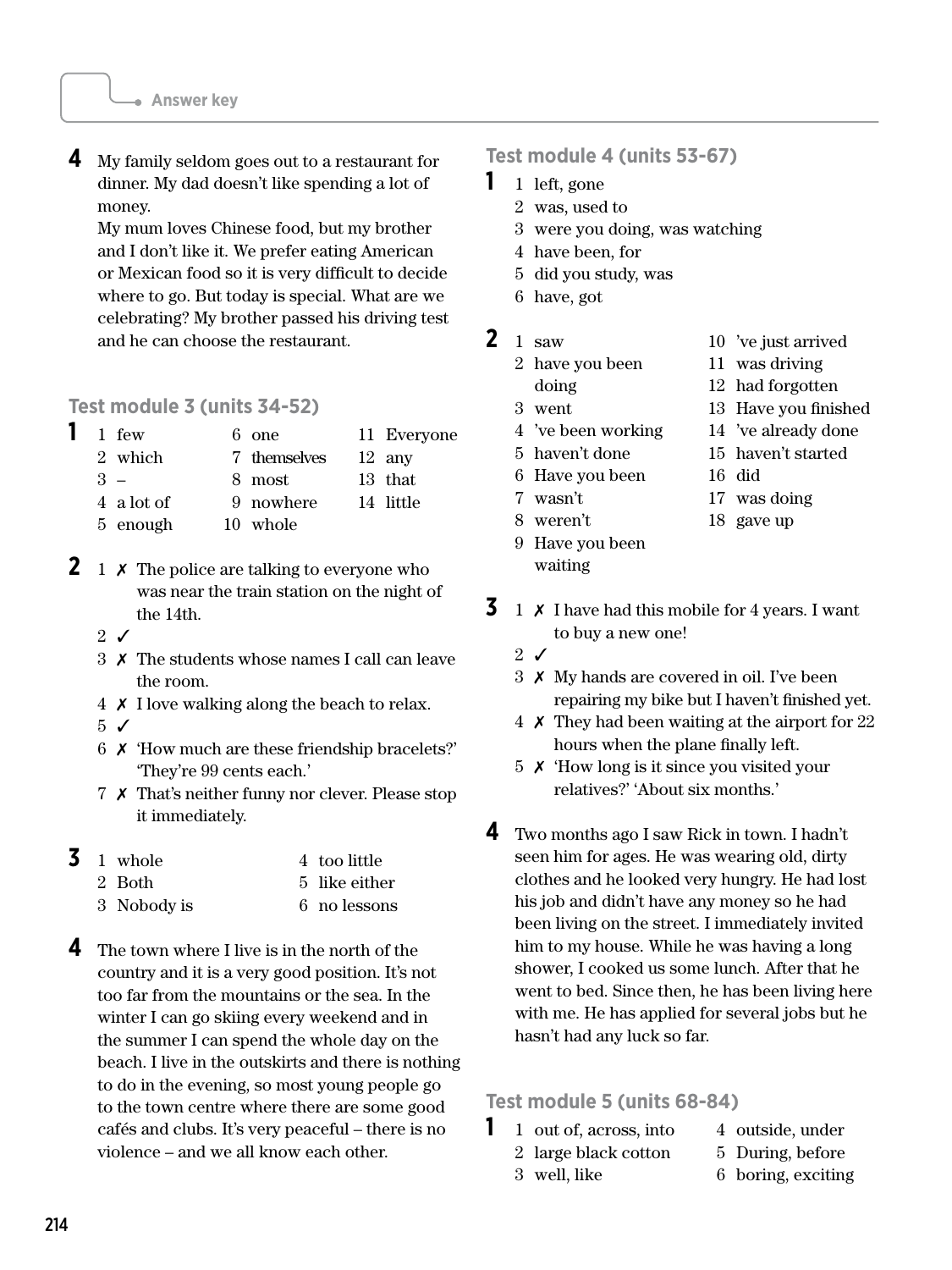- **2** 1 lighter than/not as heavy as
	- 2 by car
	- 3 After looking
	- 4 snowing heavily
	- 5 such a delicious
	- 6 Despite/In spite of

# **3** <sup>1</sup> pretty

- 2 the best
- 3 frightened
- 9 without 10 next to

8 much more

- 4 sideways/ 11 hard
- backwards 12 over there
- 5 backwards/ 13 fewest
- sideways 14 terrifying
- 6 like 15 absolutely
- 7 hardly 16 happily
- **4** The man walked carefully down the path beside the house and went into the garden. He was wearing tight dark clothes and he was carrying a large old sports bag. He looked like a burglar. Despite the light of moon, it was by far the darkest time of night and the man awkwardly tripped over a child's toy which was lying on the grass. He was rather more worried about dogs than children and he wanted to get out of there as soon as possible.

# **Test module 6 (units 85-88)**

- **1** 1 Will you
- 5 will/is going to
- 2 'll meet, starts 3 are you doing,
- 7 does, am going to 8 will post, is
- I don't think I will
- 4 is working
- **2** <sup>1</sup> 're leaving
	- 2 is
	- 3 leaves
	- 4 're going to stay/we're staying
	- 5 Will you text
	- 6 won't forget
	- 7 'll have
	- 8 Shall I buy
	- 9 'll (I'm going to) get
	- 10 leaves
- 11 Aren't you going to buy (Aren't you buying)
- 12 Will... go
- 13 is about to depart
- 14 're going to miss
- 15 'll go
- 16 finish
- **3** 1  $\times$  I've invited more than 30 people to the party next weekend. I hope everyone will come/is going to come/comes.
	- $2 \sqrt{ }$
	- 3 ✗ Khalid has decided he doesn't want to eat meat anymore. He is going to become a vegetarian.
	- 4 ✗ 'Do you want Indian for supper tonight?' 'No. James called and I'm meeting (going to meet) him in town for a burger.'
	- 5 ✗ Have you heard? Tomorrow, the coach is to/ going to/will make an important announcement about the selection of the team.
	- 6 ✗ 'Can I speak to Cheryl, please?' 'I'll get her. Just a second.'
- **4** My sister is getting married in July. Although it is only January, she's already made lots of plans. Next week she's going to a shop to try on dresses and her boyfriend is going to look for the wedding rings. They won't be a surprise because she has already told him what to buy. He's in the Army and his unit is leaving on a training exercise in two weeks' time. This training lasts for nearly five months so he won't have much time to do things when he comes back.

# **Test module 7 (units 89-97)**

- **1** 1 was able to
	- 2 Are, mustn't
- 5 couldn't 6 ought 7 may
- 3 Shall, prefer
- 4 Would me, don't need to
- 8 going, need

5 needn't/doesn't

- **2** 1 Would/Do you mind 2 should/ought to
- need to
- 6 Would
- 4 can't/mustn't

3 had to

6 'll be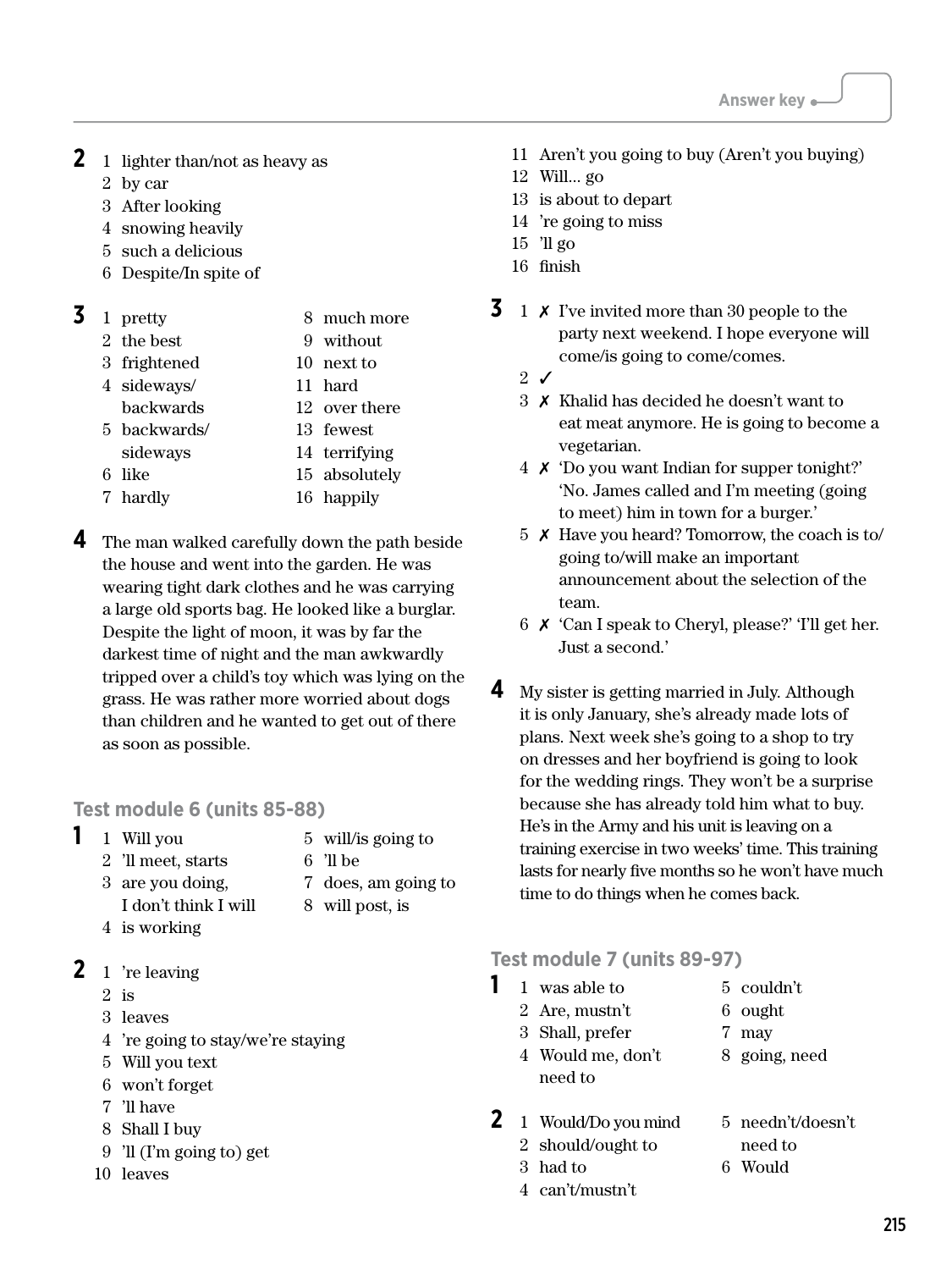| 3 | 1 Can           | 6 May       | 11 fancy   |
|---|-----------------|-------------|------------|
|   | 2 will          | 7 could     | 12 rather  |
|   | 3 have          | 8 mind      | 13 Let's   |
|   | 4 've got       | 9 Of course | 14 instead |
|   | $5 \text{ can}$ | 10 shall    | 15 prefer  |

**4** One of the secondary schools in my town has got a new, progressive Principal and he has made a lot of changes. The students used to have to wear uniform but now they don't have to. They are allowed to choose which subjects to study and they don't have to/needn't go to lessons if they don't want to. They can do private study and research, but they must stay in the school buildings. To be honest, I can't understand how the students learn anything.

# **Test module 8 (units 98-100)**

|  |                     | 3 f | 5 h                     |
|--|---------------------|-----|-------------------------|
|  | $2\,d$              | 4 e | 6a                      |
|  | 1 were, wouldn't    |     | 6 will, unless          |
|  | 2 comes, rains      |     | 7 grows up, is going to |
|  | 3 found, would      |     | 8 wouldn't be, didn't   |
|  | 4 would visit, were |     | want                    |
|  | 5 have, must        |     | 9 need, call            |
|  | 1 he liked          |     | 5 was/were making       |
|  | 2 If you don't      |     | 6 felt well             |
|  | 3 I were you        |     | 7 if they don't         |
|  |                     |     |                         |

- 4 unless we do 8 would be
- **4 <sup>A</sup>** Did you know that if you drop an egg from a height of 8 metres onto the grass, it doesn't break?
	- **B** Really? How do you know that?
	- **A** I read it on the Internet.
	- **B** I wouldn't believe everything you read on the Internet if I were you.
	- **A** If your mum doesn't mind, we could do an experiment.
	- **B** You'll get into trouble if you take any eggs. My mum wants to make a cake later.
	- **A** But if it is true and they don't break, she'll be able to use them again.

**B** And if they break? A cake with bits of grass in wouldn't taste very nice!

# **Test module 9 (units 101-109)**

- **1** 1 to eat 2 let 4 - 7 shopping 8 to be
	- 3 going 5 working 6 to listen
- **2** <sup>1</sup> revising/to revise 9 make
	- 2 to find 3 looking 4 going 5 following 6 to divide 7 to leave 10 get down to 11 putting 12 are used to 13 Setting 14 speaking 15 get... across
	- 8 to have 16 giving up
- **3** 1  $\times$  Karim didn't use to eat anchovies, but he'll have them occasionally now.
	- 2 ✗ Would you consider living abroad if you couldn't find a job here?
	- 3 ✗ There is nowhere to go in this town. It's so boring.
	- 4 ✓
	- 5 ✗ The guide recommended visiting/that we visit the caves.
	- 6 ✗ Do you want me to book the hotel for the weekend or do you want to do it?
	- 7 ✗ 'Were you the first one to arrive?' 'No, the second.'
	- 8 ✓
- **4** He heard his neighbours shouting as he walked into the block of flats. He had had a busy day and wanted to relax. 'I could do without listening to the rest of their argument', he thought, 'I'm not used to living close to so many people.' He stopped to collect his post before going upstairs. He considered carrying on up to the next floor in order to knock on his neighbours' door, but he decided not to interfere. 'I just hope they don't go on arguing all night,' he thought.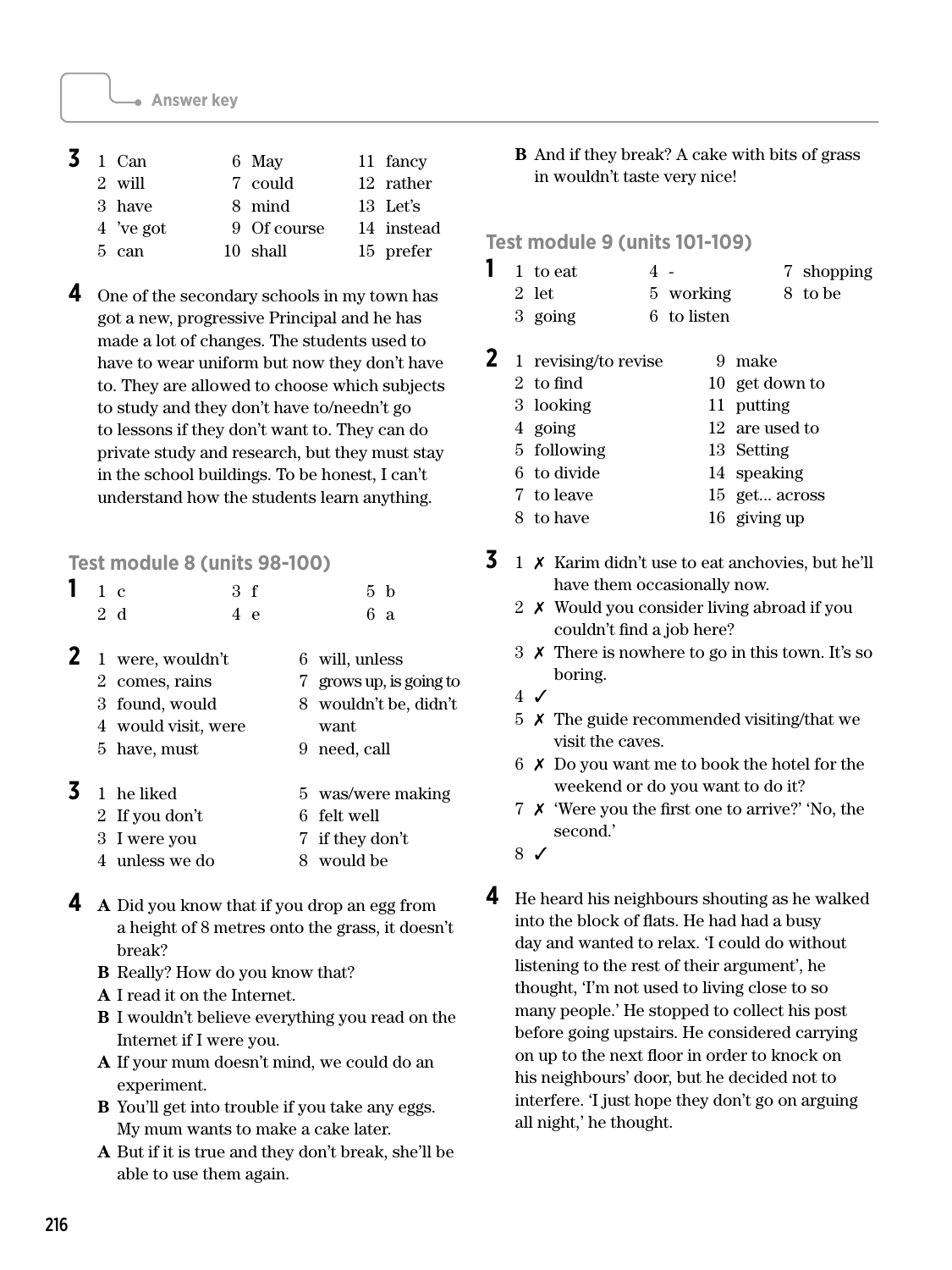# **Test module 10 (units 110-119)**

- **1** 1 gave, it to me
	- 2 It, done
	- 3 does he, his job two weeks ago
	- 4 Me too
	- 5 What, made, I think so
	- 6 updating, had
	- 7 so, was
	- 8 there, so
- **2** 1 was given
	- 2 no doubt
	- 3 much
	- 4 is taken
	- 5 had the windows
	- 6 my hair needed
- **3** 1  $\times$  The cat quickly jumped off the kitchen countertop and ran outside.
	- $2\sqrt{ }$
	- 3 ✗ A penalty was given to the home team and the crowd went wild.
	- 4 ✗ 'Which bus did you take to get here?' 'The number 12.'
	- 5 ✗ 'I've never listened to this kind of music before.' 'Me neither. I'm not sure I like it.'
	- 6 ✗ What/Such a lot of wasted food! I don't think these 'all you can eat' buffets are a good idea.
- **4 <sup>A</sup>** Did you know our flat was burgled while we were on holiday?
	- **B** What a terrible thing! When did it happen? Who told you?
	- **A** The police called us on Tuesday. They said there was no need to return home, but we did.
	- **B** Was anything taken?
	- **A** All my jewellery was stolen, but the burglars made so much mess. Everything needed cleaning so I had it done by a professional cleaning team.
	- **B** I need to install an alarm system.
	- **A** So do we. We're having one installed next week. I'll give you their number.

# **Test module 11 (units 120-125)**

- **1** 1 told 4 answered
	- 2 if

3 she shouted

- 5 shuts 6 to stay
- **2** 1 She wanted to know how long he had studied English. He replied that he had studied English for
	- four years. 2 She asked if he could speak any other languages.

 He answered her that he couldn't but that he wanted to learn Spanish.

3 She asked him to tell her something about his family.

 He told her that there were 3 of them in his family and that he didn't have any brothers or sisters.

4 She wondered where he had been on holiday the previous year.

 He replied that he had been on a football camp the previous July.

5 She asked him what he was going to do the following weekend.

 He said to her that he was going to go to his friend's birthday party the following Sunday.

6 She wanted to know how he would celebrate his birthday.

 He said that he thought he would invite his friends to a restaurant.

- 7 She wondered if he would like to live in a foreign country. He said to her that he would love to live in the USA.
- **3** 1 My dad advised me to study economics.
	- 2 The boy accused his sister of breaking his toy.
	- 3 The speaker thanked everyone for listening.
	- 4 They wanted Joshua to take the lead role.
	- 5 His financial advisor recommended investing offshore.
	- 6 Una admitted cheating in the exam.
- **4** Yesterday the first hot-air balloon festival was held in Bridgmouth. Darren Winter, a hot-air balloon enthusiast, said that it was a privilege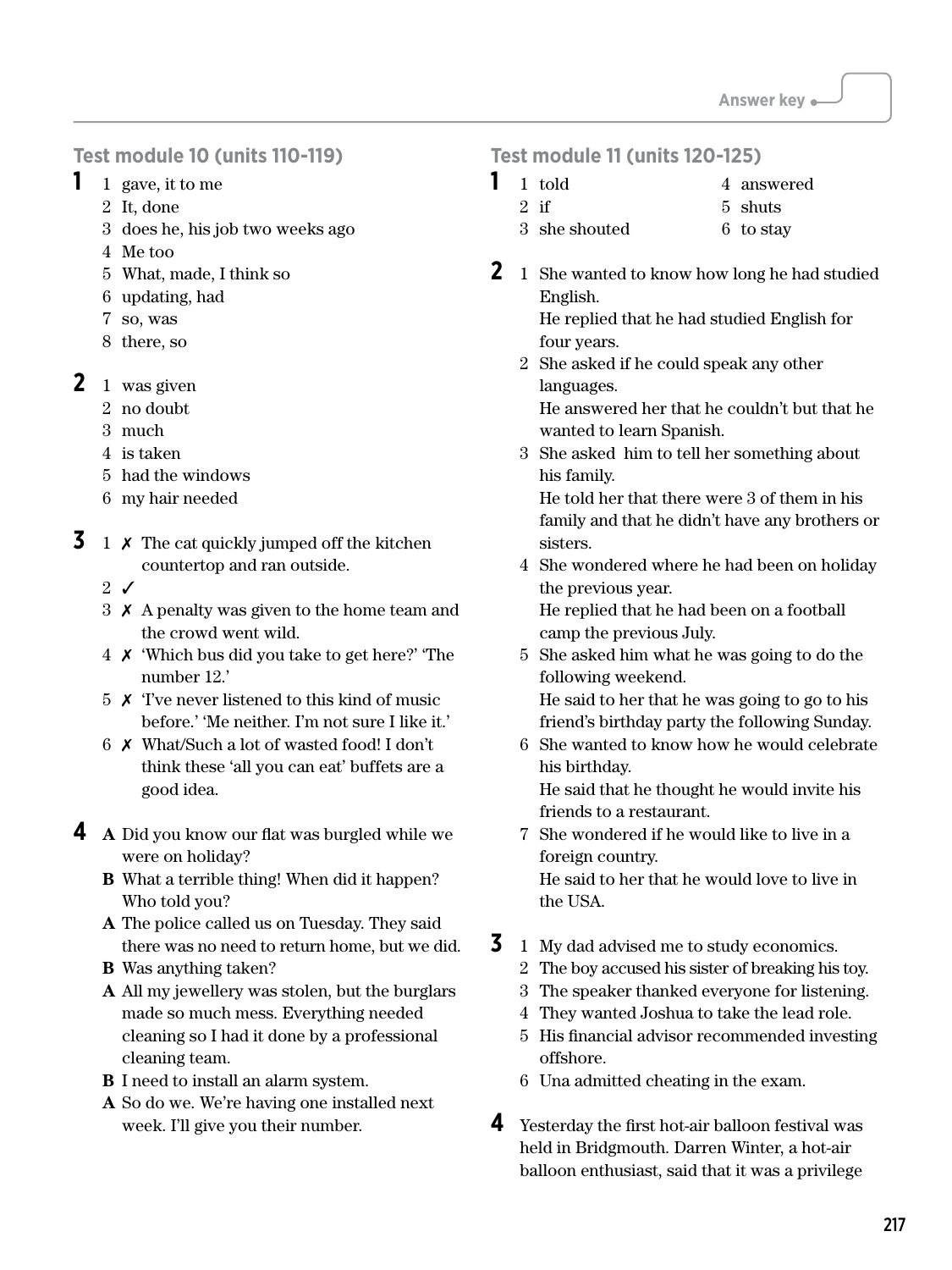to be the first balloon to take off. He added that the weather was perfect. Spectators had the chance to go for a short ride and many of them admitted to feeling very nervous before they took off. The mayor of Bridgmouth congratulated the organisers on setting up the initiative and said that he hoped that there would be more events in the future.

# **Test module 12 (units 126-130)**

|  | 1 succeed  | 4 could     | 7 had  |
|--|------------|-------------|--------|
|  | 2 is bound | 5 supposed  | 8 paid |
|  | 3 must     | 6 shouldn't |        |

- **2** 1 must have 2 should/could 3 had better 4 could/should 5 needn't 6 manage 7 must 8 succeeded 9 will 10 ought 11 be 12 possibly 13 can't 14 supposed 15 would rather 16 had better
- **3** 1  $\times$  I didn't need to get up early as it was a holiday so I had a lie-in.
	- 2 ✗ Mick might/may/could/must have changed his mobile number as I can't get hold of him.
	- 3 ✗ Alex should/ought to have known better at his age. It was a silly thing to say.
	- 4 ✓
	- 5 ✗ That was very dangerous! You might have hit your head.
	- 6 ✓
	- 7 ✗ 'Do you prefer ice skating to/rather than rollerblading?' 'They're both OK.'
	- 8 ✗ High school students should/ought to have more help choosing a career or college course.
- **4** You should/ought to have come with us last night. We had so much fun. India managed to get us seats near the stage. The concert was supposed to finish/should have finished at midnight, but everyone applauded so much the band did eight extra songs. I needn't have taken my camera because we couldn't/weren't

allowed to take photos. This morning I can hardly speak. I must have been screaming and singing too loudly! They're bound/certain/sure to come back soon, so you must/have to come with us next time!

# **Test module 13 (units 131-134)**

- **1** 1 By, visited
	- 2 years', will be
- 5 was to have
- 3 arrived, by
- appeared, won't
- 6 be, clearing
- 4 going to take, would
- **2** 1 won't be going
	- 2 will have lived/will have been living
	- 3 would understand
	- 4 will you be doing
	- 5 were going to call/would call
	- 6 will be redoing
	- 7 will be renovating
	- 8 will have left
	- 9 will be swimming
	- 10 will be painting
	- 11 was about to say/was going to say
	- 12 will you have finished
- **3** 1  $\times$  Now, that we're leaving school, I wonder what we will all be doing this time next year.
	- 2 ✗ Don't ring your parents. It's 2 a.m. They will be sleeping. Let's call my brother for help.
	- 3 ✗ 'Will you have finished fixing my car by tonight?' 'It should be ready by then.'
	- 4 ✗ Robyn would have worked overtime to finish the report, but her boss didn't allow it.
	- 5 ✓
	- 6 ✗ They will have had their exam results in five weeks' time.
	- 7 ✓
	- 8 ✗ 'How many nights will you be staying, sir?' 'Just one night. I'm leaving tomorrow morning.'
- **4** Do you think we will have discovered a cure for cancer in five years' time or maybe fifteen years' time? Scientific and technological breakthroughs are made so quickly nowadays